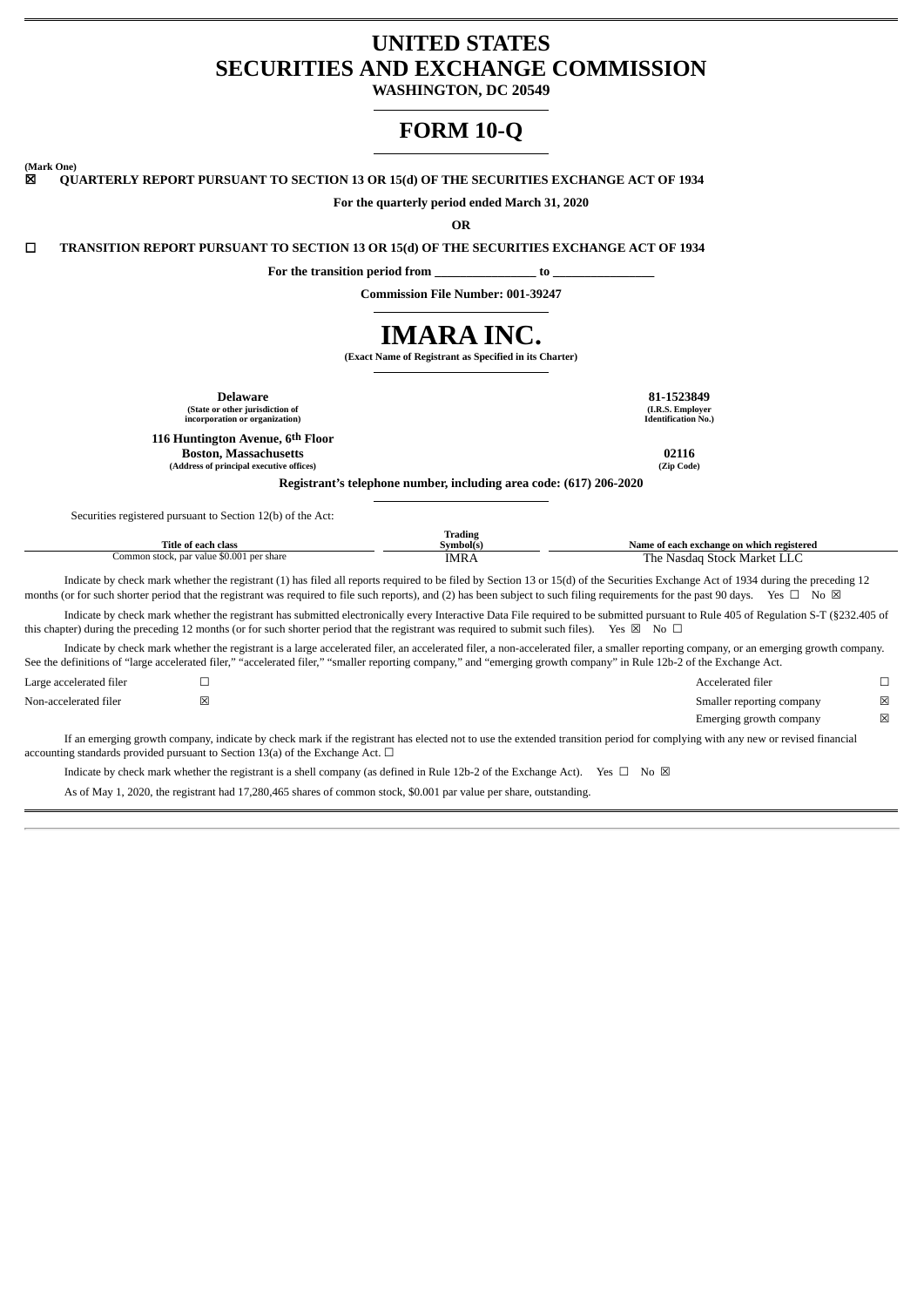# **CAUTIONARY NOTE REGARDING FORWARD-LOOKING STATEMENTS**

This Quarterly Report on Form 10-Q contains forward-looking statements that involve substantial risks and uncertainties. All statements, other than statements of historical fact, contained in this Quarterly Report on Form 10-Q, including statements regarding our strategy, future operations, future financial position, future revenue, projected costs, prospects, plans and objectives of management, are forward-looking statements. The words "anticipate," "believe," "continue," "could," "estimate," "expect," "intend," "may," "might," "plan," "potential," "predict," "project," "should," "target," "would," and similar expressions are intended to identify forward-looking statements, although not all forward-looking statements contain these identifying words.

The forward-looking statements in this Quarterly Report on Form 10-Q include, but are not limited to those described under the "Risk Factors" section and include, among other things:

- the impact of the recent COVID-19 pandemic and our response to it;
- the initiation, timing, progress and results of our current and future preclinical studies and clinical trials, including our ongoing Phase 2a clinical trial of IMR-687 in SCD and our planned Phase 2b clinical trials of IMR-687 in SCD and β-thalassemia;
- our estimates regarding expenses, future revenue, timing of any future revenue, capital requirements and need for additional financing;
- our plans to develop and, if approved, subsequently commercialize IMR-687 and any other product candidates, including in combination with other drugs and therapies;
- the timing of and our ability to submit applications for, obtain and maintain regulatory approvals for IMR-687 and any other product candidates we may identify and pursue;
- our expectations regarding our ability to fund our operating expenses and capital expenditure requirements with our cash, cash equivalents and investments;
- the potential advantages or differentiating features of IMR-687 and any other product candidates we may identify and pursue;
- the rate and degree of market acceptance and clinical utility of IMR-687 and any other product candidates we may identify and pursue;
- our estimates regarding the potential market opportunity for IMR-687 and any other product candidates we may identify and pursue;
- our commercialization, marketing and manufacturing capabilities and strategy;
- our expectations regarding our ability to obtain and maintain intellectual property protection for IMR-687 and any other product candidates we may identify and pursue;
- our ability to identify additional products, product candidates or technologies with significant commercial potential that are consistent with our commercial objectives;
- the impact of government laws and regulations;
- our competitive position and expectations regarding developments and projections relating to our competitors and any competing therapies that are or become available;
- our ability to maintain and establish collaborations or obtain additional funding; and
- our expectations regarding the time during which we will be an emerging growth company under the JOBS Act.

We may not actually achieve the plans, intentions or expectations disclosed in our forward-looking statements, and you should not place undue reliance on our forwardlooking statements. Actual results or events could differ materially from the plans, intentions and expectations disclosed in the forward-looking statements we make. In addition, statements that "we believe" and similar statements reflect our beliefs and opinions on the relevant subject. These statements are based upon information available to us as of the date of this Quarterly Report on Form 10-Q, and while we believe such information forms a reasonable basis for such statements, such information may be limited or incomplete, and our statements should not be read to indicate that we have conducted an exhaustive inquiry into, or review of, all potentially available relevant information.

We have included important factors in the cautionary statements included in this Quarterly Report on Form 10-Q, particularly in the "Risk Factors" section, that we believe could cause actual results or events to differ materially from the forward-looking statements that we make. New risk factors and uncertainties may emerge from time to time, and it is not possible for management to predict all risk factors and uncertainties. Our forward-looking statements do not reflect the potential impact of any future acquisitions, mergers, dispositions, collaborations, joint ventures or investments we may make or enter into.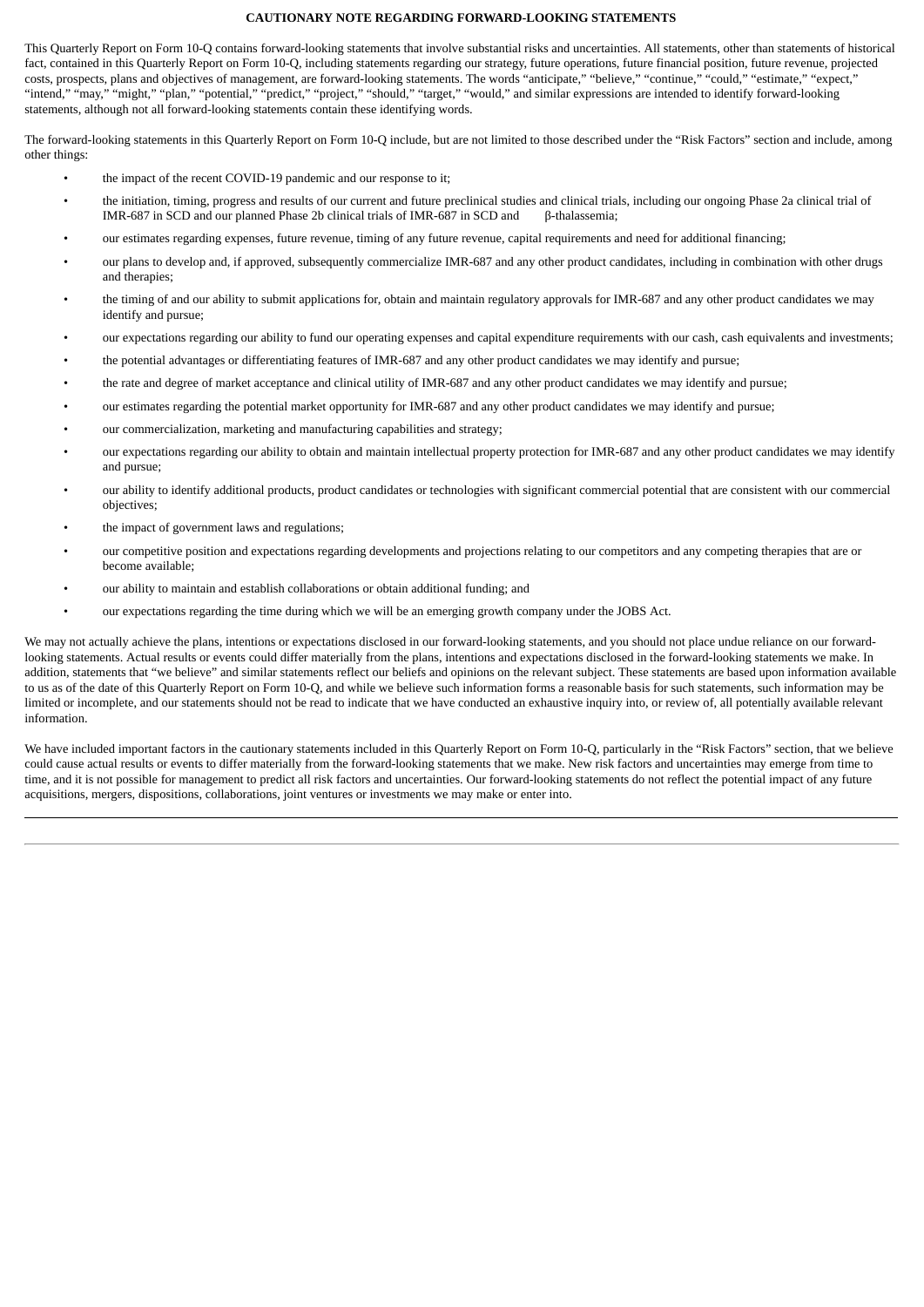# **Table of Contents**

|                   |                                                                                                            | Page |
|-------------------|------------------------------------------------------------------------------------------------------------|------|
| PART I.           | <b>FINANCIAL INFORMATION</b>                                                                               |      |
| Item 1.           | <b>Financial Statements (Unaudited)</b>                                                                    |      |
|                   | <b>Condensed Consolidated Balance Sheets</b>                                                               |      |
|                   | <b>Condensed Consolidated Statements of Operations and Comprehensive Loss</b>                              |      |
|                   | <b>Condensed Consolidated Statements of Convertible Preferred Stock and Stockholders' Equity (Deficit)</b> | З    |
|                   | <b>Condensed Consolidated Statements of Cash Flows</b>                                                     |      |
|                   | Notes to Unaudited Condensed Consolidated Financial Statements                                             |      |
| Item 2.           | Management's Discussion and Analysis of Financial Condition and Results of Operations                      | 16   |
| Item 3.           | <b>Quantitative and Qualitative Disclosures About Market Risk</b>                                          | 24   |
| Item 4.           | <b>Controls and Procedures</b>                                                                             | 24   |
| PART II.          | <b>OTHER INFORMATION</b>                                                                                   | 25   |
| Item 1A.          | <b>Risk Factors</b>                                                                                        | 25   |
| Item 2.           | Unregistered Sales of Equity Securities and Use of Proceeds                                                | 67   |
| Item 6.           | <b>Exhibits</b>                                                                                            | 68   |
| <b>Signatures</b> |                                                                                                            | 69   |
|                   |                                                                                                            |      |
|                   |                                                                                                            |      |

i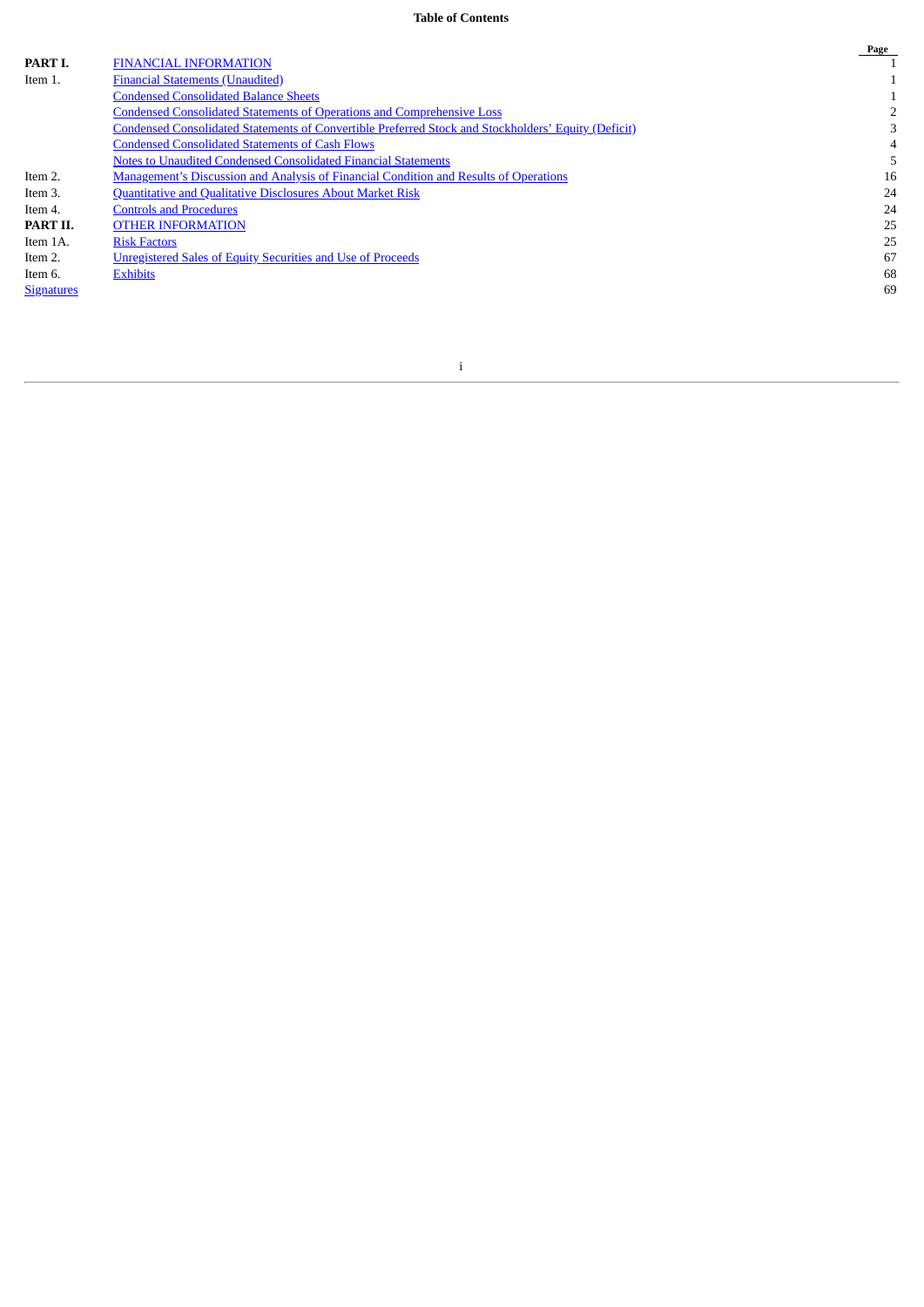# **CONDENSED CONSOLIDATED BALANCE SHEETS**

# **(in thousands, except share and per share data) (Unaudited)**

<span id="page-3-2"></span><span id="page-3-1"></span><span id="page-3-0"></span>

|                                                                                                                                               | March 31,<br>2020 |              | December 31,<br>2019 |
|-----------------------------------------------------------------------------------------------------------------------------------------------|-------------------|--------------|----------------------|
| <b>ASSETS</b>                                                                                                                                 |                   |              |                      |
| Current assets:                                                                                                                               |                   |              |                      |
| Cash and cash equivalents                                                                                                                     | \$<br>86,722      | $\mathbb{S}$ | 4,936                |
| Short-term investments                                                                                                                        | 19,145            |              | 23,971               |
| Prepaid expenses and other current assets                                                                                                     | 3,949             |              | 1,717                |
| Total current assets                                                                                                                          | 109,816           |              | 30,624               |
| Property and equipment, net                                                                                                                   | 418               |              | 442                  |
| Other assets                                                                                                                                  | 88                |              | 2,232                |
| <b>Total assets</b>                                                                                                                           | \$<br>110,322     | \$           | 33,298               |
| LIABILITIES, CONVERTIBLE PREFERRED STOCK & STOCKHOLDERS'                                                                                      |                   |              |                      |
| <b>EQUITY (DEFICIT)</b>                                                                                                                       |                   |              |                      |
| <b>Current liabilities:</b>                                                                                                                   |                   |              |                      |
| Accounts payable                                                                                                                              | \$<br>2,322       | \$           | 1,658                |
| Accrued expenses and other current liabilities<br>Total current liabilities                                                                   | 2,627             |              | 2,540                |
| Deferred rent                                                                                                                                 | 4,949             |              | 4,198<br>184         |
|                                                                                                                                               | 179               |              |                      |
| <b>Total liabilities</b>                                                                                                                      | 5,128             |              | 4,382                |
| Commitments and contingencies (Note 7)                                                                                                        |                   |              |                      |
| Convertible preferred stock, \$0.001 par value per share; no shares authorized, issued                                                        |                   |              |                      |
| or outstanding as of March 31, 2020; 70, 378, 661 shares authorized and $60,533,313$<br>shares issued and outstanding as of December 31, 2019 |                   |              | 77,764               |
| Stockholders' equity (deficit):                                                                                                               |                   |              |                      |
| Preferred stock, \$0.001 par value per share; 10,000,000 shares authorized; no shares                                                         |                   |              |                      |
| issued or outstanding as of March 31, 2020; no shares authorized, issued or                                                                   |                   |              |                      |
| outstanding as of December 31, 2019                                                                                                           |                   |              |                      |
| Common stock, \$0.001 par value per share; 200,000,000 and 100,000,000 shares                                                                 |                   |              |                      |
| authorized as of March 31, 2020 and December 31, 2019, respectively; 16,575,465                                                               |                   |              |                      |
| and 702,510 shares issued and outstanding as of March 31, 2020 and December 31,                                                               |                   |              |                      |
| 2019, respectively                                                                                                                            | 17                |              | 1                    |
| Additional paid-in capital                                                                                                                    | 167,161           |              | 5,872                |
| Accumulated other comprehensive income                                                                                                        | (16)              |              | 32                   |
| Accumulated deficit                                                                                                                           | (61, 968)         |              | (54, 753)            |
| Total stockholders' equity (deficit)                                                                                                          | 105,194           |              | (48, 848)            |
| Total liabilities, convertible preferred stock and stockholders' equity (deficit)                                                             | 110,322           | \$           | 33,298               |

*The accompanying notes are an integral part of these condensed consolidated financial statements.*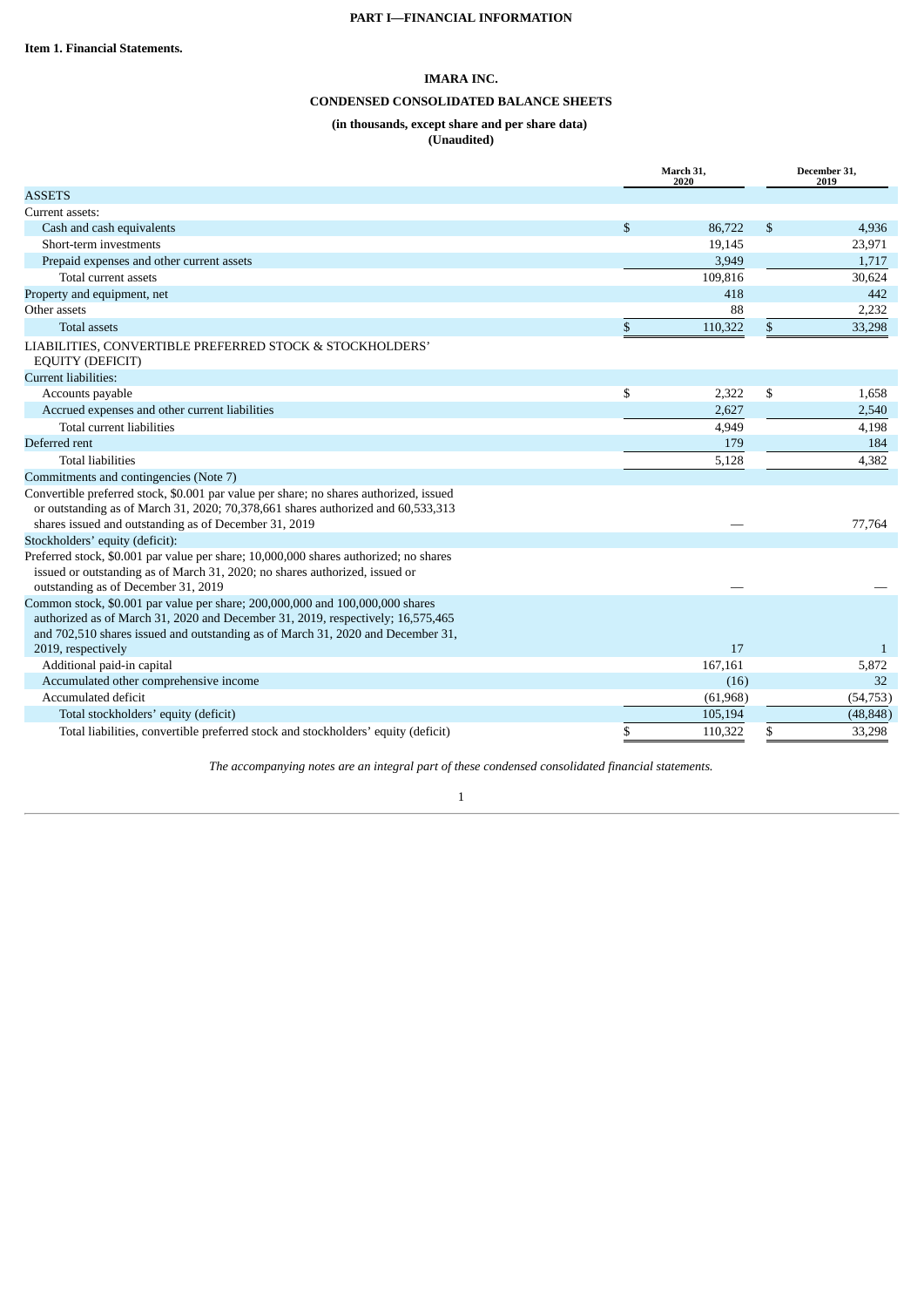# **CONDENSED CONSOLIDATED STATEMENTS OF OPERATIONS AND COMPREHENSIVE LOSS**

# **(in thousands, except share and per share data)**

**(Unaudited)**

<span id="page-4-0"></span>

|                                                                          | <b>Three Months Ended</b><br>March 31, |    |          |  |  |
|--------------------------------------------------------------------------|----------------------------------------|----|----------|--|--|
|                                                                          | 2020                                   |    | 2019     |  |  |
| Operating expenses:                                                      |                                        |    |          |  |  |
| Research and development                                                 | \$<br>5,793                            | \$ | 3,560    |  |  |
| General and administrative                                               | 1,559                                  |    | 634      |  |  |
| Total operating expenses                                                 | 7,352                                  |    | 4,194    |  |  |
| Loss from operations                                                     | (7,352)                                |    | (4, 194) |  |  |
| Total other income:                                                      |                                        |    |          |  |  |
| Interest income                                                          | 132                                    |    |          |  |  |
| Other income                                                             | 5                                      |    |          |  |  |
| Total other income                                                       | 137                                    |    |          |  |  |
| Net loss                                                                 | (7,215)                                | S  | (4, 194) |  |  |
| Accretion of Series B convertible preferred stock                        | (7,858)                                |    |          |  |  |
| Net loss attributable to common stockholders—basic and diluted           | (15,073)                               | \$ | (4, 194) |  |  |
| Weighted-average common shares outstanding-basic and diluted             | 3,493,359                              |    | 702,510  |  |  |
| Net loss per share attributable to common stockholders-basic and diluted | (4.31)                                 |    | (5.97)   |  |  |
| Comprehensive loss:                                                      |                                        |    |          |  |  |
| Net loss                                                                 | \$<br>(7,215)                          | \$ | (4, 194) |  |  |
| Other comprehensive loss:                                                |                                        |    |          |  |  |
| Unrealized loss on investments                                           | (48)                                   |    |          |  |  |
| Comprehensive loss                                                       | (7,263)                                | \$ | (4, 194) |  |  |

*The accompanying notes are an integral part of these condensed consolidated financial statements.*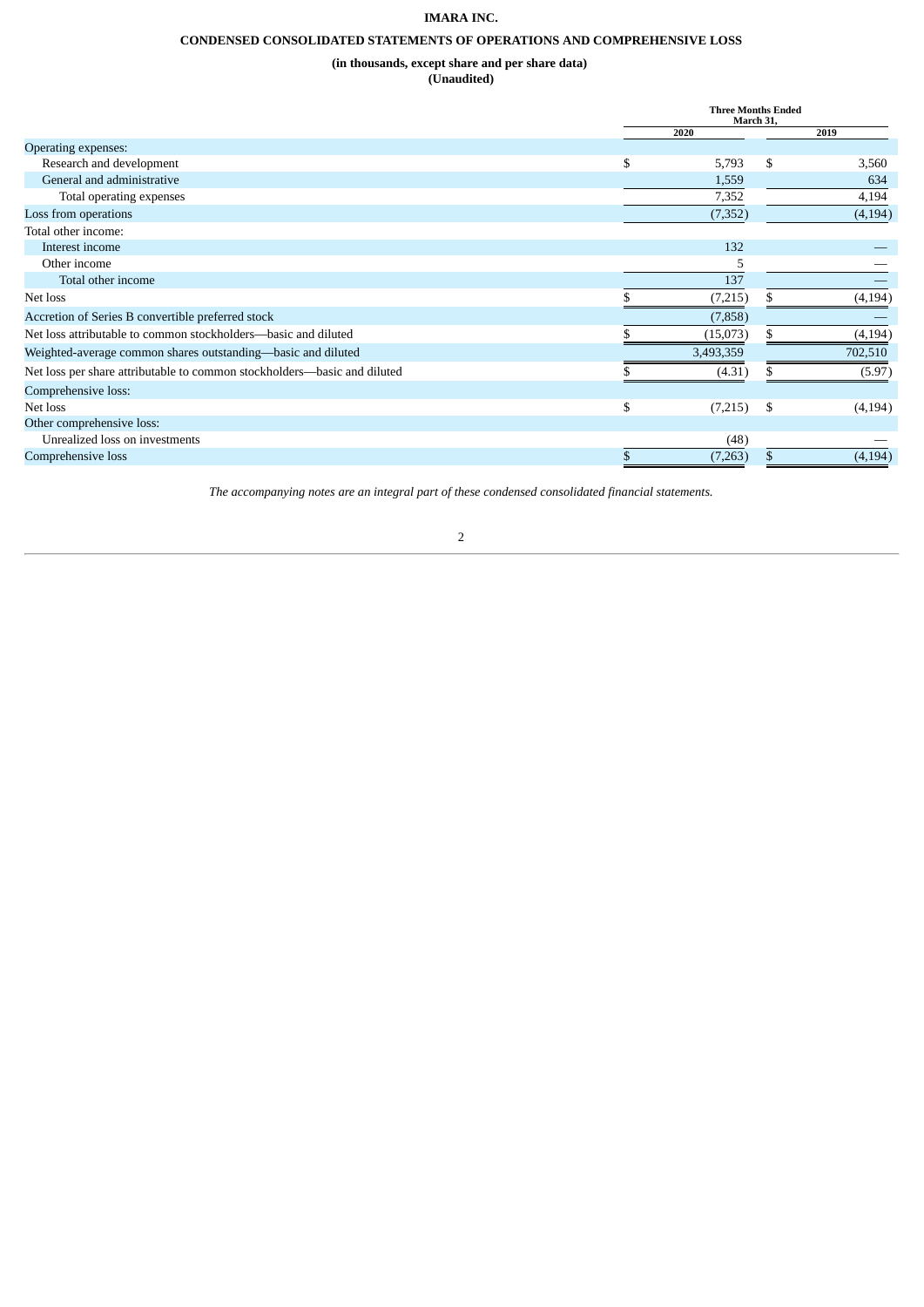# <span id="page-5-0"></span>**CONDENSED CONSOLIDATED STATEMENTS OF CONVERTIBLE PREFERRED STOCK AND STOCKHOLDERS' EQUITY (DEFICIT)**

**(in thousands, except share and per share data)**

**(Unaudited)**

|                                                                                                    |                                                   |               |               | <b>CONVERTIBLE PREFERRED STOCK</b>             |      |               |                                             |    |               | <b>COMMON</b> |                              |               |                              |                                                            |                    |                                                       |
|----------------------------------------------------------------------------------------------------|---------------------------------------------------|---------------|---------------|------------------------------------------------|------|---------------|---------------------------------------------|----|---------------|---------------|------------------------------|---------------|------------------------------|------------------------------------------------------------|--------------------|-------------------------------------------------------|
|                                                                                                    | <b>SERIES SEED</b><br>\$0.001 PAR<br><b>VALUE</b> |               |               | <b>SERIES A</b><br>\$0.001 PAR<br><b>VALUE</b> |      |               | <b>SERIES B \$0.001</b><br><b>PAR VALUE</b> |    |               | \$0.001 PAR   | <b>STOCK</b><br><b>VALUE</b> |               | <b>ADDITIONAL</b><br>PAID-IN | <b>ACCUMULATED</b><br><b>OTHER</b><br><b>COMPREHENSIVE</b> | <b>ACCUMULATED</b> | <b>TOTAL</b><br><b>STOCKHOLDERS'</b><br><b>EQUITY</b> |
| <b>Balance</b> at                                                                                  | <b>SHARES</b>                                     |               | <b>AMOUNT</b> | <b>SHARES</b>                                  |      | <b>AMOUNT</b> | <b>SHARES</b>                               |    | <b>AMOUNT</b> | <b>SHARES</b> |                              | <b>AMOUNT</b> | <b>CAPITAL</b>               | <b>INCOME (LOSS)</b>                                       | <b>DEFICIT</b>     | (DEFICIT)                                             |
| December 31,<br>2018                                                                               | 2,712,960                                         | - \$          | 1,460         | 31,499,040                                     | - \$ | 30,729        | $-$ \$                                      |    |               | 702,510 \$    |                              | $1 \quad$     | 4,973 \$                     | $-$ \$                                                     | $(31,290)$ \$      | (26,316)                                              |
| Issuance of<br>Series B<br>convertible<br>preferred<br>stock, net of<br>issuance<br>costs of \$274 |                                                   |               |               |                                                |      |               | 25,316,663                                  |    | 43,825        |               |                              |               |                              |                                                            |                    |                                                       |
| Stock-based<br>compensation<br>expense                                                             |                                                   |               |               |                                                |      |               |                                             |    |               |               |                              |               | 95                           |                                                            |                    | 95                                                    |
| Net loss<br><b>Balance</b> at<br>March 31,                                                         |                                                   |               |               |                                                |      |               |                                             |    | —             |               |                              |               |                              |                                                            | (4, 194)           | (4, 194)                                              |
| 2019                                                                                               | 2,712,960                                         | $\mathcal{L}$ | 1,460         | 31,499,040                                     | Ъ.   | 30,729        | 25,316,663                                  | S. | 43,825        | 702,510       |                              |               | 5,068                        |                                                            | $(35, 484)$ \$     | (30, 415)                                             |

|                                                                                                                         |                                                   |               | <b>CONVERTIBLE PREFERRED STOCK</b>             |               |                                             |               | <b>COMMON</b>                               |               |                              |                                                                 |                |                                                       |
|-------------------------------------------------------------------------------------------------------------------------|---------------------------------------------------|---------------|------------------------------------------------|---------------|---------------------------------------------|---------------|---------------------------------------------|---------------|------------------------------|-----------------------------------------------------------------|----------------|-------------------------------------------------------|
|                                                                                                                         | <b>SERIES SEED</b><br>\$0.001 PAR<br><b>VALUE</b> |               | <b>SERIES A</b><br>\$0.001 PAR<br><b>VALUE</b> |               | <b>SERIES B \$0.001</b><br><b>PAR VALUE</b> |               | <b>STOCK</b><br>\$0.001 PAR<br><b>VALUE</b> |               | <b>ADDITIONAL</b><br>PAID-IN | <b>ACCUMULATED</b><br><b>OTHER</b><br>COMPREHENSIVE ACCUMULATED |                | <b>TOTAL</b><br><b>STOCKHOLDERS'</b><br><b>EQUITY</b> |
|                                                                                                                         | <b>SHARES</b>                                     | <b>AMOUNT</b> | <b>SHARES</b>                                  | <b>AMOUNT</b> | <b>SHARES</b>                               | <b>AMOUNT</b> | <b>SHARES</b>                               | <b>AMOUNT</b> | <b>CAPITAL</b>               | <b>INCOME (LOSS)</b>                                            | <b>DEFICIT</b> | (DEFICIT)                                             |
| <b>Balance</b> at<br><b>December 31, 2019</b>                                                                           | 2,712,960 \$                                      | 1,460         | 31,499,040 \$ 30,729                           |               | 26, 321, 313 \$ 45, 575                     |               | 702,510 \$                                  |               | 5,872 \$<br>$1 \text{ }$     | 32S                                                             | $(54,753)$ \$  | (48, 848)                                             |
| <b>Issuance of Series B</b><br>convertible<br>preferred<br>stock, net of<br>issuance<br>costs of \$20 and<br>beneficial |                                                   |               |                                                |               |                                             |               |                                             |               |                              |                                                                 |                |                                                       |
| conversion charge                                                                                                       |                                                   |               |                                                |               | 9,845,348                                   | 9,271         |                                             |               | 7,858                        |                                                                 |                | 7,858                                                 |
| <b>Accretion of Series</b><br>B<br>converted<br>preferred stock                                                         |                                                   |               |                                                |               |                                             | 7,858         |                                             |               | (7, 858)                     |                                                                 |                | (7, 858)                                              |
| Conversion of<br>convertible<br>preferred stock<br>into                                                                 |                                                   |               |                                                |               |                                             |               |                                             |               |                              |                                                                 |                |                                                       |
| common stock                                                                                                            | (2,712,960)                                       | (1,460)       | (31, 499, 040)                                 | (30, 729)     | (36, 166, 661)                              | (62,704)      | 11,172,955                                  | 11            | 94,882                       |                                                                 |                | 94,893                                                |
| Initial public<br>offering, net of<br>underwriting<br>discounts,<br>commissions and<br>offering<br>costs                |                                                   |               |                                                |               |                                             |               | 4,700,000                                   | 5             | 66,047                       |                                                                 |                | 66,052                                                |
| Stock-based                                                                                                             |                                                   |               |                                                |               |                                             |               |                                             |               |                              |                                                                 |                |                                                       |
| compensation<br>expense                                                                                                 |                                                   |               |                                                |               |                                             |               |                                             |               | 360                          |                                                                 |                | 360                                                   |
| Unrealized loss on<br>investments                                                                                       |                                                   |               |                                                |               |                                             |               |                                             |               |                              | (48)                                                            |                | (48)                                                  |
| Net loss                                                                                                                |                                                   |               |                                                |               |                                             |               |                                             |               |                              |                                                                 | (7, 215)       | (7,215)                                               |
| <b>Balance</b> at<br><b>March 31, 2020</b>                                                                              |                                                   |               |                                                |               |                                             |               | 16,575,465                                  | 17S<br>-S     | 167,161                      | $(16)$ \$                                                       | $(61,968)$ \$  | 105,194                                               |

*The accompanying notes are an integral part of these condensed consolidated financial statements.*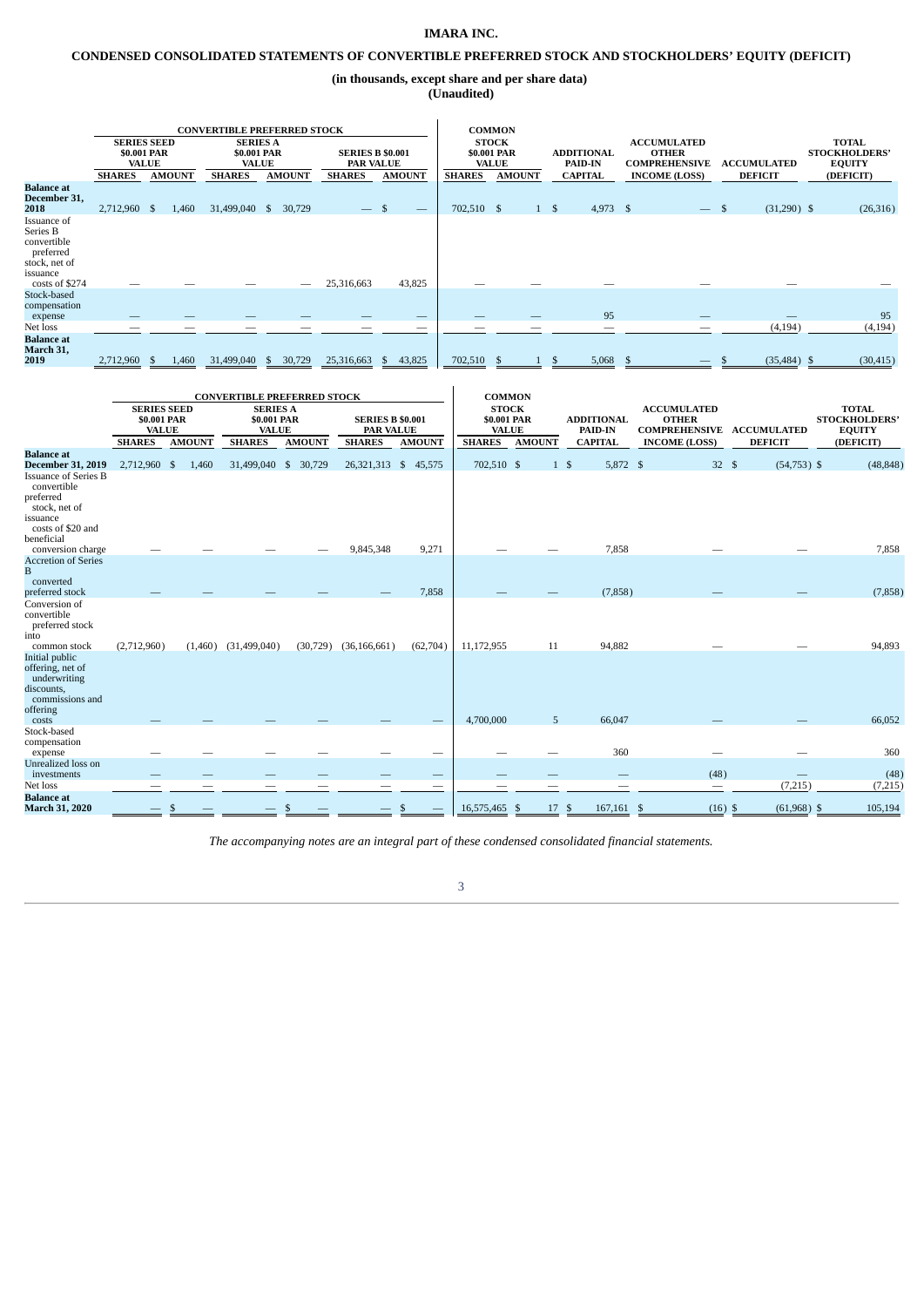# **CONDENSED CONSOLIDATED STATEMENTS OF CASH FLOWS**

# **(in thousands)**

# **(Unaudited)**

<span id="page-6-0"></span>

|                                                                                                         | <b>Three Months Ended</b><br>March 31, |    |          |  |  |  |  |
|---------------------------------------------------------------------------------------------------------|----------------------------------------|----|----------|--|--|--|--|
|                                                                                                         | 2020                                   |    | 2019     |  |  |  |  |
| <b>Cash flows from operating activities:</b>                                                            |                                        |    |          |  |  |  |  |
| Net loss                                                                                                | \$<br>(7,215)                          | -S | (4, 194) |  |  |  |  |
| Adjustments to reconcile net loss to net cash used in operating activities:                             |                                        |    |          |  |  |  |  |
| Stock-based compensation expense                                                                        | 360                                    |    | 95       |  |  |  |  |
| Depreciation expense                                                                                    | 24                                     |    |          |  |  |  |  |
| Amortization and accretion on investments                                                               | 5                                      |    |          |  |  |  |  |
| Changes in operating assets and liabilities:                                                            |                                        |    |          |  |  |  |  |
| Prepaid expenses and other current assets                                                               | (2,232)                                |    | 161      |  |  |  |  |
| Accounts payable                                                                                        | 179                                    |    | 931      |  |  |  |  |
| Accrued expenses and other current liabilities                                                          | (643)                                  |    | 600      |  |  |  |  |
| Deferred rent                                                                                           | (5)                                    |    |          |  |  |  |  |
| Net cash used in operating activities                                                                   | (9,527)                                |    | (2, 407) |  |  |  |  |
| <b>Cash flows from investing activities:</b>                                                            |                                        |    |          |  |  |  |  |
| Proceeds from maturities and sales of short-term investments                                            | 4,772                                  |    |          |  |  |  |  |
| Purchases of property and equipment                                                                     | (15)                                   |    |          |  |  |  |  |
| Net cash provided by investing activities                                                               | 4,757                                  |    |          |  |  |  |  |
| <b>Cash flows from financing activities:</b>                                                            |                                        |    |          |  |  |  |  |
| Proceeds from issuance of Series B convertible preferred stock, net of issuance costs                   | 17,150                                 |    | 43,927   |  |  |  |  |
| Proceeds from initial public offering, net of underwriting discounts, commissions and<br>offering costs | 69,406                                 |    |          |  |  |  |  |
| Net cash provided by financing activities                                                               | 86,556                                 |    | 43,927   |  |  |  |  |
| Net increase in cash, cash equivalents and restricted cash                                              | \$<br>81,786                           | \$ | 41,520   |  |  |  |  |
| Cash, cash equivalents and restricted cash, beginning of period                                         | \$<br>5,024                            | \$ | 7,382    |  |  |  |  |
| Cash, cash equivalents and restricted cash, end of period                                               | \$<br>86,810                           | \$ | 48,902   |  |  |  |  |
| Supplemental disclosure of non-cash investing and financing activities:                                 |                                        |    |          |  |  |  |  |
| Conversion of convertible preferred stock into common stock                                             | 94,893                                 | \$ |          |  |  |  |  |
| Accretion of redeemable convertible preferred stock to redemption value                                 | \$<br>7,858                            | \$ |          |  |  |  |  |
| Reclassification of deferred offering costs from other assets to additional paid-in capital             | \$<br>2,144                            | \$ |          |  |  |  |  |
| Deferred offering costs included in accounts payable and accrued expenses                               | \$<br>1,231                            | \$ | 102      |  |  |  |  |
| Property and equipment purchases included in accrued expenses                                           | \$<br>15                               | \$ |          |  |  |  |  |
| Unrealized loss on investments                                                                          | \$<br>(48)                             | \$ |          |  |  |  |  |

The following table provides a reconciliation of the cash, cash equivalents, and restricted cash balances as of each of the periods shown above:

|                                                  | <b>Three Months Ended</b><br>March 31. |        |
|--------------------------------------------------|----------------------------------------|--------|
|                                                  | 2020                                   | 2019   |
| Cash and cash equivalents                        | 86,722                                 | 48,902 |
| Restricted cash (included in other assets)       | 88                                     |        |
| Total cash, cash equivalents and restricted cash | 86.810                                 | 48,902 |

*The accompanying notes are an integral part of these condensed consolidated financial statements.*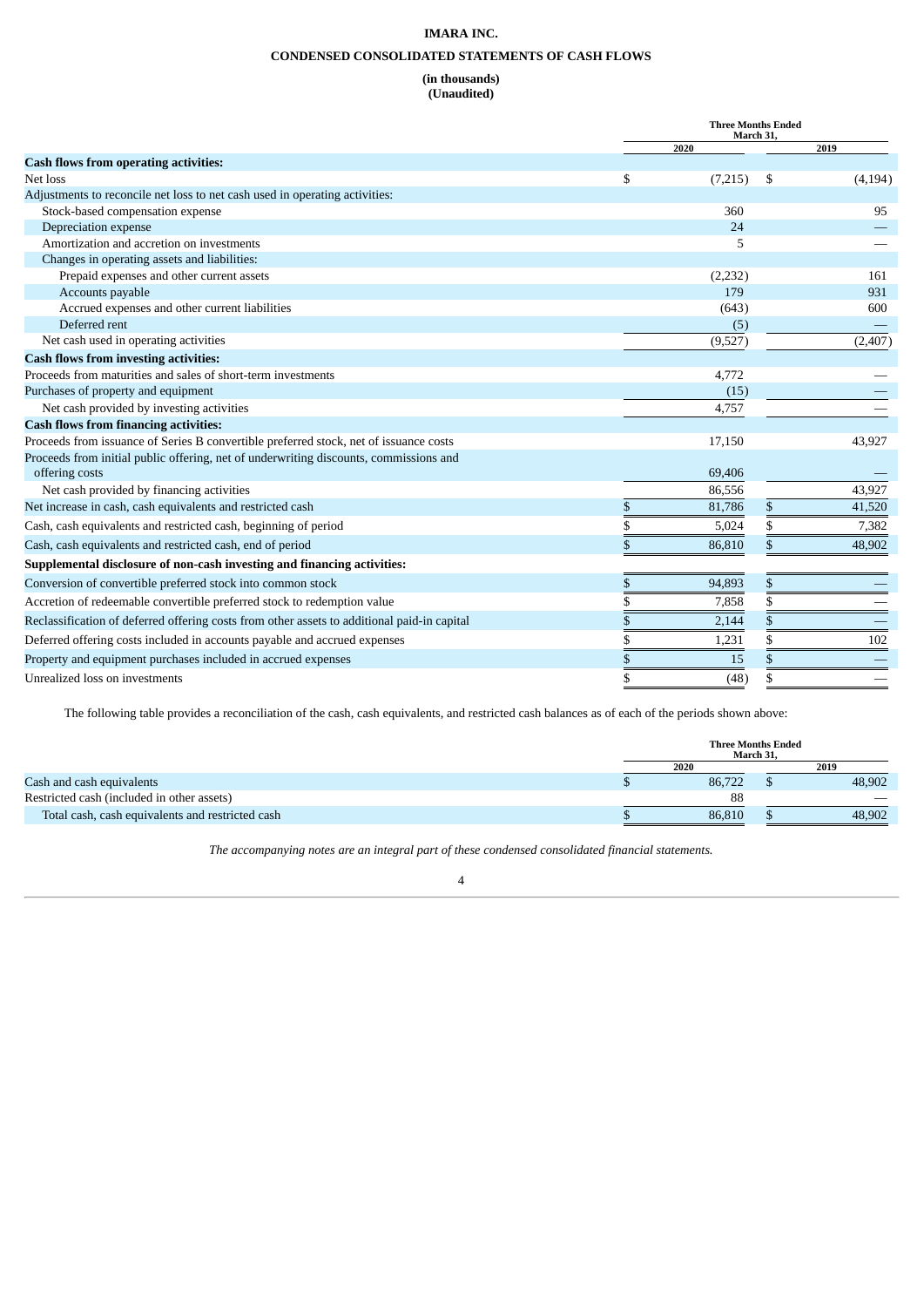# **NOTES TO UNAUDITED CONDENSED CONSOLIDATED FINANCIAL STATEMENTS**

# <span id="page-7-0"></span>**1. Nature of the Business**

IMARA Inc. ("IMARA" or the "Company") is a clinical-stage biopharmaceutical company dedicated to developing and commercializing novel therapeutics to treat rare inherited genetic disorders of hemoglobin, known as hemoglobinopathies, which have significant unmet medical need. The Company was incorporated in January 2016 under the laws of the State of Delaware, and its principal offices are in Boston, Massachusetts.

The Company is subject to risks and uncertainties common to early-stage companies in the biotechnology industry, including but not limited to, risks associated with completing preclinical studies and clinical trials, receiving regulatory approvals for product candidates, development by competitors of new biopharmaceutical products, dependence on key personnel, protection of proprietary technology, compliance with government regulations and the ability to secure additional capital to fund operations. The Company's sole product candidate currently under development, IMR-687, as well as any other product candidates the Company may develop, will require significant additional research and development efforts, including preclinical and clinical testing and regulatory approval, prior to commercialization. These efforts require significant amounts of additional capital, adequate personnel and infrastructure and extensive compliance-reporting capabilities. Even if the Company's product development efforts are successful, it is uncertain when, if ever, the Company will realize revenue from product sales.

In February 2020, the Company effected a 1-for-6.299 reverse stock split of the Company's issued and outstanding shares of common stock and a proportional adjustment to the existing conversion ratios for each of the Company's outstanding series of preferred stock. All share and per share amounts in the condensed consolidated financial statements and notes thereto have been retroactively adjusted for all periods presented to give effect to the reverse stock split, including reclassifying an amount equal to the change in par value of common stock to additional paid-in capital.

On February 25, 2020, the Company issued and sold 1,562,994 shares of Series B convertible preferred stock ("Series B Preferred Stock"), at a price of \$10.9722 per share, upon a waiver of specified milestone conditions from the holders of a majority of the shares then held by holders of Series B Preferred Stock, and raised approximately \$17.1 million in net proceeds after deducting less than \$0.1 million of issuance costs.

On March 16, 2020, the Company completed an initial public offering ("IPO") of its common stock and issued and sold 4,700,000 shares of common stock at a public offering price of \$16.00 per share, resulting in gross proceeds of \$75.2 million. On April 13, 2020, the Company issued and sold an additional 705,000 shares of common stock pursuant to the exercise of the underwriters' over-allotment option for aggregate gross proceeds of \$11.3 million. Inclusive of the over-allotment exercise, the Company received approximately \$76.5 million in net proceeds from the IPO after deducting \$10.0 million of underwriting discounts and commissions and offering expenses.

Upon the closing of the IPO, all 70,378,661 shares of outstanding preferred stock automatically converted into 11,172,955 shares of common stock. Upon conversion of the convertible preferred stock, the Company reclassified the carrying value of the convertible preferred stock to common stock and additional paid-in capital.

#### *Liquidity*

The Company has incurred recurring negative cash flows since inception and has funded its operations primarily from the sale of convertible preferred stock and proceeds from the IPO. As of March 31, 2020, the Company had cash, cash equivalents, and investments of \$105.9 million and an accumulated deficit of approximately \$62.0 million. The Company expects its operating losses and negative operating cash flows to continue into the foreseeable future as it continues to expand its research and development efforts.

The Company previously identified conditions and events that raise substantial doubt about its ability to continue as a going concern. As a result of the sale and issuance of the remaining shares in the second tranche of the Series B Preferred Stock and completion of the IPO, the Company believes that that the net proceeds the Series B Preferred Stock and IPO, together with its cash, cash equivalents and investments as of March 31, 2020 will be sufficient to fund its operating expenses and capital expenditure requirements for at least twelve months from the date of filing this Quarterly Report on Form 10-Q. The Company will need additional funding to support its planned operating activities. There can be no assurances, however, that the current operating plan will be achieved or that additional funding will be available on terms acceptable to the Company, or at all. If the Company is unable to obtain sufficient funding, it could be required to delay its development efforts, limit activities and reduce research and development costs, which could adversely affect its business prospects.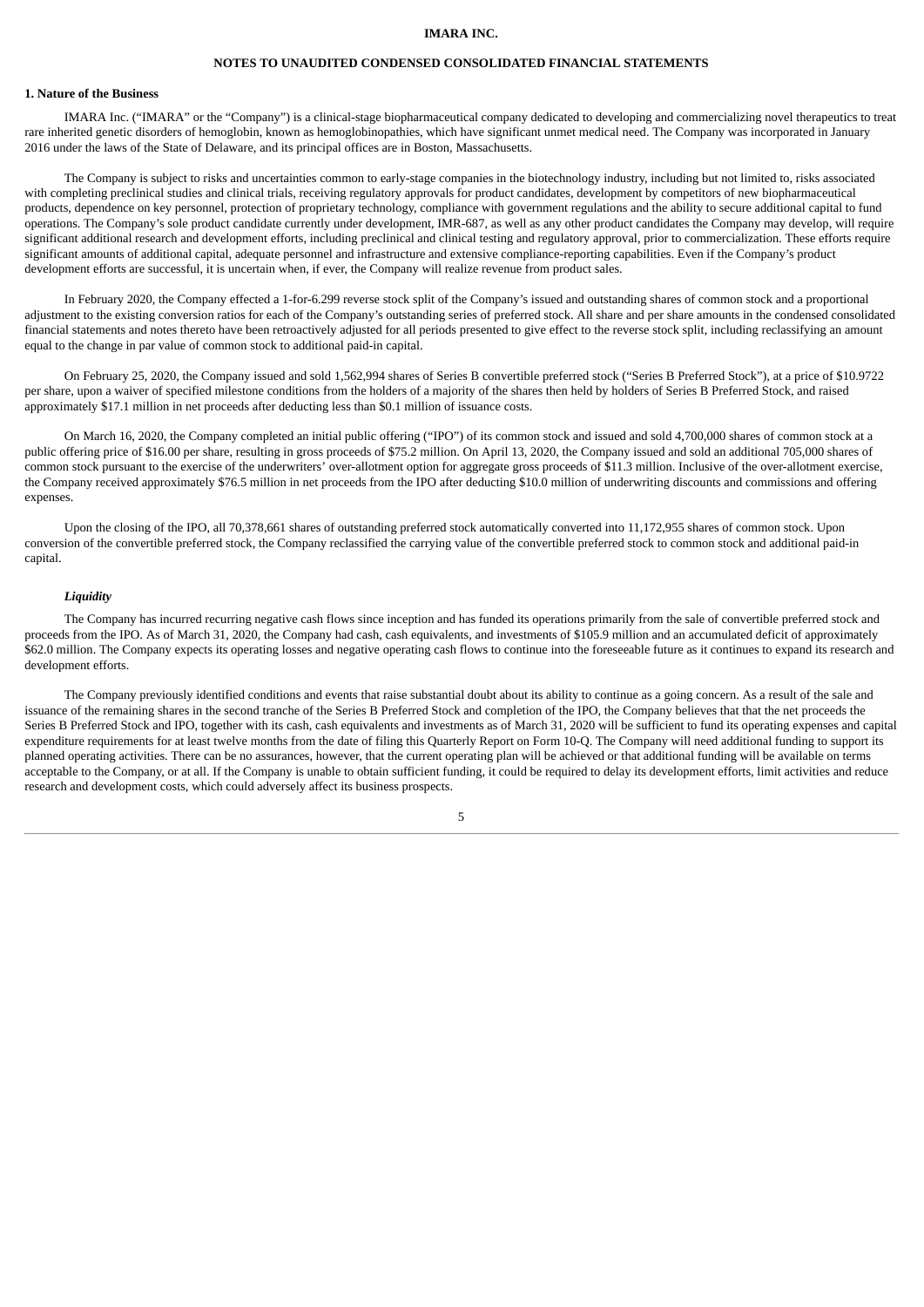# **2. Summary of Significant Accounting Policies**

#### *Basis of presentation*

The accompanying condensed consolidated financial statements have been prepared in conformity with accounting principles generally accepted in the United States of America ("GAAP"). Any reference in these notes to applicable guidance is meant to refer to the authoritative GAAP as found in the Accounting Standards Codification ("ASC") and as amended by Accounting Standards Updates of the Financial Accounting Standards Board ("FASB"). Certain information and footnote disclosures normally included in financial statements prepared in accordance with U.S. GAAP have been condensed or omitted from this report, as is permitted by such rules and regulations. Accordingly, these financial statements should be read in conjunction with the audited financial statements as of and for the year ended December 31, 2019 and notes thereto, included in the Company's Registration Statement on Form S-1/A, filed with the Securities Exchange Commission ("SEC") on March 10, 2020. The unaudited condensed consolidated interim financial statements have been prepared on the same basis as the audited financial statements. In the opinion of the Company's management, the accompanying unaudited condensed consolidated interim financial statements contain all adjustments which are necessary to present fairly the Company's financial position as of March 31, 2020, the results of its operations for the three months ended March 31, 2020 and 2019 and cash flows for the three months ended March 31, 2020 and 2019. Such adjustments are of a normal and recurring nature. The results for the three months ended March 31, 2020 are not necessarily indicative of the results for the year ending December 31, 2020, or for any future period.

#### *Principles of Consolidation*

The accompanying condensed consolidated financial statements of the Company include the accounts of its wholly owned subsidiaries, IMARA Security Corporation and IMARA E.U. Limited. All intercompany transactions and balances have been eliminated in consolidation.

#### *Summary of Significant Accounting Policies*

The significant accounting policies and estimates used in the preparation of the accompanying condensed consolidated financial statements are described in the Company's audited consolidated financial statements for the year ended December 31, 2019 included in the Company's Registration Statement on Form S-1/A filed with the SEC on March 10, 2020. There have been no material changes in the Company's significant accounting policies during the three months ended March 31, 2020.

#### *Use of Estimates*

The preparation of consolidated financial statements in conformity with GAAP requires management to make estimates and assumptions that affect the reported amounts of assets and liabilities, the disclosure of contingent assets and liabilities at the date of the consolidated financial statements and the reported amounts of expenses during the reporting periods. Significant estimates and assumptions reflected in these condensed consolidated financial statements include, but are not limited to, accrued research and development expenses, stock-based compensation expense, the fair value of the common stock and the intrinsic value of the beneficial conversation feature present in the second tranche of the Series B Preferred Stock issued in February of 2020. Actual results could differ materially from those estimates.

#### *Segments*

Operating segments are defined as components of an enterprise for which separate and discrete information is available for evaluation by the chief operating decision-maker in deciding how to allocate resources and assess performance. The Company has one operating segment. The Company's chief operating decision maker, its Chief Executive Officer, manages the Company's operations on a consolidated basis for the purpose of allocating resources. All of the Company's long-lived assets are held in the United States.

# *Deferred Offering Costs*

The Company capitalizes certain legal, professional, accounting and other third-party fees that are directly associated with in-process equity issuances as deferred offering costs until such equity issuances are consummated. After consummation of the equity issuance, these costs are recorded as a reduction in the capitalized amount associated with the equity issuance. Should the equity issuance be abandoned, the deferred offering costs will be expensed immediately as a charge to operating expenses in the consolidated statement of operations and comprehensive loss. On March 16, 2020, the Company completed the IPO; accordingly, the Company recognized the deferred offering costs of approximately \$3.9 million as a reduction from gross proceeds associated with the IPO through additional paid-in capital in the accompanying condensed consolidated balance sheet. Accordingly, there were no deferred offering costs as of March 31, 2020. Deferred offering costs classified in other assets on the accompanying condensed consolidated balance sheet as of December 31, 2019 was \$2.1 million.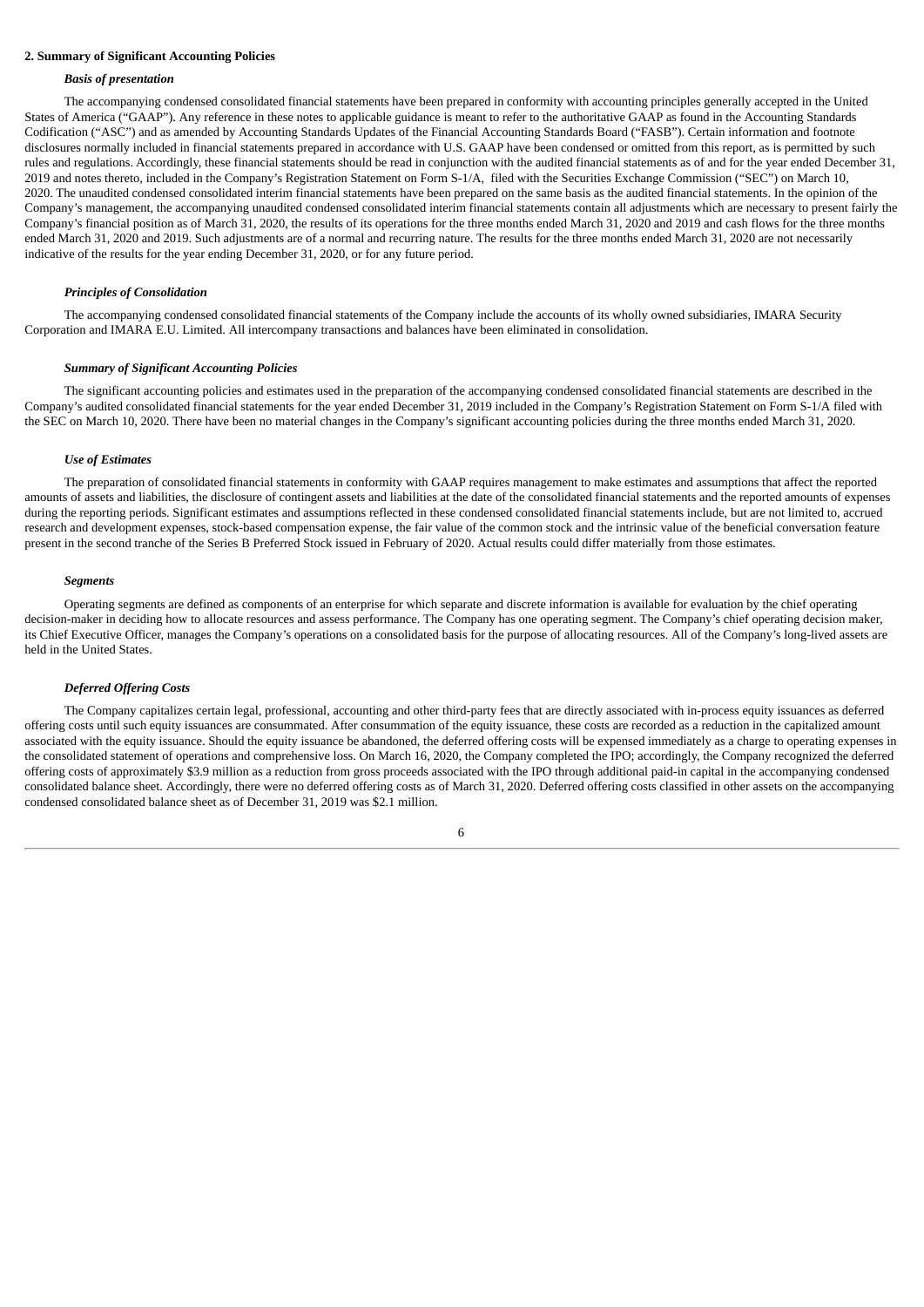# *Comprehensive Loss*

Comprehensive loss includes net loss and certain changes in stockholders' equity (deficit) that are excluded from net loss. The Company's comprehensive loss was equal to net loss for the year ended December 31, 2018. For the year ended December 31, 2019, as a result of the Company's investments in available-for-sale securities, the Company's comprehensive loss includes unrealized gains and unrealized losses on those available-for-sale securities.

### *Recently Issued Accounting Pronouncements*

In February 2016, the FASB issued ASU 2016-02*, Leases (Topic 842)* ("ASU 2016-02"), which sets out the principles for the recognition, measurement, presentation and disclosure of leases for both parties to a contract (i.e., lessees and lessors). The new standard requires lessees to apply a dual approach, classifying leases as either finance or operating leases based on the principle of whether or not the lease is effectively a financed purchase by the lessee. This classification will determine whether lease expense is recognized based on an effective interest method or on a straight-line basis over the term of the lease, respectively. A lessee is also required to record a right-of-use asset and a lease liability for all leases with a term of greater than 12 months regardless of their classification. Leases with a term of 12 months or less will be accounted for similar to existing guidance for operating leases today. ASU 2016-02 supersedes the previous leases standard, ASC 840, *Leases*. For public entities, not-for-profit entities and an employee benefit plan that files financial statements with the SEC, the standard is effective for public entities for annual periods beginning after December 15, 2018 including interim periods within those fiscal years. For all other entities, the standard is effective for fiscal years beginning after December 15, 2020, and interim periods within fiscal years beginning after December 15, 2021. Early adoption is permitted. The Company anticipates that the adoption of this standard will have an impact on its balance sheet due to the recognition of right-of-use assets and lease liabilities; however, the Company is currently evaluating the impact that the adoption of ASU 2016-02 will have on its consolidated financial statements.

In July 2017, the FASB issued ASU 2017-11, Earnings Per Share (Topic 260), Distinguishing Liabilities from Equity (Topic 480), Derivatives and Hedging (Topic 815) I. Accounting for Certain Financial Instruments with Down Round Features II. Replacement of the Indefinite Deferral for Mandatorily Redeemable Financial Instruments of Certain Nonpublic Entities and Certain Mandatorily Redeemable Noncontrolling Interests with a Scope Exception ("ASU 2017-11"). Part I applies to entities that issue financial instruments such as warrants, convertible debt or convertible preferred stock that contain down-round features. Part II replaces the indefinite deferral for certain mandatorily redeemable noncontrolling interests and mandatorily redeemable financial instruments of nonpublic entities contained within ASC Topic 480 with a scope exception and does not impact the accounting for these mandatorily redeemable instruments. For public entities, the amendments in Part I of this update are effective for fiscal years, and interim periods within those fiscal years, beginning after December 15, 2018. For all other entities, the amendments in Part I of this update are effective for fiscal years beginning after December 15, 2019, and interim periods within fiscal years beginning after December 15, 2020. Early adoption is permitted for all entities, including adoption in an interim period. The Company is currently evaluating the impact that the adoption of ASU 2017-11 will have on its consolidated financial statements.

In March 2020, the FASB issued ("ASU 2020-03"), *Codification Improvements to Financial Instruments,* which addressed, among other topics, Amendments related to ASU 2016-13 Financial Instruments—Credit Losses (Topic 326): Measurement of Credit Losses on Financial Instruments ("ASU 2016-13"). The amendments align the contractual term under *Topic 326* and *Topic 842 (Leases)* to be consistent, and also clarifies when an entity should record an allowance for credit losses in accordance with Topic 326. For public business entities that meet the definition of a United States Securities and Exchange Commission ("SEC") filer, excluding entities eligible to be smaller reporting companies as defined by the SEC, the standard is effective for fiscal years beginning after December 15, 2019, including interim periods within those fiscal years. For all other entities, the standard is effective for fiscal years beginning after December 15, 2022, including interim periods within those fiscal years. Early adoption is permitted. The Company is currently evaluating the impact of this new guidance on the Company's consolidated financial statements and related disclosures, but does not expect the adoption of ASU 2020-03 or 2016-13 to be material.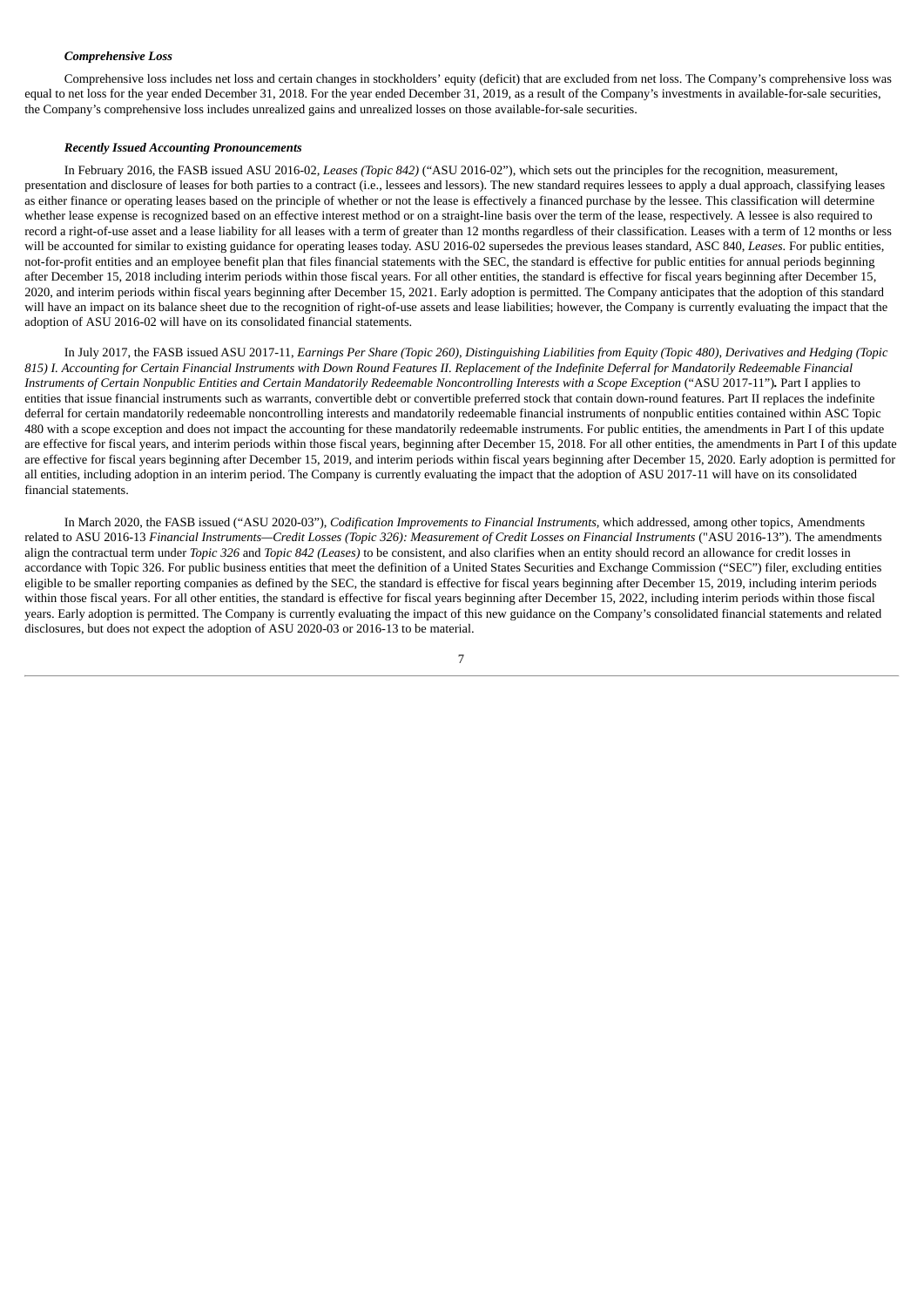## **3. Fair Value of Financial Assets and Liabilities**

The following table presents information about the Company's financial assets and liabilities measured at fair value on a recurring basis and indicates the level of the fair value hierarchy utilized to determine such fair values (in thousands):

|                                                           | March 31, 2020                                            |        |    |       |                                                                      |                          |                                                                             |  |  |  |
|-----------------------------------------------------------|-----------------------------------------------------------|--------|----|-------|----------------------------------------------------------------------|--------------------------|-----------------------------------------------------------------------------|--|--|--|
| <b>Description</b>                                        | <b>Quoted Prices in</b><br><b>Active Markets</b><br>Total |        |    |       | <b>Significant Other</b><br><b>Observable</b><br>Inputs<br>(Level 2) |                          | <b>Significant Other</b><br><b>Observable</b><br><b>Inputs</b><br>(Level 3) |  |  |  |
| Assets:                                                   |                                                           |        |    |       |                                                                      |                          |                                                                             |  |  |  |
| Money market funds, included in cash and cash equivalents |                                                           | 5,378  | \$ | 5,378 |                                                                      | $\overline{\phantom{0}}$ |                                                                             |  |  |  |
| Marketable securities:                                    |                                                           |        |    |       |                                                                      |                          |                                                                             |  |  |  |
| Corporate debt securities                                 |                                                           | 16,950 |    |       |                                                                      | 16,950                   |                                                                             |  |  |  |
| Commercial paper                                          |                                                           | 2,195  |    |       |                                                                      | 2,195                    |                                                                             |  |  |  |
| Total financial assets                                    |                                                           | 24,523 |    | 5,378 |                                                                      | 19,145                   |                                                                             |  |  |  |

|                                                           | <b>December 31, 2019</b> |        |                                                                                                 |       |                                                                      |        |                                                                             |    |  |  |  |
|-----------------------------------------------------------|--------------------------|--------|-------------------------------------------------------------------------------------------------|-------|----------------------------------------------------------------------|--------|-----------------------------------------------------------------------------|----|--|--|--|
| <b>Description</b>                                        | Total                    |        | <b>Quoted Prices in</b><br><b>Active Markets</b><br>for Identical<br><b>Assets</b><br>(Level 1) |       | <b>Significant Other</b><br><b>Observable</b><br>Inputs<br>(Level 2) |        | <b>Significant Other</b><br><b>Observable</b><br><b>Inputs</b><br>(Level 3) |    |  |  |  |
| Assets:                                                   |                          |        |                                                                                                 |       |                                                                      |        |                                                                             |    |  |  |  |
| Money market funds, included in cash and cash equivalents | ¢                        | 4.477  | £.                                                                                              | 4,477 | -\$                                                                  |        |                                                                             |    |  |  |  |
| Marketable securities:                                    |                          |        |                                                                                                 |       |                                                                      |        |                                                                             |    |  |  |  |
| Corporate debt securities                                 |                          | 5,772  |                                                                                                 |       |                                                                      | 5,772  |                                                                             |    |  |  |  |
| Commercial paper                                          |                          | 18,199 |                                                                                                 |       |                                                                      | 18,199 |                                                                             | _  |  |  |  |
| Total financial assets                                    |                          | 28,448 |                                                                                                 | 4.477 |                                                                      | 23,971 |                                                                             | __ |  |  |  |

As of March 31, 2020 and December 31, 2019, the Company's cash equivalents consisted of money market funds, classified as Level 1 financial assets, as these assets are valued using quoted market prices in active markets without any valuation adjustment. The financial assets valued based on Level 2 inputs consist of corporate debt securities and commercial paper, which consist of investments in highly-rated investment-grade securities. The Company estimates the fair values of these marketable securities by taking into consideration valuations obtained from third-party pricing sources. These pricing sources utilize industry standard valuation models, including both income and market-based approaches, for which all significant inputs are observable, either directly or indirectly, to estimate fair value. These inputs include market pricing based on real-time trade data for the same or similar securities, issuer credit spreads, benchmark yields, and other observable inputs. The Company validates the prices provided by its third-party pricing sources by understanding the models used, obtaining market values from other pricing sources and analyzing pricing data in certain instances.

During the three months ended March 31, 2020 and the year ended December 31, 2019, there were no transfers between fair value measurement levels.

The carrying values of other current assets, accounts payable and accrued expenses approximate their fair values due to the short-term nature of these assets and liabilities.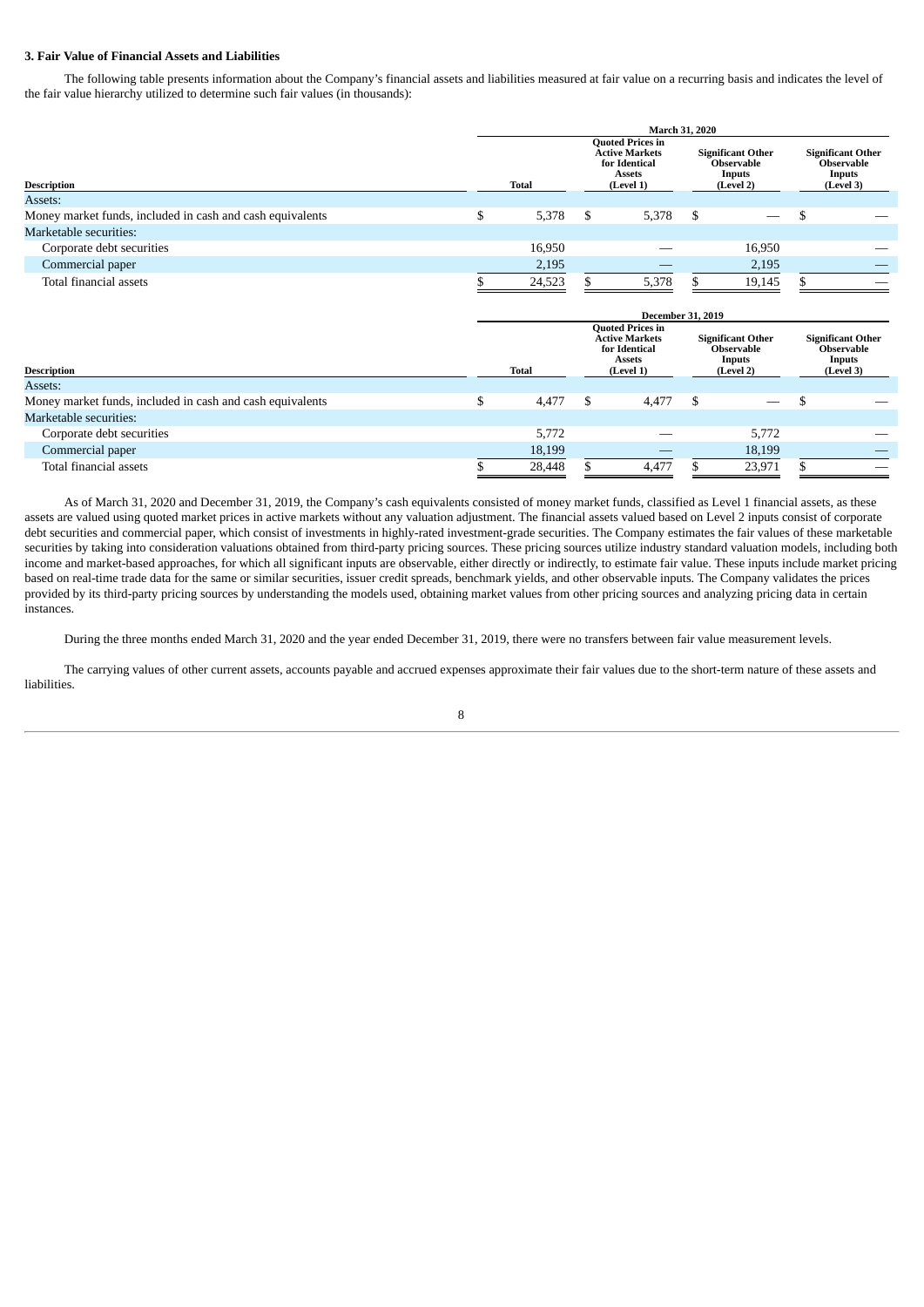# **4. Investments**

As of March 31, 2020 and December 31, 2019, the Company had short-term investments consisting of corporate debt securities and commercial paper, which are considered to be available-for-sale investments. These are included in short-term investments on the condensed consolidated balance sheets, even though the stated maturity date may be one year or more beyond the current balance sheet date, as the Company views those securities as available for use in current operations, if needed. The following table summarizes the Company's investments (in thousands):

|                           |                       |                                  | March 31, 2020                  |                                 |    |                   |
|---------------------------|-----------------------|----------------------------------|---------------------------------|---------------------------------|----|-------------------|
|                           | <b>Amortized Cost</b> | <b>Gross Unrealized</b><br>Gains |                                 | <b>Gross Unrealized</b><br>Loss |    | <b>Fair Value</b> |
| Current:                  |                       |                                  |                                 |                                 |    |                   |
| Commercial paper          | \$<br>2,195           | \$                               | \$                              | $\overline{\phantom{a}}$        | \$ | 2,195             |
| Corporate debt securities | 16,966                | 6                                |                                 | (22)                            |    | 16,950            |
| Total                     | 19,161                | 6                                |                                 | (22)                            |    | 19,145            |
|                           |                       |                                  |                                 |                                 |    |                   |
|                           |                       | <b>December 31, 2019</b>         |                                 |                                 |    |                   |
|                           | <b>Amortized Cost</b> | <b>Gross Unrealized</b><br>Gains | <b>Gross Unrealized</b><br>Loss |                                 |    | <b>Fair Value</b> |
| Current:                  |                       |                                  |                                 |                                 |    |                   |
| Commercial paper          | \$<br>18,167          | \$<br>32                         | -\$                             |                                 | \$ | 18,199            |
| Corporate debt securities | 5,772                 |                                  |                                 |                                 |    | 5,772             |
| Total                     | 23,939                | 32                               |                                 |                                 |    | 23,971            |

As of March 31, 2020, the Company had 11 available-for-sale securities of approximately \$13.2 million in unrealized loss positions for less than twelve months. As of December 31, 2019, the Company had no available-for-sale securities in unrealized loss positions The Company has the intent and ability to hold such securities until recovery. The Company determined that there was no material change in the credit risk of these investments. As a result, the Company determined it did not hold any investments with an other-than-temporary impairment as of March 31, 2020 and December 31, 2019.

#### **5. Accrued Expenses**

Accrued expenses consisted of the following (in thousands):

|                                           | March 31.<br>2020 |       | December 31,<br>2019 |       |  |
|-------------------------------------------|-------------------|-------|----------------------|-------|--|
| Accrued research and development expenses |                   | 1,052 |                      | 1,106 |  |
| Accrued compensation and benefits         |                   | 400   |                      | 802   |  |
| Accrued professional services             |                   | 1,113 |                      | 330   |  |
| Accrued other                             |                   | 62    |                      | 302   |  |
| Total accrued expenses                    |                   | 2,627 |                      | 2.540 |  |

#### **6. License Agreements**

#### *Agreement with Lundbeck*

In April 2016, the Company entered into a license agreement with Lundbeck A/S ("Lundbeck" and the "Lundbeck Agreement") pursuant to which Lundbeck granted the Company the following licenses within the field of prevention, treatment or diagnosis of hemoglobinopathy disorders and/or other diseases or disorders, including those directly or indirectly related to hemoglobinopathies: (1) an exclusive, royalty-bearing license to certain patent rights and certain know-how owned or otherwise controlled by Lundbeck ("Licensed Technology") to research, develop, make, use, sell, and commercialize products ("Licensed Products") from PDE9 inhibitors, which included IMR-687 ("Licensed Compounds"); (2) a non-exclusive license to the Licensed Technology to make, research, develop, and use such Licensed Technology to enable research and development, with certain restrictions; and (3) a sublicensing right that allows the Company to grant sublicenses to third parties to use the Licensed Technology subject to the certain terms detailed in the Lundbeck Agreement. Under the Lundbeck Agreement, the Company is subject to certain achievement dates for development milestones as defined in the agreement. The regulatory milestones due under the Lundbeck Agreement depend on the products being developed. Development milestones due under the Lundbeck Agreement with respect to the Licensed Compounds total up to \$23.5 million, and, for any products that contain PDE9 inhibitors other than Licensed Compounds, total up to \$11.8 million. The Company also agreed to pay tiered royalties based on net sales of all products licensed under the agreement in the low single-digit percentages.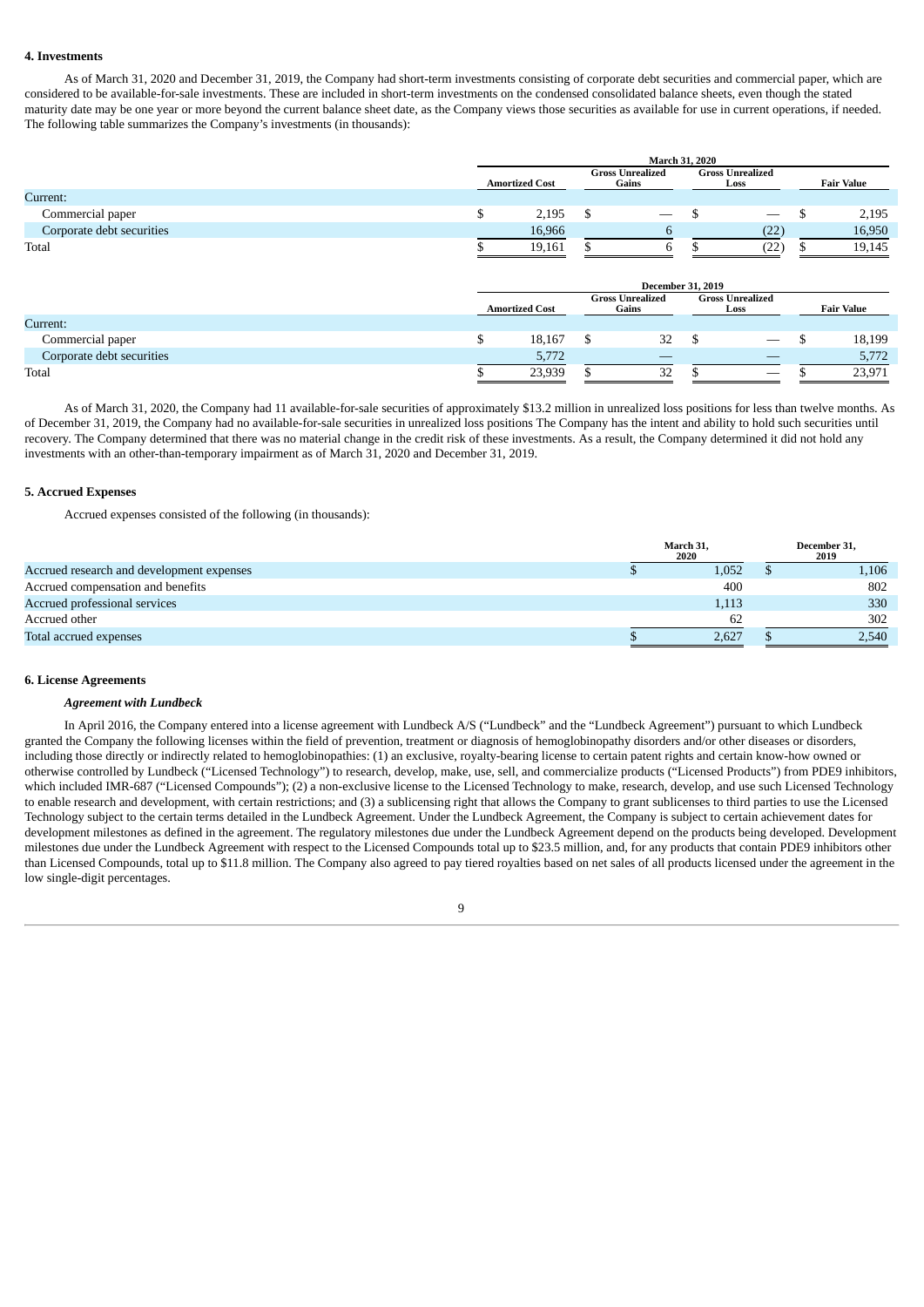To date, pursuant to the license agreement, the Company has made cash payments to Lundbeck of \$1.8 million consisting of an upfront payment and ongoing milestone payments, which are recorded as research and development expense. No payments were made during the year ended December 31, 2019, or for the three months ended March 31, 2020. As partial consideration for the license, the Company issued 167,523 shares of common stock to Lundbeck, which represented 8.0% of the Company's then outstanding equity pursuant to a restricted stock agreement. The shares were fully vested on the date of issuance. The Company also allowed Lundbeck to participate in the fourth tranche of its Series A preferred stock financing in November 2018 at \$1.00 per share.

The Lundbeck Agreement can be terminated by the Company at any time with 180 days' written notice. The Company or Lundbeck may terminate the agreement by written notice within a specified period of time in the event of a material breach.

# **7. Commitments and Contingencies**

# *Lease Agreements*

In 2016, the Company entered into an agreement for office space located in Cambridge, Massachusetts, which was a month-to-month lease, with a related party (see Note 13). The agreement for this space terminated on August 17, 2019. The Company recorded rent expense of less than \$0.1 million during the three months ended March 31, 2019.

In May 2019, the Company entered into a new operating lease agreement for office space totaling 4,210 square feet, located in Boston, Massachusetts with a 62 month term. The lease includes a rent escalation clause which results in cash rental payments of approximately \$0.3 million annually. Rent expense is being recognized on a straight-line basis over the lease term. In addition to the base rent, the Company is also responsible for its share of operating expenses, electricity and real estate taxes, in accordance with the terms of the Lease Agreement. The Company provided a security deposit of approximately \$0.1 million in May 2019, which is included as a component of other assets on the Company's condensed consolidated balance sheets as of March 31, 2020 and December 31, 2019. The Company occupied the space in August 2019 and commenced recognition of rent expense. The Company recorded rent expense of approximately \$0.1 million during the three months ended March 31, 2020.

The following table summarizes the future minimum lease payments due under the Company's operating lease (in thousands):

|            | March 31,<br>2020 |
|------------|-------------------|
| 2020       | 201               |
| 2021       | 273               |
| 2022       | 278               |
| 2023       | 284               |
| Thereafter | 229               |
|            | 1,265             |

# *Legal Proceedings*

The Company may from time to time be party to litigation arising in the ordinary course of business. The Company was not subject to any material legal proceedings during the three months ended March 31, 2020 and year ended December 31, 2019, and no material legal proceedings are currently pending or, to the best of its knowledge, threatened.

#### *Indemnification Agreements*

The Company enters into standard indemnification agreements in the ordinary course of business. Pursuant to the indemnification agreements, the Company agrees to indemnify, hold harmless, and to reimburse the indemnified party for losses suffered or incurred by the indemnified party, generally the Company's business partners, in connection with any U.S. patent or any copyright or other intellectual property infringement claim by any third-party with respect to the Company's products. The term of these indemnification agreements is generally perpetual any time after execution of the agreement. The maximum potential amount of future payments the Company could be required to make under these indemnification agreements is unlimited. The Company has never incurred costs to defend lawsuits or settle claims related to these indemnification agreements.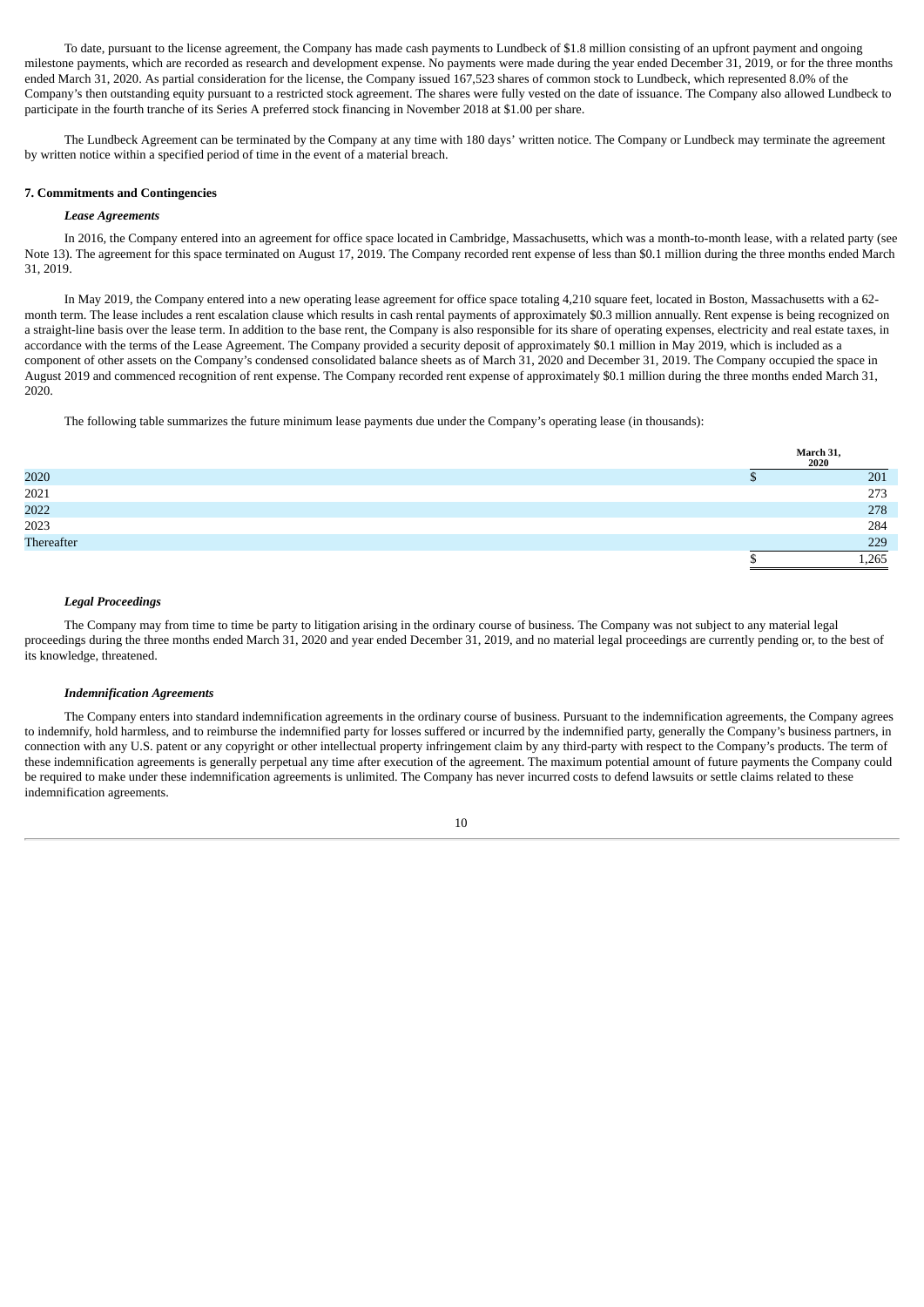# **8. Convertible Preferred Stock**

On February 25, 2020, the Company raised \$17.1 million in net proceeds from the sale of 1,562,994 shares of Series B Preferred Stock, at a price of \$10.9722 per share, upon a waiver of specified milestone conditions from the holders of a majority of the shares then held by the holders of Series B Preferred Stock. Upon issuance, each share of Series B Preferred Stock included an embedded beneficial conversion feature as the estimated fair value of the Company's common stock on the date of issuance of the Series B Preferred Stock was higher than the effective conversion price of the Series B Preferred Stock of \$10.9722 per share. Given the proximity of the issuance to the Company's public offering, the Company utilized the public offing price of their common stock, \$16.00 to determine the intrinsic value of the beneficial conversion feature. As a result, the Company recorded the intrinsic value of the beneficial conversion feature of \$7.9 million as a discount on the Series B Preferred Stock at issuance. Because the Series B Preferred Stock was immediately convertible upon issuance and did not include mandatory redemption provisions, the discount on the Series B Preferred Stock was immediately accreted.

Upon the completion of the IPO on March 16, 2020, all 70,378,661 shares of outstanding preferred stock automatically converted into 11,172,955 shares of common stock. Prior to the conversion, the holders of the preferred stock were entitled to receive noncumulative dividends of 8% per annum of the Series B issuance price only when and if declared by the Company's Board of Directors. No dividends have been declared by the Company's Board of Directors since inception.

As of December 31, 2019, preferred stock consisted of the following (in thousands, except share data):

|                             |                                  | <b>December 31, 2019</b>                                      |  |                   |  |                      |                                                   |  |
|-----------------------------|----------------------------------|---------------------------------------------------------------|--|-------------------|--|----------------------|---------------------------------------------------|--|
|                             | Preferred<br>Stock<br>Authorized | Preferred<br><b>Stock</b><br><b>Issued and</b><br>Outstanding |  | Carrying<br>Value |  | Liquidation<br>Value | Common<br>stock<br>Issuable<br>Upon<br>Conversion |  |
| Series Seed Preferred Stock | 2,712,960                        | 2,712,960                                                     |  | 1,460             |  | 2,713                | 430,693                                           |  |
| Series A Preferred Stock    | 31.499.040                       | 31,499,040                                                    |  | 30.729            |  | 31.499               | 5.000.623                                         |  |
| Series B Preferred Stock    | 36,166,661                       | 26,321,313                                                    |  | 45,575            |  | 45,849               | 4,178,645                                         |  |
|                             | 70.378.661                       | 60,533,313                                                    |  | 77.764            |  | 80,061               | 9.609.961                                         |  |

#### **9. Stockholders' Equity**

On August 13, 2019, the Company's board of directors, and on February 26, 2020, the Company's stockholders, approved the Company's restated certificate of incorporation, which became effective upon closing of the IPO on March 16, 2020, to authorize 10,000,000 shares of undesignated preferred stock, \$0.001 per share par value, and to increase the number of authorized shares of common stock from 100,000,000 to 200,000,000 shares, \$0.001 per share par value.

Common stockholders are entitled to receive dividends, as may be declared by the Board, if any, subject to the preferential dividend rights of any preferred stock then outstanding. Through March 31, 2020, no cash dividends have been declared or paid.

As of March 31, 2020, 10,000,000 shares of preferred stock were authorized and no shares of preferred stock were issued or outstanding.

As of March 31, 2020 and December 31, 2019, the Company has reserved for future issuance the following shares of common stock:

|                                                                                 | March 31,<br>2020 | December 31.<br>2019 |
|---------------------------------------------------------------------------------|-------------------|----------------------|
| Conversion of outstanding preferred stock                                       |                   | 9,609,961            |
| Shares reserved for future issuance under the 2016 Stock Incentive Plan         |                   | 228,852              |
| Shares reserved for future issuance under the 2020 Equity Incentive Plan        | 1,192,153         |                      |
| Shares reserved for future issuance under the 2020 Employee Stock Purchase Plan | 193.216           |                      |
|                                                                                 | 1,385,369         | 9,838,813            |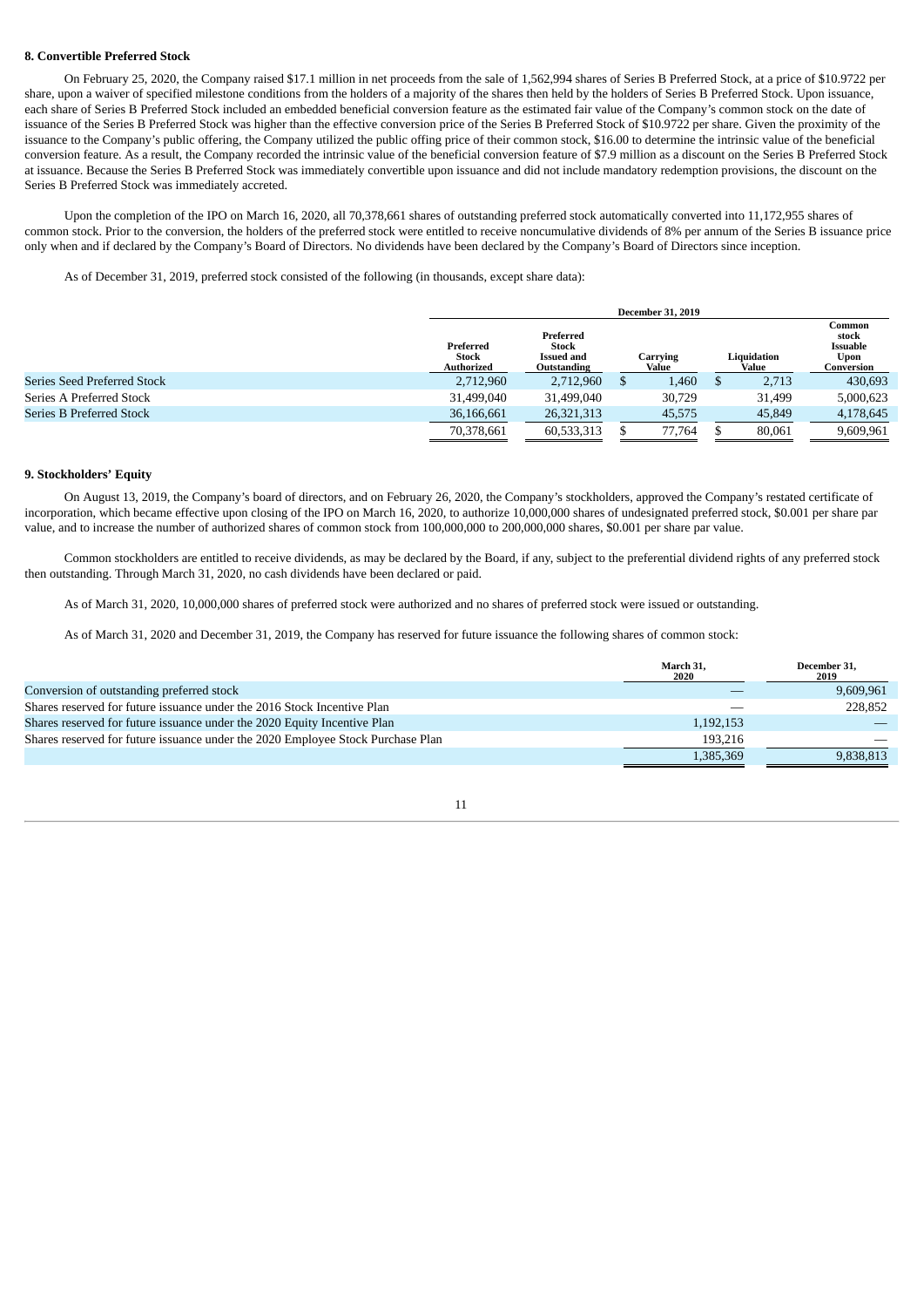# **10. Stock-Based Compensation**

## *2016 Stock Incentive Plan*

The Company's 2016 Stock Incentive Plan, (the "2016 Plan") provides for the Company to issue restricted stock, restricted stock units, stock appreciation rights, incentive stock options, non-statutory stock options and other stock-based awards to employees, officers, members of the Board, consultants and advisors of the Company.

As of December 31, 2019, the number of shares of common stock authorized to be issued under the 2016 Plan was 2,091,969, of which 228,852 shares remained available for future grants as of December 31, 2019. As of the effective date of the 2019 Equity Incentive Plan (the "2019 Plan"), and as of March 31, 2020, no shares remained available for future issuance under the 2016 Plan. Any options or awards outstanding under the 2016 Plan remain outstanding and effective.

#### *2020 Equity Incentive Plan*

On October 1, 2019, the Company's board of directors adopted, and on February 26, 2020 the Company's stockholders approved, the 2020 Equity Incentive Plan (the "2020 Plan"), which became effective on March 11, 2020. The 2020 Plan provides for the grant of incentive stock options, non-qualified stock options, stock appreciation rights, restricted stock awards, restricted stock units and other stock-based awards. The number of shares reserved for issuance under the 2020 Plan is the sum  $\hat{\sigma}$ : (1) 1,220,283 shares of the Company's common stock; plus (2) the number of shares (up to a maximum of 2,091,969 shares) equal to the sum of (x) the number of shares of the Company's common stock reserved for issuance under the 2016 Plan that remained available for grant under the 2016 Plan as of March 11, 2020 and (y) the number of shares of the Company's common stock subject to outstanding awards granted under the 2016 Plan that expire, terminate or are otherwise surrendered, cancelled, forfeited or repurchased by the Company at their original issuance price pursuant to a contractual repurchase right. The number of shares reserved shall be annually increased on the first day of each fiscal year, beginning with the fiscal year ending December 31, 2021 and continuing until, and including, the fiscal year ending December 31, 2030, equal to the lesser of (i) 4% of the number of shares of the Company's common stock outstanding on the first day of such fiscal year and (ii) an amount determined by the Company's board of directors. No more than 8,541,982 shares of common stock may be issued as incentive stock options under the 2020 Plan. The shares of common stock underlying any awards that expire, terminate, or are otherwise surrendered, cancelled, forfeited or repurchased by the Company under the 2016 Plan or the 2020 Plan will be added back to the shares of common stock available for issuance under the 2020 Plan

# As of March 31, 2020, there were 1,192,153 shares available for future issuance under the 2020 Plan.

For financial reporting purposes, the Company performed common stock valuations with the assistance of a third-party specialist through October 23, 2019 to determine stock-based compensation expense for stock options. Upon completion of the IPO, the fair value of the common stock on the grant date was based on the closing price of the stock on the date of grant.

The following table summarizes the Company's stock option activity:

|                                                     | Number of<br>Shares |   | Weighted-<br>Average<br><b>Exercise Price</b> | Weighted-<br>Average<br>Remaining<br>Contractual<br>Term<br>(in years) | Aggregate<br><b>Intrinsic Value</b><br>(in thousands) |
|-----------------------------------------------------|---------------------|---|-----------------------------------------------|------------------------------------------------------------------------|-------------------------------------------------------|
| Outstanding as of December 31, 2019                 | 1,863,117           | ъ | 4.60                                          | 8.90                                                                   | 15,151                                                |
| Granted                                             | 256,982             |   | 16.00                                         |                                                                        |                                                       |
| Exercised                                           |                     |   |                                               |                                                                        |                                                       |
| Forfeited                                           | (793)               |   | 4.92                                          |                                                                        |                                                       |
| Outstanding as of March 31, 2020                    | 2,119,306           |   | 5.98                                          | 8.81                                                                   | 21.299                                                |
| Options vested and exercisable as of March 31, 2020 | 582,711             |   | 4.14                                          | 7.77                                                                   | 6,930                                                 |

The aggregate intrinsic value of options is calculated as the difference between the exercise price of the stock options and the fair value of the Company's common stock for those stock options that had exercise prices lower than the fair value of the common stock as of the end of the period.

The weighted-average grant date fair value of the Company's stock options granted during the three months ended March 31, 2020 was \$10.11. The Company did not grant stock options during the three months ended March 31, 2019.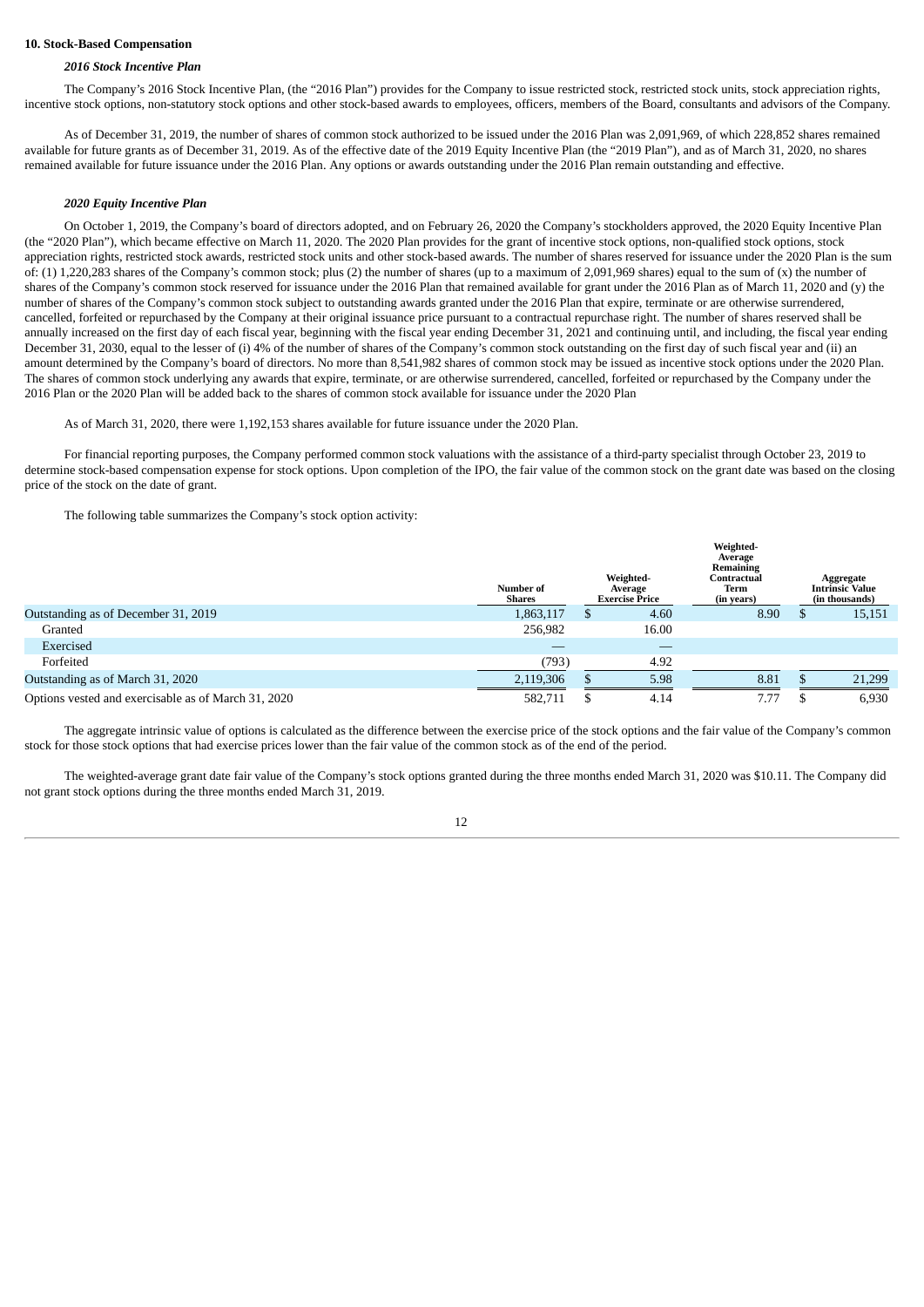The assumptions that the Company used to determine the grant date fair value of stock options granted to employees, non-employees and members of the Board during the three months ended March 31, 2020 were as follows, presented on a weighted-average basis Stock-based compensation expense was allocated as follows (in thousands):

|                          | March 31, 2020 |
|--------------------------|----------------|
| Expected term (in years) | 6.04           |
| Expected volatility      | 71.98%         |
| Expected dividend yield  | $0.00\%$       |
| Risk-free interest rate  | $0.72\%$       |

#### *Performance-based awards*

The Company granted stock options to purchase an aggregate of 220,928 shares of common stock to certain employees, officers and consultants and advisors of the Company on May 16, 2019, June 5, 2019 and June 21, 2019, which contain performance-based vesting criteria. Vesting of these options was contingent on the closing of the second tranche of Series B Preferred Stock financing. Stock-based compensation expense associated with these performance-based stock options is recognized if the performance conditions are considered probable of being achieved, using management's best estimates. As a result of the performance condition being met on February 25, 2020, these options will vest as to 25% of the shares underlying each option on February 25, 2021 and as to the remainder of the shares in equal quarterly installments for three years thereafter. The Company recognized stock-based compensation expense of less than \$0.1 million for these options during the three months ended March 31, 2020.

### *Stock-Based Compensation*

Stock-based compensation expense included in the Company's condensed consolidated statements of operations and comprehensive loss is as follows (in thousands):

|                                        | <b>Three Months Ended March 31.</b> |      |    |  |
|----------------------------------------|-------------------------------------|------|----|--|
|                                        | 2020                                | 2019 |    |  |
| Research and development               | 155                                 |      |    |  |
| General and administrative             | 205                                 |      | 81 |  |
| Total stock-based compensation expense | 360                                 |      | 95 |  |

As of March 31, 2020 and December 31, 2019, total unrecognized compensation cost related to the unvested stock-based awards was \$6.3 million and \$3.3 million, respectively, which is expected to be recognized over a weighted-average period of 3.23 and 3.17 years, respectively.

#### *2020 Employee Stock Purchase Plan*

On October 1, 2019, the Company's board of directors adopted, and on February 26, 2020, the Company's stockholders approved a 2020 Employee Stock Purchase Plan (the "2020 ESPP"), which became effective on March 11, 2020. The 2020 ESPP initially provides participating employees with the opportunity to purchase up to an aggregate of 193,216 shares of the Company's common stock. The number of shares of the Company's common stock reserved for issuance under the 2020 ESPP will automatically increase on the first day of each fiscal year, beginning with the fiscal year commencing on January 1, 2021 and continuing until, and including, the fiscal year commencing on January 1, 2031, in an amount equal to the lowest of (i) 386,432 shares of the Company's common stock, (ii) 1% of the number of shares of the Company's common stock outstanding on the first day of such fiscal year and (iii) an amount determined by the Company's board of directors.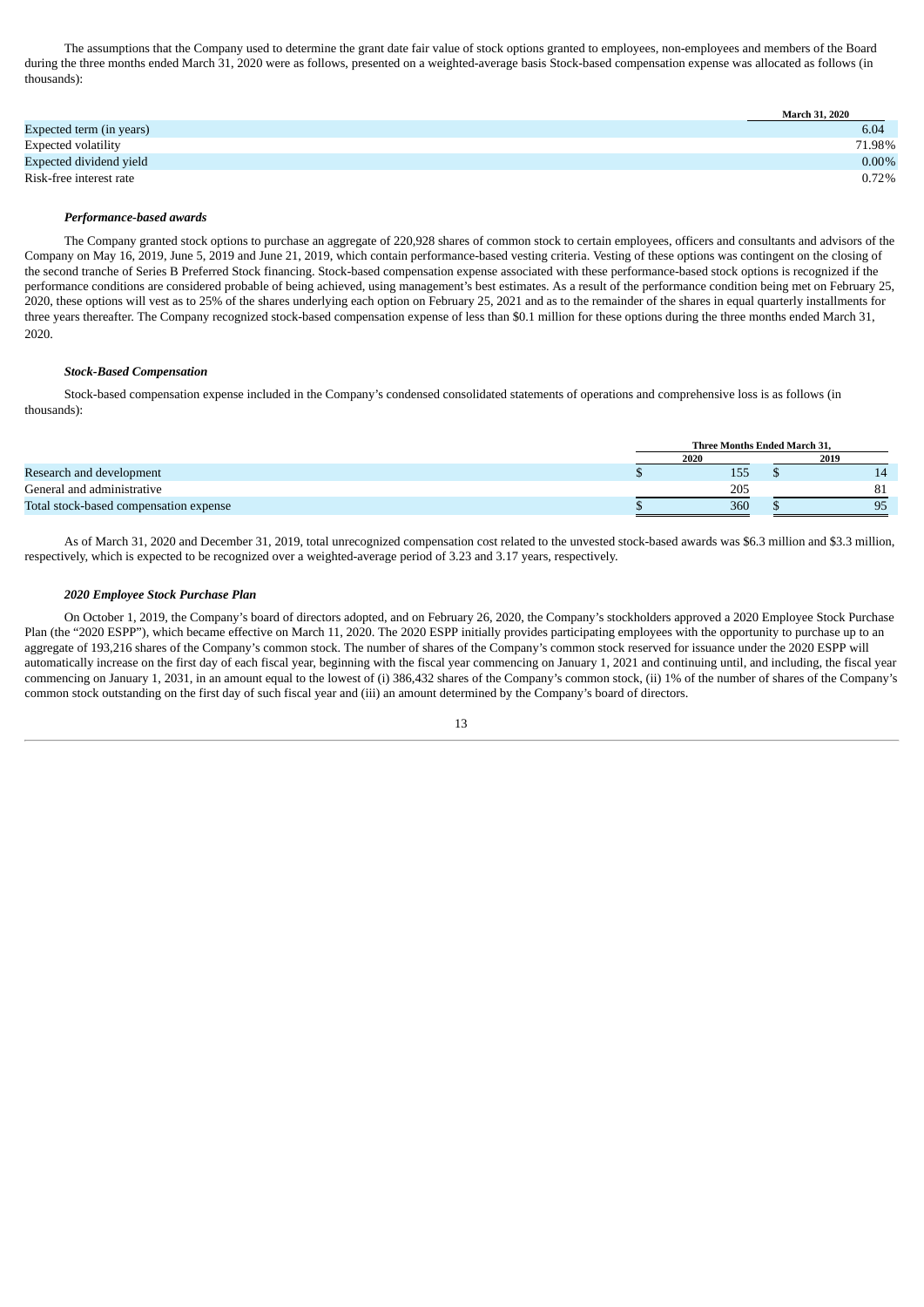# **11. Income Taxes**

Deferred tax assets and deferred tax liabilities are recognized based on temporary differences between the financial reporting and tax basis of assets and liabilities using statutory rates. A valuation allowance is recorded against deferred tax assets if it is more likely than not that some or all of the deferred tax assets will not be realized. Due to the uncertainty surrounding the realization of the favorable tax attributes in future tax returns, the Company has recorded a full valuation allowance against the Company's otherwise recognizable net deferred tax assets.

On March 27, 2020, the United States enacted the Coronavirus Aid, Relief, and Economic Security Act ("CARES Act"). The Cares Act includes provisions relating to refundable payroll tax credits, deferment of the employer portion of certain payroll taxes, net operating loss carryback periods, alternative minimum tax credit refunds, modifications to the net interest deduction limitations and technical corrections to tax depreciation methods for qualified improvement property. The CARES Act also established a Paycheck Protection Program whereby certain small businesses are eligible for a loan to fund payroll expenses, rent, and related costs.

The Company considered the provisions under the CARES Act and elected not to take advantage of the provisions of CARES Act as the effect of such provisions was not expected to have a material impact on the Company's results of operations, cash flows and consolidated financial statements.

#### **12. Net Loss Per Share**

Basic and diluted net loss per share is determined by dividing net loss attributable to common stockholders by the weighted-average common shares outstanding during the period. In 2020 the net loss applicable to common stockholders did not equal net loss due to the accretion of the beneficial conversion feature of Series B Preferred Stock in the amount of \$7.9 million. The beneficial conversion feature was initially recorded as a discount on the Series B Preferred Stock with a corresponding amount recorded to Additional Paid-in Capital. The discount on the Series B Preferred Stock was then immediately written off as a deemed dividend as the Series B Preferred Stock does not have a stated redemption date and is immediately convertible at the option of the holder. The Company has computed diluted net loss per common share after giving consideration to all potentially dilutive common shares, including convertible preferred stock and options to purchase common stock during the period determined using the if-converted method, except where the effect of including such securities would be antidilutive. Because the Company has reported net losses since inception, these potential common shares have been anti-dilutive and basic and diluted loss per share have been the same.

The Company excluded the following potential common shares from the computation of diluted net loss per share attributable to common stockholders for the periods indicated because including them would have had an anti-dilutive effect:

|                                  | <b>Three Months Ended</b><br>March 31. |           |
|----------------------------------|----------------------------------------|-----------|
|                                  | 2020                                   | 2019      |
| Series Seed Preferred Stock      |                                        | 430,693   |
| Series A Preferred Stock         | and the control                        | 5,000,623 |
| Series B Preferred Stock         |                                        | 4,019,152 |
| Options to purchase common stock | 2,119,306                              | 645,568   |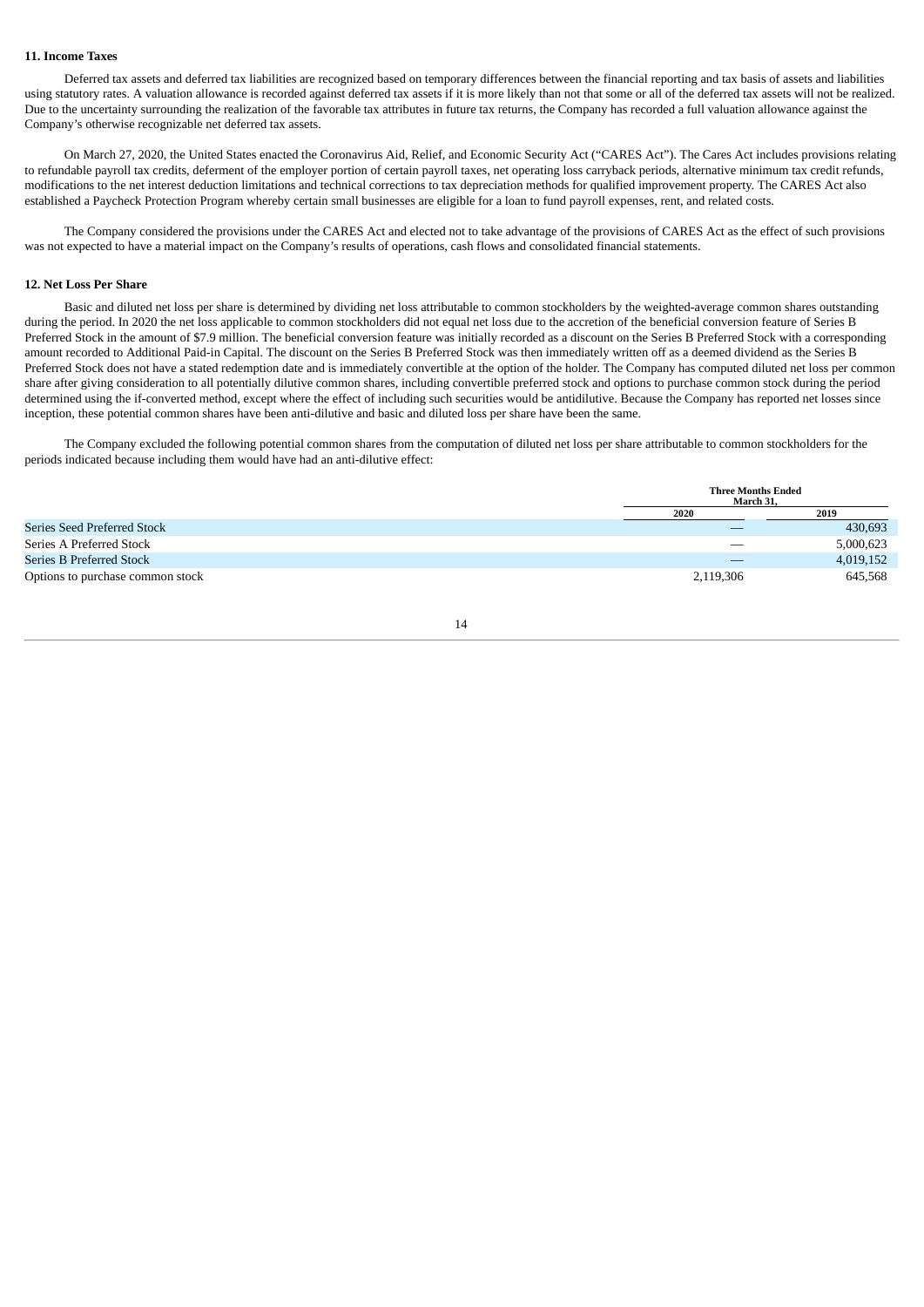#### **13. Related Party Transactions**

### *Lundbeck*

Lundbeckfond Invest A/S is one of the Company's stockholders and participated in all tranches of the Series A preferred stock financing and both tranches of the Series B preferred stock financing. Prior to the conversion of the Company's preferred stock, Lundbeckfond Invest A/S owned 5,470,492 shares of Series A Preferred Stock as of December 31, 2019, and 478,749 shares of Series Seed Preferred Stock as of December 31, 2019. Lundbeckfond Invest A/S owned 1,326,111 shares of Series B Preferred Stock as of December 31, 2019. All shares of preferred stock converted into shares of common stock upon closing of the IPO. Lundbeckfond Invest A/S also purchased 187,500 shares of common stock in the IPO. This reflects a 7.5% and a 9.3% ownership interest on a fully diluted basis as of March 31, 2020 and December 31, 2019, respectively. Mette Kirstine Agger, a member of our board of directors, is a Managing Partner at Lundbeckfonden Ventures, which is an affiliate of Lundbeckfond Invest A/S.

Lundbeck, an affiliate of Lundbeckfond Invest A/S, is also one of the Company's stockholders and participated in the fourth tranche of the Company's Series A preferred stock financing. Prior to the conversion of the Company's preferred stock, Lundbeck owned 499,069 shares of Series A Preferred Stock as of December 31, 2019, as well as 443,271 shares of common stock issued in conjunction with the Lundbeck Agreement (See Note 6). All shares of preferred stock converted into shares of common stock upon closing of the IPO. This reflects a 2.6% and a 4.2% ownership interest on a fully diluted basis as of March 31, 2020, and December 31, 2019, respectively. Lundbeck did not participate in the Series B Preferred Stock financing.

To date, pursuant to the license agreement, the Company has made cash payments to Lundbeck of \$1.8 million consisting of an upfront payment and ongoing milestone payments which are recorded as research and development expense.

#### *Cydan Development, Inc.*

Cydan Development was the Company's principal stockholder upon formation in January 2016. As of December 31, 2019, Cydan no longer held any of the Company's equity, however given the Company and Cydan have common board members, Cydan is considered a related party. Cydan continued to provide office space, personnel assistance, and other business services as needed to the Company pursuant to the Business Service Agreement through August 17, 2019. The Company paid Cydan less than \$0.1 million during the three months ended March 31, 2019 related to these services, all of which was recorded as research and development expense. The Company agreed with Cydan to terminate the Business Services Agreement and all related services rendered by Cydan to the Company effective as of August 17, 2019. Accordingly, there were no amounts due to Cydan as of March 31, 2020 and December 31, 2019.

#### **14. Benefit Plans**

The Company established a defined contribution savings plan under Section 401(k) of the Internal Revenue Code effective as of January 2019. This plan covers substantially all employees who meet minimum age and service requirements and allows participants to defer a portion of their annual compensation on a pre-tax basis. Matching contributions to the plan may be made at the discretion of the Board. The Company has made no contributions to the plan to date.

#### **15. Subsequent Events**

On April 13, 2020, the underwriters of the IPO exercised their option in full to purchase 705,000 additional shares of common stock for aggregate gross proceeds of \$11.3 million. The Company received approximately \$10.3 million in net proceeds after deducting \$1.0 million of underwriting discounts and commissions and estimated offering expenses.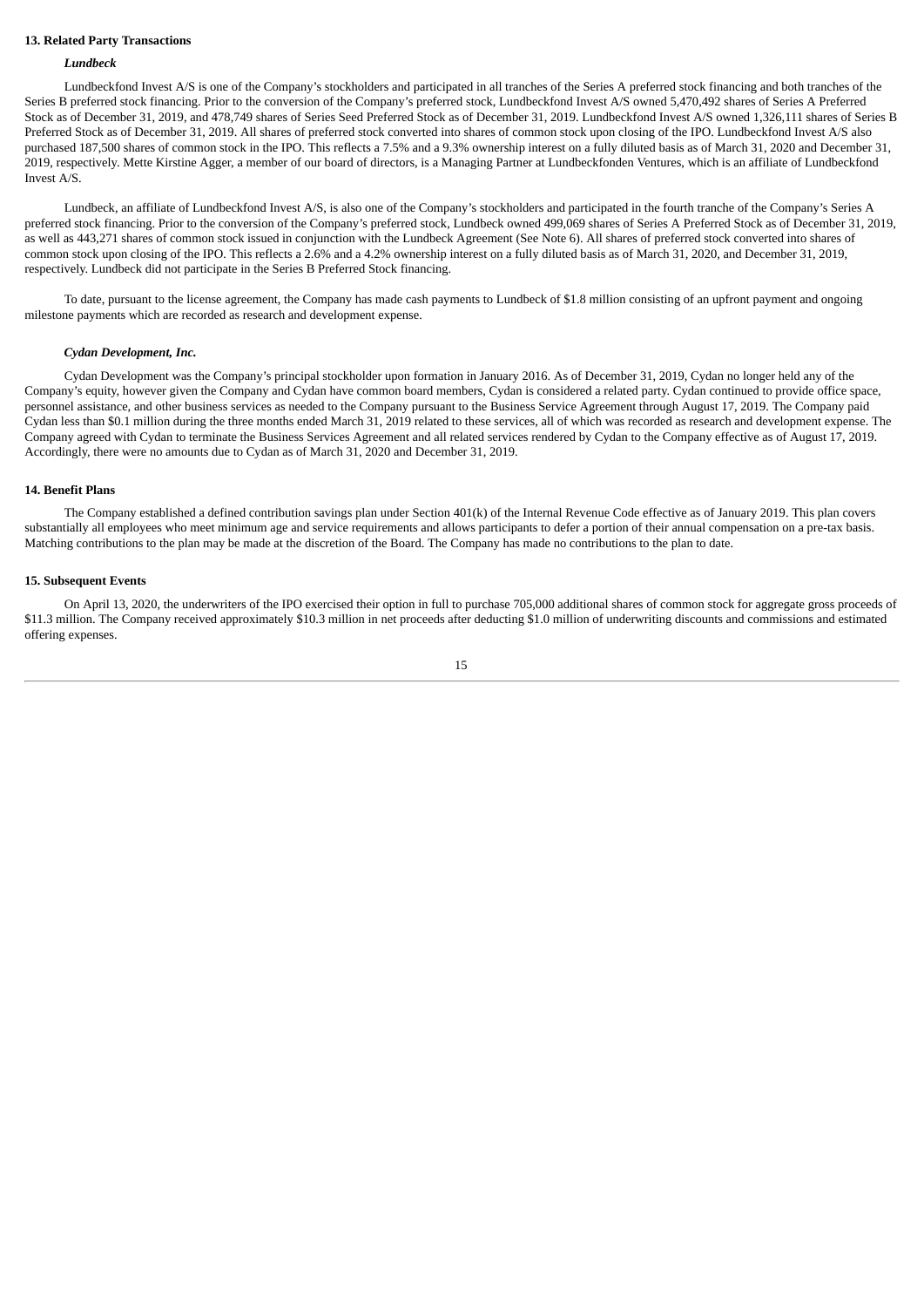#### <span id="page-18-0"></span>**Item 2. Management's Discussion and Analysis of Financial Condition and Results of Operations.**

The following discussion and analysis of our financial condition and results of operations should be read in conjunction with our financial statements and related notes appearing elsewhere in this Quarterly Report on Form 10-Q and the prospectus for our initial public offering filed pursuant to Rule 424(b)(4) under the Securities Act of 1933, as amended, or the Securities Act, with the Securities and Exchange Commission, or SEC, on March 12, 2020. Some of the information contained in this discussion and analysis or set forth elsewhere in this Quarterly Report on Form 10-Q, including information with respect to our plans and strategy for our business, includes forward-looking statements that involve risks and uncertainties. As a result of many factors, including those factors set forth in the "Risk Factors" section of this Quarterly Report on Form 10-Q, our actual results could differ materially from the results described in, or implied by, the forward-looking statements contained in the *following discussion and analysis.*

#### **Overview**

We are a clinical-stage biopharmaceutical company dedicated to developing and commercializing novel therapeutics to treat patients suffering from rare inherited genetic disorders of hemoglobin, known as hemoglobinopathies. Our pipeline is built on the differentiated therapeutic potential of our initial product candidate, IMR-687, which is an oral, once-a-day, potentially disease-modifying treatment for sickle cell disease, or SCD, and β-thalassemia. IMR-687 is a highly selective, potent small molecule inhibitor of phosphodiesterase-9, or PDE9, that has a multimodal mechanism of action that acts primarily on red blood cells, and has the potential to act on white blood cells, adhesion mediators and other cell types that are implicated in these disorders. We are conducting a randomized, double-blinded, placebo-controlled Phase 2a clinical trial of IMR-687 in adult patients with SCD. In pre-specified interim analyses from this trial, we observed proof of concept clinical activity and IMR-687 was reported to be well tolerated. We expect to report top-line data from this trial in the fourth quarter of 2020. We have also initiated an open label extension trial, which allows patients from the Phase 2a clinical trial to continue into a long-term four-year trial to test safety and measure tolerability of IMR-687.

We plan to commence a Phase 2b clinical trial of IMR-687 for the treatment of patients with SCD and a Phase 2b clinical trial of IMR-687 for the treatment of patients with β-thalassemia. We currently estimate that we will begin treating patients in each of these Phase 2b trials in first half of 2020, and expect to report interim data from each of these planned trials in the first half of 2021. We are still evaluating the impact on these Phase 2b trials from the COVID-19 pandemic and therefore, our estimated timelines for these clinical trials could be delayed. The extent to which the COVID-19 pandemic impacts our business will depend on future developments, which are highly uncertain and cannot be predicted, including new information which may emerge concerning the severity of COVID-19 and the actions to contain COVID-19 or treat its impact, among others. The COVID-19 pandemic may have an adverse effect on our ability to conduct these clinical trials, and even after the COVID-19 pandemic has subsided, we may continue to experience adverse impacts related to these clinical trials.

Since our inception in 2016, our operations have focused on organizing and staffing our company, business planning, raising capital, establishing our intellectual property portfolio and performing research and development of IMR-687. To date, we have funded our operations primarily through the issuance of common stock in our initial public offering, or IPO, and convertible preferred stock. On February 25, 2020, we raised \$17.1 million in gross proceeds from the sale of 1,562,994 shares of Series B Preferred Stock upon a waiver of specified milestone conditions from the holders of a majority of the shares then held by the holders of Series B Preferred Stock. On March 16, 2020, we completed an IPO of our common stock and issued and sold 4,700,000 shares of common stock at a public offering price of \$16.00 per share, resulting in gross proceeds of \$75.2 million. On April 13, 2020, the underwriters exercised their option in full to purchase 705,000 additional shares of common stock for aggregate gross proceeds of \$11.3 million. Inclusive of the underwriters' option to purchase additional shares, we received approximately \$76.5 million in net proceeds from the IPO after deducting \$10.0 million of underwriting discounts and commissions and offering expenses. Upon completion of the IPO, all 70,378,661 shares of outstanding convertible preferred stock automatically converted into 11,172,955 shares of common stock.

On February 28, 2020 we effected a 1-for-6.299 reverse stock split of our common stock. All historical share and per share information shown herein and in our unaudited condensed financial statements and related notes have been retroactively adjusted to give effect to the reverse stock split.

We have incurred significant operating losses since inception. Our losses from operations were \$7.4 million and \$4.2 million for the three months ended March 31, 2020 and 2019, respectively. As of March 31, 2020, we had an accumulated deficit of approximately \$62.0 million. We expect to continue to incur significant operating losses for the foreseeable future, as we advance IMR-687 and any product candidates we may develop in the future from discovery through preclinical development and clinical trials and seek regulatory approval of our product candidates. We expect to incur significant expenses related to maintaining and expanding our intellectual property portfolio, hiring additional research and development and business personnel and operating as a public company. In addition, our losses from operations may fluctuate significantly from quarter-to-quarter and year-to-year, depending on the timing of our clinical trials and our expenditures on other research and development activities.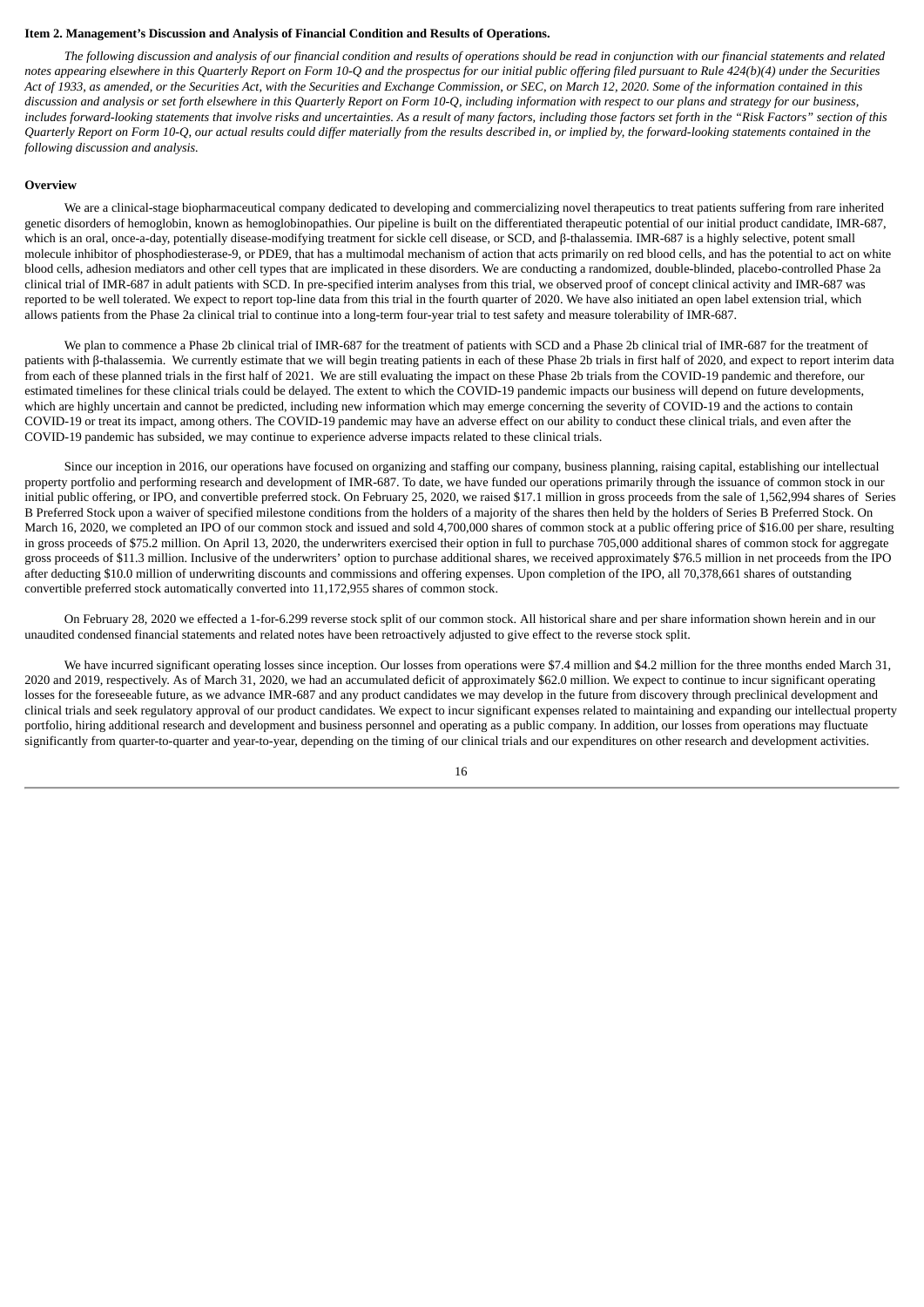We do not have any products approved for sale. We will not generate revenue from product sales unless and until we successfully complete clinical development and obtain regulatory approval for IMR-687 or any future product candidate. In addition, if we obtain regulatory approval for IMR-687 or any future product candidate and to the extent that we engage in commercialization activities on our own, we expect to incur significant expenses related to developing our commercialization capability to support product sales, marketing, manufacturing, and distribution activities.

As a result, we will need substantial additional funding to support our continuing operations and pursue our growth strategy. Until such time as we can generate significant revenue from product sales, if ever, we expect to finance our operations through a combination of equity offerings, debt financings, collaborations, strategic alliances and licensing arrangements. We may be unable to raise additional funds or enter into other arrangements when needed on acceptable terms, or at all. Our failure to raise capital or enter into such agreements as, and when, needed, could have a material adverse effect on our business, results of operations, and financial condition. We will need to generate significant revenue to achieve profitability, and we may never do so.

Because of the numerous risks and uncertainties associated with product development, we are unable to predict the timing or amount of increased expenses or when or if we will be able to achieve or maintain profitability. Even if we are able to generate product sales, we may not become profitable. If we fail to become profitable or are unable to sustain profitability on a continuing basis, then we may be unable to continue our operations at planned levels and be forced to reduce or terminate our operations.

As of March 31, 2020, we had \$105.9 million in cash, cash equivalents and investments. We believe that our existing cash, cash equivalents and investments will enable us to fund our operating expenses and capital expenditure requirements into mid-2022. We have based this estimate on assumptions that may prove to be wrong, and we could exhaust our available capital resources sooner than we expect. See "—Liquidity and Capital Resources."

#### **Impact of COVID-19 Pandemic**

On March 11, 2020, the World Health Organization declared the outbreak of COVID-19 a pandemic, and on March 13, 2020, the United States declared a national emergency with respect to COVID-19. The impact of the COVID-19 pandemic continues to evolve as of the date of this Quarterly Report on Form 10-Q, and we are actively monitoring the impact of the global situation on our financial condition, liquidity, operations, suppliers, industry, and workforce.

Although we did not experience any significant adverse impact from the COVID-19 pandemic on our financial condition, results of operations or liquidity for the quarter ended March 31, 2020, we have no clear visibility on what to expect for the upcoming weeks and months and therefore, our financial condition, results of operations and liquidity could be negatively impacted as a result of the COVID-19 pandemic going forward. The extent to which the COVID-19 pandemic impacts our business will depend on future developments, which are highly uncertain and cannot be predicted, including new information which may emerge concerning the severity of COVID-19 and the actions to contain COVID-19 or treat its impact, among others. If the COVID-19 pandemic continues, it may have an adverse effect on our results of future operations, financial position, and liquidity, and even after the COVID-19 pandemic has subsided, we may continue to experience adverse impacts to our business as a result of any economic recession or depression that has occurred or may occur in the future.

#### **Lundbeck License Agreement**

In April 2016, we entered into an agreement with H. Lundbeck A/S, or Lundbeck, for a worldwide license under certain patent rights and certain know-how owned or otherwise controlled by Lundbeck within the field of prevention, treatment or diagnosis of hemoglobinopathy disorders and/or other diseases or disorders, including those directly or indirectly related to hemoglobinopathies, which we refer to as the field. The agreement grants us an exclusive license under the licensed technology, including the right to grant sublicenses with certain restrictions, to research, develop, make, have made, use, sell, have sold, offer to sell, import, export and commercialize any product comprising or containing certain PDE9 inhibitors, in the field. The agreement also grants us a non-exclusive license under the licensed technology to research and develop, and make, have made, use, import and export for purposes of enabling such research and development, enhancements, improvements, modifications or derivatives to licensed products, until but not beyond a specified pre-commercialization developmental stage with respect to each such enhancement, improvement, modification or derivative. Under the agreement, we have made cash payments totaling \$1.8 million to date, consisting of an upfront payment and ongoing milestone payments, and also issued shares of our common stock as described in Note 13, Related Party Transactions, to the condensed consolidated financial statements in this Quarterly Report on Form 10-Q. We are obligated to make milestone payments to Lundbeck aggregating up to \$23.5 million upon the achievement of specified clinical, regulatory and first commercial sale milestones by any licensed product and \$11.8 million upon the achievement of specified clinical, regulatory and first commercial sale milestones by any IMARA product that is or comprises a PDE9 inhibitor but is not a licensed product, or a PDE9 product, if any. We are obligated to pay tiered royalties of low-to-mid single-digit percentages to Lundbeck based on our, and any of our affiliates' and sublicensees', net sales of licensed products, and tiered royalties of low singledigit percentages to Lundbeck based on our, and any of our affiliates' and sublicensees', net sales of PDE9 products, if any.

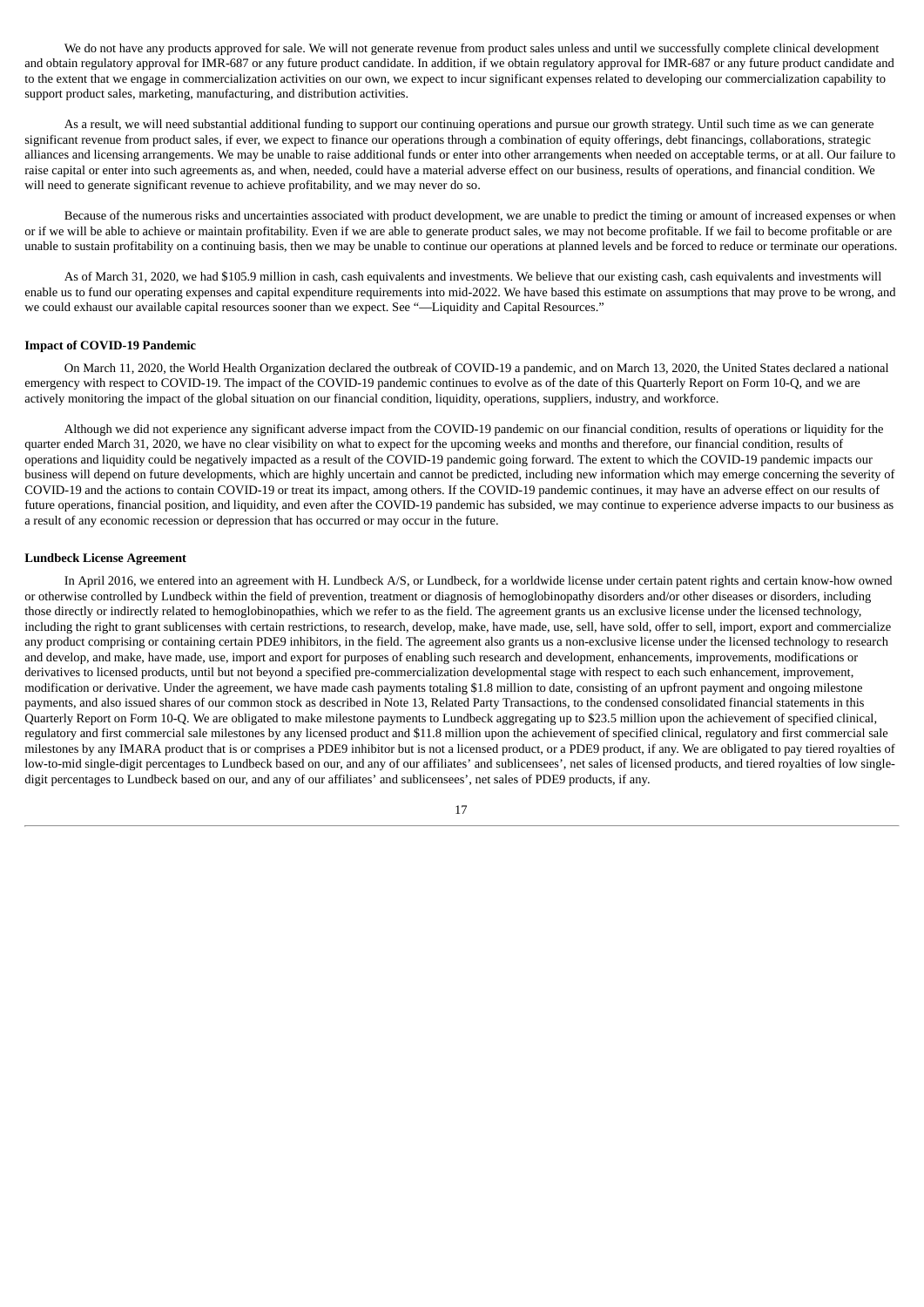### **Financial Operations Overview**

#### *Revenue*

We have not generated any revenue since our inception and do not expect to generate any revenue from the sale of products in the near future, if at all. If our development efforts for IMR-687 or additional product candidates that we may develop in the future are successful and result in marketing approval or if we enter into collaboration or license agreements with third parties, we may generate revenue in the future from a combination of product sales or payments from such collaboration or license agreements.

### *Operating Expenses*

*Research and Development.* Research and development expenses consist primarily of costs incurred in connection with the preclinical and clinical development and manufacture of IMR-687, and include:

- potential costs related to the impact of the COVID-19 pandemic;
- personnel-related expenses, including salaries, benefits and stock-based compensation expenses, for individuals involved in research and development activities;
- external research and development expenses incurred under agreements with contract research organizations, or CROs, investigative sites, and consultants that conduct our preclinical studies and clinical trials and other scientific development services;
- costs incurred under agreements with contract manufacturing organizations, or CMOs, for developing and manufacturing material for our preclinical studies and clinical trials;
- costs related to compliance with regulatory requirements;
- milestone fees incurred in connection with our current license agreement with Lundbeck; and
- facilities and other allocated expenses, which include direct and allocated expenses for rent, insurance and other operating costs.

We expense research and development costs as incurred. We recognize external development costs based on an evaluation of the progress to completion of specific tasks using information provided to us by our vendors and our clinical investigative sites. Payments for these activities are based on the terms of the individual agreements, which may differ from the pattern of costs incurred, and are reflected in our condensed consolidated financial statements as prepaid expenses or accrued research and development expenses. Nonrefundable advance payments for goods or services to be received in the future for use in research and development activities are deferred and capitalized, even when there is no alternative future use for the research and development. The capitalized amounts are expensed as the related goods are delivered or the services are performed.

A significant portion of our research and development costs have been external costs, which we track after a clinical product candidate has been identified. Our internal research and development costs are primarily personnel-related costs and other indirect costs. Our research and development expenses to-date have been incurred in connection with our development of IMR-687 in SCD and β-thalassemia. We do not intend to track our internal research and development expenses on a program-byprogram basis as our personnel are deployed across multiple projects under development.

Research and development activities are central to our business model. Product candidates in later stages of clinical development generally have higher development costs than those in earlier stages of clinical development, primarily due to the increased size and duration of later-stage clinical trials. We expect research and development costs to increase significantly for the foreseeable future as we continue the development of IMR-687 and any product candidates we may develop in the future. However, we do not believe that it is possible at this time to accurately project total program-specific expenses through commercialization. There are numerous factors associated with the successful commercialization of IMR-687 and any product candidates we may develop in the future, including future trial design and various regulatory requirements, many of which cannot be determined with accuracy at this time based on our stage of development. Additionally, future commercial and regulatory factors beyond our control will impact our clinical development program and plans.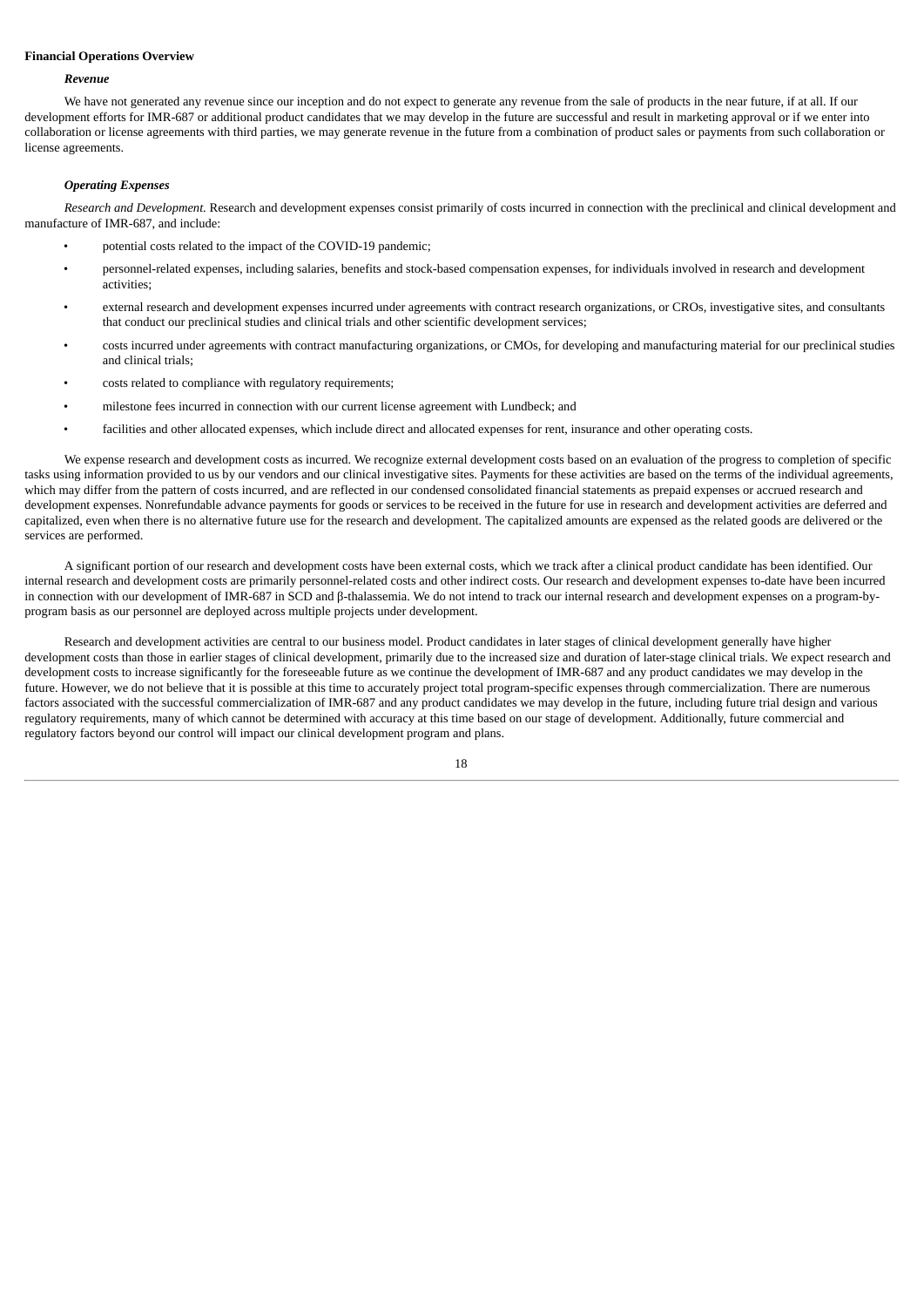The following table summarizes our research and development expenses for the three months ended March 31, 2020 and 2019:

|                                                         | <b>Three Months Ended</b><br>March 31, |                |  |       |
|---------------------------------------------------------|----------------------------------------|----------------|--|-------|
|                                                         | 2020                                   |                |  | 2019  |
|                                                         |                                        | (in thousands) |  |       |
| <b>IMR-687</b>                                          |                                        | 4,454          |  | 3,023 |
| Personnel expenses (including stock-based compensation) |                                        | 1,119          |  | 388   |
| Other expenses                                          |                                        | 220            |  | 149   |
| Total research and development expenses                 |                                        | 5,793          |  | 3,560 |

The successful development of IMR-687 and any product candidates we may develop in the future is highly uncertain. Therefore, we cannot reasonably estimate or know the nature, timing and estimated costs of the efforts that will be necessary to complete the development and commercialization of IMR-687 or any future product candidates. We are also unable to predict when, if ever, material net cash inflows will commence from the sale of IMR-687 or potential future product candidates, if approved. This is due to the numerous risks and uncertainties associated with developing product candidates, including the uncertainty of:

- the timing and progress of preclinical and clinical development activities;
- the number and scope of preclinical and clinical programs we decide to pursue;
- our ability to maintain our current research and development programs and to establish new ones;
- establishing an appropriate safety profile with investigational new drug application, or IND, enabling studies;
- successful patient enrollment in, and the initiation of, clinical trials;
- the successful completion of clinical trials with safety, tolerability and efficacy profiles that are satisfactory to the U.S. Food and Drug Administration, or FDA, or any comparable foreign regulatory authority;
- the timing, receipt and terms of any regulatory approvals from applicable regulatory authorities;
- our ability to establish new licensing or collaboration arrangements;
- the performance of our future collaborators, if any;
- establishing commercial manufacturing capabilities or making arrangements with third-party manufacturers;
- obtaining, maintaining, defending and enforcing patent claims and other intellectual property rights;
- launching commercial sales of our product candidates, if approved, whether alone or in collaboration with others; and
- maintaining a continued acceptable safety profile of the product candidates following approval.

Any changes in the outcome of any of these variables with respect to the development of IMR-687 or any future product candidates could mean a significant change in the costs and timing associated with the development of these product candidates. For example, if the FDA or another regulatory authority were to delay our planned start of clinical trials or require us to conduct clinical trials or other testing beyond those that we currently expect, or if we experience significant delays in enrollment in any of our planned clinical trials, we could be required to expend significant additional financial resources and time to complete clinical development of that product candidate. We may never obtain regulatory approval for any of our product candidates. Drug commercialization will take several years and millions of dollars in development costs.

*General and Administrative.* General and administrative expenses consist primarily of personnel-related expenses, including salaries, benefits, and stock-based compensation expenses for personnel in executive, finance, accounting, human resources and other administrative functions. Other significant general and administrative expenses include legal fees relating to patent, intellectual property and corporate matters, and fees paid for accounting, consulting and other professional services.

We anticipate that our general and administrative expenses will increase in the future as our business expands to support our continued research and development activities, including our future clinical programs. These increases will likely include increased costs related to the hiring of additional personnel and fees to outside consultants, among other expenses. We also anticipate increased expenses associated with being a public company, including costs for audit, legal, regulatory, and taxrelated services related to compliance with the rules and regulations of the Securities and Exchange Commission, or SEC, listing standards applicable to companies listed on a national securities exchange, director and officer insurance premiums and investor relations costs. In addition, if we obtain regulatory approval for IMR-687 or any future product candidate and to the extent that we engage in commercialization activities on our own, we expect to incur significant expenses related to building a sales and marketing team to support product sales, marketing and distribution activities.

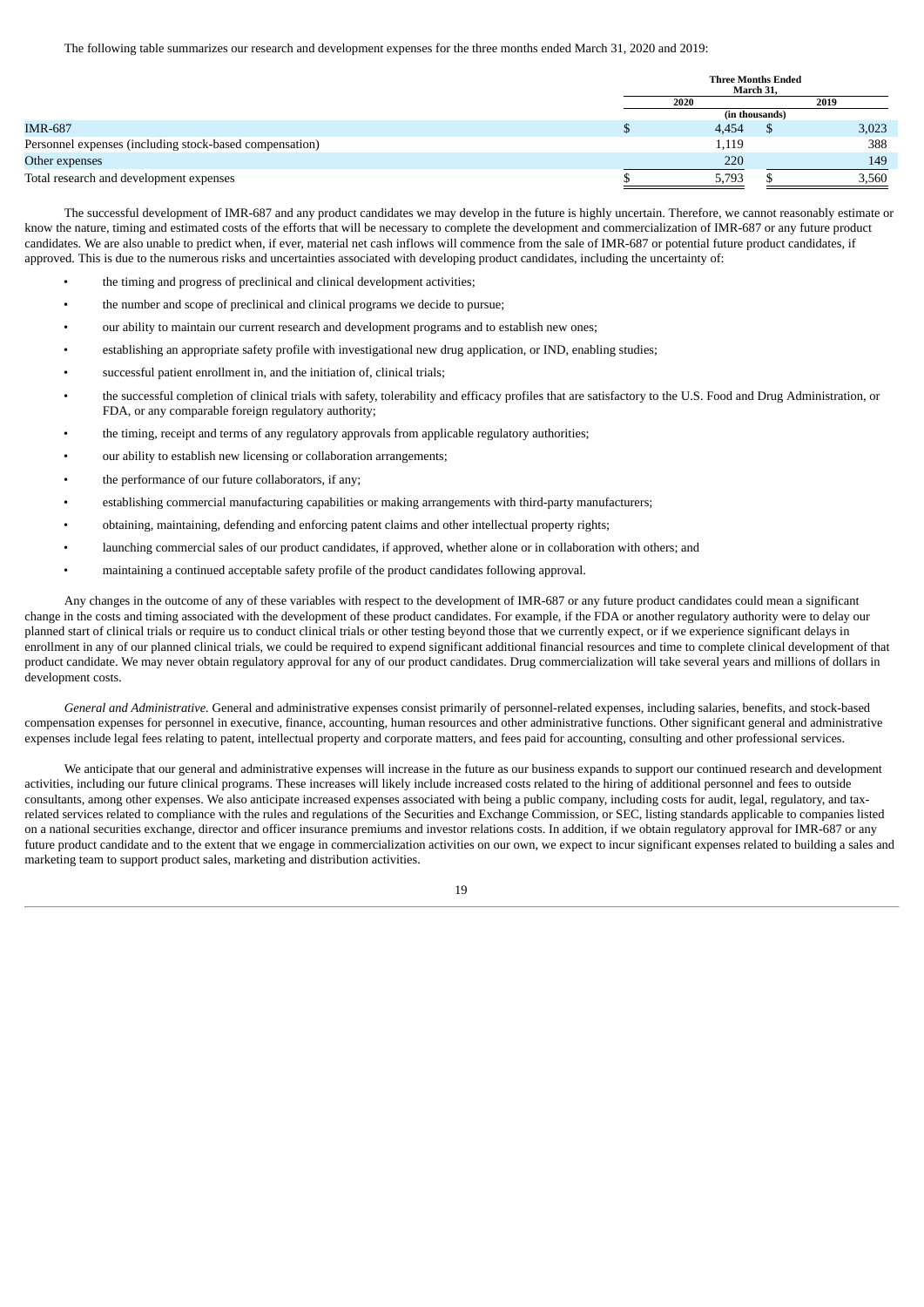# *Total Other Income (Expense), Net*

*Total Other Income (Expense), Net.* Total other income (expense), net primarily consists of interest earned on our cash, cash equivalents and investments.

### **Results of Operations**

### *Comparison of the Three Months Ended March 31, 2020 and 2019*

The following table summarizes our results of operations for the three months ended March 31, 2020 and 2019:

|                                   | <b>Three Months Ended</b> |      |          |  |
|-----------------------------------|---------------------------|------|----------|--|
|                                   | 2020                      | 2019 |          |  |
|                                   | (in thousands)            |      |          |  |
| Operating expenses:               |                           |      |          |  |
| Research and development          | 5,793                     |      | 3,560    |  |
| General and administrative        | 1,559                     |      | 634      |  |
| Total operating expenses          | 7,352                     |      | 4,194    |  |
| Loss from operations              | (7, 352)                  |      | (4, 194) |  |
| Total other income (expense), net | 137                       |      | __       |  |
| Net loss                          | (7,215)                   |      | (4, 194) |  |

#### *Research and Development Expenses*

Research and development expenses increased by approximately \$2.2 million from \$3.6 million for the three months ended March 31, 2019 to \$5.8 million for the three months ended March 31, 2020. The increase in research and development expenses was primarily attributable to the following:

- a \$1.4 million increase in costs related to the development and manufacturing of clinical materials, clinical research and oversight of our clinical trials and investigative fees for IMR-687;
- a \$0.7 million increase in personnel-related costs, including a \$0.1 million increase in stock-based compensation expense, primarily due to an increase in headcount to support the growth of our research and development efforts; and
- a \$0.1 million increase in other research and development operational costs, including facilities, rent, travel and insurance driven by an increase in headcount.

# *General and Administrative Expenses*

General and administrative expenses increased by approximately \$0.9 million from \$0.6 million for the three months ended March 31, 2019 to \$1.6 million for the three months ended March 31, 2020. The increase in general and administrative expenses was primarily attributable to the following:

- a \$0.2 million increase in consulting and professional fees, including legal, business development, accounting and audit fees;
- a \$0.4 million increase in personnel costs, including a \$0.1 million increase in stock-based compensation expense, primarily due to an increase headcount; and
- a \$0.3 million increase in other general and administrative operational costs, including facilities, rent and insurance.

#### *Total Other Income (Expense), Net*

Total other income (expense), net was \$0.1 million for the three months ended March 31, 2020. There was no other income (expense), net for the three months ended March 31, 2019. In June 2019, we invested our cash in money market funds and available-for-sale securities and our total other income (expense), net of \$0.1 million for the three months ended March 31, 2020 consisted primarily of interest earned on our cash, cash equivalents and investments.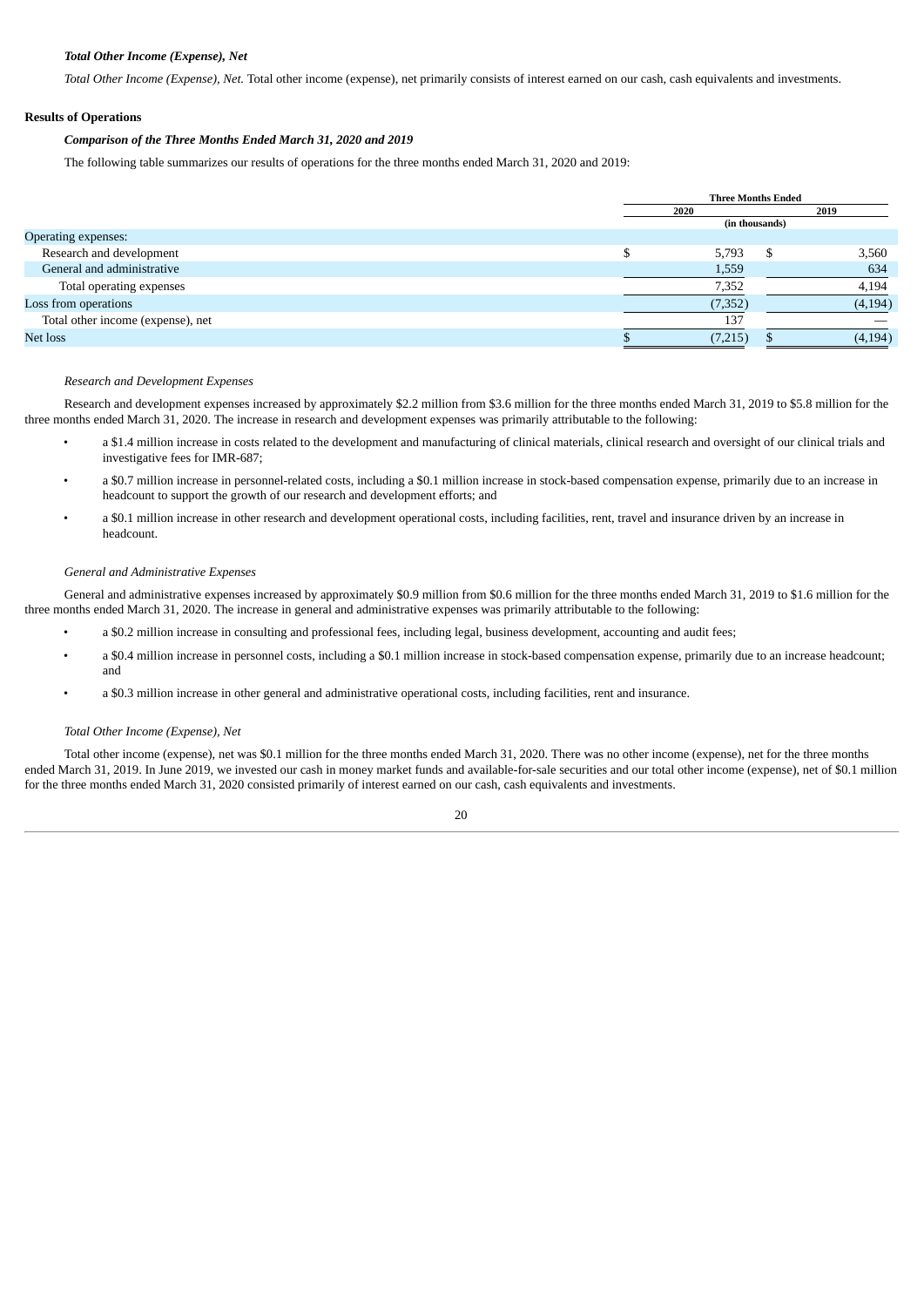# **Liquidity and Capital Resources**

#### *Sources of Liquidity*

Since our inception, we have incurred significant losses in each period and on an aggregate basis. We have not yet commercialized IMR-687, which is in clinical development, and we do not expect to generate revenue from sales of IMR-687 or any product candidates we may develop in the future for several years, if at all. Through March 31, 2020, we have funded our operations primarily through the issuance of common stock in our IPO and convertible preferred stock. On February 25, 2020, we raised \$17.1 million in gross proceeds from the sale of 1,562,994 shares of Series B Preferred Stock upon a waiver of specified milestone conditions from the holders of a majority of the shares then held by the holders of Series B Preferred Stock. On March 16, 2020, we completed an IPO of our common stock and issued and sold 4,700,000 shares of common stock at a public offering price of \$16.00 per share, resulting in gross proceeds of \$75.2 million. On April 13, 2020, the underwriters exercised their option in full to purchase 705,000 additional shares of common stock for aggregate gross proceeds of \$11.3 million. Inclusive of the underwriters' option to purchase additional shares, we received approximately \$76.5 million in net proceeds from the IPO after deducting \$10.0 million of underwriting discounts and commissions and offering expenses.

As of December 31, 2019, we had \$28.9 million in cash, cash equivalents and investments.

The impact of the COVID-19 pandemic on the global financial markets may reduce our ability to access capital, which could negatively impact our short-term and long-term liquidity. In particular, the COVID-19 pandemic could adversely impact our operations, including among others, our manufacturing and supply chain, and our ability to conduct our clinical trials. The COVID-19 pandemic could adversely affect the economies and financial markets of many countries, resulting in an economic downturn that could also affect our operations, our ability to conduct our clinical trials, our ability to raise additional funds through public offerings and the volatility of our stock price and trading in our stock. Even after the COVID-19 pandemic has subsided, we may continue to experience adverse impacts to our business as a result of any economic recession or depression that has occurred or may occur in the future.

# *Cash Flows*

The following table provides information regarding our cash flows for the three months ended March 31, 2020 and 2019:

|                                                             | <b>Three Months Ended</b><br>March 31. |                |      |                          |  |
|-------------------------------------------------------------|----------------------------------------|----------------|------|--------------------------|--|
|                                                             | 2020                                   |                | 2019 |                          |  |
|                                                             |                                        | (in thousands) |      |                          |  |
| Net cash used in operating activities                       |                                        | (9,527)        |      | (2,407)                  |  |
| Net cash provided by investing activities                   |                                        | 4.757          |      | $\overline{\phantom{a}}$ |  |
| Net cash provided by financing activities                   |                                        | 86.556         |      | 43,927                   |  |
| Net increase in cash, cash equivalents, and restricted cash |                                        | 81.786         |      | 41.520                   |  |

### *Net Cash Used in Operating Activities*

Net cash used in operating activities for the three months ended March 31, 2020 was \$9.5 million primarily due to our net loss of \$7.2 million and net cash outflow from the change in working capital of \$2.7 million, partially offset by stock-based compensation expense of \$0.4 million.

Net cash used in operating activities for the three months ended March 31, 2019 was \$2.4 million primarily due to our net loss of \$4.2 million, partially offset by stock-based compensation expense of \$0.1 million and cash inflows from the change in working capital of \$1.7 million.

#### *Net Cash Provided by Investing Activities*

Net cash provided by investing activities for the three months ended March 31, 2020 was \$4.8 million due to proceeds from sales and maturities of short-term investments. There were no investing activities during the three months ended March 31, 2019.

### *Net Cash Provided by Financing Activities*

Net cash provided by financing activities for the three months ended March 31, 2020 was \$86.6 million, primarily due to \$69.9 million of net proceeds received from our IPO, after deducting underwriting discounts and commissions, and \$17.1 million of cash inflow resulting from sale of Series B Preferred Stock in February 2020. The proceeds from our IPO were partially offset by payments of \$0.5 million of issuance costs.

Net cash provided by financing activities for the three months ended March 31, 2019 was \$43.9 million, primarily due to \$43.9 million of cash inflow resulting from the issuance of our series B preferred stock in March of 2019. As of March 31, 2019, \$0.1 million of offering expenses were unpaid.

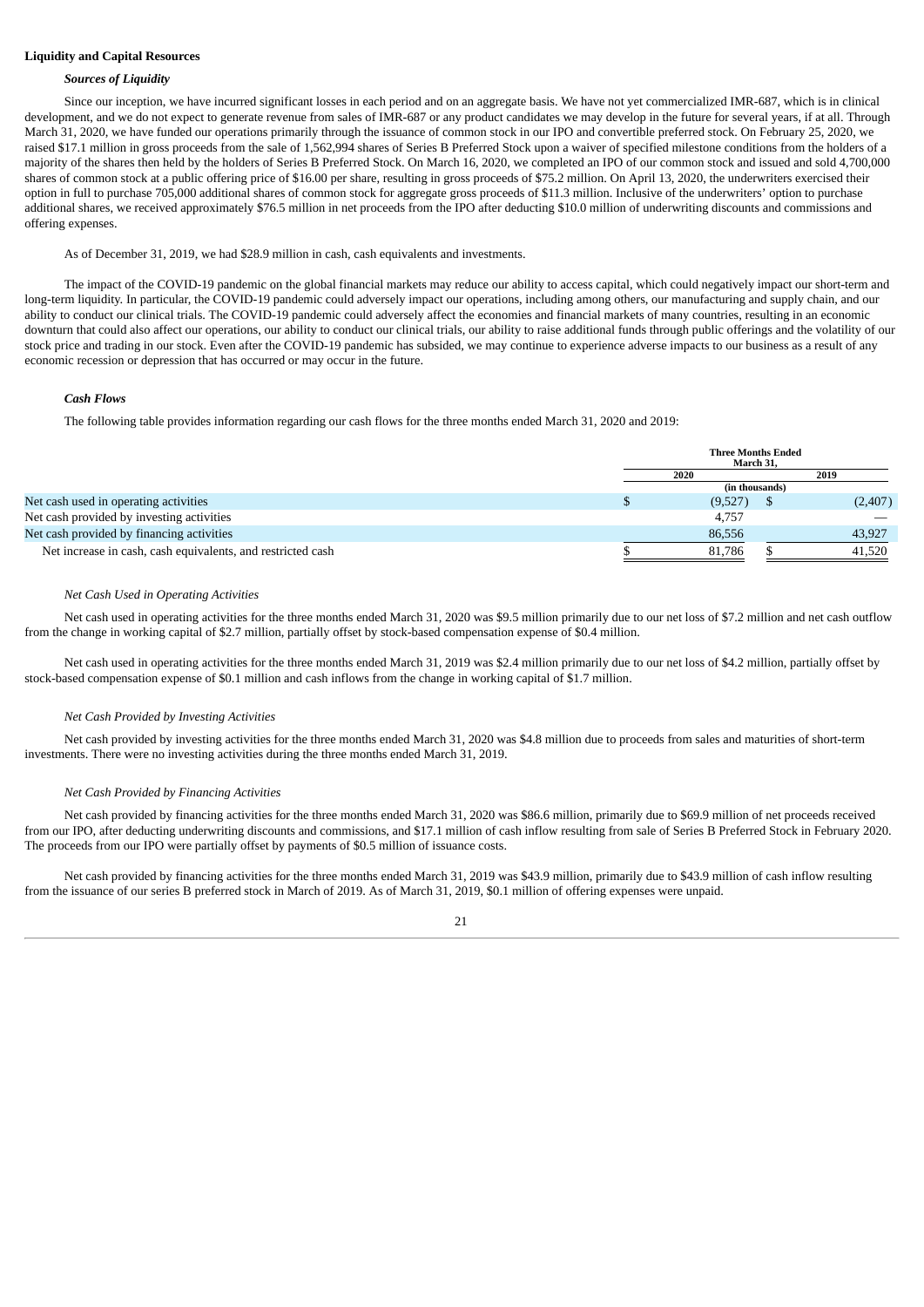# *Funding Requirements*

We expect our expenses to increase substantially in connection with our ongoing research and development activities, particularly as we continue research and development, initiate clinical trials, and seek marketing approval for IMR-687 and any of our future product candidates. In addition, we expect to incur additional costs associated with operating as a public company. Our expenses will also increase if, and as, we:

- navigate the impacts of COVID-19 pandemic and our response to it;
- continue to advance clinical development of IMR-687, including our ongoing Phase 2a clinical trial in patients with SCD;
- expand our planned development efforts for IMR-687 and pursue a Phase 2b clinical trial of IMR-687 in patients with SCD and a Phase 2b clinical trial of IMR-687 in patients with β-thalassemia;
- continue to incur third-party manufacturing costs to support our clinical trials of IMR-687 and, if approved, commercialization;
- seek regulatory and marketing approvals for IMR-687;
- establish a sales, marketing and distribution infrastructure to commercialize IMR-687, if approved;
- commence development activities for any additional product candidates we may identify;
- acquire or in-license products, product candidates, technologies and/or data referencing rights;
- maintain, expand, enforce, defend and protect our intellectual property;
- hire additional clinical, quality control, manufacturing and other scientific personnel;
- add operational, financial and management information systems and personnel, including personnel to support our product development and planned future commercialization efforts and our operations as a public company; and
- make any milestone payments to Lundbeck under our exclusive license agreement with Lundbeck, upon the achievement of specified clinical or regulatory milestones.

Based on our current operating plan, we expect our existing cash, cash equivalents and investments, will enable us to fund our operating expenses and capital expenditure requirements into mid-2022. However, we have based this estimate on assumptions that may prove to be wrong and we could exhaust our capital resources sooner than we expect.

Because of the numerous risks and uncertainties associated with research, development and commercialization of product candidates, we are unable to estimate the exact amount of our working capital requirements. Our future funding requirements will depend on, and could increase significantly as a result of, many factors, including:

- the severity of the potential impact of the COVID-19 pandemic and our response to it;
- the time and cost necessary to complete our ongoing Phase 2a clinical trial of IMR-687 in patients with SCD, to initiate and complete our planned Phase 2b clinical trial of IMR-687 in patients with SCD, to initiate and complete one or more pivotal clinical trials of IMR-687, and to pursue regulatory approvals for IMR-687 in SCD, and the costs of post-marketing studies that could be required by regulatory authorities;
- the progress and results of our Phase 2a clinical trial of IMR-687 in patients with SCD;
- our ability to advance IMR-687 in β-thalassemia patients through clinical development, and the timing and scope of these development activities;
- the costs of obtaining clinical and commercial supplies of IMR-687 and any other product candidates we may identify and develop;
- our ability to successfully commercialize IMR-687 and any other product candidates we may identify and develop;
- the manufacturing, selling and marketing costs associated with IMR-687 and any other product candidates we may identify and develop, including the cost and timing of establishing our sales and marketing capabilities;
- the amount and timing of sales and other revenues from IMR-687 and any other product candidates we may identify and develop, including the sales price and the availability of adequate third-party reimbursement;
- the time and cost necessary to respond to technological and market developments;
- the extent to which we may acquire or in-license other product candidates and technologies;
- our ability to attract, hire and retain qualified personnel; and
- the costs of maintaining, expanding and protecting our intellectual property portfolio.

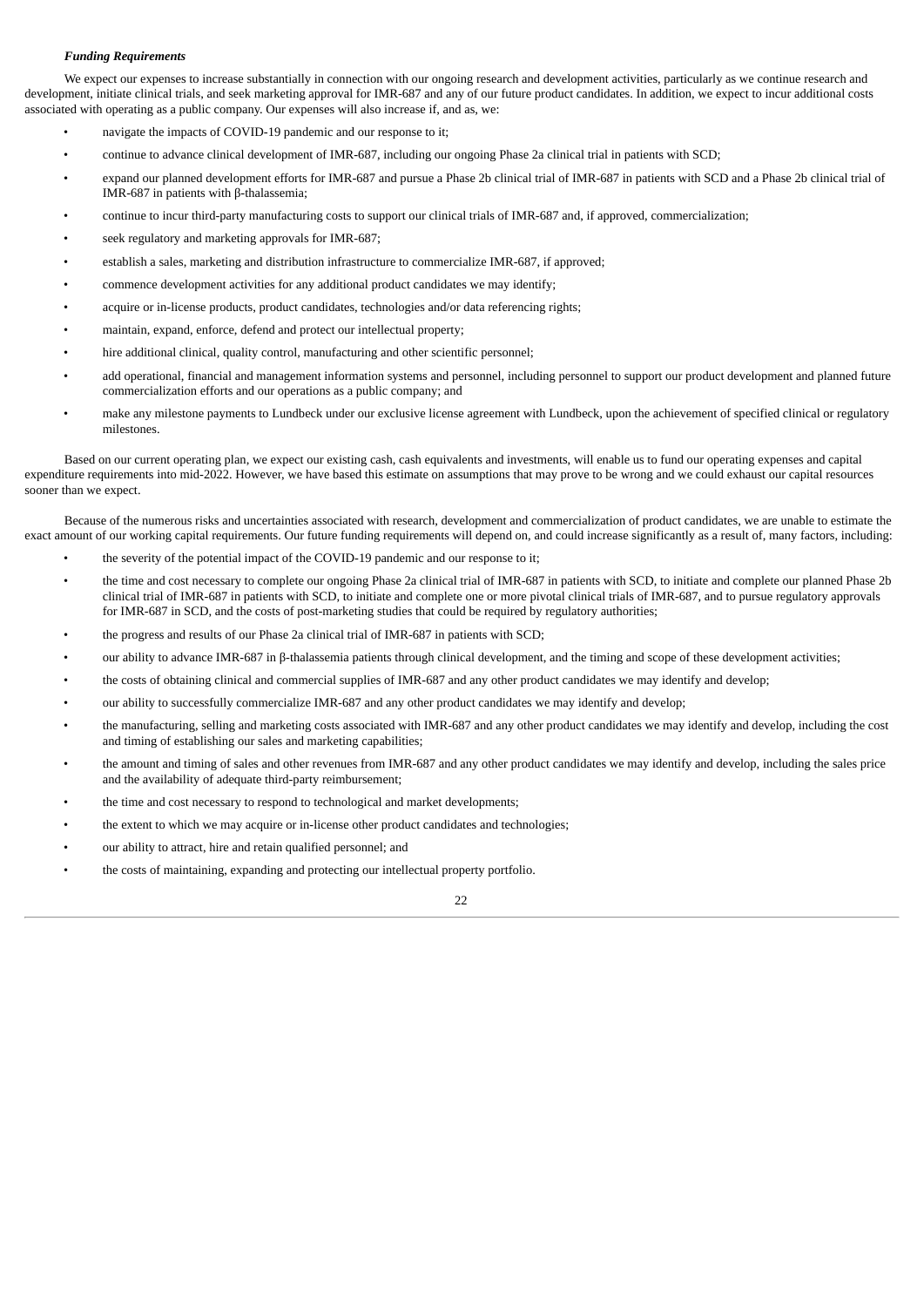A change in the outcome of any of these or other variables with respect to the development of IMR-687 or any product candidate we may develop in the future could significantly change the costs and timing associated with the development of that product candidate. Further, our operating plans may change in the future, and we may need additional funds to meet operational needs and capital requirements associated with such operating plans. Until such time, if ever, as we can generate substantial product revenues, we expect to finance our cash needs through a combination of equity offerings, debt financings, collaborations, strategic alliances and licensing arrangements. We currently have no credit facility or committed sources of capital. To the extent that we raise additional capital through the sale of equity or convertible debt securities, the ownership interests of our existing stockholders may be diluted, and the terms of these securities may include liquidation or other preferences that could adversely affect the rights of such stockholders. Additional debt financing, if available, may involve agreements that include restrictive covenants that limit our ability to take specific actions, such as incurring additional debt, making capital expenditures or declaring dividends, that could adversely impact our ability to conduct our business.

If we raise additional funds through collaborations, strategic alliances or licensing arrangements with third parties, we may have to relinquish valuable rights to our technologies, future revenue streams, research program or product candidates, or grant licenses on terms that may not be favorable to us. If we are unable to raise additional funds through equity or debt financings when needed, we may be required to delay, limit, reduce or terminate our product development or future commercialization efforts or grant rights to develop and market product candidates that we would otherwise prefer to develop and market ourselves.

#### **Off-balance Sheet Arrangements**

We did not have, during the periods presented, and we do not currently have, any off-balance sheet arrangements, as defined under applicable SEC rules.

#### **Contractual Obligations**

During the three months ended March 31, 2020, there have been no material changes to our contractual obligations outside the ordinary course of business from those described under the heading "Management's Discussion and Analysis of Financial Condition and Results of Operations - Contractual Obligations" in our final prospectus for our IPO filed pursuant to Rule 424(b)(4) under the Securities Act with the SEC on March 12, 2020.

#### **Critical Accounting Policies and Estimates**

This management's discussion and analysis is based on our consolidated financial statements, which have been prepared in accordance with U.S. generally accepted accounting principles. The preparation of these consolidated financial statements requires us to make judgments and estimates that affect the reported amounts of assets and liabilities, the disclosure of contingent assets and liabilities at the date of the consolidated financial statements and the reported amounts of expenses during the reported periods. We base our estimates on historical experience, known trends and events, and various other factors that we believe to be reasonable under the circumstances. Actual results may differ from these estimates under different assumptions or conditions. On an ongoing basis, we evaluate our judgments and estimates in light of changes in circumstances, facts, and experience. The effects of material revisions in estimates, if any, will be reflected in the consolidated financial statements prospectively from the date of change in estimates. During the three months ended March 31, 2020, there were no material changes to our critical accounting policies from those described in our audited consolidated financial statements for the year ended December 31, 2019 included in our Registration Statement on Form S-1/A, filed with the SEC on March 10, 2020.

#### **Recent Accounting Pronouncements**

A description of recently issued accounting pronouncements that may potentially impact our financial position and results of operations is disclosed in Note 2 to our condensed consolidated financial statements appearing elsewhere in this Quarterly Report on Form 10-Q.

#### **Emerging Growth Company Status**

We are an "emerging growth company," or EGC, under the Jumpstart Our Business Startups Act of 2012, or the JOBS Act. Section 107 of the JOBS Act provides that an EGC can take advantage of the extended transition period provided in Section 7(a)(2)(B) of the Securities Act of 1933, as amended, for complying with new or revised accounting standards. Thus, an EGC can delay the adoption of certain accounting standards until those standards would otherwise apply to private companies. We have elected to avail ourselves of delayed adoption of new or revised accounting standards and, therefore, we will be subject to the same requirements to adopt new or revised accounting standards as private entities.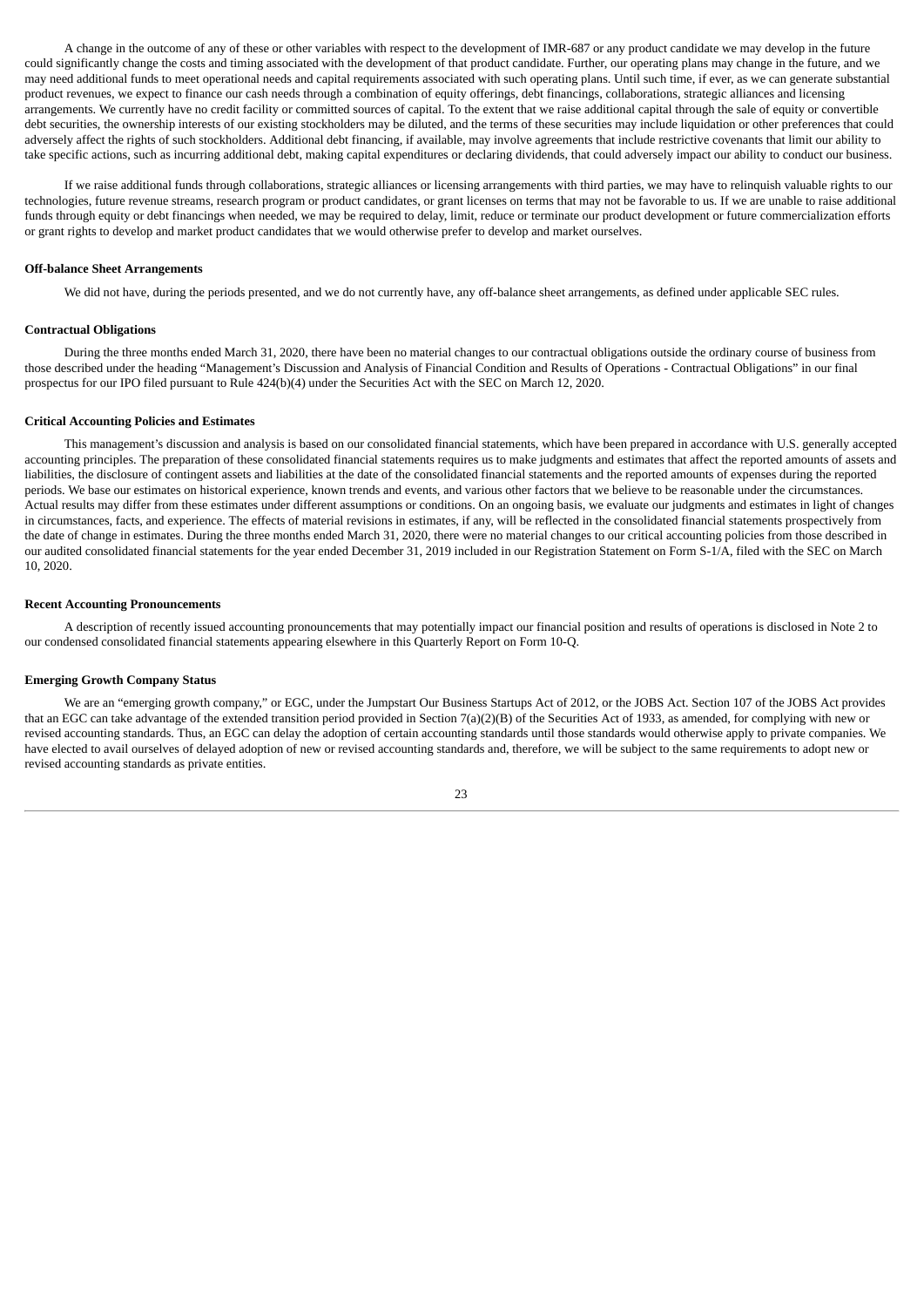As an EGC, we may take advantage of certain exemptions and reduced reporting requirements under the JOBS Act. Subject to certain conditions, as an EGC:

- we may present only two years of audited financial statements and only two years of related Management's Discussion and Analysis of Financial Condition and Results of Operations within registration statements;
- we may avail ourselves of the exemption from providing an auditor's attestation report on our system of internal controls over financial reporting pursuant to Section 404(b) of the Sarbanes-Oxley Act;
- we may avail ourselves of the exemption from complying with any requirement that may be adopted by the Public Company Accounting Oversight Board, or PCAOB, regarding mandatory audit firm rotation or a supplement to the auditor's report providing additional information about the audit and the financial statements, known as the auditor discussion and analysis;
- we may provide reduced disclosure about our executive compensation arrangements; and
- we may not require nonbinding advisory votes on executive compensation or stockholder approval of any golden parachute payments.

We will remain an EGC until the earliest of (i) the last day of the fiscal year following the fifth anniversary of the completion of our IPO, (ii) the last day of the fiscal year in which we have total annual gross revenues of \$1.07 billion or more, (iii) the date on which we have issued more than \$1.0 billion in non-convertible debt during the previous rolling three-year period, or (iv) the date on which we are deemed to be a large accelerated filer under the Securities Exchange Act of 1934, as amended, or the Exchange Act.

#### <span id="page-26-0"></span>**Item 3. Quantitative and Qualitative Disclosures About Market Risk.**

Our primary exposure to market risk is interest rate sensitivity, which is affected by changes in the general level of U.S. interest rates, particularly because our cash equivalents are in the form of money market funds that are invested in U.S. Treasury securities. We also hold investments in corporate debt securities and commercial paper. As of March 31, 2020, we had cash, cash equivalents and investments of \$105.9 million. Interest income is sensitive to changes in the general level of interest rates; however, due to the short-term maturities of our cash equivalents and the low risk profile of our investments, an immediate 10% change in interest rates would not have a material effect on the fair market value of our investment portfolio.

We are not currently exposed to significant market risk related to changes in foreign currency exchange rates; however, we have contracted with and may continue to contract with foreign vendors that are located in Europe and Asia, who we may pay in local currency. Our operations may be subject to fluctuations in foreign currency exchange rates in the future.

### <span id="page-26-1"></span>**Item 4. Controls and Procedures.**

#### **Controls and Procedures**

Our management, with the participation of our Chief Executive Officer and Chief Financial Officer and Chief Operating Officer (our principal executive officer and principal financial officer, respectively), evaluated the effectiveness of our disclosure controls and procedures as of March 31, 2020. The term "disclosure controls and procedures," as defined in Rules 13a-15(e) and 15d-15(e) under the Securities Exchange Act of 1934, as amended, or the Exchange Act, means controls and other procedures of a company that are designed to ensure that information required to be disclosed by a company in the reports that it files or submits under the Exchange Act is recorded, processed, summarized and reported, within the time periods specified in the SEC's rules and forms. Disclosure controls and procedures include, without limitation, controls and procedures designed to ensure that information required to be disclosed by a company in the reports that it files or submits under the Exchange Act is accumulated and communicated to the company's management, including its principal executive and principal financial officers, or persons performing similar functions, as appropriate to allow timely decisions regarding required disclosure. Our management recognizes that any controls and procedures, no matter how well designed and operated, can provide only reasonable assurance of achieving their objectives and our management necessarily applies its judgment in evaluating the cost-benefit relationship of possible controls and procedures. Based on the evaluation of our disclosure controls and procedures as of March 31, 2020, our Chief Executive Officer and Chief Financial Officer and Chief Operating Officer concluded that, as of such date, our disclosure controls and procedures were effective at the reasonable assurance level.

### **Changes in Internal Control over Financial Reporting**

There was no change in our internal control over financial reporting (as defined in Rules 13a-15(f) and 15(d)-15(f) under the Exchange Act) that occurred during the period covered by this Quarterly Report on Form 10-Q that has materially affected, or is reasonably likely to materially affect, our internal control over financial reporting.

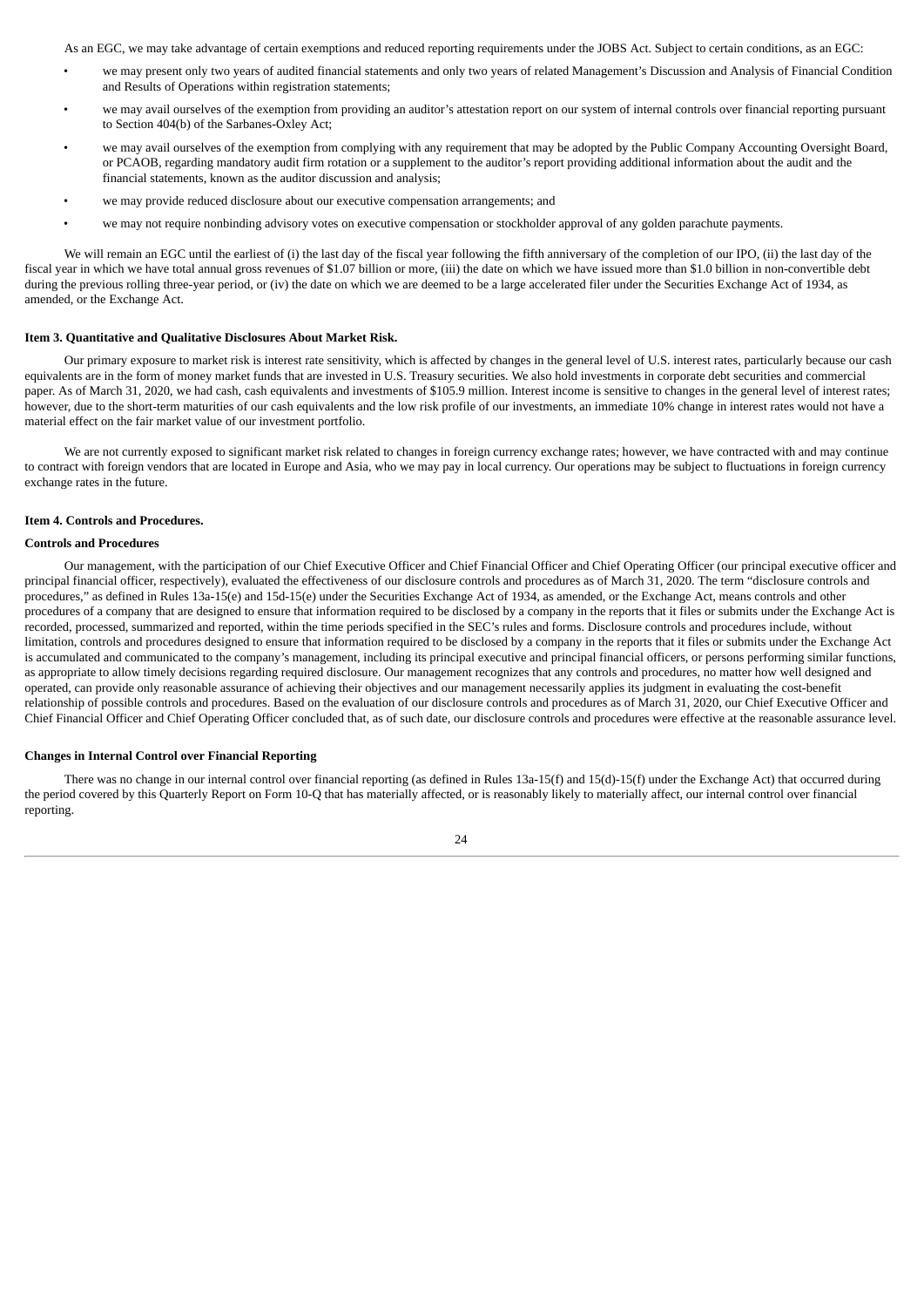# **PART II—OTHER INFORMATION**

#### <span id="page-27-1"></span><span id="page-27-0"></span>**Item 1A. Risk Factors.**

Investing in our common stock involves a high degree of risk. You should carefully consider the risks and uncertainties described below together with all of the other information contained in this Quarterly Report on Form 10-Q, including our condensed consolidated financial statements and the related notes appearing elsewhere in this Quarterly Report on Form 10-Q and in our other filings with the Securities and Exchange Commission, before deciding to invest in our common stock. The risks described below are not the only risks facing our company. The occurrence of any of the following risks, or of additional risks and uncertainties not presently known to us or that we currently believe to be immaterial, could cause our business, prospects, operating results and financial condition to suffer materially. In such event, the trading *price of our common stock could decline, and you might lose all or part of your investment.*

#### **Risks Related to Our Financial Position and Need for Additional Capital**

#### We have incurred significant losses since our inception, and we expect to incur losses over the next several years.

Since inception, we have incurred significant operating losses. Our net loss was \$23.5 million for the year ended December 31, 2019 and \$7.2 million for the three months ended March 31, 2020. As of March 31, 2020, we had an accumulated deficit of \$61.9 million. To date, we have financed our operations primarily through the issuance of common stock in our initial public offering, or IPO, and convertible preferred stock. We have devoted substantially all of our financial resources and efforts to research and development, including clinical trials and preclinical studies of IMR-687. We are still in the early stages of development of our only product candidate, IMR-687, and we have not completed development of IMR-687 nor have we identified and pursued any other product candidates. We expect to continue to incur significant expenses and operating losses over the next several years. Our operating expenses and net losses may fluctuate significantly from quarter to quarter and year to year. We anticipate that our expenses will increase substantially as we:

- continue to advance clinical development of IMR-687, including our ongoing Phase 2a clinical trial and our planned Phase 2b clinical trial in patients with sickle cell disease, or SCD;
- expand our planned development efforts for IMR-687 and pursue a Phase 2b clinical trial of IMR-687 in patients with β-thalassemia;
- continue to incur third-party manufacturing costs to support our clinical trials of IMR-687 and, if approved, commercialization;
- seek regulatory and marketing approvals for IMR-687;
- establish a sales, marketing and distribution infrastructure to commercialize IMR-687, if approved;
- commence development activities for any additional product candidates we may identify;
- acquire or in-license products, product candidates, technologies and/or data referencing rights;
- maintain, expand, enforce, defend and protect our intellectual property;
- hire additional clinical, quality control, manufacturing and other scientific personnel:
- add operational, financial and management information systems and personnel, including personnel to support our product development and planned future commercialization efforts and our operations as a public company; and
- make any milestone payments to H. Lundbeck A/S, or Lundbeck, under our exclusive license agreement with Lundbeck, or the Lundbeck Agreement, upon the achievement of specified clinical or regulatory milestones.

#### *We have never generated revenue from product sales and may never achieve or maintain profitability.*

To become and remain profitable, we must succeed in developing, and eventually commercializing, a product or products that generate significant revenue. The ability to achieve this success will require us to be effective in a range of challenging activities, including completing preclinical testing and clinical trials of IMR-687 and any other product candidates we may identify and pursue, obtaining regulatory approval for these product candidates and manufacturing, marketing and selling any products for which we may obtain regulatory approval. We are only in the preliminary stages of most of these activities. We may never succeed in these activities and, even if we do, may never generate revenues that are significant enough to achieve profitability. Because of the numerous risks and uncertainties associated with pharmaceutical product development, we are unable to accurately predict the timing or amount of increased expenses or when, or if, we will be able to achieve profitability.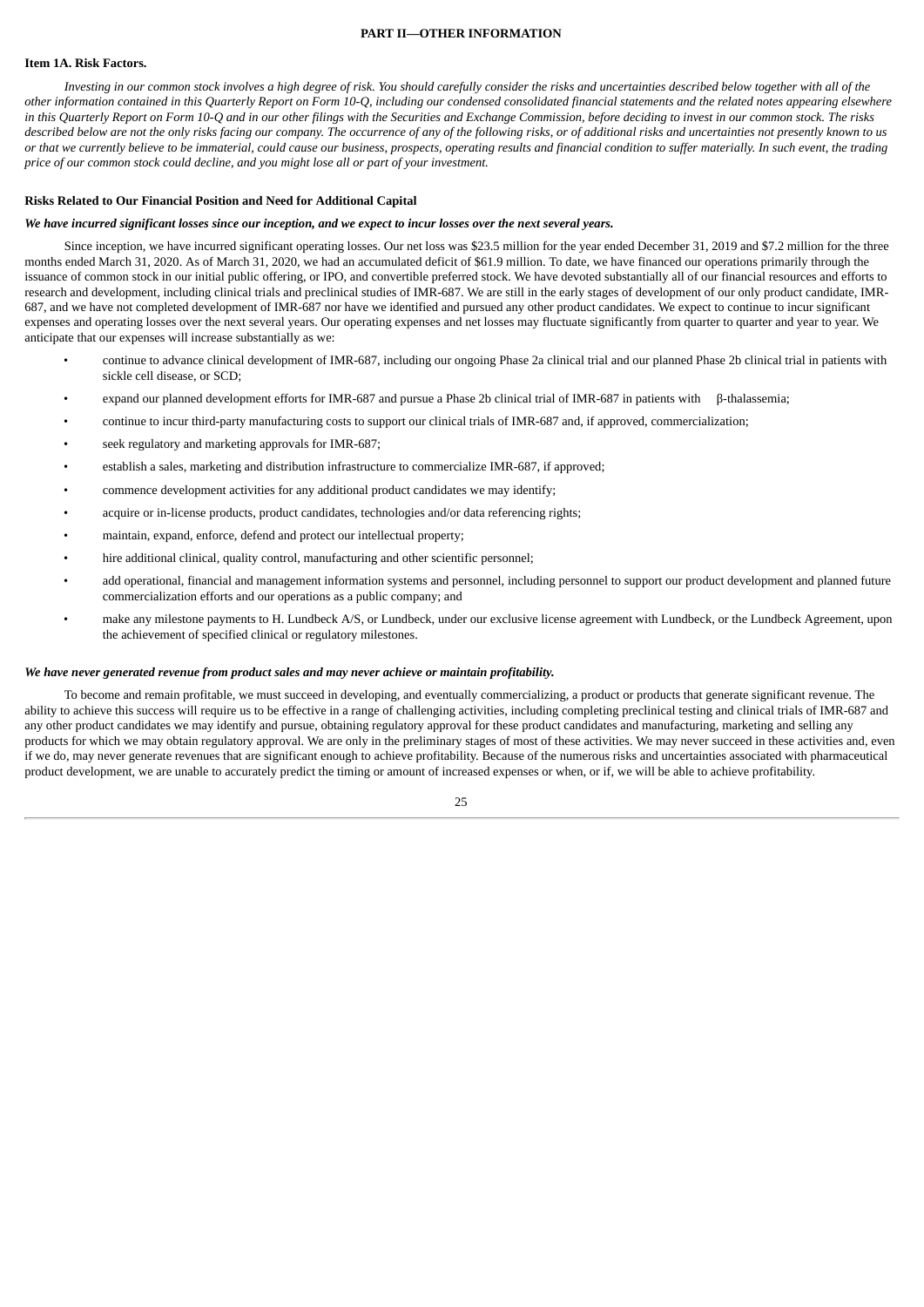Even if we do achieve profitability, we may not be able to sustain or increase profitability on a quarterly or annual basis. Our failure to become and remain profitable would depress the value of our company and could impair our ability to raise capital, expand our business, maintain our research and development efforts, diversify our pipeline of product candidates or even continue our operations. A decline in the value of our company could also cause our stockholders to lose all or part of their investment.

#### *We are heavily dependent on the success of IMR-687, our only product candidate.*

We currently have no products that are approved for commercial sale and may never be able to develop marketable products. We expect that a substantial portion of our efforts and expenditures over the next several years will be devoted to IMR-687, which is currently our only product candidate. Accordingly, our business currently depends heavily on the successful development, regulatory approval and commercialization of IMR-687. We cannot be certain that IMR-687 will receive regulatory approval or be successfully commercialized even if we receive regulatory approval. If we were required to discontinue development of IMR-687 or if IMR-687 does not receive regulatory approval or fails to achieve significant market acceptance, we would be delayed by many years in our ability to achieve profitability, if ever, and may not be able to generate sufficient revenue to continue our business.

## We will need substantial additional funding. If we are unable to raise capital when needed, we could be forced to delay, reduce or eliminate our product development *programs or commercialization efforts.*

We expect to devote substantial financial resources to our ongoing and planned activities, including our Phase 2a and planned Phase 2b clinical trials of IMR-687 in patients with SCD and β-thalassemia. We expect our expenses to increase substantially in connection with our ongoing and planned activities, particularly as we advance our preclinical activities and clinical trials of and seek regulatory approval for IMR-687 and other product candidates we may identify. In addition, if we obtain regulatory approval for IMR-687 and any other product candidates we may identify and pursue, we expect to incur significant commercialization expenses related to product manufacturing, sales, marketing and distribution. Furthermore, we expect to incur additional costs associated with operating as a public company.

Identifying potential product candidates and conducting preclinical testing and clinical trials is a time-consuming, expensive and uncertain process that takes years to complete, and we may never generate the necessary data or results required to obtain regulatory approval and achieve product sales. In addition, any product candidates, if approved, may not achieve commercial success. Commercial revenues, if any, will not be derived unless and until we can achieve sales of products, which we do not anticipate for many years, if at all. Accordingly, we will need to obtain substantial additional funding in connection with our continuing operations.

As of March 31, 2020, we had cash, cash equivalents and investments of \$105.9 million. We believe that our existing cash, cash equivalents and investments will enable us to fund our operating expenses and capital expenditure requirements into mid-2022. However, we have based this estimate on assumptions that may prove to be wrong, and our operating plan may change as a result of many factors currently unknown to us. As a result, we could deplete our capital resources sooner than we currently expect.

Our future capital requirements will depend on many factors, including:

- the potential costs related to the impact of the COVID-19 pandemic;
- the time and cost necessary to complete our ongoing Phase 2a clinical trial of IMR-687 in patients with SCD, to initiate and complete our planned Phase 2b clinical trial of IMR-687 in patients with SCD, to initiate and complete one or more pivotal clinical trials of IMR-687, and to pursue regulatory approvals for IMR-687 in SCD, and the costs of post-marketing studies that could be required by regulatory authorities;
- the progress and results of our Phase 2a clinical trial of IMR-687 in patients with SCD;
- our ability to advance IMR-687 in β-thalassemia patients through clinical development, and the timing and scope of these development activities;
- the costs of obtaining clinical and commercial supplies of IMR-687 and any other product candidates we may identify and develop;
- our ability to successfully commercialize IMR-687 and any other product candidates we may identify and develop;
- the manufacturing, selling and marketing costs associated with IMR-687 and any other product candidates we may identify and develop, including the cost and timing of establishing our sales and marketing capabilities;
- the amount and timing of sales and other revenues from IMR-687 and any other product candidates we may identify and develop, including the sales price and the availability of coverage and adequate third-party reimbursement;
- the time and cost necessary to respond to technological and market developments;
- the extent to which we may acquire or in-license other product candidates and technologies;
- our ability to attract, hire and retain qualified personnel; and
- the costs of maintaining, expanding and protecting our intellectual property portfolio.

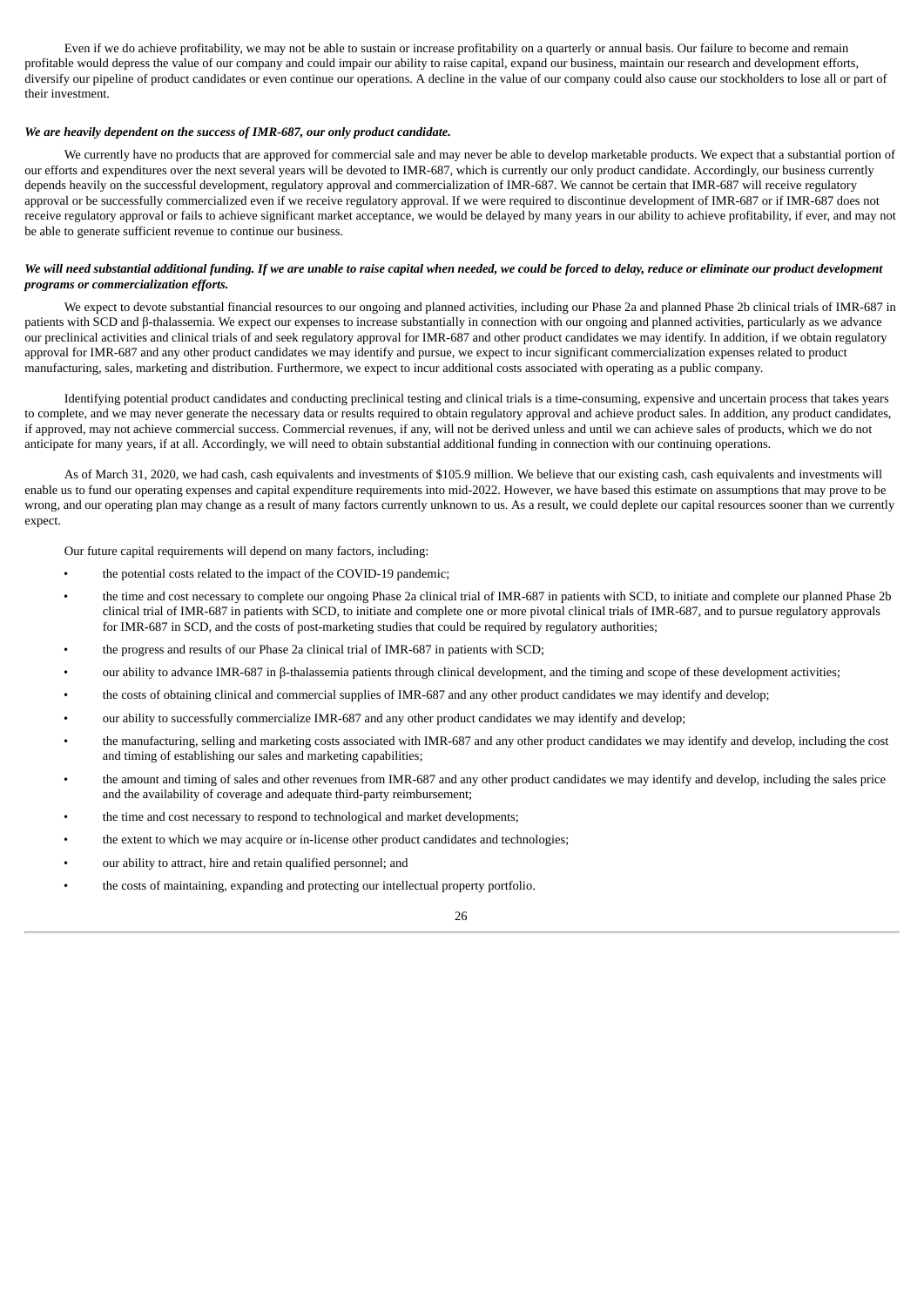We will continue to rely on additional financing to achieve our business objectives. Adequate additional financing may not be available to us on acceptable terms, or at all. For example, the global COVID-19 pandemic has negatively impacted, and may continue to negatively impact, the global financial markets, which may reduce our ability to raise additional capital. In addition, we may seek additional capital when market conditions are favorable, or for strategic considerations, even if we believe we have sufficient funds for our current or future operating plans. If adequate funds are not available to us on a timely basis or on terms acceptable to us, we may be required to delay, limit, reduce or terminate preclinical studies, clinical trials or other development activities for one or more product candidates or discovery stage programs or delay, limit, reduce or terminate our establishment of sales and marketing capabilities or other activities that may be necessary to commercialize any product candidates.

# Raising additional capital may cause dilution to our stockholders, restrict our operations or require us to relinguish rights to our technologies or product candidates.

Until such time, if ever, as we can generate substantial product revenues, we expect to finance our cash needs through a combination of equity offerings, debt financings, collaborations, strategic alliances and marketing, distribution or licensing arrangements. We do not have any committed external source of funds. To the extent that we raise additional capital through the sale of equity or convertible debt securities, our stockholders' ownership interests will be diluted, and the terms of these securities may include liquidation or other preferences that adversely affect our stockholders' rights as common stockholders. Debt financing and preferred equity financing, if available, may involve agreements that include covenants limiting or restricting our ability to take specific actions, such as incurring additional debt, selling or licensing our assets, making capital expenditures or declaring dividends.

If we raise additional funds through collaborations, strategic alliances or marketing, distribution or licensing arrangements with third parties, we may have to relinquish valuable rights to our technologies, future revenue streams, research programs or product candidates or grant licenses on terms that may not be favorable to us. If we are unable to raise additional funds through equity or debt financings when needed or on terms acceptable to us, we may be required to delay, limit, reduce or terminate our product development or future commercialization efforts or grant rights to develop and market product candidates that we would otherwise prefer to develop and market ourselves.

# Our limited operating history may make it difficult to evaluate the success of our business to date and to assess our future viability.

We commenced activities in 2016 and are a clinical-stage company. Our operations to date have been limited to organizing and staffing our company, business planning, raising capital, developing our technology, and undertaking preclinical studies and early-stage clinical trials of our sole product candidate, IMR-687. We have not yet demonstrated our ability to successfully develop any product candidate, obtain regulatory approvals, manufacture a commercial scale product or arrange for a thirdparty to do so on our behalf, or conduct sales and marketing activities necessary for successful product commercialization. Consequently, any predictions about our future success or viability may not be as accurate as they could be if we had a longer operating history or a history of successfully developing and commercializing products.

In addition, as our business grows, we may encounter unforeseen expenses, difficulties, complications, delays and other known and unknown factors. We will need to transition at some point from a company with a research and development focus to a company capable of supporting commercial activities. We may not be successful in such a transition.

We expect our financial condition and operating results to fluctuate significantly from quarter-to-quarter and year-to-year due to a variety of factors, many of which are beyond our control. Accordingly, our stockholders should not rely upon the results of any quarterly or annual periods as indications of future operating performance.

#### Our ability to use our NOLs and research and development tax credit carryforwards to offset future taxable income may be subject to certain limitations.

We have a history of cumulative losses and anticipate that we will continue to incur significant losses in the foreseeable future; thus, we do not know whether or when we will generate taxable income necessary to utilize our net operating losses, or NOLs, or research and development tax credit carryforwards. As of December 31, 2019, we had federal NOLs of \$48.6 million and state NOLs of \$48.9 million.

In general, under Section 382 of the Internal Revenue Code of 1986, as amended, or the Code, and corresponding provisions of state law, a corporation that undergoes an "ownership change," generally defined as a greater than 50 percentage point change (by value) in its equity ownership by certain stockholders over a three year period, is subject to limitations on its ability to utilize its pre-change NOLs and research and development tax credit carryforwards to offset future taxable income. We have not conducted a study to assess whether any such ownership changes have occurred. We may have experienced such ownership changes in the past and may experience such ownership changes in the future as a result of our IPO or of subsequent changes in our stock ownership (which may be outside our control). As a result, if, and to the extent that, we earn net taxable income, our ability to use our pre-change NOLs and research and development tax credit carryforwards to offset such taxable income may be subject to limitations.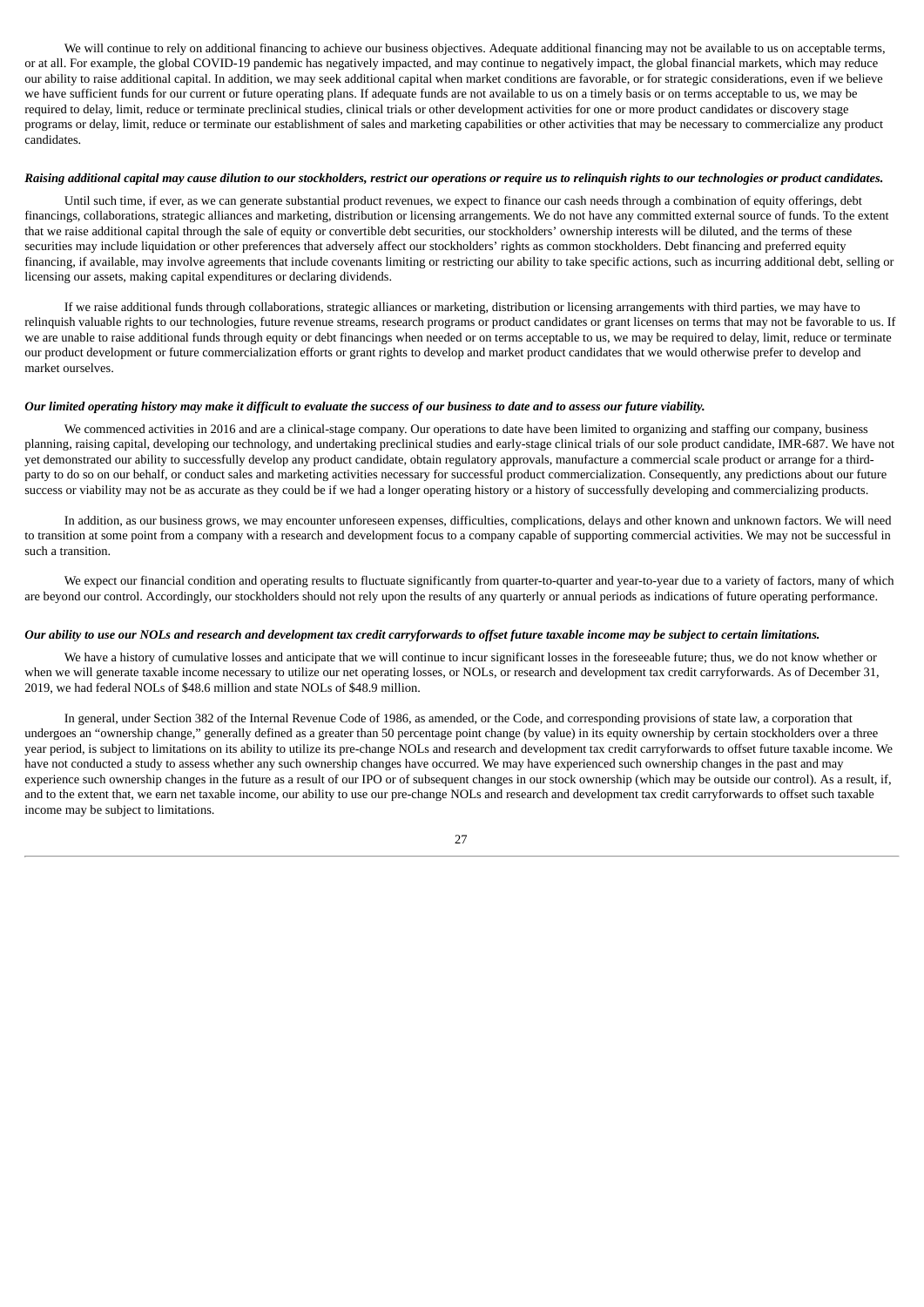There is also a risk that due to regulatory changes, such as suspensions on the use of NOLs, or other unforeseen reasons, our existing NOLs could expire or otherwise become unavailable to offset future income tax liabilities. As described below in "Changes in tax laws or in their implementation or interpretation may adversely affect our business and financial condition," the Tax Cuts and Jobs Act, or the TCJA, as amended by the Coronavirus Aid, Relief, and Economic Security Act, or CARES Act, includes changes to U.S. federal tax rates and the rules governing NOL carryforwards that may significantly impact our ability to utilize our NOLs to offset taxable income in the future. Additionally, state NOLs generated in one state cannot be used to offset income generated in another state. For these reasons, even if we attain profitability, we may be unable to use a material portion of our NOLs and other tax attributes.

# Our business and operations, and the operations of our suppliers and manufacturers and other third-party service providers, may be adversely affected by the recent *COVID-19 outbreak.*

In December 2019, a novel strain of coronavirus, called COVID-19, emerged in Wuhan, Hubei Province, China, which has now spread globally, including to the United States, the United Kingdom and the European Union.

The spread of COVID-19 has affected segments of the global economy and may affect our operations and the operations of third parties on which we rely, including by causing disruptions in the supply of IMR-687 and the conduct of current and future clinical trials. The spread of COVID-19, or another infectious disease, could also negatively affect the operations at our third-party manufacturers, which could result in delays or disruptions in the supply of IMR-687. In addition, we are temporarily requiring all employees to work remotely, suspending all travel worldwide for our employees, and restricting employee attendance at industry events, which could negatively affect our business.

In addition, the COVID-19 pandemic may affect the operations of the FDA and other health authorities, which could result in delays of regulatory actions related to our programs, including with respect to IMR-687. It is also likely to directly or indirectly impact the pace of enrollment in our clinical trials for at least the next several months and possibly longer as patients may avoid, may not be allowed to, or may not be able to travel to healthcare facilities and physicians' offices unless due to a health emergency. Such facilities and offices may also be required to focus resources on non-clinical trial matters, including treatment of COVID-19 patients, and may not be available, in whole or in part, for clinical trial services related to IMR-687. Such limited activity could delay the readout of our current clinical trial data as well.

Additionally, while the potential economic impact brought by, and the duration of the COVID-19 pandemic is difficult to assess or predict, the impact of the COVID-19 pandemic on the global financial markets may reduce our ability to access capital, which could negatively impact our short-term and long-term liquidity.

The extent to which COVID-19 impacts our operations will depend on future developments, which are highly uncertain and cannot be predicted with confidence, including the duration of the outbreak, new information which may emerge concerning the severity of COVID-19, the actions to contain the coronavirus or treat its impact, and changes in government spending or priorities, among others. In particular, the continued spread of the coronavirus globally could adversely impact our operations, including among others, our manufacturing and supply chain, and our ability to conduct our clinical trials. The COVID-19 outbreak is a widespread health crisis that could adversely affect the economies and financial markets of many countries, resulting in an economic downturn that could also affect our operations, our ability to conduct our clinical trials, our ability to raise additional funds through public offerings and the volatility of our stock price and trading in our stock. Even after the COVID-19 pandemic has subsided, we may continue to experience adverse impacts to our business as a result of any economic recession or depression that has occurred or may occur in the future.

# **Risks Related to the Discovery, Development and Commercialization of Our Product Candidates**

# We are early in our development efforts and heavily dependent on the success of our sole product candidate. IMR-687. If we are unable to successfully complete clinical development, obtain regulatory approval for, or commercialize IMR-687, or experience delays in doing so, our business will be materially harmed.

To date, we have invested a majority of our efforts and financial resources in the preclinical and clinical development of IMR-687. Our future success is heavily dependent on our ability to successfully develop, obtain regulatory approval for and commercialize IMR-687. IMR-687 is currently our only product candidate and we are testing it in a Phase 2a clinical trial in SCD and we plan to test it in a Phase 2b clinical trial in SCD and a Phase 2b clinical trial in β-thalassemia. It may be a significant time before IMR-687 can advance into a pivotal trial, if at all. We cannot be certain that IMR-687 will be successful in clinical trials or receive regulatory approval.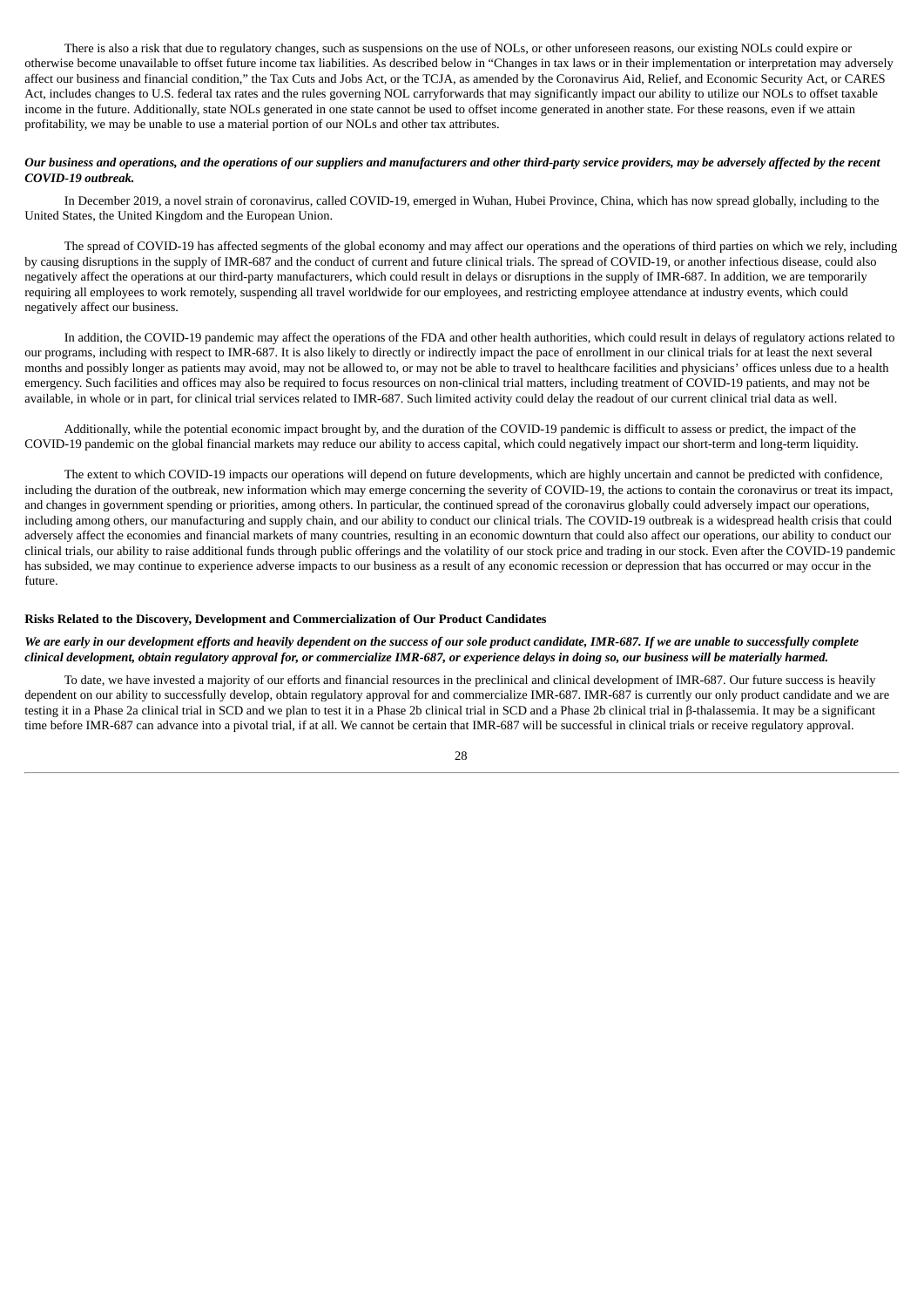The success of IMR-687 will depend on several factors, including the following:

- successfully completing clinical trials;
- acceptance by the U.S. Food and Drug Administration, or FDA, or other regulatory agencies of regulatory filings for IMR-687;
- expanding and maintaining a workforce of experienced clinical-stage drug development professionals and others to continue to develop IMR-687;
- obtaining and maintaining intellectual property protection and regulatory exclusivity for IMR-687;
- making arrangements with third-party manufacturers for, or establishing, commercial manufacturing capabilities;
- establishing sales, marketing and distribution capabilities and successfully launching commercial sales, if and when approved, whether alone or in collaboration with others;
- acceptance of IMR-687, if and when approved, by patients, the medical community and third-party payors;
- effectively competing with other therapies, including Oxbryta (voxelotor) and Adakveo (crizanlizumab) in SCD and ZYNTEGLO (currently only approved in Europe and for which FDA approval is currently being sought), as well as REBLOZYL (luspatercept) for the treatment of ß-thalassemia;
- obtaining and maintaining coverage, adequate pricing and adequate reimbursement from third-party payors, including government payors;
- patients' willingness to pay out-of-pocket for IMR-687 in the absence of coverage and/or adequate reimbursement from third-party payors; and
- maintaining a continued acceptable safety profile following receipt of any regulatory approvals.

Many of these factors are beyond our control, including clinical outcomes, the regulatory review process, potential threats to our intellectual property rights and the manufacturing, marketing and sales efforts of any future collaborator. If we are unable to develop, receive marketing approval for and successfully commercialize IMR-687 in either SCD or β-thalassemia, or if we experience delays as a result of any of these factors or otherwise, we may need to spend significant additional time and resources to identify other product candidates, advance them through preclinical and clinical development and apply for regulatory approvals, which would adversely affect our business, prospects, financial condition and results of operations.

### Clinical drua development involves a lenathy and expensive process, with an uncertain outcome. We may incur additional costs or experience delays in completina, or *ultimately be unable to complete, the development and commercialization of any product candidates.*

The risk of failure for IMR-687 and any other product candidates we may develop is high. It is impossible to predict when or if IMR-687 and any other product candidates we may develop will prove effective or safe in humans or will receive regulatory approval. Before obtaining marketing approval from regulatory authorities for the sale of any product candidate, we must complete preclinical development and then conduct extensive clinical trials to demonstrate the safety and efficacy of such product candidate in humans. We have not yet begun or completed a pivotal clinical trial of IMR-687, which is currently our only product candidate. Clinical trials may fail to demonstrate that IMR-687 and any other product candidates we may develop are safe for humans and effective for indicated uses. Even if the clinical trials are successful, changes in marketing approval policies during the development period, changes in or the enactment or promulgation of additional statutes, regulations or guidance or changes in regulatory review for each submitted product application may cause delays in the approval or rejection of an application.

Before we can commence clinical trials for a product candidate, we must complete extensive preclinical testing and studies that support our planned investigational new drug applications, or INDs, and other regulatory filings in the United States and abroad. We cannot be certain of the timely completion or outcome of our preclinical testing and studies and cannot predict if the FDA or other regulatory agencies will accept our proposed clinical programs or if the outcome of our preclinical testing and studies will ultimately support the further development of any product candidates. As a result, we cannot be sure that we will be able to submit INDs or similar applications for our preclinical programs on the timelines we expect, if at all, and we cannot be sure that submission of INDs or similar applications will result in the FDA or other regulatory authorities allowing clinical trials to begin. Furthermore, product candidates are subject to continued preclinical safety studies, which may be conducted concurrent with our clinical testing. The outcomes of these safety studies may delay the launch of or enrollment in future clinical trials and could impact our ability to continue to conduct our clinical trials.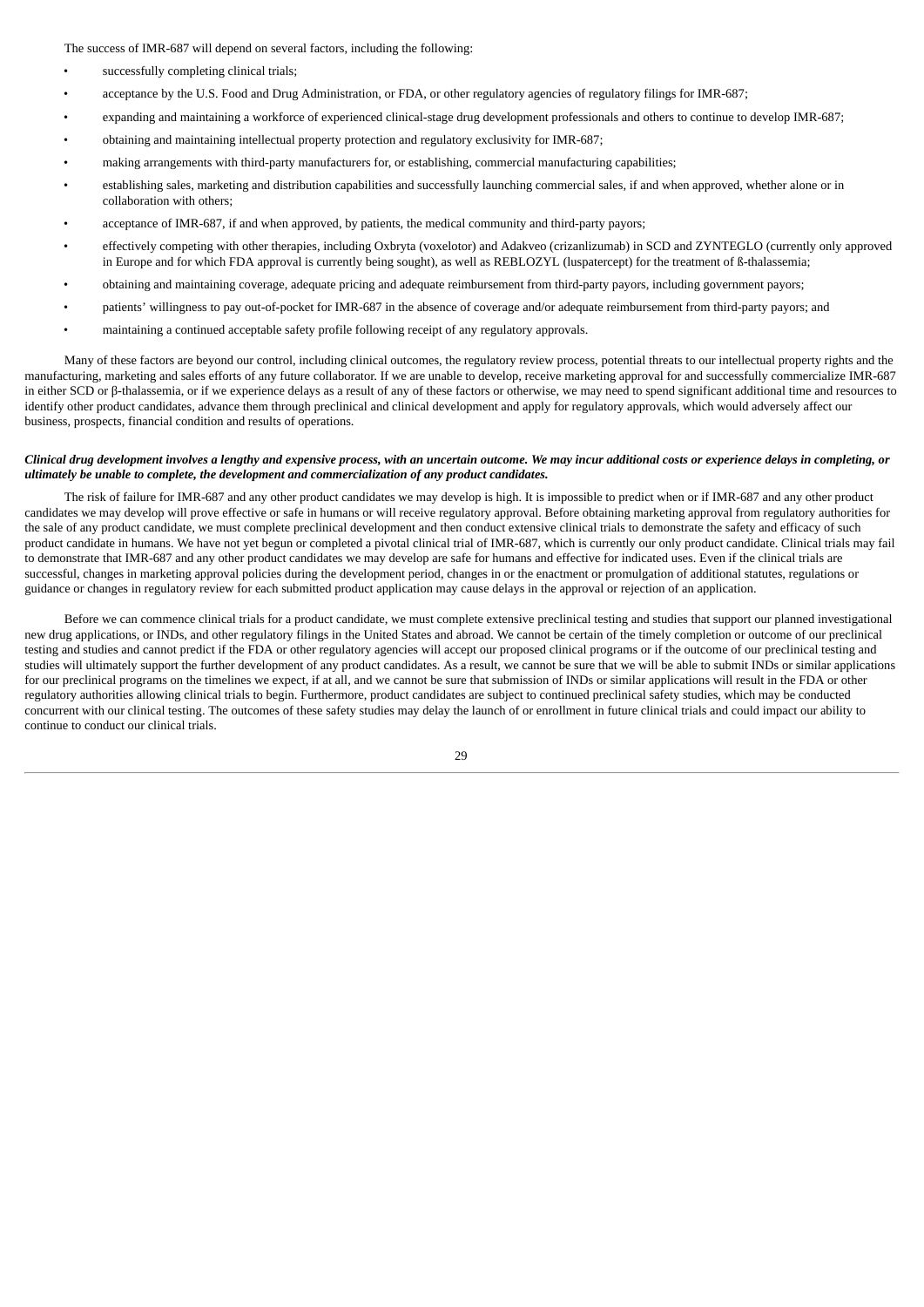Clinical trials are expensive, difficult to design and implement, can take many years to complete and are uncertain as to outcome. We cannot guarantee that any clinical trials will be conducted as planned or completed on schedule, or at all. A failure of one or more clinical trials can occur at any stage of testing, which may result from a multitude of factors, including, but not limited to, flaws in study design, dose selection issues, placebo effects, patient enrollment criteria and failure to demonstrate favorable safety or efficacy traits.

We may experience numerous unforeseen events during, or as a result of, clinical trials that could delay or prevent our ability to receive marketing approval or commercialize IMR-687 and any other product candidates we may develop, including:

- regulators or institutional review boards, or IRBs, may not authorize us or our investigators to commence a clinical trial or conduct a clinical trial at a prospective trial site;
- we may experience delays in reaching, or fail to reach, agreement on acceptable clinical trial contracts or clinical trial protocols with prospective trial sites;
- regulators may decide the design of our clinical trials is flawed, for example if our trial protocol does not evaluate treatment effects in trial subjects for a sufficient length of time;
- clinical trials of IMR-687 and any other product candidates we may develop may produce negative or inconclusive results, and we may decide, or regulators may require us, to conduct additional clinical trials or abandon product development programs;
- we may be unable to establish clinical endpoints that applicable regulatory authorities would consider clinically meaningful, or, if we seek accelerated approval, biomarker efficacy endpoints that applicable regulatory authorities would consider likely to predict clinical benefit;
- preclinical testing may produce results based on which we may decide, or regulators may require us, to conduct additional preclinical studies before we proceed with certain clinical trials, limit the scope of our clinical trials, halt ongoing clinical trials or abandon product development programs;
- the number of patients required for clinical trials of IMR-687 and any other product candidates we may develop may be larger than we anticipate, enrollment in these clinical trials may be slower than we anticipate or participants may drop out of these clinical trials at a higher rate than we anticipate;
- our third-party contractors may fail to comply with regulatory requirements or meet their contractual obligations to us in a timely manner, or at all;
- we may decide, or regulators or IRBs may require us, to suspend or terminate clinical trials of IMR-687 and any other product candidates we may develop for various reasons, including non-compliance with regulatory requirements or a finding that the participants are being exposed to unacceptable health risks;
- regulators or IRBs may require us to perform additional or unanticipated clinical trials to obtain approval or we may be subject to additional post-marketing testing requirements to maintain regulatory approval;
- regulators may revise the requirements for approving IMR-687 and any other product candidates we may develop, or such requirements may not be as we anticipate;
- the cost of clinical trials of IMR-687 and any other product candidates we may develop may be greater than we anticipate;
- the supply or quality of IMR-687 and any other product candidates we may develop or other materials necessary to conduct clinical trials of such product candidates may be insufficient or inadequate;
- IMR-687 and any other product candidates we may develop may have undesirable side effects or other unexpected characteristics, causing us or our investigators, regulators or IRBs to suspend or terminate the trials; and
- regulators may withdraw their approval of a product or impose restrictions on its distribution, such as in the form of a risk evaluation and mitigation strategy, or REMS.

We face additional important risks related to the enrollment and completion of our clinical trials of IMR-687 as a result of the COVID-19 pandemic, which are further described in "—Our business and operations, and the operations of our suppliers and manufacturers, may be adversely affected by the recent COVID-19 outbreak."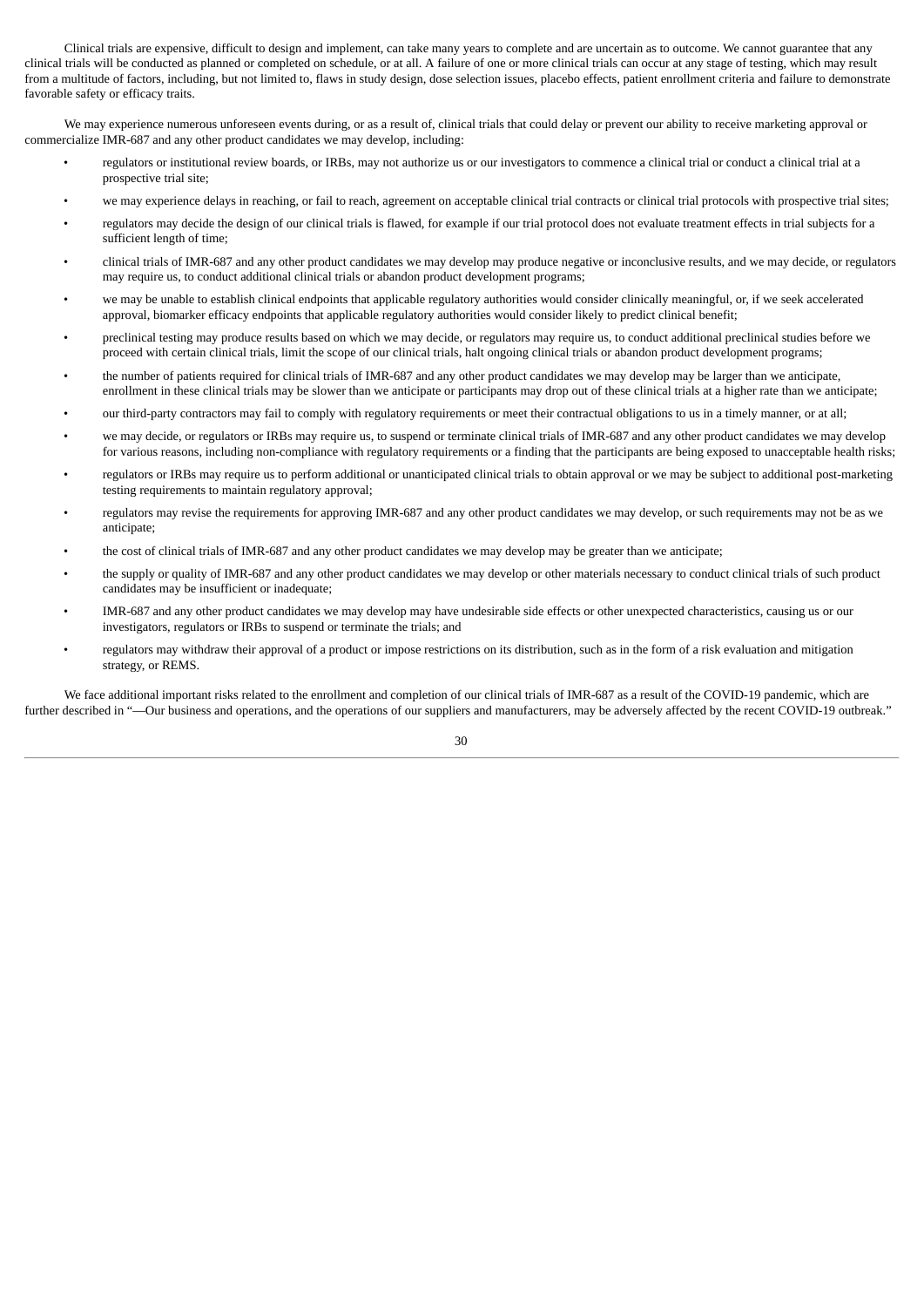If we are required to conduct additional clinical trials or other testing of IMR-687 beyond those that we currently contemplate, if we are unable to successfully complete clinical trials or other testing of IMR-687 or any other product candidates we may develop, if the results of these trials or tests are not positive or are only modestly positive or if there are safety concerns, we may:

- be delayed in obtaining marketing approval for any product candidates;
- not obtain marketing approval at all;
- obtain approval for indications or patient populations that are not as broad as intended or desired;
- obtain approval with labeling or a REMS that includes significant use or distribution restrictions or safety warnings;
- be subject to additional post-marketing testing requirements; or
- have the product removed from the market after obtaining marketing approval.

Our product development costs will also increase if we experience delays in testing or in obtaining marketing approvals. We do not know whether any of our preclinical studies or clinical trials will begin as planned, will need to be restructured or will be completed on schedule, or at all. We may also determine the need to change the design or protocol of one or more of our clinical trials, including to add additional patients or arms, which could result in increased costs and expenses and/or delays. Significant preclinical study or clinical trial delays also could shorten any periods during which we may have the exclusive right to commercialize any product candidates or allow our competitors to bring products to market before we do and impair our ability to successfully commercialize any product candidates and may harm our business and results of operations.

#### Because we are developing IMR-687 using new endpoints and methodologies, the FDA or other regulatory authorities may not consider the endpoints of our clinical *trials to predict or provide clinically meaningful results.*

There are currently limited therapies approved to treat SCD. We have concentrated our product research and development efforts on developing a novel therapeutic for the treatment of SCD, and our future success depends on the success of this therapeutic approach. The clinical trial requirements of the FDA and other comparable regulatory agencies and the criteria these regulators use to determine the safety and efficacy of any product candidate vary substantially according to the type, complexity, novelty and intended use and market of the potential product. To date, there are only four FDA-approved drugs for SCD: voxelotor (marketed as Oxbryta), crizanlizumab (marketed as Adakveo), hydroxyurea and L-glutamine (marketed as Endari), and there are no approved therapies that target phosphodiesterase 9, or PDE9. As a result, the design and conduct of clinical trials for a therapeutic product candidate such as IMR-687 that targets PDE9 in SCD patients is subject to unknown risks, and we may experience setbacks with our ongoing or planned clinical trials of IMR-687 in SCD because of the limited clinical experience with its mechanism of action in these patients.

In particular, regulatory authorities in the United States and the European Union have not issued definitive guidance as to how to measure and achieve efficacy in treatments for SCD. As a result, the design and conduct of clinical trials of IMR-687 may take longer, be more costly or be less effective as part of the novelty of development in SCD. We may use new or novel endpoints or methodologies, such as both red and white blood cell biomarkers in our IMR-687 clinical trials, and the FDA or other regulatory authorities may not consider the endpoints of our clinical trials to provide clinically meaningful results. Even if applicable regulatory authorities do not object to our proposed endpoints in an earlier stage clinical trial, such regulatory authorities may require evaluation of additional or different clinical endpoints in laterstage clinical trials. Additionally, if we pursue accelerated approval or other expedited regulatory approval mechanisms for IMR-687, the FDA or another regulatory authority may determine that the biomarker efficacy endpoint we select for evaluation is not sufficiently predictive of clinical benefit to support accelerated approval. For example, while the FDA commented at our face-to-face Type B meeting that our revised Phase 2b trial design and approach to data collection to support HbF as a potential surrogate endpoint was acceptable, the FDA stressed the importance of defining clear and strong assumptions and having robust results, which would be evaluated by the FDA to test if an increase of at least 3% in HbF would provide meaningful clinical benefit and therefore constitute an acceptable surrogate endpoint for a future pivotal trial of IMR-687 in SCD. If we are not able to demonstrate clinical benefit related to this endpoint to the FDA's satisfaction, we will have to consider other endpoints for the pivotal program, which may include greater levels of HbF increases.

Even if the FDA does find our clinical trial success criteria to be sufficiently validated and clinically meaningful, we may not achieve the pre-specified endpoint to a degree of statistical significance deemed approvable in any pivotal or other clinical trials we may conduct for IMR-687. Further, even if we do achieve the pre-specified criteria, our trials may produce results that are unpredictable or inconsistent with the results of the more traditional efficacy endpoints in the trial. The FDA also could give overriding weight to other efficacy endpoints over a primary endpoint, even if we achieve statistically significant results on that primary endpoint, if we do not do so on our secondary or other efficacy endpoints. The FDA also weighs the benefits of a product against its risks and the FDA may view the efficacy results in the context of safety as not being supportive of approval. Other regulatory authorities in the European Union and other countries may make similar findings with respect to these endpoints.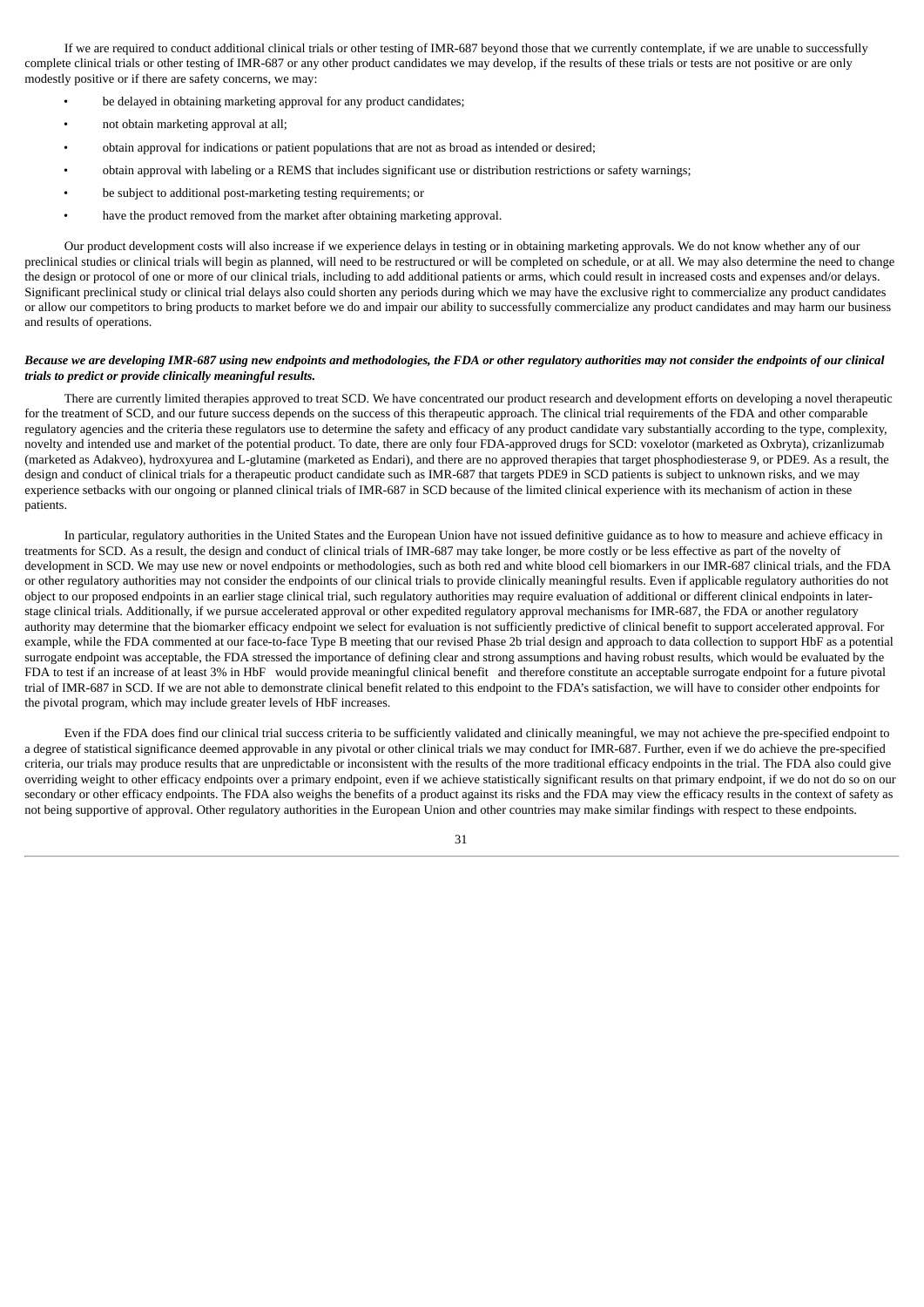#### The outcome of preclinical studies and earlier-stage clinical trials may not be predictive of the success of later-stage clinical trials.

The outcome of preclinical testing and earlier-stage clinical trials may not be predictive of the success of later-stage clinical trials. IMR-687 and any other product candidates we may develop may fail to show the desired safety and efficacy in clinical development despite positive results in preclinical studies or having successfully advanced through initial clinical trials. For example, in clinical trials, IMR-687 may not be effective at increasing red blood cell biomarkers that include HbF, F-cells, hemoglobin, and reducing reticulocytes, indirect bilirubin, and LDH. Furthermore, in clinical trials, IMR-687 may not impact adhesion/white blood cell markers such as Pselectin, E-selectin, or VCAM. Even if IMR-687 successfully increases or decreases, as applicable, these biomarkers in clinical trials, such increase or decrease may not result in overall clinical benefit. A lack of clinical benefit may be due to insufficient dosing or for other reasons. Additionally, any positive results generated in our Phase 2a clinical trial of IMR-687 in adults with SCD would not ensure that we will achieve similar results in larger, pivotal clinical trials or in clinical trials of IMR-687 in pediatric populations with SCD. Several companies in the pharmaceutical and biotechnology industries have suffered significant setbacks in late-stage clinical trials even after achieving promising results in preclinical testing and earlier-stage clinical trials, and we cannot be certain that we will not face similar setbacks. Moreover, preclinical and clinical data are often susceptible to varying interpretations and analyses, and many companies that have believed their product candidates performed satisfactorily in preclinical studies and clinical trials have nonetheless failed to obtain marketing approval of their products. Furthermore, the failure of any product candidate to demonstrate safety and efficacy in any clinical trial could negatively impact the perception of any other product candidates then under development and/or cause the FDA or other regulatory authorities to require additional testing before approving any other product candidates.

### Interim top-line and preliminary results from our clinical trials that we announce or publish from time to time may change as more patient data become available and are subject to audit and verification procedures, which could result in material changes in the final data.

From time to time, we may publish interim top-line or preliminary results from our clinical trials. Interim results from clinical trials that we may complete are subject to the risk that one or more of the clinical outcomes may materially change as patient enrollment continues and more patient data become available. Preliminary or top-line results also remain subject to audit and verification procedures that may result in the final data being materially different from the preliminary data we previously published. As a result, interim and preliminary data should be viewed with caution until the final data are available. Differences between preliminary or interim data and final data could significantly harm our business prospects and may cause the trading price of our common stock to fluctuate significantly.

# As an organization, we have never conducted pivotal clinical trials, and we may be unable to do so for IMR-687 or any other product candidates we may develop.

We will need to successfully complete pivotal clinical trials in order to obtain the approval of the FDA, the European Medicines Agency, or EMA, or other regulatory agencies to market IMR-687 or any future product candidate. Carrying out later-stage clinical trials is a complicated process. As an organization, we have not previously conducted any later stage or pivotal clinical trials. In order to do so, we will need to expand our clinical development and regulatory capabilities, and we may be unable to recruit qualified personnel. Consequently, we may be unable to successfully and efficiently execute and complete necessary clinical trials in a way that leads to approval of IMR-687 or future product candidates. We may require more time and incur greater costs than our competitors and may not succeed in obtaining regulatory approvals of product candidates that we develop. Failure to commence or complete, or delays in, our planned clinical trials, could prevent us from or delay us in commercializing our product candidates.

# If we experience delays or difficulties in the enrollment of patients in clinical trials, our receipt of necessary regulatory approvals could be delayed or prevented.

Identifying and qualifying patients to participate in clinical trials for IMR-687 and any other product candidates we may develop is critical to our success. Successful and timely completion of clinical trials will require that we enroll a sufficient number of patients who remain in the trial until its conclusion. We may not be able to initiate or continue clinical trials for IMR-687 and any other product candidates we may develop if we are unable to locate and enroll a sufficient number of eligible patients to participate in these trials as required by the FDA or similar regulatory authorities outside of the United States. For example, the prevalence of patients with SCD and β-thalassemia in the United States and Europe is estimated to be low. Accordingly, there are limited patient pools from which to draw for clinical trials of IMR-687. We may not be able to identify, recruit, and enroll a sufficient number of patients to complete our clinical trials of IMR-687 because of the perceived risks and benefits of IMR-687, the availability of competing therapies and clinical trials, the proximity and availability of clinical trial sites for prospective subjects and the subject referral practices of physicians, among other factors. In addition, the COVID-19 pandemic is likely to directly or indirectly impact the pace of enrollment in our clinical trials for at least the next several months and possibly longer as patients may avoid, may not be allowed to, or may not be able to travel to healthcare facilities and physicians' offices unless due to a health emergency.

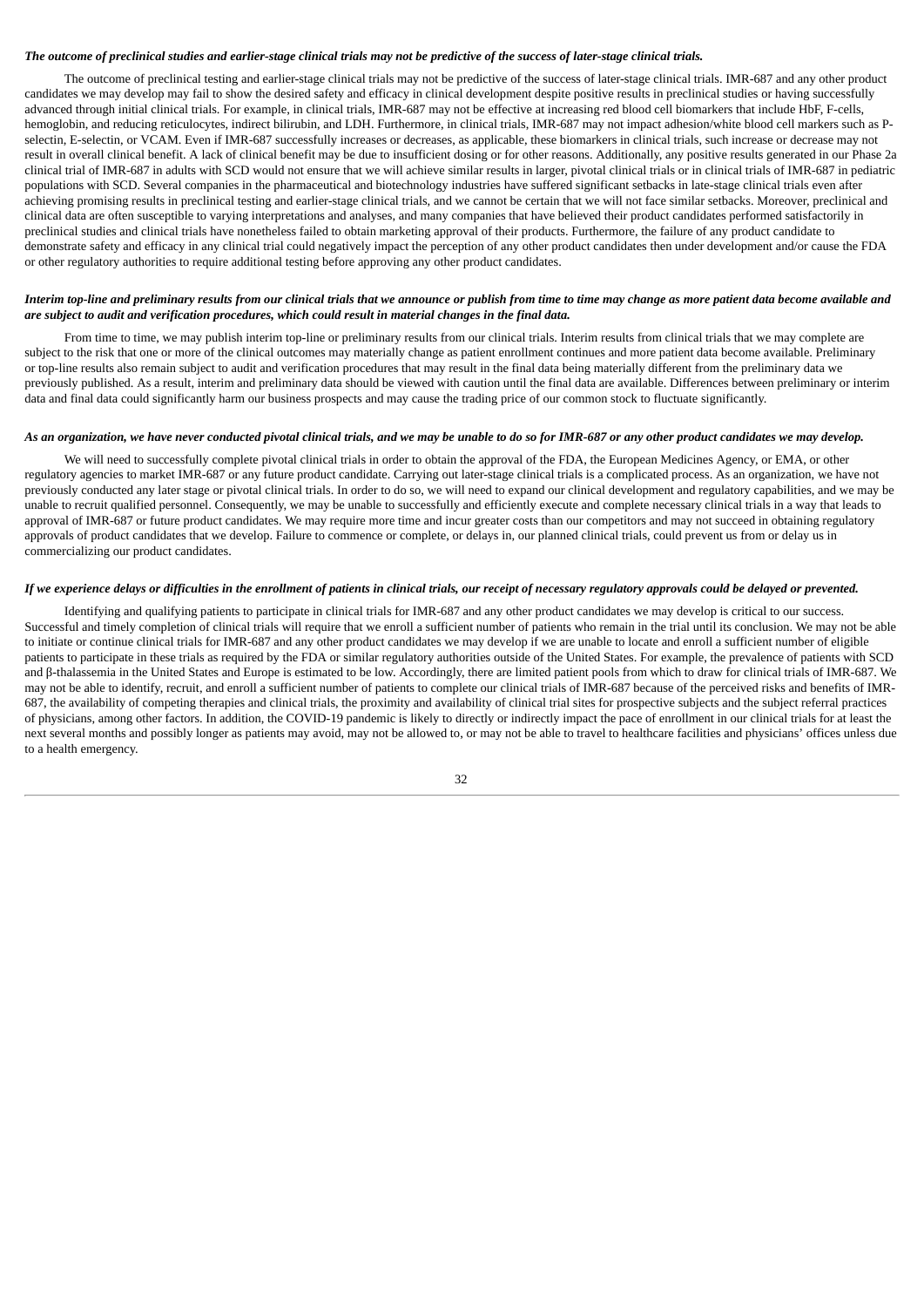Patient enrollment is affected by a variety of other factors, including:

- the prevalence and severity of the disease under investigation;
- the eligibility criteria for the trial in question;
- the perceived risks and benefits of the product candidate under trial;
- the requirements of the trial protocols;
- the availability of existing commercially-available treatments for the indications for which we are conducting clinical trials;
- the ability to recruit clinical trial investigators with the appropriate competencies and experience;
- efforts to facilitate timely enrollment in clinical trials;
- the patient referral practices of physicians;
- the ability to monitor patients adequately during and after treatment;
- the proximity and availability of clinical trial sites for prospective patients;
- the conduct of clinical trials by competitors for product candidates that treat the same indications as IMR-687 and any other product candidates we may develop;
- the ability to identify specific patient populations for biomarker-defined trial cohort(s); and
- the cost to, or lack of adequate compensation for, prospective patients.

Our inability to locate and enroll a sufficient number of patients for our clinical trials would result in significant delays, could require us to abandon one or more clinical trials altogether and could delay or prevent our receipt of necessary regulatory approvals. Enrollment delays in our clinical trials may result in increased development costs for IMR-687 and any other product candidates we may develop, which would cause the value of our company to decline and limit our ability to obtain additional financing.

#### *Changes in methods of product candidate manufacturing or formulation may result in additional costs or delay.*

As product candidates proceed through preclinical studies to late-stage clinical trials towards potential approval and commercialization, it is common that various aspects of the development program, such as manufacturing methods and formulation, are altered along the way in an effort to optimize processes and results. Such changes carry the risk that they will not achieve these intended objectives. Any of these changes could cause IMR-687 to perform differently and affect the results of planned clinical trials or other future clinical trials conducted with the materials manufactured using altered processes. Such changes may also require additional testing, FDA notification or FDA approval. This could delay completion of clinical trials, require the conduct of bridging clinical trials or the repetition of one or more clinical trials, increase clinical trial costs, delay approval of IMR-687 and jeopardize our ability to commence sales and generate revenue.

# If serious adverse events or unacceptable side effects are identified during the development of IMR-687 and any other product candidates we may develop, we may *need to abandon or limit our development of those product candidates.*

Clinical trials by their nature utilize a sample of the potential patient population. We have only begun to evaluate IMR-687 in a limited number of subjects at a limited duration of exposure. Accordingly, any rare and severe side effects of IMR-687 may be uncovered only in later stages of our current and future clinical development. Many product candidates that initially showed promise in early stage testing have later been found to cause side effects that prevented their further development. If IMR-687 and any other product candidates we may develop are associated with undesirable side effects in clinical trials or have characteristics that are unexpected in clinical trials or preclinical testing, we may need to abandon their development or limit development to more narrow uses or subpopulations in which the side effects or other characteristics are less prevalent, less severe or more acceptable from a risk-benefit perspective. In pharmaceutical development, many compounds that initially show promise in early-stage or clinical testing are later found to cause side effects that delay or prevent further development of the compound.

Additionally, if results of our clinical trials reveal unacceptable side effects, we, the FDA or similar regulatory authorities outside of the United States, or the IRBs/ethics committees at the institutions in which our studies are conducted could suspend or terminate our clinical trials or the FDA or similar foreign regulatory authorities could order us to cease clinical trials or deny approval of IMR-687 and any other product candidates we may develop for any or all targeted indications. Treatment-related side effects could also affect patient recruitment or the ability of enrolled patients to complete any of our clinical trials. In addition, while not considered adverse events, in our Phase 1 clinical trial of IMR-687 in healthy volunteers, individual subjects were noted to have sporadic heart

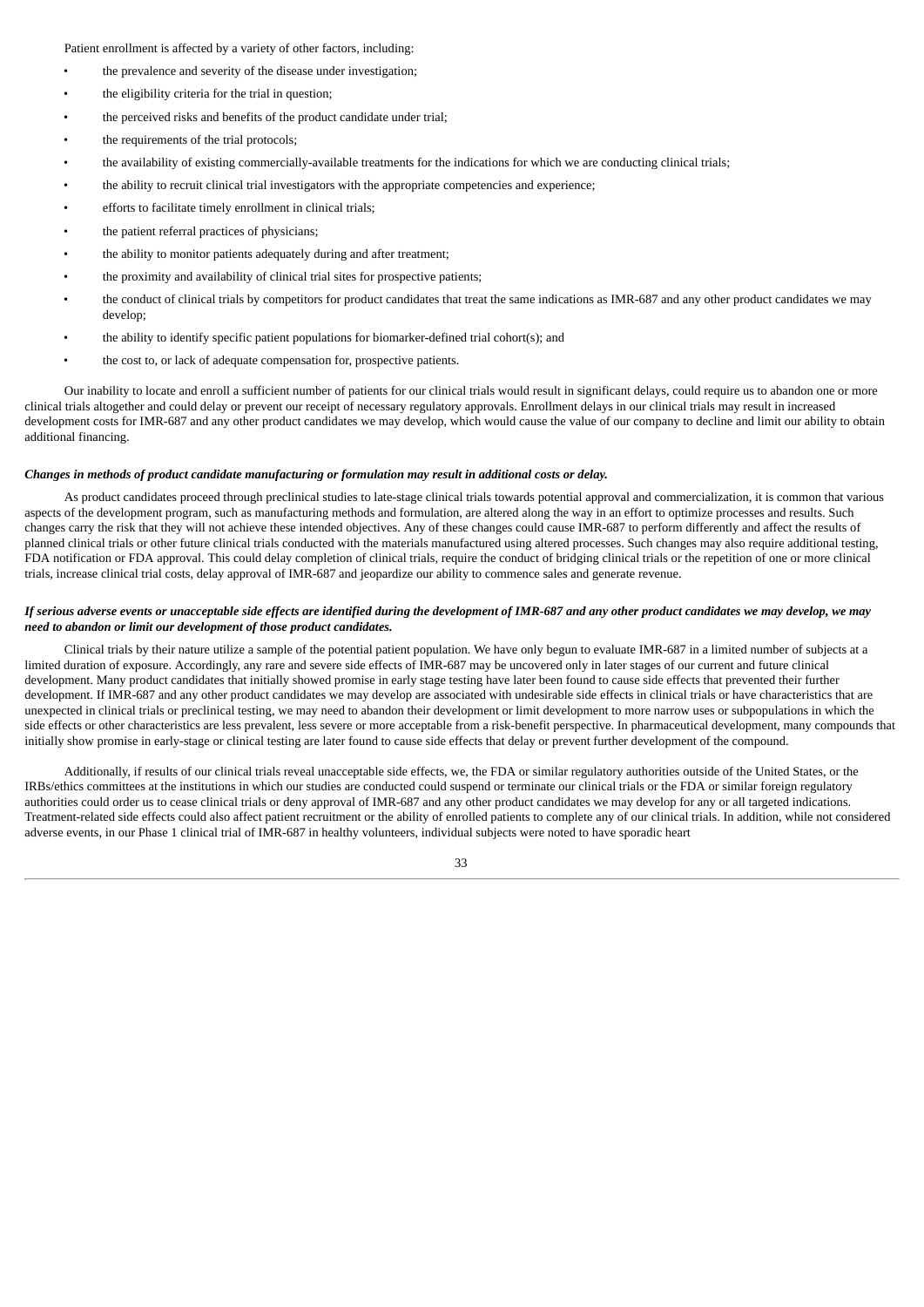rates of greater than 100 bpm, including placebo subjects. One subject at 4.5 mg/kg per day had multiple readings greater than 100 bpm, including at study start, prior to any administration of study drug. If we elect or are forced to suspend or terminate any clinical trial of IMR-687 and any other product candidates we may develop, the commercial prospects of such product candidate will be harmed, and our ability to generate product revenue from such product candidate will be delayed or eliminated. Any of these occurrences could materially harm our business.

#### *We are also developing IMR-687 in combination with other therapies, which exposes us to additional risks.*

We are developing IMR-687 both as a monotherapy and in combination with hydroxyurea, a currently approved therapy for SCD, and may develop future product candidates in combination with one or more currently approved therapies. Even if any product candidate we develop were to receive marketing approval or be commercialized for use in combination with other existing therapies, we would continue to be subject to the risks that the FDA or similar regulatory authorities outside of the United States could revoke approval of the therapy used in combination with our product candidate or that safety, efficacy, manufacturing or supply issues could arise with these existing therapies. This could result in our own products being removed from the market or being less successful commercially.

## If any product candidate receives marketing approval and we, or others, later discover that the drug is less effective than previously believed or causes undesirable side *effects that were not previously identified, our ability to market the drug could be compromised.*

We conduct, and intend to conduct in the future, clinical trials of product candidates in carefully defined subsets of patients who have agreed to enter into clinical trials. Consequently, it is possible that our clinical trials may indicate an apparent positive effect of a product candidate that is greater than the actual positive effect, if any, or alternatively fail to identify undesirable side effects. If any product candidate receives regulatory approval, and we, or others, later discover that it is less effective than previously believed, or causes undesirable side effects, a number of potentially significant negative consequences could result, including:

- withdrawal or limitation by regulatory authorities of approvals of such product;
- seizure of the product by regulatory authorities;
- recall of the product;
- restrictions on the marketing of the product or the manufacturing process for any component thereof;
- requirement by regulatory authorities of additional warnings on the label, such as a "black box" warning or contraindication;
- decrease or elimination of third-party reimbursement;
- requirement that we implement a REMS or create a medication guide outlining the risks of such side effects for distribution to patients;
- commitment to expensive post-marketing studies as a prerequisite of approval by regulatory authorities of such product;
- the product may become less competitive;
- initiation of regulatory investigations and government enforcement actions;
- initiation of legal action against us to hold us liable for harm caused to patients; and
- harm to our reputation and resulting harm to physician or patient acceptance of our products.

Any of these events could prevent us from achieving or maintaining market acceptance of a particular product candidate, if approved, and could significantly harm our business, financial condition, and results of operations.

#### We may not be successful in our efforts to identify or discover additional product candidates and may fail to capitalize on programs or product candidates that may *present a greater commercial opportunity or for which there is a greater likelihood of success.*

If we do not successfully develop and eventually commercialize products, we will not obtain product revenue in future periods, resulting in significant harm to our financial position and adversely affecting our share price. We are currently conducting a Phase 2a clinical trial of IMR-687 in patients with SCD and plan to initiate a Phase 2b clinical trial in this patient population in the first half of 2020. In addition, a key element of our business plan is to expand the breadth of indications for IMR-687 for the treatment of β-thalassemia. A failure to establish IMR-687 as a viable treatment for β-thalassemia could harm our business prospects. In addition, we may explore IMR-687 in other indications or acquire additional product candidates for development.. However, there can be no assurance that we will be successful in our efforts to identify or acquire other potential product candidates. Even if we acquire other product candidates, there can be no assurance that our development efforts will be successful.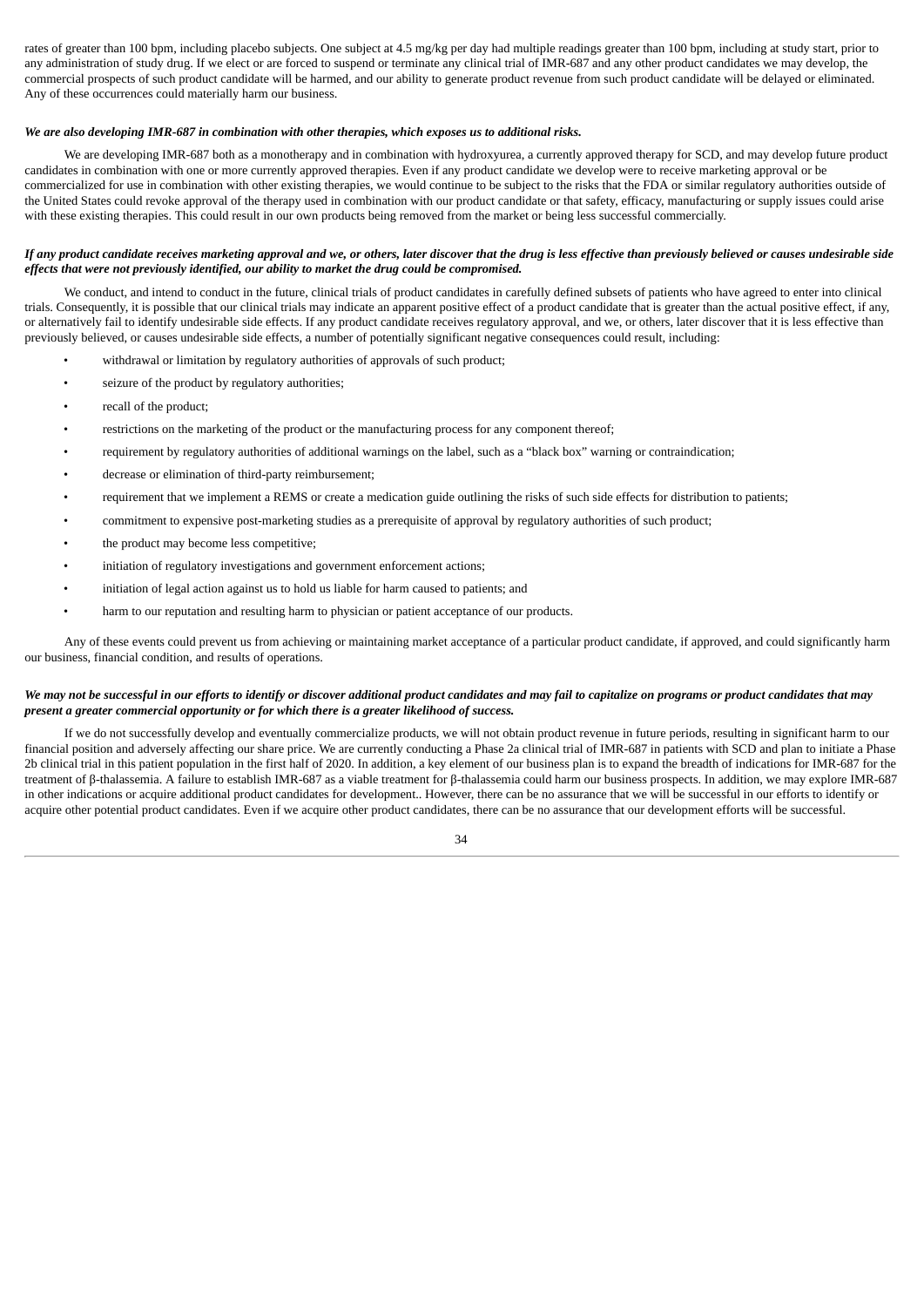Additionally, because we have limited resources, we may forego or delay pursuit of opportunities with certain programs or product candidates or for indications that later prove to have greater commercial potential. For example, we currently intend to focus our capital resources primarily on the development of IMR-687. However, the development of IMR-687 may ultimately prove to be unsuccessful or less successful than another potential product candidate in our pipeline that we might have chosen to pursue on a more aggressive basis with our capital resources. If we do not accurately evaluate the commercial potential for a particular product candidate, we may relinquish valuable rights to that product candidate through strategic collaboration, licensing or other arrangements in cases in which it would have been more advantageous for us to retain sole development and commercialization rights to such product candidate. Alternatively, we may allocate internal resources to a product candidate in a therapeutic area in which it would have been more advantageous to enter into a partnering arrangement.

## Outside of the United States, we are conducting a Phase 2a clinical trial of IMR-687 in patients with SCD at clinical sites in the United Kingdom and currently plan to conduct additional clinical trials for IMR-687 at other non-U.S. sites, and the FDA may not accept data from trials conducted in such locations.

We are currently conducting a Phase 2a clinical trial of IMR-687 in patients with SCD at clinical sites in the United Kingdom in addition to our clinical sites in the United States, and we plan to conduct additional clinical trials outside the United States. Although the FDA may accept data from clinical trials conducted outside the United States, acceptance of these data is subject to conditions imposed by the FDA. For example, the clinical trial must be well designed and conducted and be performed by qualified investigators in accordance with ethical and Good Clinical Practice, or GCP, principles. The trial population must also adequately represent the U.S. population, and the data must be applicable to the U.S. population and U.S. medical practice in ways that the FDA deems clinically meaningful. In addition, while these clinical trials are subject to the applicable local laws, FDA acceptance of the data will depend on its determination that the trials also complied with all applicable U.S. laws and regulations. If the FDA does not accept the data from any trial conducted or from particular clinical trial sites located outside the United States, it would likely result in the need for additional trials, which would be costly and time-consuming and could delay or permanently halt our development of the applicable product candidates.

## Even if any product candidate receives marketing approval, it may fail to achieve the degree of market acceptance by physicians, patients, third-party payors and others *in the medical community necessary for commercial success.*

If any product candidate receives marketing approval, it may nonetheless fail to gain sufficient market acceptance by physicians, patients, third-party payors and others in the medical community. Sales of medical products depend in part on the willingness of physicians to prescribe the treatment, which is likely to be based on a determination by these physicians that the products are safe, therapeutically effective and cost effective. In addition, the inclusion or exclusion of products from treatment guidelines established by various physician groups and the viewpoints of influential physicians can affect the willingness of other physicians to prescribe the treatment. We cannot predict whether physicians, physicians' organizations, hospitals, other healthcare providers, government agencies or private insurers will determine that our product is safe, therapeutically effective and cost effective as compared with competing treatments. Efforts to educate the medical community and third-party payors on the benefits of IMR-687 and any other product candidates we may develop may require significant resources and may not be successful. If IMR-687 and any other product candidates we may develop do not achieve an adequate level of acceptance, we may not generate significant product revenues and we may not become profitable. The degree of market acceptance of IMR-687 and any other product candidates we may develop, if approved for commercial sale, will depend on a number of factors, including:

- the efficacy and potential advantages compared to alternative treatments, such as, in the case of IMR-687 in SCD, Oxbryta, Adakveo, and hydroxyurea;
- the effectiveness of sales and marketing efforts;
- the cost of treatment in relation to alternative treatments, including any similar generic treatments;
- the clinical indications for which the product is approved;
- the convenience and ease of administration compared to alternative treatments;
- the willingness of the target patient population to try new therapies and to continue treatment over time and of physicians to prescribe these therapies;
- the strength of marketing and distribution support;
- the timing of market introduction of competitive products;
- the availability of third-party coverage and adequate reimbursement, and patients' willingness to pay out of pocket for required co-payments or in the absence of third-party coverage or adequate reimbursement;
- the prevalence and severity of any side effects; and
- any restrictions on the use of our products, if approved, together with other medications.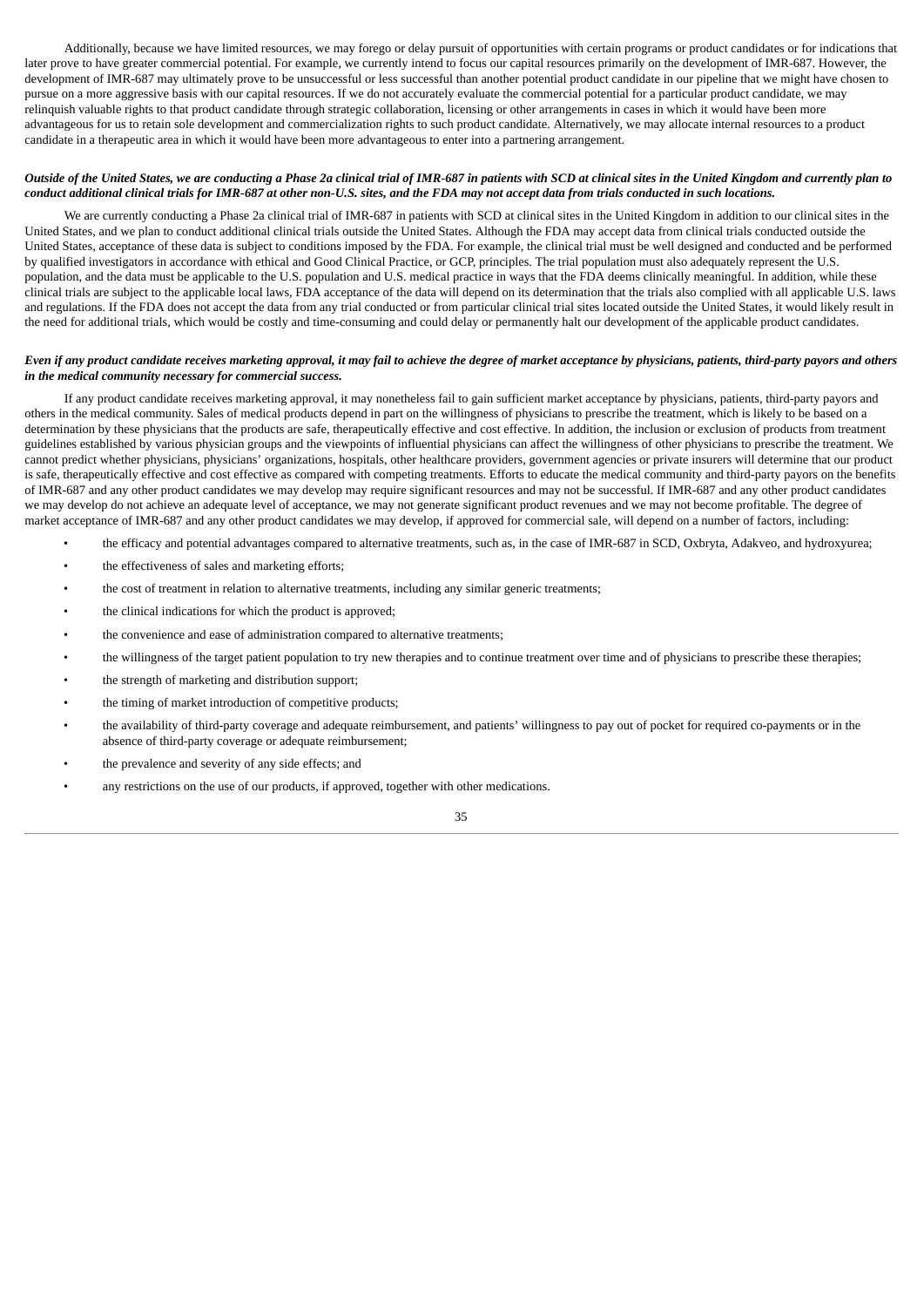# If we are unable to establish sales, marketing and distribution capabilities or enter into sales, marketing and distribution agreements with third parties, we may not be *successful in commercializing any product candidates if and when they are approved.*

We do not have a sales or marketing infrastructure and have no experience in the sale, marketing or distribution of pharmaceutical products. To achieve commercial success for any product for which we have obtained marketing approval, we will need to establish a sales, marketing and distribution organization, either ourselves or through collaborations or other arrangements with third parties.

In the future, we expect that we would begin to build a sales and marketing infrastructure to market IMR-687 and any other product candidates we may develop in the United States and potentially in Europe, if and when approved. There are risks involved with establishing our own sales, marketing and distribution capabilities. For example, recruiting and training a sales force is expensive and time-consuming and could delay any product launch. If the commercial launch of a product candidate for which we recruit a sales force and establish marketing capabilities is delayed or does not occur for any reason, we would have prematurely or unnecessarily incurred these commercialization expenses. These efforts may be costly, and our investment would be lost if we cannot retain or reposition our sales and marketing personnel.

Factors that may inhibit our efforts to commercialize our products on our own include:

- our inability to recruit, train and retain adequate numbers of effective sales, marketing, coverage or reimbursement, customer service, medical affairs and other support personnel;
- the inability of sales personnel to educate adequate numbers of physicians on the benefits of any future products;
- the inability of reimbursement professionals to negotiate arrangements for formulary access, reimbursement and other acceptance by payors;
- the inability to price our products at a sufficient price point to ensure an adequate and attractive level of profitability;
- restricted or closed distribution channels that make it difficult to distribute our products to segments of the patient population;
- the lack of complementary products to be offered by sales personnel, which may put us at a competitive disadvantage relative to companies with more extensive product lines; and
- unforeseen costs and expenses associated with creating an independent sales and marketing organization.

If we are unable to establish our own sales, marketing and distribution capabilities and we enter into arrangements with third parties to perform these services, our product revenues and our profitability, if any, are likely to be lower than if we were to market, sell and distribute any products that we develop ourselves. In addition, we may not be successful in entering into arrangements with third parties to sell, market and distribute any product candidates or may be unable to do so on terms that are acceptable to us. We likely will have little control over such third parties, and any of them may fail to devote the necessary resources and attention to sell and market our products effectively. If we do not establish sales, marketing and distribution capabilities successfully, either on our own or in collaboration with third parties, we will not be successful in commercializing any product candidates.

#### We face substantial competition, which may result in others discovering, developing or commercializing products before or more successfully than we do.

The development and commercialization of new drug products is highly competitive. We face competition with respect to IMR-687, and will face competition with respect to any product candidates that we may seek to develop or commercialize in the future, from major pharmaceutical companies, specialty pharmaceutical companies and biotechnology companies worldwide. There are a number of large pharmaceutical and biotechnology companies that currently market and sell products or are pursuing the development of products for the treatment of the same disease indications we are pursuing. Some of these competitive products and therapies are based on scientific approaches that are the same as or similar to our approach, and others are based on entirely different approaches. Potential competitors also include academic institutions, government agencies and other public and private research organizations that conduct research, seek patent protection and establish collaborative arrangements for research, development, manufacturing and commercialization.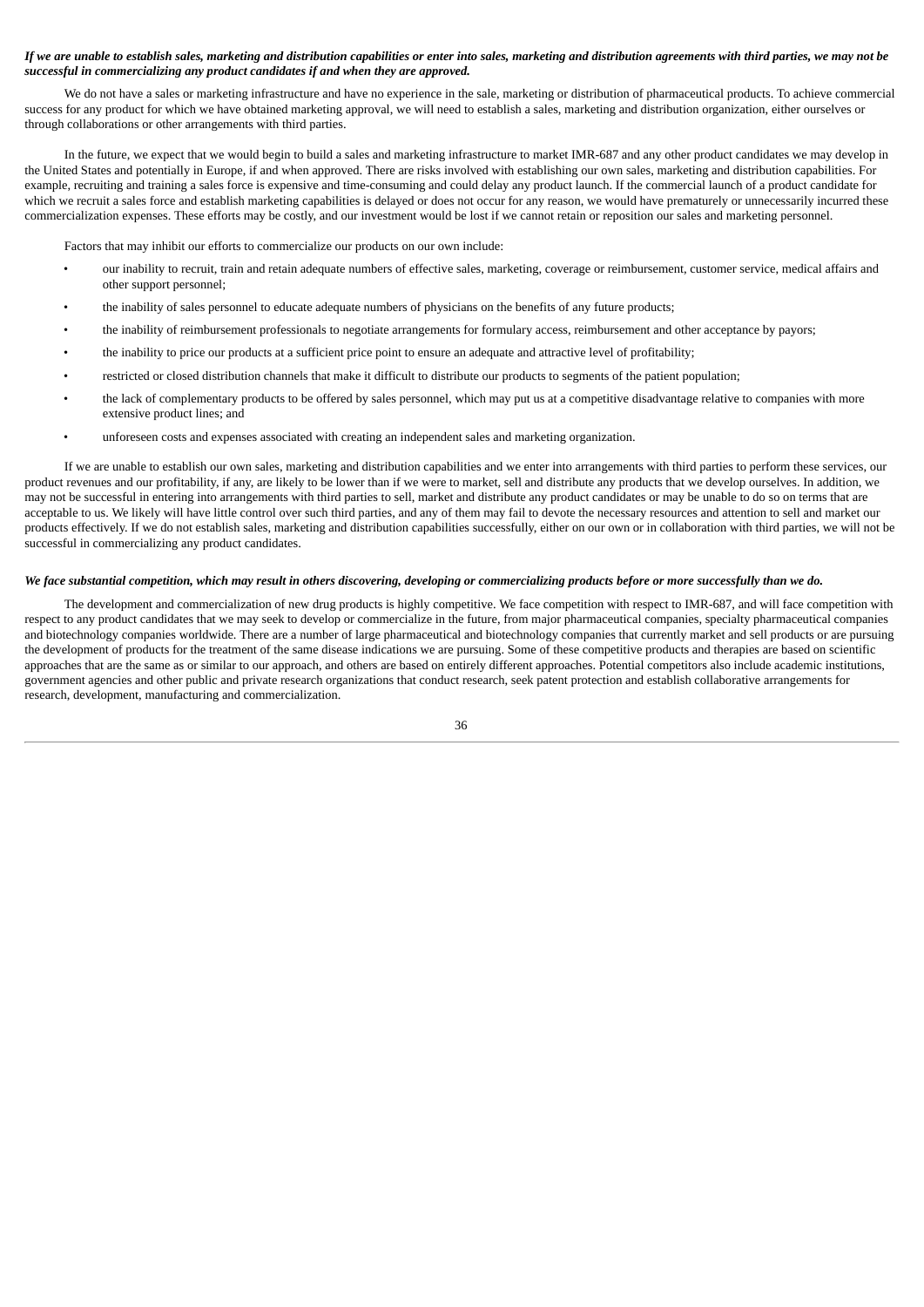In the area of SCD, we expect to face competition from voxelotor (marketed as Oxbryta by Global Blood Therapeutics, Inc., or GBT), crizanlizumab (marketed as Adakveo by Novartis AG, or Novartis), HU (marketed under trade names including DROXIA by Bristol-Myers Squibb Company, as well as in generic form) and Lglutamine, which are currently the only FDA-approved therapies for the treatment of SCD. In the area of ß-thalassemia, we expect to face competition from INN autologous CD34+ cells encoding βA-T87Q-globin gene (marketed as ZYNTEGLO by bluebird bio, Inc.), which is currently only approved in Europe for the treatment of ß-thalassemia and for which FDA approval is currently being sought, as well as luspatercept (marketed as REBLOZYL by Bristol-Myers Squibb Co. and Acceleron Pharma Inc.), which is approved in the United States for the treatment of anemia in adult patients with β-thalassemia who require regular RBC transfusions. In addition, with respect to SCD, we are aware of several product candidates in clinical development, including several product candidates for which FDA approval is currently being sought, which could be competitive with product candidates that we may successfully develop and commercialize. EpiDestiny, Inc., or EpiDestiny (in collaboration with Novo Nordisk A/S, or Novo), Aruvant Sciences, Inc., Sangamo Therapeutics Inc., or Sangamo (in collaboration with Bioverativ Inc.), Cyclerion, Inc., Fulcrum Therapeutics, Inc., Agios Pharmaceuticals, Inc., Forma Therapeutics, Inc., Intellia Therapeutics, Inc. (in collaboration with Novartis), Editas Medicine, Inc., CRISPR Therapeutics AG, or CRISPR (in collaboration with Vertex Pharmaceuticals Incorporated, or Vertex) and Syros Pharmaceuticals, Inc. (in collaboration with GBT), among potentially other companies, are developing therapeutic approaches for patients with SCD. Bellicum Pharmaceuticals, Inc., Kiadis Pharma N.V., EpiDestiny (in collaboration with Novo), Orchard Therapeutics plc, Sangamo (in collaboration with Sanofi.), CRISPR (in collaboration with Vertex) and Syros Pharmaceuticals, Inc. (in collaboration with GBT), among potentially other companies, are developing therapeutic approaches for patients with β-thalassemia.

Our commercial opportunity could be reduced or eliminated if our competitors develop and commercialize products that are safer, more effective, have fewer or less severe side effects, are more convenient or are less expensive than any products that we may develop. Our competitors also may obtain FDA or other regulatory approval for their products more rapidly than we may obtain approval for ours, which could result in our competitors establishing a strong market position before we are able to enter the market. In addition, our ability to compete may be affected in many cases by insurers or other third-party payors seeking to encourage the use of generic products. If any product candidates achieve marketing approval, we expect that they would be priced at a significant premium over competitive generic products.

Many of the companies against which we are competing or against which we may compete in the future have significantly greater financial resources and expertise in research and development, manufacturing, preclinical testing, conducting clinical trials, obtaining regulatory approvals and marketing approved products than we do.

Mergers and acquisitions in the pharmaceutical and biotechnology industries may result in even more resources being concentrated among a smaller number of our competitors. Smaller and other early-stage companies may also prove to be significant competitors, particularly through collaborative arrangements with large and established companies. These third parties compete with us in recruiting and retaining qualified scientific and management personnel, establishing clinical trial sites and patient registration for clinical trials, as well as in acquiring technologies complementary to, or necessary for, our programs.

## If the market opportunities for IMR-687 and any other product candidates we may develop are smaller than we believe they are, our revenue may be adversely affected and our business may suffer. Moreover, because the target patient populations we are seeking to treat are small, and the addressable patient population even smaller, we must be able to successfully identify patients and capture a significant market share to achieve profitability and growth.

We focus our research and product development on treatments for rare inherited genetic disorders of hemoglobin. The prevalence of SCD is approximately 100,000 individuals in the United States and 134,000 individuals in the European Union. Similarly, the prevalence of β-thalassemia globally is estimated to be 288,000 individuals and the aggregate prevalence of β-thalassemia in the European Union and United States is estimated to be 19,000 individuals. Given the small number of patients who have the diseases that we are targeting, it is critical to our ability to grow and become profitable that we continue to successfully identify patients with these rare diseases. Our projections of both the number of people who have these diseases, as well as the subset of people with these diseases who have the potential to benefit from treatment with IMR-687 and any other product candidates we may develop, are based on our beliefs and estimates. These estimates have been derived from a variety of sources, including the scientific literature, surveys of clinics, patient foundations or market research that we conducted, and may prove to be incorrect or contain errors. New studies may change the estimated incidence or prevalence of these diseases. The number of patients may turn out to be lower than expected. The effort to identify patients with diseases we seek to treat is in early stages, and we cannot accurately predict the number of patients for whom treatment might be possible. Additionally, the potentially addressable patient population for IMR-687 and any other product candidates we may develop may be limited or may not be amenable to treatment with IMR-687 and any other product candidates we may develop, and new patients may become increasingly difficult to identify or gain access to, which would adversely affect our results of operations and our business. Further, even if we obtain significant market share for IMR-687 and any other product candidates we may develop, because the potential target populations are very small, we may never achieve profitability despite obtaining such significant market share.

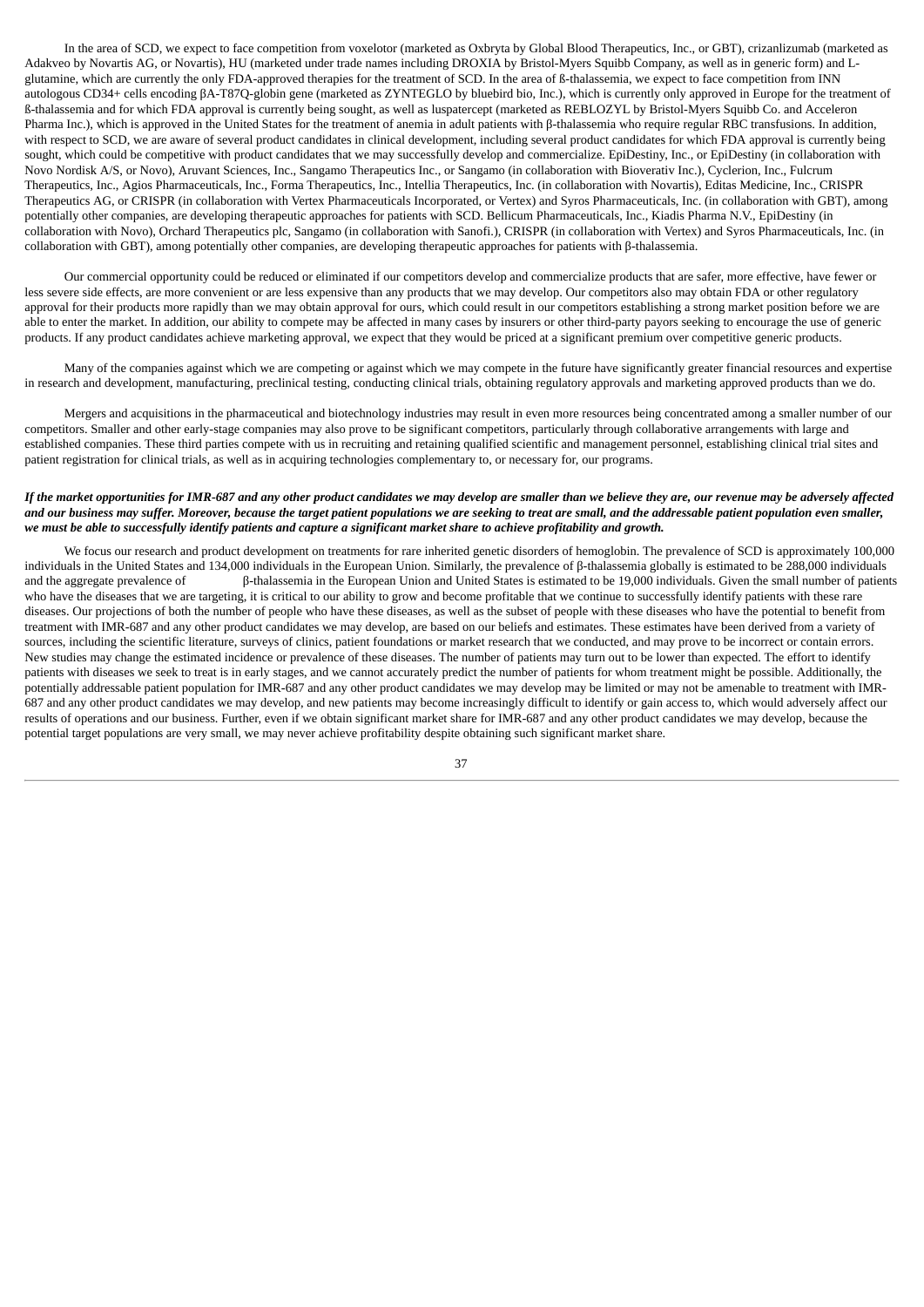Our target patient populations are relatively small, and there are currently limited standard of care treatments directed at SCD. As a result, the pricing and reimbursement of IMR-687 and any other product candidates we may develop, if approved, is uncertain, but must be adequate to support commercial infrastructure. If we are unable to obtain adequate levels of reimbursement, our ability to successfully market and sell IMR-687 and any other product candidates we may develop will be adversely affected.

## We rely on contract manufacturing organizations, or CMOs, to manufacture IMR-687 and expect to rely on CMOs to manufacture any other product candidates we may develop. If we are unable to enter into such arrangements as expected or if such organizations do not meet our supply requirements, development and/or *commercialization of IMR-687 and any other product candidates we may develop may be delayed.*

We do not have any manufacturing facilities. We currently rely on a single manufacturer of active pharmaceutical ingredient, or API, for IMR-687 and a different single manufacturer for finished drug product, and we expect to continue to rely on third parties to manufacture clinical supplies of IMR-687 and any other product candidates we may develop and commercial supplies of our products, if and when approved for marketing by applicable regulatory authorities, as well as for packaging, sterilization, storage, distribution and other production logistics. If we are unable to enter into such arrangements on the terms or timeline we expect, development and/or commercialization of IMR-687 and any other product candidates we may develop may be delayed. Reliance on third-party manufacturers may expose us to different risks than if we were to manufacture product candidates ourselves. If these third parties do not successfully carry out their contractual duties, meet expected deadlines or manufacture any product candidates in accordance with regulatory requirements, if there are disagreements between us and such parties or if such parties are unable to expand capacities to support commercialization of any product candidates for which we obtain marketing approval, we may not be able to fulfill, or may be delayed in producing sufficient product candidates to meet, our supply requirements. These facilities may also be affected by natural disasters, such as floods or fire, or geopolitical developments, or such facilities could face manufacturing issues, such as contamination or regulatory concerns following a regulatory inspection of such facility. In such instances, we may need to locate an appropriate replacement third-party facility and establish a contractual relationship, which may not be readily available or on acceptable terms, which would cause additional delay and increased expense, and may have a material adverse effect on our business.

Our third-party manufacturers are subject to FDA inspection from time to time, including inspection and approval by the FDA before we can commence the manufacture and sale of any product candidates, and thereafter. Failure by our third-party manufacturers to pass such inspections and otherwise satisfactorily complete the FDA approval regimen with respect to IMR-687 and any other product candidates we may develop may result in regulatory actions such as the issuance of FDA Form 483 notices of observations, warning letters or injunctions or the loss of operating licenses.

We or our third-party manufacturers may also encounter shortages in the raw materials or API necessary to produce IMR-687 and any other product candidates we may develop in the quantities needed for our clinical trials or, if IMR-687 and any other product candidates we may develop are approved, in sufficient quantities for commercialization or to meet an increase in demand, as a result of capacity constraints or delays or disruptions in the market for the raw materials or API, including shortages caused by the purchase of such raw materials or API by our competitors or others. Even if raw materials or API are available, we may be unable to obtain sufficient quantities at an acceptable cost or quality. The failure of us or our third-party manufacturers to obtain the raw materials or API necessary to manufacture sufficient quantities of IMR-687 and any other product candidates we may develop could delay, prevent or impair our development efforts and may have a material adverse effect on our business

We face additional important risks related to our reliance on CMOs to meet our current and future supply needs of IMR-687 as a result of the COVID-19 pandemic, which are further described in "-Our business and operations, and the operations of our suppliers and manufacturers, may be adversely affected by the recent COVID-19 outbreak."

## Even if we are able to commercialize any product candidates, the products may become subject to unfavorable pricing regulations, third-party coverage or *reimbursement practices or healthcare reform initiatives, which could harm our business.*

The regulations that govern marketing approvals, pricing, coverage and reimbursement for new drug products vary widely from country to country. Current and future legislation may significantly change the approval requirements in ways that could involve additional costs and cause delays in obtaining approvals. Some countries require approval of the sale price of a drug before it can be marketed. In many countries, the pricing review period begins after marketing or product licensing approval is granted. In some foreign markets, prescription pharmaceutical pricing remains subject to continuing governmental control even after initial approval is granted. As a result, we might obtain marketing approval for a product in a particular country, but then be subject to price regulations that delay our commercial launch of the product, possibly for lengthy time periods, and negatively impact the revenues we are able to generate from the sale of the product in that country. Adverse pricing limitations may hinder our ability to recoup our investment in one or more product candidates, even if any product candidates obtain marketing approval.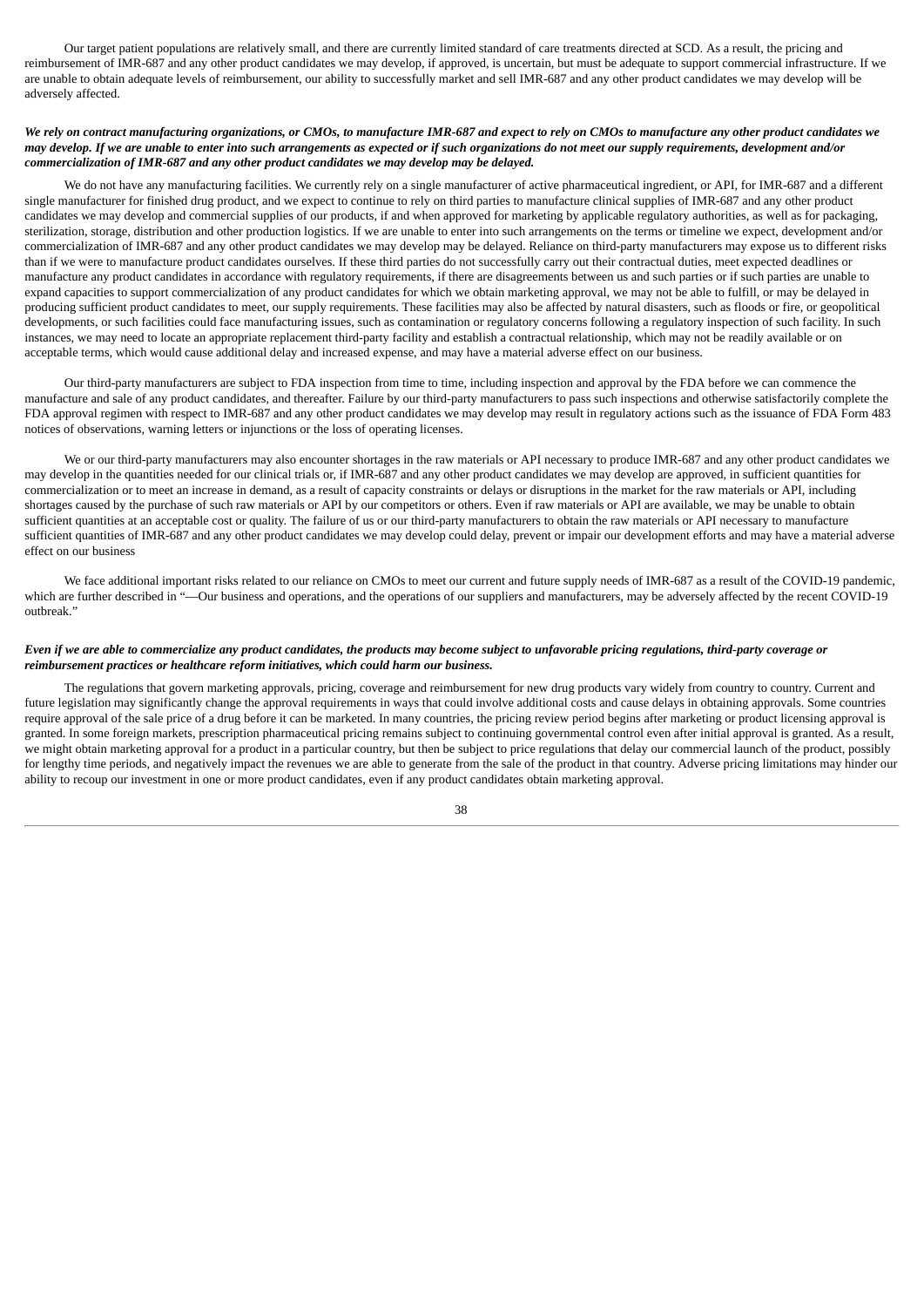Our ability to commercialize any product candidates successfully will depend in part on the extent to which coverage and adequate reimbursement for these products and related treatments will be available from government health administration authorities, private health insurers and other organizations. Government authorities and other third-party payors, such as private health insurers and health maintenance organizations, decide which medications they will pay for and establish reimbursement levels. A primary trend in the U.S. healthcare industry and elsewhere is cost containment. Government authorities and other third-party payors have attempted to control costs by limiting coverage and the amount of reimbursement for particular medications. Increasingly, third-party payors are requiring that drug companies provide them with predetermined discounts from list prices and are challenging the prices charged for medical products. Coverage and reimbursement may not be available for any product that we commercialize and, even if these are available, the level of reimbursement may not be satisfactory. Reimbursement may affect the demand for, or the price of, any product candidate for which we obtain marketing approval. Obtaining and maintaining adequate reimbursement for our products may be difficult. There can be no assurance that any product candidates, even if they are approved for sale in the United States or in other countries, will be considered medically reasonable and necessary for a specific indication or cost-effective by third-party payors. We may be required to conduct expensive pharmacoeconomic studies to justify coverage and reimbursement or the level of reimbursement relative to other therapies. If coverage and adequate reimbursement are not available, we may not be able to successfully commercialize any product candidate for which we obtain marketing approval.

There may be significant delays in obtaining coverage and reimbursement for newly approved drugs, and coverage may be more limited than the purposes for which the drug is approved by the FDA or similar regulatory authorities outside of the United States. Moreover, eligibility for coverage and reimbursement does not imply that a drug will be paid for in all cases or at a rate that covers our costs, including research, development, manufacture, sale and distribution expenses. Interim reimbursement levels for new drugs, if applicable, may also not be sufficient to cover our costs and may not be made permanent. Reimbursement rates may vary according to the use of the drug and the clinical setting in which it is used, may be based on reimbursement levels already set for lower cost drugs and may be incorporated into existing payments for other services. Net prices for drugs may be reduced by mandatory discounts or rebates required by government healthcare programs or private payors and by any future relaxation of laws that presently restrict imports of drugs from countries where they may be sold at lower prices than in the United States. Further, no uniform policy for coverage and reimbursement exists in the United States. Third-party payors often rely upon Medicare coverage policy and payment limitations in setting their own reimbursement policies, but also have their own methods and process apart from Medicare determinations. As a result, obtaining and maintaining coverage and adequate reimbursement is often time-consuming and costly. Our inability to promptly obtain coverage and adequate reimbursement rates from both government-funded and private payors for any approved products that we develop could have a material adverse effect on our operating results, our ability to raise capital needed to commercialize products and our overall financial condition.

#### Our future growth depends, in part, on our ability to penetrate foreign markets, where we would be subject to additional regulatory burdens and other risks and *uncertainties that, if they materialize, could harm our business.*

Our future profitability will depend, in part, on our ability to commercialize IMR-687 in markets outside of the United States and the European Union. If we commercialize IMR-687 and any other product candidates we may develop in foreign markets, we will be subject to additional risks and uncertainties, including:

- economic weakness, including inflation, or political instability in particular economies and markets;
- the burden of complying with complex and changing foreign regulatory, tax, accounting and legal requirements, many of which vary between countries;
- different medical practices and customs in foreign countries affecting acceptance in the marketplace;
- tariffs and trade barriers, as well as other governmental controls and trade restrictions;
- other trade protection measures, import or export licensing requirements or other restrictive actions by U.S. or foreign governments;
- longer accounts receivable collection times:
- longer lead times for shipping;
- compliance with tax, employment, immigration and labor laws for employees living or traveling abroad;
- workforce uncertainty in countries where labor unrest is common;
- language barriers for technical training;
- reduced protection of intellectual property rights in some foreign countries, and related prevalence of generic alternatives to therapeutics;
- foreign currency exchange rate fluctuations and currency controls;
- differing foreign reimbursement landscapes;
- uncertain and potentially inadequate reimbursement of our products; and
- the interpretation of contractual provisions governed by foreign laws in the event of a contract dispute.

If risks related to any of these uncertainties materializes, it could have a material adverse effect on our business.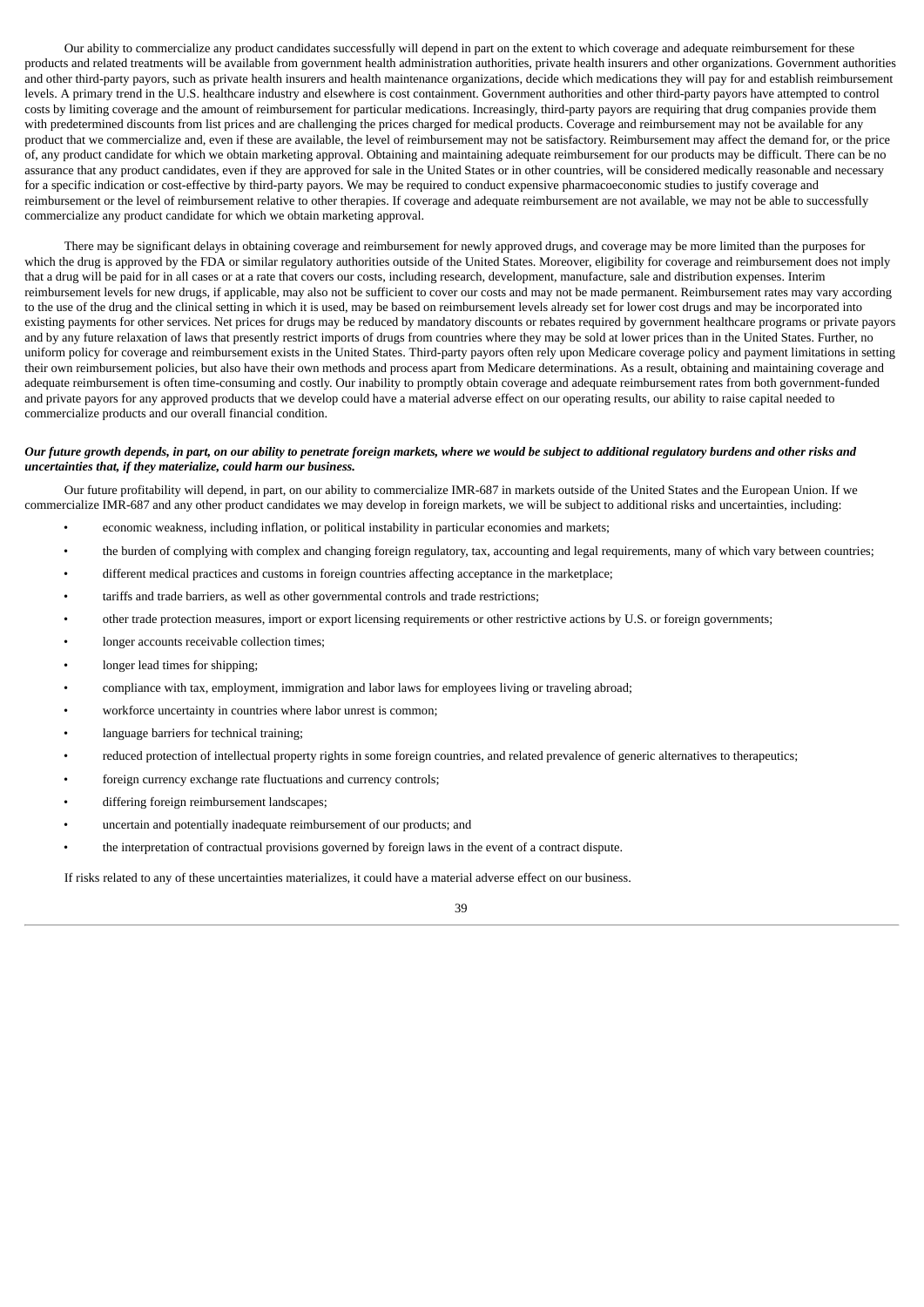## Clinical trial and product liability lawsuits against us could divert our resources, could cause us to incur substantial liabilities and could limit commercialization of any *products that we may develop.*

We face an inherent risk of clinical trial and product liability exposure related to the testing of IMR-687 and any other product candidates we may develop in clinical trials, and we will face an even greater risk if we commercially sell any products that we may develop. While we currently have no products that have been approved for commercial sale, the current and future use of product candidates by us in clinical trials, and the sale of any approved products in the future, may expose us to liability claims. These claims might be made by patients that use the product, healthcare providers, pharmaceutical companies or others selling such products. If we cannot successfully defend ourselves against claims that IMR-687 and any other product candidates or products we may develop caused injuries, we will incur substantial liabilities. Regardless of merit or eventual outcome, liability claims may result in:

- decreased demand for IMR-687 and any other product candidates or products that we may develop;
- injury to our reputation and significant negative media attention;
- withdrawal of clinical trial participants;
- significant costs to defend any related litigation;
- substantial monetary awards to trial participants or patients;
- loss of revenue:
- reduced resources of our management to pursue our business strategy; and
- the inability to commercialize any products that we may develop.

Although we currently hold clinical trial liability insurance coverage in amounts we believe to be adequate, we may need to increase our insurance coverage as we expand our clinical trials or if we commence commercialization of any product candidates. Insurance coverage is increasingly expensive. We may not be able to maintain insurance coverage at a reasonable cost or in an amount adequate to satisfy any liability that may arise. If a successful clinical trial or product liability claim or series of claims is brought against us for uninsured liabilities or in excess of insured liabilities, our assets may not be sufficient to cover such claims and our business operations could be impaired.

#### **Risks Related to Our Dependence on Third Parties**

## We rely, and expect to continue to rely, on third parties to conduct our clinical trials, and those third parties may not perform satisfactorily, including failing to meet *deadlines for the completion of such trials, which may harm our business.*

We currently rely on third-party clinical research organizations to conduct our ongoing Phase 2a clinical trial of IMR-687 in SCD and plan to rely on third-party clinical research organizations or third-party research collaborative groups to conduct our planned Phase 2b clinical trial in SCD and planned Phase 2b clinical trial in βthalassemia. We do not plan to independently conduct clinical trials of any other product candidates. We expect to continue to rely on third parties, such as clinical research organizations, clinical data management organizations, medical institutions and clinical investigators, to conduct our clinical trials. These agreements might terminate for a variety of reasons, including a failure to perform by the third parties. If we need to enter into alternative arrangements, our product development activities might be delayed.

Our reliance on these third parties for research and development activities will reduce our control over these activities but will not relieve us of our responsibilities. For example, we will remain responsible for ensuring that each of our clinical trials is conducted in accordance with the general investigational plan and protocols for the trial. Moreover, the FDA requires us to comply with standards, commonly referred to as good clinical practices, or GCPs, for conducting, recording and reporting the results of clinical trials to assure that data and reported results are credible and accurate and that the rights, integrity and confidentiality of trial participants are protected. We also are required to register clinical trials and post the results of completed clinical trials on a government-sponsored database, ClinicalTrials.gov, within specified timeframes. Failure to do so can result in fines, adverse publicity and civil and criminal sanctions.

If these third parties do not successfully carry out their contractual duties, meet expected deadlines or conduct our clinical trials in accordance with regulatory requirements or our stated protocols, we will not be able to obtain, or may be delayed in obtaining, marketing approvals for any product candidates and will not be able to, or may be delayed in our efforts to, successfully develop and commercialize any product candidates. Furthermore, these third parties may also have relationships with other entities, some of which may be our competitors.

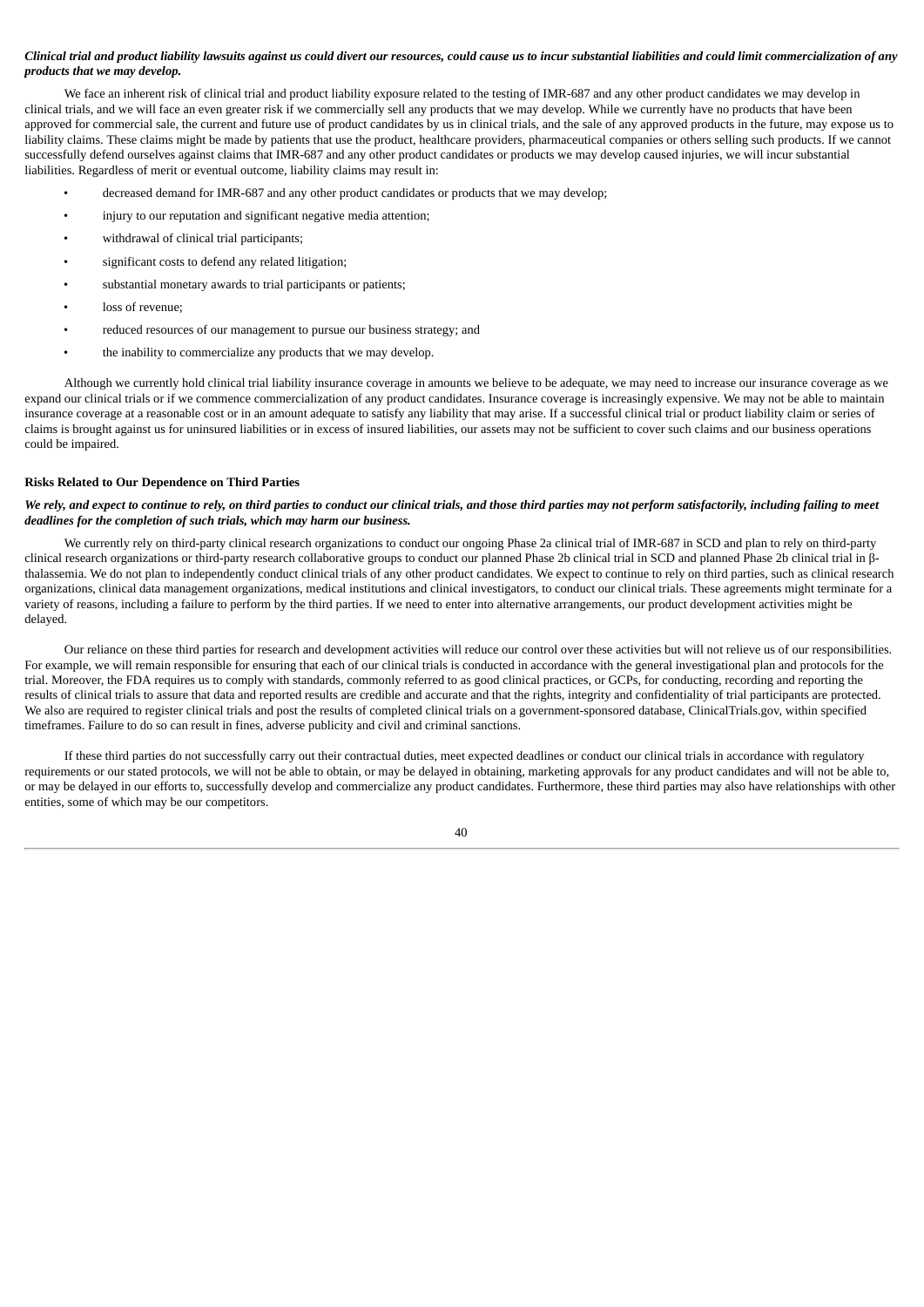We also expect to rely on other third parties to store and distribute drug supplies for our clinical trials. Any performance failure on the part of our distributors could delay clinical development or marketing approval of any product candidates we may successfully develop and commercialization of our products, producing additional losses and depriving us of potential product revenue.

We face additional important risks related to the enrollment and completion of our clinical trials of IMR-687 as a result of the COVID-19 pandemic, which are further described in "—Our business and operations, and the operations of our suppliers and manufacturers, may be adversely affected by the recent COVID-19 outbreak."

We contract with a third-party for the manufacture of IMR-687, plan to contract with third parties for any other product candidates we may develop for preclinical and clinical testing and expect to continue to do so for commercialization. This reliance on third parties entails risks, including that such third parties may not be able to comply with applicable regulatory requirements. Any performance failure on the part of our existing or future manufacturers could delay clinical development or *marketing approval.*

We rely on a third-party for the manufacture of IMR-687, and we expect to rely on third parties for the future manufacture of any other product candidates for preclinical and clinical testing. Reliance on third-party manufacturers entails additional risks, including:

- reliance on the third-party for regulatory compliance and quality assurance;
- the possible breach of the manufacturing agreement by the third-party;
- the possible misappropriation of our proprietary information, including our trade secrets and know-how; and
- the possible termination or nonrenewal of the agreement by the third-party at a time that is costly or inconvenient for us.

Third-party manufacturers may not be able to comply with current good manufacturing practices, or cGMP, regulations or similar regulatory requirements outside of the United States. Our failure, or the failure of our third-party manufacturers, to comply with applicable regulations could result in sanctions being imposed on us, including clinical holds, fines, injunctions, civil penalties, delays, suspension or withdrawal of approvals, license revocation, seizures or recalls of product candidates or products, operating restrictions and criminal prosecutions, any of which could significantly and adversely affect supplies of our products.

IMR-687 and any other product candidates or products that we may develop may compete with other product candidates and products for access to manufacturing facilities. There are a limited number of manufacturers that operate under cGMP regulations and that might be capable of manufacturing for us.

Any performance failure on the part of our existing or future manufacturers could delay clinical development or marketing approval. We do not currently have arrangements in place for redundant supply or a source for bulk drug substance. If any of our future contract manufacturers cannot perform as agreed, we may be required to replace such manufacturers. Although we believe that there are several potential alternative manufacturers who could manufacture IMR-687 and any other product candidates we may develop, we may incur added costs and delays in identifying and qualifying any such replacement.

Our current and anticipated future dependence upon others for the manufacture of IMR-687 and any other product candidates or products we may develop may adversely affect our future profit margins and our ability to commercialize any products that receive marketing approval on a timely and competitive basis.

We face additional important risks related to our reliance on third parties for the manufacture of IMR-687 and other services as a result of the COVID-19 pandemic. which are further described in "—Our business and operations, and the operations of our suppliers and manufacturers, may be adversely affected by the recent COVID-19 outbreak."

#### We may enter into collaborations with third parties for the development or commercialization of product candidates. If our collaborations are not successful, we may not be able to capitalize on the market potential of these product candidates and our business could be adversely affected.

While we have retained all rights to and are developing IMR-687 on our own, we may in the future enter into development, distribution or marketing arrangements with third parties with respect to IMR-687 or future product candidates. Our likely collaborators for any sales, marketing, distribution, development, licensing or broader collaboration arrangements include large and mid-size pharmaceutical companies, regional and national pharmaceutical companies and biotechnology companies. We are not currently party to any such arrangement. However, if we do enter into any such arrangements with any third parties in the future, we will likely have limited control over the amount and timing of resources that our collaborators dedicate to the development or commercialization of IMR-687 and any other product candidates we may develop. Our ability to generate revenues from these arrangements will depend on our collaborators' abilities and efforts to successfully perform the functions assigned to them in these arrangements.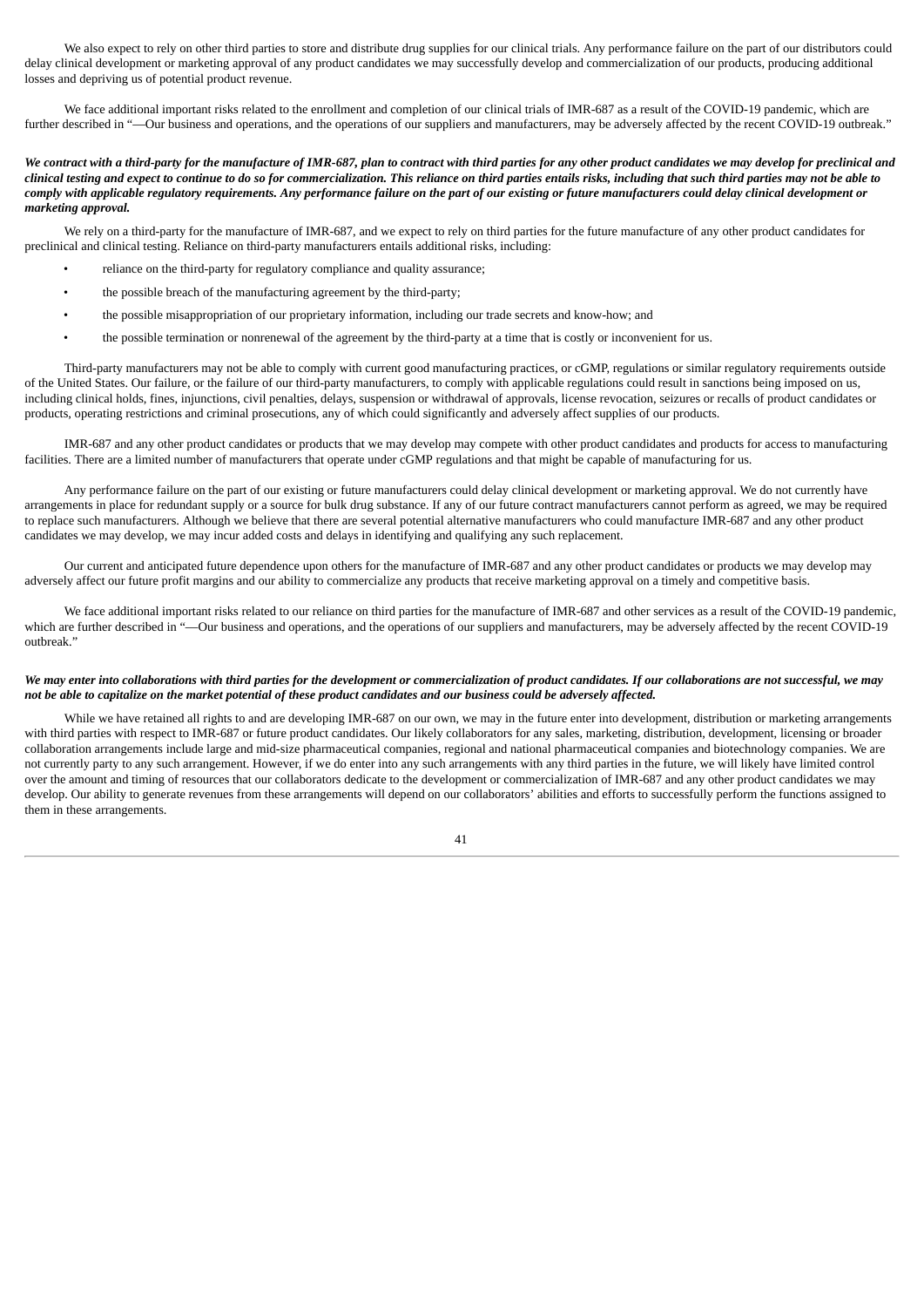Collaborations that we enter into may not be successful, and any success will depend heavily on the efforts and activities of such collaborators. Collaborations pose a number of risks, including the following:

- collaborators have significant discretion in determining the amount and timing of efforts and resources that they will apply to these collaborations;
- collaborators may not perform their obligations as expected;
- collaborators may not pursue development of IMR-687 and any other product candidates we may develop or may elect not to continue or renew development programs based on results of clinical trials or other studies, changes in the collaborators' strategic focus or available funding, or external factors, such as an acquisition, that divert resources or create competing priorities;
- collaborators may not pursue commercialization of IMR-687 and any other product candidates we may develop that achieve regulatory approval or may elect not to continue or renew commercialization programs based on results of clinical trials or other studies, changes in the collaborators' strategic focus or available funding, or external factors, such as an acquisition, that may divert resources or create competing priorities;
- collaborators may delay clinical trials, provide insufficient funding for a clinical trial program, stop a clinical trial or abandon a product candidate, repeat or conduct new clinical trials or require a new formulation of a product candidate for clinical testing;
- we may not have access to, or may be restricted from disclosing, certain information regarding product candidates being developed or commercialized under a collaboration and, consequently, may have limited ability to inform our stockholders about the status of such product candidates;
- collaborators could independently develop, or develop with third parties, products that compete directly or indirectly with any product candidates and products if the collaborators believe that the competitive products are more likely to be successfully developed or can be commercialized under terms that are more economically attractive than ours;
- product candidates discovered in collaboration with us may be viewed by our collaborators as competitive with their own product candidates or products, which may cause collaborators to cease to devote resources to the commercialization of any product candidates;
- a collaborator may fail to comply with applicable regulatory requirements regarding the development, manufacture, distribution or marketing of a product candidate or product;
- a collaborator with marketing and distribution rights to one or more of any product candidates that achieve regulatory approval may not commit sufficient resources to the marketing and distribution of such product or products;
- disagreements with collaborators, including disagreements over intellectual property or proprietary rights, contract interpretation or the preferred course of development, might cause delays or terminations of the research, development or commercialization of product candidates, might lead to additional responsibilities for us with respect to product candidates, or might result in litigation or arbitration, any of which would be time-consuming and expensive;
- collaborators may not properly obtain, maintain, enforce, defend or protect our intellectual property or proprietary rights or may use our proprietary information in such a way as to potentially lead to disputes or legal proceedings that could jeopardize or invalidate our intellectual property or proprietary information or expose us to potential litigation;
- disputes may arise with respect to the ownership of intellectual property developed pursuant to our collaborations;
- collaborators may infringe, misappropriate or otherwise violate the intellectual property or proprietary rights of third parties, which may expose us to litigation and potential liability; and
- collaborations may be terminated for the convenience of the collaborator, and, if terminated, we could be required to raise additional capital to pursue further development or commercialization of the applicable product candidates.

Collaboration agreements may not lead to development or commercialization of product candidates in the most efficient manner, or at all. If any collaborations that we enter into do not result in the successful development and commercialization of products or if one of our collaborators terminates its agreement with us, we may not receive any future research funding or milestone or royalty payments under the collaboration. If we do not receive the funding we expect under these agreements, our development of any product candidates could be delayed and we may need additional resources to develop any product candidates. All of the risks relating to product development, regulatory approval and commercialization described in this Quarterly Report on Form 10-Q also apply to the activities of our collaborators.

Additionally, subject to its contractual obligations to us, if a collaborator of ours is involved in a business combination, the collaborator might deemphasize or terminate the development or commercialization of any product candidate licensed to it by us. If one of our collaborators terminates its agreement with us, we may find it more difficult to attract new collaborators and our perception in the business and financial communities could be adversely affected.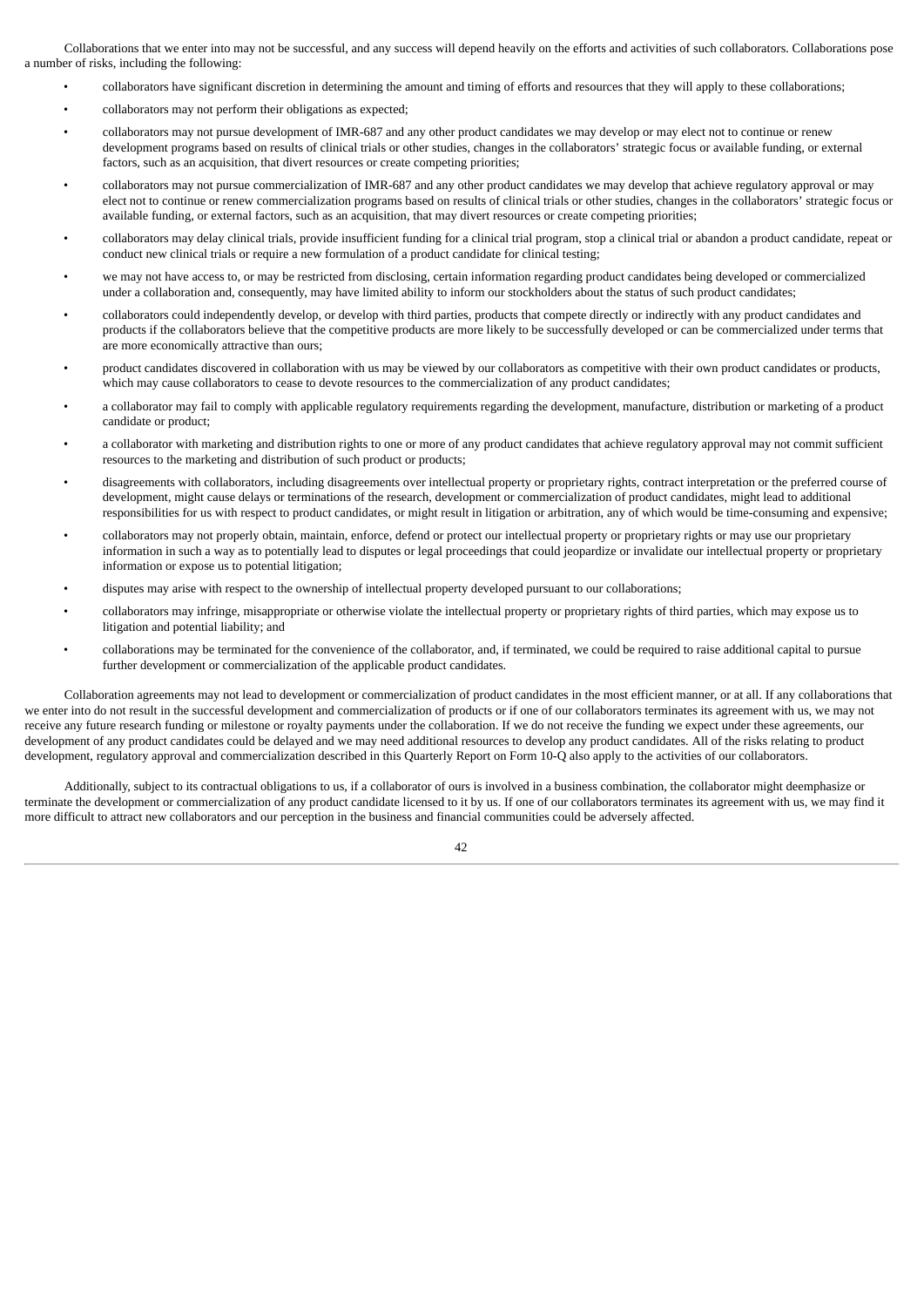#### If we are not able to establish or maintain collaborations, we may have to alter our development and commercialization plans and our business could be adversely *affected.*

For some product candidates we may develop, we may decide to collaborate with pharmaceutical or biotechnology companies for the development and potential commercialization of those product candidates. We face significant competition in seeking appropriate collaborators, and a number of more established companies may also be pursuing strategies to license or acquire third-party intellectual property rights that we consider attractive. These established companies may have a competitive advantage over us due to their size, financial resources and greater clinical development and commercialization capabilities. In addition, companies that perceive us to be a competitor may be unwilling to assign or license rights to us. Whether we reach a definitive agreement for a collaboration will depend, among other things, upon our assessment of the collaborator's resources and expertise, the terms and conditions of the proposed collaboration and the proposed collaborator's evaluation of a number of factors. Those factors may include the design or results of clinical trials, the likelihood of approval by the FDA or similar regulatory authorities outside the United States, the potential market for the subject product candidate, the costs and complexities of manufacturing and delivering such product candidate to patients, the potential of competing products, the existence of uncertainty with respect to our ownership of technology, which can exist if there is a challenge to such ownership without regard to the merits of the challenge, and industry and market conditions generally. The collaborator may also consider alternative product candidates or technologies for similar indications that may be available to collaborate on and whether such a collaboration could be more attractive than the one with us for our product candidate. Collaborations are complex and time-consuming to negotiate and document. In addition, there have been a significant number of recent business combinations among large pharmaceutical and biotechnology companies that have resulted in a reduced number of potential future collaborators.

If we are unable to reach agreements with suitable collaborators on a timely basis, on acceptable terms or at all, we may have to curtail the development of a product candidate, reduce or delay its development program or one or more of our other development programs, delay its potential commercialization or reduce the scope of any sales or marketing activities, or increase our expenditures and undertake development or commercialization activities at our own expense. If we elect to fund and undertake development or commercialization activities on our own, we may need to obtain additional expertise and additional capital, which may not be available to us on acceptable terms or at all. If we fail to enter into collaborations and do not have sufficient funds or expertise to undertake the necessary development and commercialization activities, we may not be able to further develop any product candidates or bring them to market.

#### **Risks Related to our Intellectual Property**

## If we fail to comply with our obligations under our existing license agreement with Lundbeck, or under any future intellectual property licenses, or otherwise experience disruptions to our business relationships with our current or any future licensors, we could lose intellectual property rights that are important to our *business.*

We are party to a license agreement with Lundbeck pursuant to which we have been granted an exclusive worldwide license within the field of prevention, treatment or diagnosis of hemoglobinopathy disorders and/or other diseases or disorders, including those directly or indirectly related to hemoglobinopathies. The agreement grants us an exclusive license under the licensed technology to, among other things, develop and commercialize any product comprising or containing certain PDE9 inhibitors, including IMR-687. We may enter into additional license agreements in the future. Our license agreement with Lundbeck imposes, and we expect that future licenses will impose, specified diligence, milestone payment, royalty and other obligations on us. Furthermore, Lundbeck has the right to terminate the agreement if we materially breach the agreement and fail to cure such breach within a specified period or in the event we undergo certain bankruptcy events. Lundbeck may also terminate the agreement if we or any of our affiliates, sublicensees or subcontractors bring specified patent challenges against Lundbeck or assist others in bringing such a patent challenge against Lundbeck and fail to cease such challenge within a specified period of time. In spite of our best efforts, our current or any future licensors might conclude that we have materially breached our license agreements and might therefore terminate the license agreements, thereby removing our ability to develop and commercialize product candidates and technology covered by these license agreements. If these in-licenses are terminated, or if the underlying intellectual property fails to provide the intended exclusivity, competitors would have the freedom to seek regulatory approval of, and to market, products and technologies identical to ours. This could have a material adverse effect on our competitive position, business, financial condition, results of operations and prospects.

Disputes may arise regarding intellectual property subject to a licensing agreement, including:

- the scope of rights granted under the license agreement and other interpretation related issues;
- the extent to which our technology and processes infringe on intellectual property of the licensor that is not subject to the licensing agreement;
- the sublicensing of patent and other rights under our collaborative development relationships;
- our diligence obligations under the license agreement and what activities satisfy those diligence obligations;
- the inventorship and ownership of inventions and know-how resulting from the joint creation or use of intellectual property by our current or future licensors and us and our partners; and
- the priority of invention of patented technology.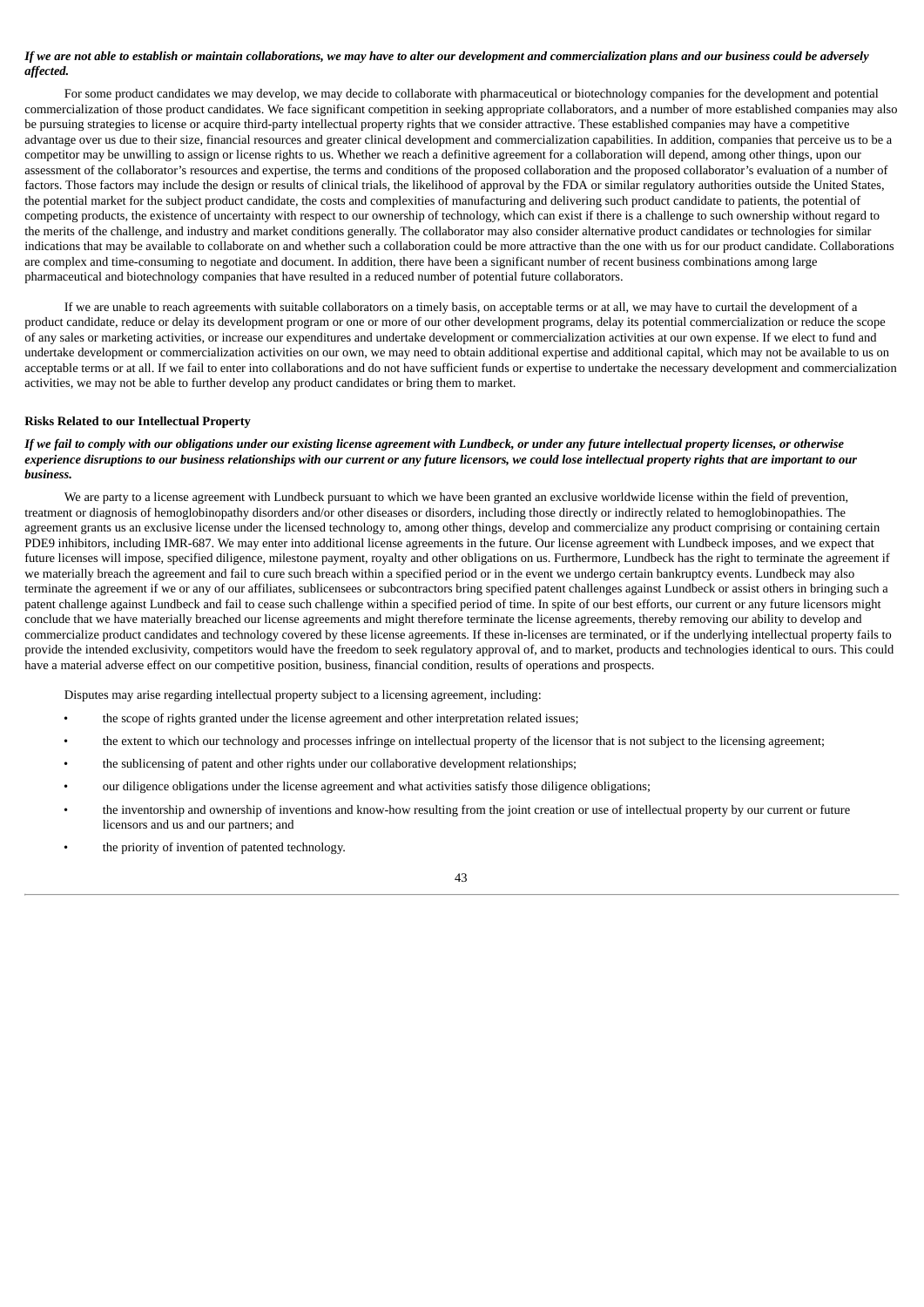In addition, license agreements are complex, and certain provisions in such agreements may be susceptible to multiple interpretations. The resolution of any contract interpretation disagreement that may arise could narrow what we believe to be the scope of our rights to the relevant intellectual property or technology, or increase what we believe to be our financial or other obligations under the relevant agreement, either of which could have a material adverse effect on our business, financial condition, results of operations and prospects. Moreover, if disputes over intellectual property that we have licensed prevent or impair our ability to maintain our current licensing arrangements on commercially acceptable terms, we may be unable to successfully develop and commercialize the affected technology and product candidates, which could have a material adverse effect on our business, financial conditions, results of operations and prospects.

## If we are unable to obtain, maintain, enforce and protect patent protection for our technology and product candidates or if the scope of the patent protection obtained is not sufficiently broad, our competitors could develop and commercialize technology and products similar or identical to ours, and our ability to successfully develop *and commercialize our technology and product candidates may be adversely affected.*

Our success depends in large part on our ability to obtain and maintain protection of the intellectual property we may own solely and jointly with others or may license from others, particularly patents, in the United States and other countries with respect to any proprietary technology and product candidates we develop. We seek to protect our proprietary position by filing patent applications in the United States and abroad related to IMR-687 and any other product candidates we may develop that are important to our business and by in-licensing intellectual property related to our technologies and product candidates. If we are unable to obtain or maintain patent protection with respect to any proprietary technology or product candidate, our business, financial condition, results of operations and prospects could be materially harmed.

The patent prosecution process is expensive, time-consuming and complex, and we may not be able to file, prosecute, maintain, defend or license all necessary or desirable patent applications at a reasonable cost or in a timely manner. It is also possible that we will fail to identify patentable aspects of our research and development output before it is too late to obtain patent protection. Moreover, in some circumstances, we may not have the right to control the preparation, filing and prosecution of patent applications, or to maintain, enforce and defend the patents, covering technology that we license from third parties. Therefore, these in-licensed patents and applications may not be prepared, filed, prosecuted, maintained, defended and enforced in a manner consistent with the best interests of our business.

The patent position of pharmaceutical and biotechnology companies generally is highly uncertain, involves complex legal and factual questions and has in recent years been the subject of much litigation. In addition, the scope of patent protection outside of the United States is uncertain and laws of non-U.S. countries may not protect our rights to the same extent as the laws of the United States or vice versa. For example, European patent law restricts the patentability of methods of treatment of the human body more than United States law does. With respect to both owned and in-licensed patent rights, we cannot predict whether the patent applications we and our licensor are currently pursuing will issue as patents in any particular jurisdiction or whether the claims of any issued patents will provide sufficient protection from competitors. Further, we may not be aware of all third-party intellectual property rights potentially relating to IMR-687 and any other product candidates we may develop. In addition, publications of discoveries in the scientific literature often lag behind the actual discoveries, and patent applications in the United States and other jurisdictions are typically not published until 18 months after filing of the priority application, or in some cases not published at all. Therefore, neither we nor our licensor can know with certainty whether either we or our licensor were the first to make the inventions claimed in the patents and patent applications we own or in-license now or in the future, or that either we or our licensor were the first to file for patent protection of such inventions. As a result, the issuance, scope, validity, enforceability and commercial value of our owned and in-licensed patent rights are highly uncertain. Moreover, our owned and in-licensed pending and future patent applications may not result in patents being issued that protect our technology and product candidates, in whole or in part, or that effectively prevent others from commercializing competitive technologies and products. Changes in either the patent laws or interpretation of the patent laws in the United States and other countries may diminish the value of our patents and our ability to obtain, protect, maintain, defend and enforce our patent rights, narrow the scope of our patent protection and, more generally, could affect the value of, or narrow the scope of, our patent rights.

Currently, we have no issued U.S. patents directed to methods of treating SCD or β-thalassemia. However, we do have pending Patent Cooperation Treaty and U.S. provisional and non-provisional applications directed to methods of treating SCD and β-thalassemia. In order to continue to pursue protection based on provisional patent applications, we will need to file Patent Cooperation Treaty applications, non-U.S. applications and/or U.S. non-provisional patent applications prior to applicable deadlines. Even then, as highlighted above, patents may never issue from our patent applications, or the scope of any patent may not be sufficient to provide a competitive advantage. With respect to IMR-687, the patents covering IMR-687 licensed from Lundbeck are expected to expire in 2036.

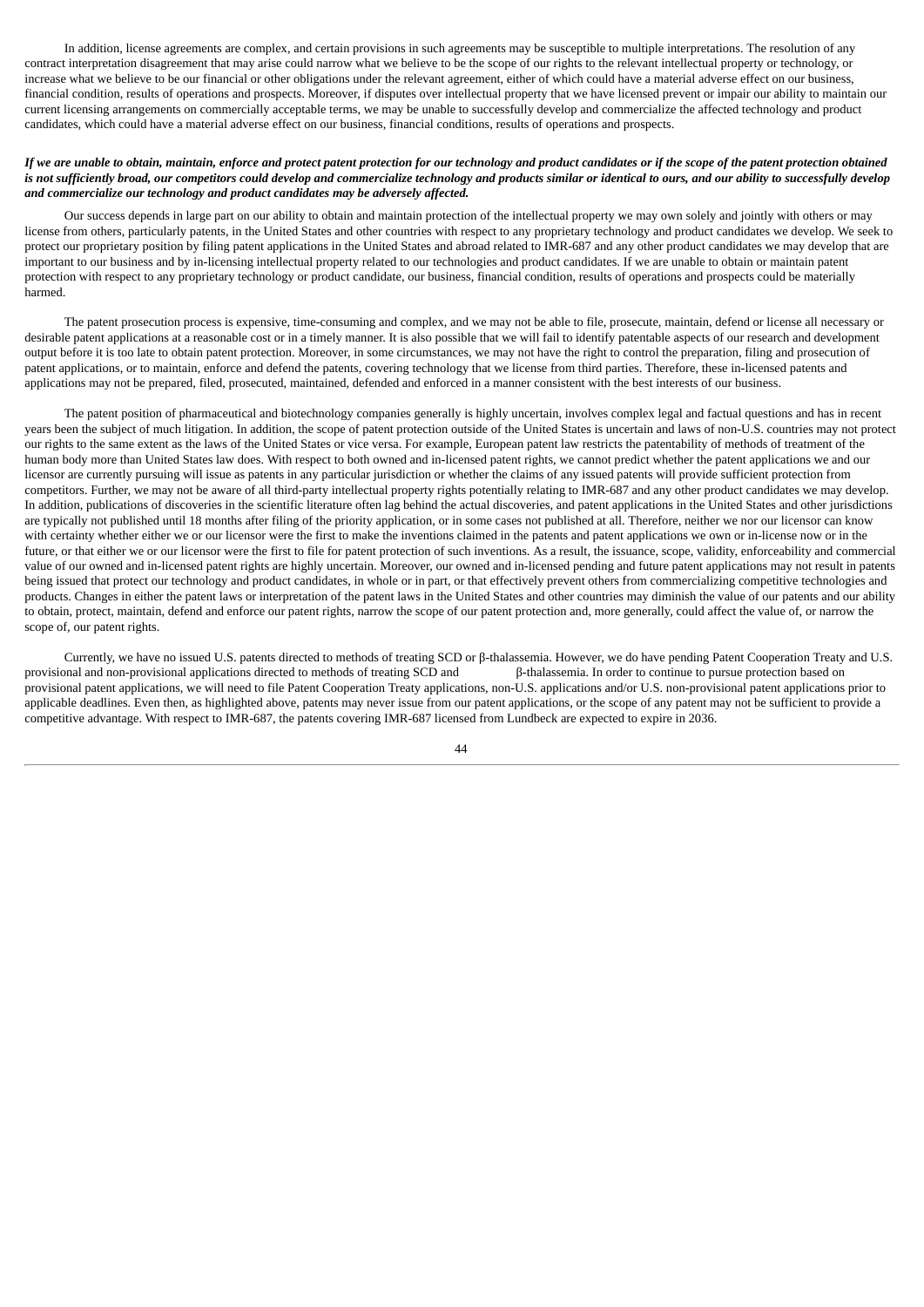Moreover, we or our licensor may be subject to a third-party preissuance submission of prior art to the United States Patent and Trademark Office, or USPTO, or become involved in opposition, derivation, revocation, reexamination, *inter partes* review, post-grant review or interference proceedings challenging our patent rights or the patent rights of others. An adverse determination in any such submission, proceeding or litigation could reduce the scope of, or invalidate, our patent rights, allow third parties to commercialize our technology or product candidates and compete directly with us, without payment to us, or result in our inability to manufacture or commercialize drugs without infringing third-party patent rights. If the breadth or strength of protection provided by our patents and patent applications is threatened, regardless of the outcome, it could dissuade companies from collaborating with us to license, develop or commercialize current or future product candidates.

Additionally, the coverage claimed in a patent application can be significantly reduced before the patent is issued, and its scope can be reinterpreted after issuance. Even if our owned and in-licensed patent applications issue as patents, they may not issue in a form that will provide us with any meaningful protection, prevent competitors from competing with us or otherwise provide us with any competitive advantage. The issuance of a patent is not conclusive as to its inventorship, scope, validity or enforceability, and our owned and in-licensed patents may be challenged in the courts or patent offices in the United States and abroad. Such challenges may result in loss of exclusivity or freedom to operate or in patent claims being narrowed, invalidated or held unenforceable, in whole or in part, which could limit our ability to stop others from using or commercializing similar or identical technology and products, or limit the duration of the patent protection of our technology and product candidates. Such proceedings also may result in substantial cost and require significant time from our management and employees, even if the eventual outcome is favorable to us. Given the amount of time required for the development, testing and regulatory review of new product candidates, patents protecting such candidates might expire before or shortly after such candidates are commercialized. Furthermore, our competitors may be able to circumvent our owned or in-licensed patents by developing similar or alternative technologies or products in a non-infringing manner. As a result, our owned and in-licensed patent portfolio may not provide us with sufficient rights to exclude others from commercializing technology and products similar or identical to any of our technology and product candidates.

#### Patent terms may be inadequate to protect our competitive position on any product candidates for an adequate amount of time.

Patents have a limited lifespan. In the United States, if all maintenance fees are timely paid, the natural expiration of a patent is generally 20 years from its earliest U.S. non-provisional filing date. Various extensions may be available, but the life of a patent, and the protection it affords, is limited. Even if patents covering any product candidates are obtained, once the patent life has expired, we may be open to competition from competitive products, including generics or biosimilars. Given the amount of time required for the development, testing and regulatory review of new product candidates, patents protecting such candidates might expire before or shortly after such candidates are commercialized. As a result, our owned and licensed patent portfolio may not provide us with sufficient rights to exclude others from commercializing products similar or identical to ours. For example, the composition of matter patents covering IMR-687, licensed from Lundbeck, are expected to expire in 2036. Given the expected expiration date of these patents, and the fact that safe harbor protections in many jurisdictions permit third parties to engage in development, including clinical trials, these patents may not provide us with a meaningful competitive advantage.

#### If we are unable to obtain licenses from third parties on commercially reasonable terms or fail to comply with our obligations under such agreements, our business *could be harmed.*

It may be necessary for us to use the patented or proprietary technology of third parties to commercialize our products, in which case we would be required to obtain a license from these third parties. If we are unable to license such technology, or if we are forced to license such technology on unfavorable terms, our business could be materially harmed. If we are unable to obtain a necessary license, we may be unable to develop or commercialize the affected product candidates, which could materially harm our business and the third parties owning such intellectual property rights could seek either an injunction prohibiting our sales or an obligation on our part to pay royalties and/or other forms of compensation. Even if we are able to obtain a license, it may be non-exclusive, thereby giving our competitors access to the same technologies licensed to us.

If we are unable to obtain rights to required third-party intellectual property rights or maintain the existing intellectual property rights we have, we may be required to expend significant time and resources to redesign our technology, product candidates, or the methods for manufacturing them or to develop or license replacement technology, all of which may not be feasible on a technical or commercial basis. If we are unable to do so, we may be unable to develop or commercialize the affected technology and product candidates, which could harm our business, financial condition, results of operations and prospects significantly.

Additionally, if we fail to comply with our obligations under license agreements, our counterparties may have the right to terminate these agreements, in which event we might not be able to develop, manufacture or market, or may be forced to cease developing, manufacturing or marketing, any product that is covered by these agreements or may face other penalties under such agreements. Such an occurrence could materially adversely affect the value of the product candidate being developed under any such agreement. Termination of these agreements or reduction or elimination of our rights under these agreements, or restrictions on our ability to freely assign or sublicense our rights under such agreements when it is in the interest of our business to do so, may result in our having to negotiate new or reinstated agreements with less favorable terms, cause us to lose our rights under these agreements, including our rights to important intellectual property or technology or impede, or delay or prohibit the further development or commercialization of one or more product candidates that rely on such agreements.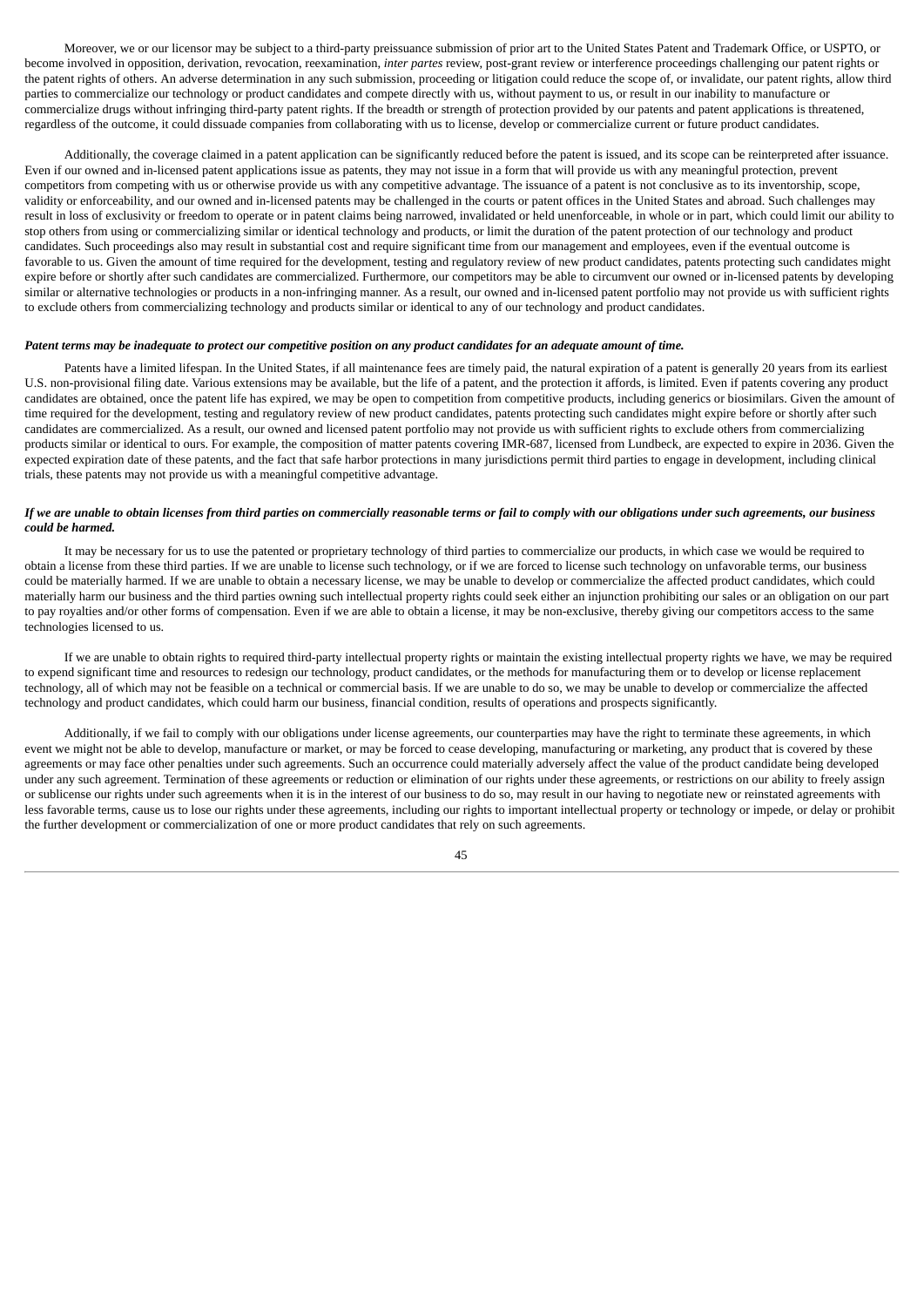## If we do not obtain patent term extension in the United States under the Hatch-Waxman Act and in non-U.S. countries under similar legislation, thereby potentially extending the term of our marketing exclusivity for any product candidates we may develop, our business may be materially harmed.

In the United States, the patent term of a patent that covers an FDA-approved drug may be eligible for limited patent term extension, which permits patent term restoration as compensation for the patent term lost during the FDA regulatory review process. The Drug Price Competition and Patent Term Restoration Act of 1984, also known as the Hatch-Waxman Act, permits a patent term extension of up to five years beyond the expiration of the patent. The length of the patent term extension is related to the length of time the drug is under regulatory review. Patent extension cannot extend the remaining term of a patent beyond a total of 14 years from the date of product approval, and only one patent applicable to an approved drug may be extended and only those claims covering the approved drug, a method for using it, or a method for manufacturing it may be extended. Similar provisions are available in Europe and certain other non-United States jurisdictions to extend the term of a patent that covers an approved drug. While, in the future, if and when any product candidates receive FDA approval, we expect to apply for patent term extensions on patents covering those product candidates, there is no guarantee that the applicable authorities will agree with our assessment of whether such extensions should be granted, and even if granted, the length of such extensions. We may not be granted patent term extension either in the United States or in any non-U.S. country because of, for example, failing to exercise due diligence during the testing phase or regulatory review process, failing to apply within applicable deadlines, failing to apply prior to expiration of relevant patents or otherwise failing to satisfy applicable requirements. Moreover, the term of extension, as well as the scope of patent protection during any such extension, afforded by the governmental authority could be less than we request. If we are unable to obtain any patent term extension or the term of any such extension is less than we request, our competitors may obtain approval of competing products following the expiration of our patent rights, and our business, financial condition, results of operations and prospects could be materially harmed.

It is possible that we will not obtain patent term extension under the Hatch-Waxman Act for a U.S. patent covering any of any product candidates that we may identify even where that patent is eligible for patent term extension, or if we obtain such an extension, it may be for a shorter period than we had sought. Further, for our licensed patents, we may not have the right to control prosecution, including filing with the USPTO a petition for patent term extension under the Hatch-Waxman Act. Thus, if one of our licensed patents is eligible for patent term extension under the Hatch-Waxman Act, we may not be able to control whether a petition to obtain a patent term extension is filed, or obtained, from the USPTO.

Also, there are detailed rules and requirements regarding the patents that may be submitted to the FDA for listing in the Approved Drug Products with Therapeutic Equivalence Evaluations, or the Orange Book. We may be unable to obtain patents covering any product candidates that contain one or more claims that satisfy the requirements for listing in the Orange Book. Even if we submit a patent for listing in the Orange Book, the FDA may decline to list the patent, or a manufacturer of generic drugs may challenge the listing. If a product candidate is approved and a patent covering that product candidate is not listed in the Orange Book, a manufacturer of generic drugs would not have to provide advance notice to us of any abbreviated new drug application filed with the FDA to obtain permission to sell a generic version of such product candidate.

#### Changes to patent laws in the United States and other jurisdictions could diminish the value of patents in general, thereby impairing our ability to protect our products.

Changes in either the patent laws or interpretation of patent laws in the United States, including patent reform legislation such as the Leahy-Smith America Invents Act, or the Leahy-Smith Act, could increase the uncertainties and costs surrounding the prosecution of our owned and in-licensed patent applications and the maintenance, enforcement or defense of our owned and in-licensed issued patents. The Leahy-Smith Act includes a number of significant changes to United States patent law. These changes include provisions that affect the way patent applications are prosecuted, redefine prior art, provide more efficient and cost-effective avenues for competitors to challenge the validity of patents, and enable third-party submission of prior art to the USPTO during patent prosecution and additional procedures to attack the validity of a patent at USPTO-administered post-grant proceedings, including post-grant review, *inter partes* review, and derivation proceedings. Assuming that other requirements for patentability are met, prior to March 2013, in the United States, the first to invent the claimed invention was entitled to the patent, while outside the United States, the first to file a patent application was entitled to the patent. After March 2013, under the Leahy-Smith Act, the United States transitioned to a first-to-file system in which, assuming that the other statutory requirements for patentability are met, the first inventor to file a patent application will be entitled to the patent on an invention regardless of whether a third-party was the first to invent the claimed invention. As such, the Leahy-Smith Act and its implementation could increase the uncertainties and costs surrounding the prosecution of our patent applications and the enforcement or defense of our issued patents, all of which could have a material adverse effect on our business, financial condition, results of operations and prospects.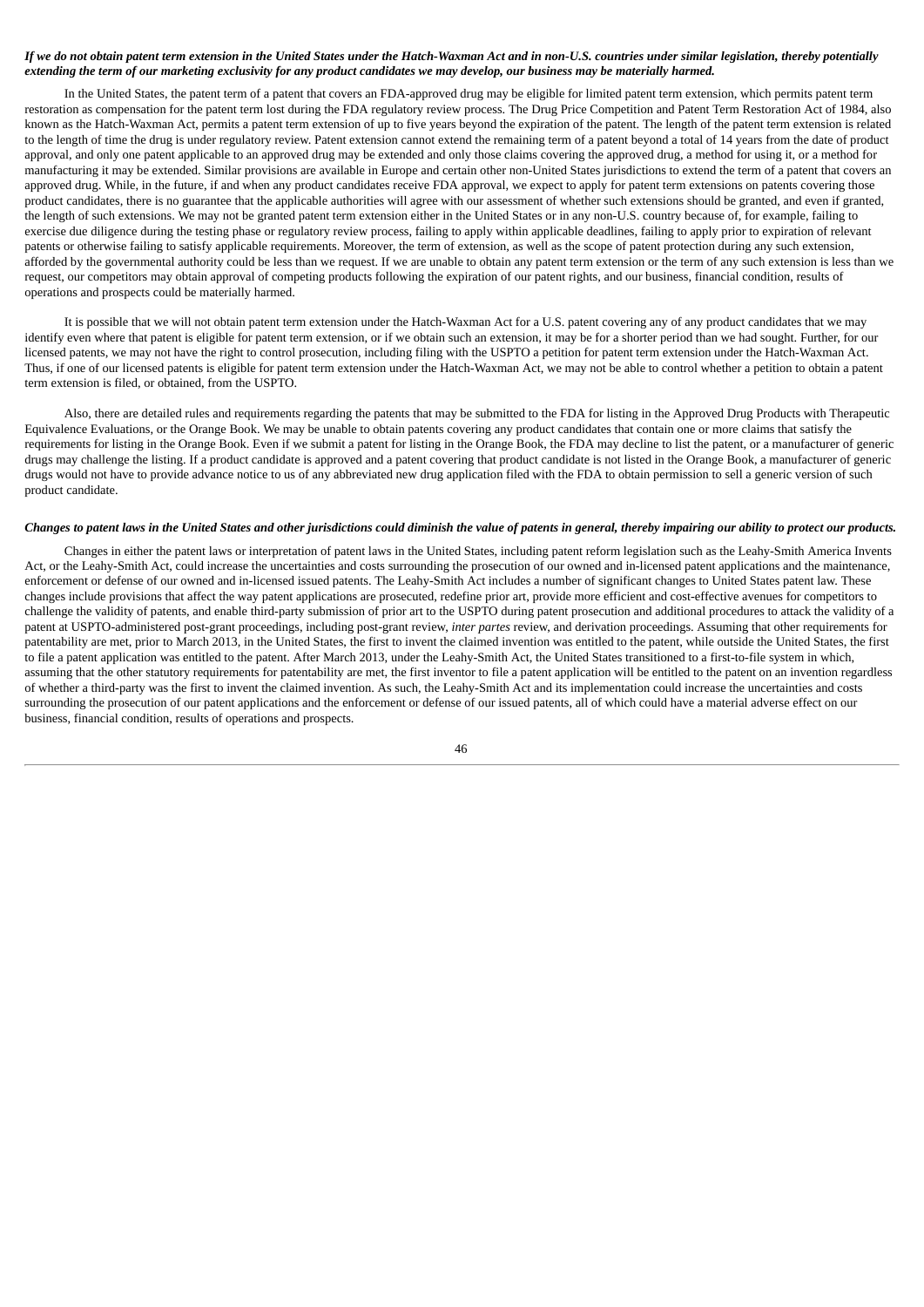In addition, the patent positions of companies in the development and commercialization of biologics and pharmaceuticals are particularly uncertain. Recent U.S. Supreme Court rulings have narrowed the scope of patent protection available in certain circumstances and weakened the rights of patent owners in certain situations. This combination of events has created uncertainty with respect to the validity and enforceability of patents once obtained. Depending on future actions by the U.S. Congress, the federal courts, and the USPTO, the laws and regulations governing patents could change in unpredictable ways that could have a material adverse effect on our patent rights and our ability to protect, defend and enforce our patent rights in the future.

## We and our licensor, and any future licensors, may become involved in lawsuits to protect or enforce our patent or other intellectual property rights, which could be *expensive, time-consuming and unsuccessful.*

Competitors and other third parties may infringe, misappropriate or otherwise violate our or our current and future licensors' issued patents or other intellectual property. As a result, we or any current or future licensor may need to file infringement, misappropriation or other intellectual property related claims, which can be expensive and time-consuming. Any claims we assert against perceived infringers could provoke such parties to assert counterclaims against us alleging that we infringe, misappropriate or otherwise violate their intellectual property. In addition, in a patent infringement proceeding, such parties could counterclaim that the patents we or our licensors have asserted are invalid or unenforceable. In patent litigation in the United States, defendant counterclaims alleging invalidity or unenforceability are commonplace. Grounds for a validity challenge could be an alleged failure to meet any of several statutory requirements, including lack of novelty, obviousness, or nonenablement. Grounds for an unenforceability assertion could be an allegation that someone connected with prosecution of the patent withheld relevant information from the USPTO, or made a misleading statement, during prosecution. Third parties may institute such claims before administrative bodies in the United States or abroad, even outside the context of litigation. Such mechanisms include re-examination, post-grant review, *inter partes* review, interference proceedings, derivation proceedings, and equivalent proceedings in non-U.S. jurisdictions (e.g., opposition proceedings). The outcome following legal assertions of invalidity and unenforceability is unpredictable.

An adverse result in any such proceeding could put one or more of our owned or in-licensed patents at risk of being invalidated or interpreted narrowly and could put any of our owned or in-licensed patent applications at risk of not yielding an issued patent. A court may also refuse to stop the third-party from using the technology at issue in a proceeding on the grounds that our owned or in-licensed patents do not cover such technology. Furthermore, because of the substantial amount of discovery required in connection with intellectual property litigation, there is a risk that some of our confidential information or trade secrets could be compromised by disclosure during this type of litigation. Any of the foregoing could allow such third parties to develop and commercialize competing technologies and products and have a material adverse impact on our business, financial condition, results of operations and prospects.

Interference or derivation proceedings provoked by third parties, or brought by us or by our licensor, or declared by the USPTO may be necessary to determine the priority of inventions with respect to our patents or patent applications. An unfavorable outcome could require us to cease using the related technology or to attempt to license rights to it from the prevailing party. Our business could be harmed if the prevailing party does not offer us a license on commercially reasonable terms or at all, or if a non-exclusive license is offered and our competitors gain access to the same technology. Our defense of litigation or interference or derivation proceedings may fail and, even if successful, may result in substantial costs and distract our management and other employees. In addition, the uncertainties associated with litigation could have a material adverse effect on our ability to raise the funds necessary to continue our clinical trials, continue our research programs, license necessary technology from third parties, or enter into development partnerships that would help us bring any product candidates to market.

# Third parties may initiate legal proceedings alleging that we are infringing, misappropriating or otherwise violating their intellectual property rights, the outcome of *which would be uncertain and could have a material adverse effect on the success of our business.*

Our commercial success depends upon our ability and the ability of our collaborators to develop, manufacture, market and sell any product candidates we may develop and use our proprietary technologies without infringing, misappropriating or otherwise violating the intellectual property and proprietary rights of third parties. There is considerable patent and other intellectual property litigation in the pharmaceutical and biotechnology industries. We may become party to, or threatened with, adversarial proceedings or litigation regarding intellectual property rights with respect to our technology and product candidates, including interference proceedings, post grant review, *inter partes* review, and derivation proceedings before the USPTO and similar proceedings in non-U.S. jurisdictions such as oppositions before the European Patent Office. Numerous U.S. and non-U.S. issued patents and pending patent applications, which are owned by third parties, exist in the fields in which we are pursuing development candidates. As the biotechnology and pharmaceutical industries expand and more patents are issued, the risk increases that our technologies or product candidates that we may identify may be subject to claims of infringement of the patent rights of third parties.

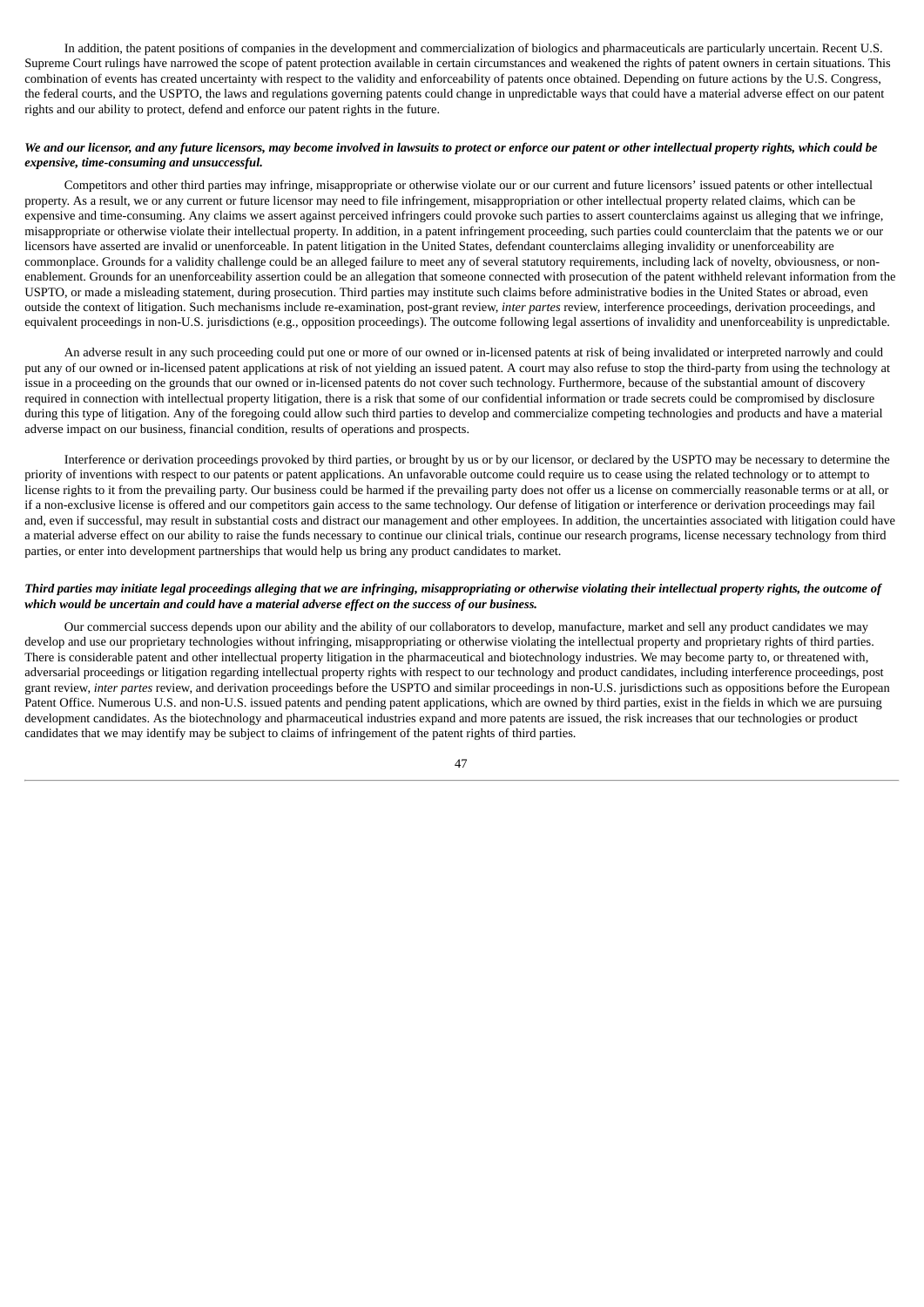The legal threshold for initiating litigation or contested proceedings is low, so that even lawsuits or proceedings with a low probability of success might be initiated and require significant resources to defend. Litigation and contested proceedings can also be expensive and time-consuming, and our adversaries in these proceedings may have the ability to dedicate substantially greater resources to prosecuting these legal actions than we can. The risks of being involved in such litigation and proceedings may increase if and as any product candidates near commercialization and as we gain the greater visibility associated with being a public company. Third parties may assert infringement claims against us based on existing patents or patents that may be granted in the future, regardless of merit. We may not be aware of all such intellectual property rights potentially relating to our technology and product candidates and their uses, or we may incorrectly conclude that third-party intellectual property is invalid or that our activities and product candidates do not infringe such intellectual property. Thus, we do not know with certainty that our technology and product candidates, or our development and commercialization thereof, do not and will not infringe, misappropriate or otherwise violate any third-party's intellectual property.

Third parties may assert that we are employing their proprietary technology without authorization. There may be third-party patents or patent applications with claims to materials, formulations or methods, such as methods of manufacture or methods for treatment, related to the discovery, use or manufacture of the product candidates that we may identify or related to our technologies. Because patent applications can take many years to issue, there may be currently pending patent applications which may later result in issued patents that the product candidates that we may identify may infringe. In addition, third parties may obtain patents in the future and claim that use of our technologies infringes upon these patents. Moreover, as noted above, there may be existing patents that we are not aware of or that we have incorrectly concluded are invalid or not infringed by our activities. If any third-party patents were held by a court of competent jurisdiction to cover, for example, the manufacturing process of the product candidates that we may identify, any molecules formed during the manufacturing process or any final product itself, the holders of any such patents may be able to block our ability to commercialize such product candidate unless we obtained a license under the applicable patents, or until such patents expire.

Parties making claims against us may obtain injunctive or other equitable relief, which could effectively block our ability to further develop and commercialize the product candidates that we may identify. Defense of these claims, regardless of their merit, would involve substantial litigation expense and would be a substantial diversion of employee resources from our business. In the event of a successful claim of infringement against us, we may have to pay substantial damages, including treble damages and attorneys' fees for willful infringement, pay royalties, redesign our infringing products, be forced to indemnify our customers or collaborators or obtain one or more licenses from third parties, which may be impossible or require substantial time and monetary expenditure.

We may choose to take a license or, if we are found to infringe, misappropriate or otherwise violate a third-party's intellectual property rights, we could also be required to obtain a license from such third-party to continue developing, manufacturing and marketing our technology and product candidates. However, we may not be able to obtain any required license on commercially reasonable terms or at all. Even if we were able to obtain a license, it could be non-exclusive, thereby giving our competitors and other third parties access to the same technologies licensed to us and could require us to make substantial licensing and royalty payments. We could be forced, including by court order, to cease developing, manufacturing and commercializing the infringing technology or product. A finding of infringement could prevent us from commercializing any product candidates or force us to cease some of our business operations, which could materially harm our business. In addition, we may be forced to redesign any product candidates, seek new regulatory approvals and indemnify third parties pursuant to contractual agreements. Claims that we have misappropriated the confidential information or trade secrets of third parties could have a similar material adverse effect on our business, financial condition, results of operations and prospects.

## Intellectual property litigation or other legal proceedings relating to intellectual property could cause us to spend substantial resources and distract our personnel from *their normal responsibilities.*

Even if resolved in our favor, litigation or other legal proceedings relating to intellectual property claims may cause us to incur significant expenses and could distract our technical and management personnel from their normal responsibilities. In addition, there could be public announcements of the results of hearings, motions or other interim proceedings or developments and if securities analysts or investors perceive these results to be negative, it could have a substantial adverse effect on the price of our common stock. Such litigation or proceedings could substantially increase our operating losses and reduce the resources available for development activities or any future sales, marketing or distribution activities. We may not have sufficient financial or other resources to conduct such litigation or proceedings adequately. Some of our competitors may be able to sustain the costs of such litigation or proceedings more effectively than we can because of their greater financial resources and may also have an advantage in such proceedings due to their more mature and developed intellectual property portfolios. Uncertainties resulting from the initiation and continuation of intellectual property litigation or other proceedings could compromise our ability to compete in the marketplace.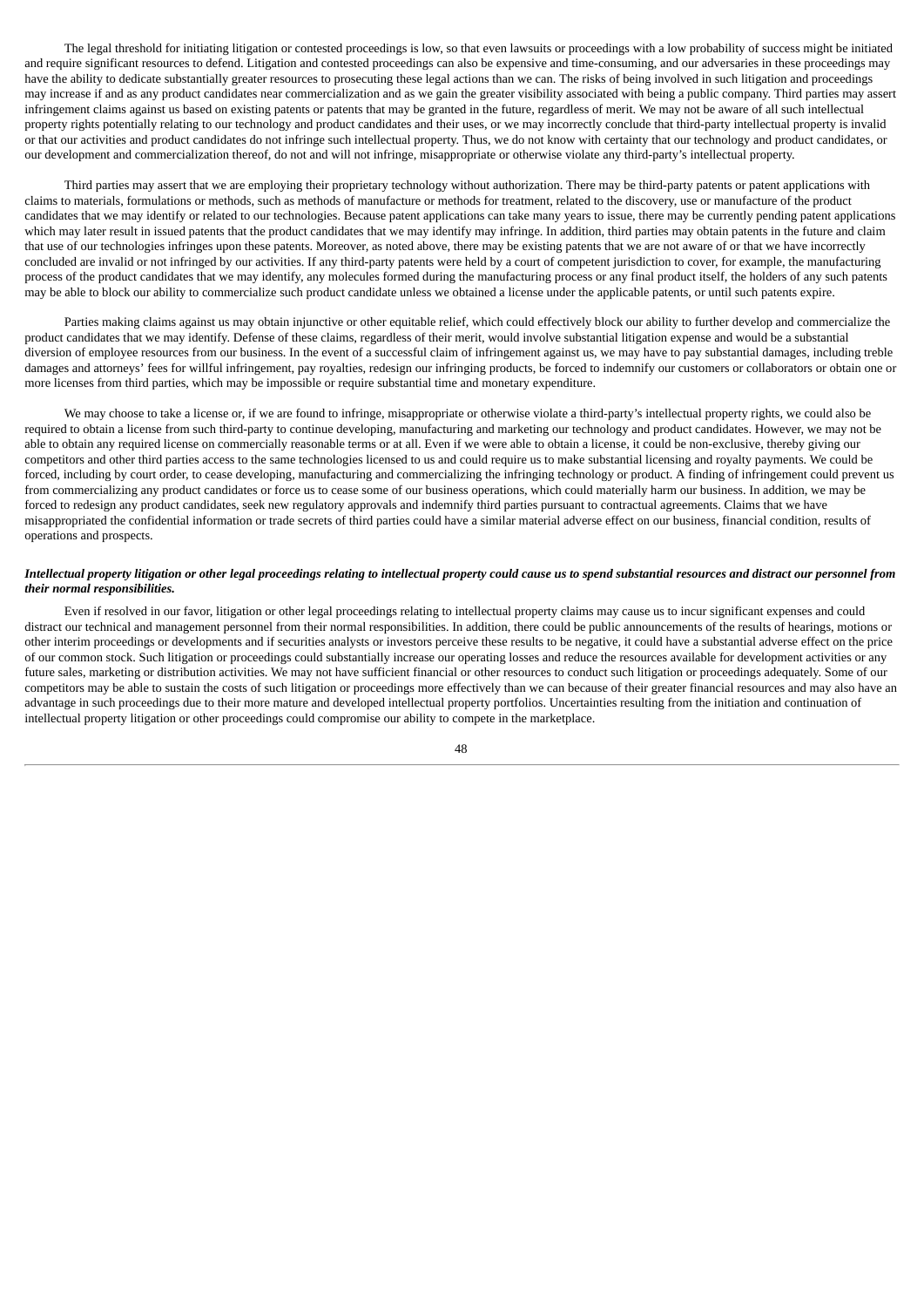## Obtaining and maintaining patent protection depends on compliance with various procedural, document submission, fee payment and other requirements imposed by governmental patent agencies, and our patent protection could be reduced or eliminated for non-compliance with these requirements.

Periodic maintenance, renewal and annuity fees and various other government fees on any issued patent and pending patent application must be paid to the USPTO and non-U.S. patent agencies in several stages or annually over the lifetime of our owned and in-licensed patents and patent applications. The USPTO and various non-U.S. governmental patent agencies also require compliance with a number of procedural, documentary and other similar provisions during the patent application process. In certain circumstances, we may rely on our licensing partners to pay these fees to, or comply with the procedural and documentary rules of, the relevant patent agency. With respect to our patents, we rely on an annuity service, outside firms and outside counsel to remind us of the due dates and to make payment after we instruct them to do so. While an inadvertent lapse can in many cases be cured by payment of a late fee or by other means in accordance with the applicable rules, there are situations in which noncompliance can result in abandonment or lapse of the patent or patent application, resulting in partial or complete loss of patent rights in the relevant jurisdiction. Noncompliance events that could result in abandonment or lapse of a patent or patent application include failure to respond to official actions within prescribed time limits, non-payment of fees and failure to properly legalize and submit formal documents. In such an event, potential competitors might be able to enter the market with similar or identical products or technology. If we or our current or future licensors fail to maintain the patents and patent applications covering any product candidates, it may have a material adverse effect on our business, financial condition, results of operations and prospects.

# *We may not be able to protect our intellectual property and proprietary rights throughout the world.*

Filing, prosecuting and defending patents on product candidates in all countries throughout the world would be prohibitively expensive, and the laws of non-U.S. countries may not protect our rights to the same extent as the laws of the United States. In addition, the laws of some non-U.S. countries do not protect intellectual property rights to the same extent as federal and state laws in the United States, and even where such protection is nominally available, judicial and governmental enforcement of such intellectual property rights may be lacking. Consequently, we may not be able to prevent third parties from practicing our inventions in all countries outside the United States, or from selling or importing products made using our inventions in and into the United States or other jurisdictions. Competitors may use our technologies in jurisdictions where we have not obtained patent protection to develop their own products and, further, may export otherwise infringing products to territories where we have patent protection or licenses but enforcement is not as strong as that in the United States. These products may compete with our products, and our patents or other intellectual property rights may not be effective or sufficient to prevent them from competing.

Many companies have encountered significant problems in protecting and defending intellectual property rights in non-U.S. jurisdictions. The legal systems of certain countries do not favor the enforcement of patents, trade secrets, and other intellectual property rights, particularly those relating to biotechnology products, which could make it difficult for us to stop the infringement of our patents or marketing of competing products in violation of our intellectual property and proprietary rights generally. In addition, certain jurisdictions do not protect to the same extent or at all inventions that constitute new methods of treatment.

Proceedings to enforce our intellectual property and proprietary rights in non-U.S. jurisdictions could result in substantial costs and divert our efforts and attention from other aspects of our business, could put our patents at risk of being invalidated or interpreted narrowly, could put our patent applications at risk of not issuing, and could provoke third parties to assert claims against us. We may not prevail in any lawsuits that we initiate, and the damages or other remedies awarded, if any, may not be commercially meaningful. Accordingly, our efforts to enforce our intellectual property and proprietary rights around the world may be inadequate to obtain a significant commercial advantage from the intellectual property that we develop or license.

Many countries have compulsory licensing laws under which a patent owner may be compelled to grant licenses to third parties. In addition, many countries limit the enforceability of patents against government agencies or government contractors. In these countries, the patent owner may have limited remedies, which could materially diminish the value of such patent. If we or any of our current or future licensors is forced to grant a license to third parties with respect to any patents relevant to our business, our competitive position may be impaired, and our business, financial condition, results of operations and prospects may be adversely affected.

#### We may be subject to claims challenging the inventorship or ownership of our patents and other intellectual property.

We or our licensor may be subject to claims that former employees, collaborators or other third parties have an interest in our owned or in-licensed patents, trade secrets or other intellectual property as an inventor or co-inventor. For example, we or our licensor may have inventorship disputes arise from conflicting obligations of employees, consultants or others who are involved in developing any product candidates. Litigation may be necessary to defend against these and other claims challenging inventorship or our or our licensor's ownership of our owned or in-licensed patents, trade secrets or other intellectual property. If we or our licensor fail in defending any such claims, in addition to paying monetary damages, we may lose valuable intellectual property rights, such as exclusive ownership of, or right to use, intellectual property that is important to any product candidates. Even if we are successful in defending against such claims, litigation could result in substantial costs and be a distraction to management and other employees. Any of the foregoing could have a material adverse effect on our business, financial condition, results of operations and prospects.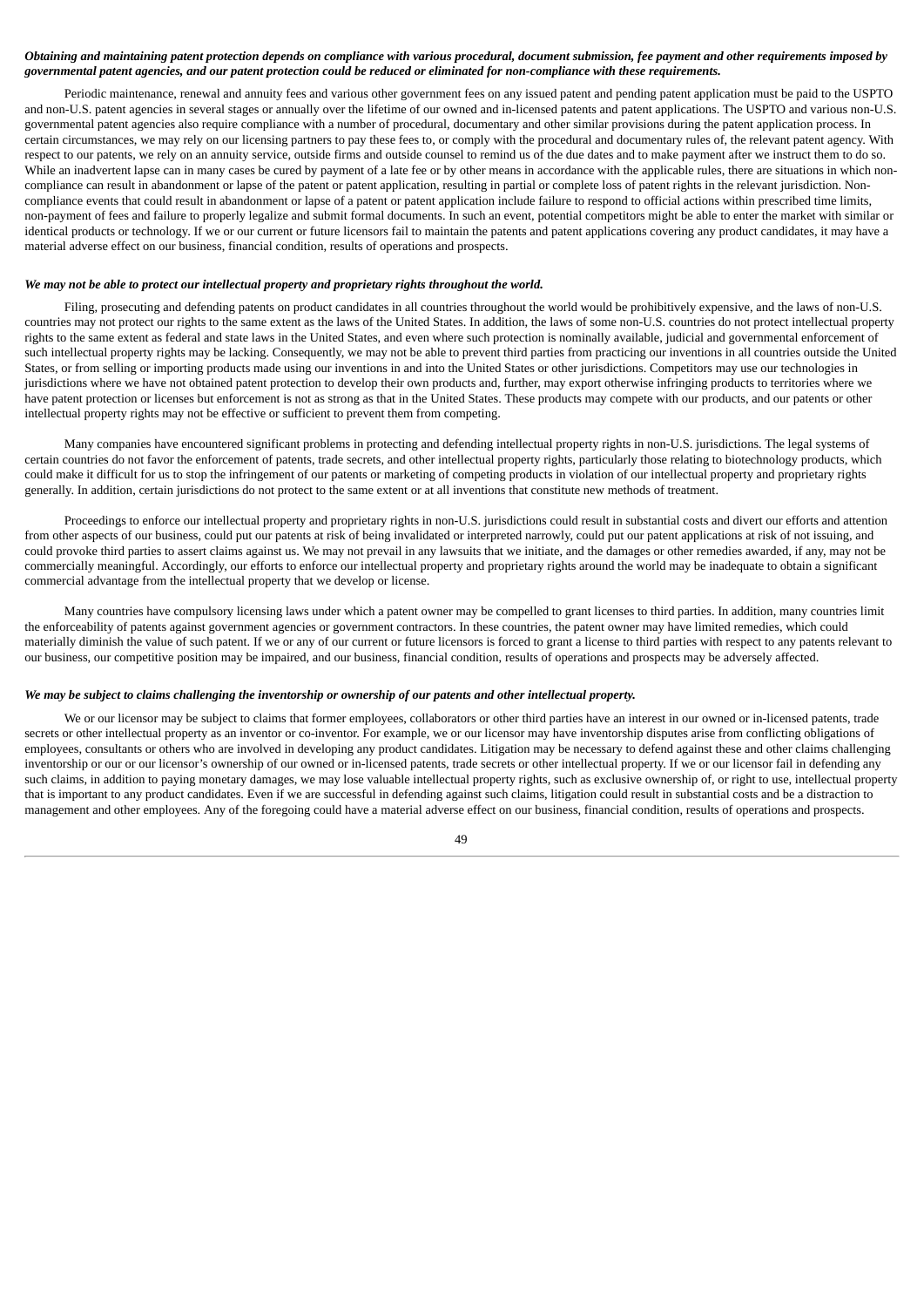## We may be subject to claims by third parties asserting that our employees, consultants or contractors have wrongfully used or disclosed confidential information of third parties, or we have wrongfully used or disclosed alleged trade secrets of their current or former employers or claims asserting we have misappropriated their *intellectual property, or claiming ownership of what we regard as our own intellectual property.*

Certain of our employees, consultants and contractors were previously employed at universities or other pharmaceutical or biotechnology companies, including our competitors or potential competitors. Although we try to ensure that our employees, consultants and contractors do not use the proprietary information or know-how of others in their work for us, we may be subject to claims that these individuals or we have used or disclosed intellectual property, including trade secrets or other proprietary information, of any such individual's current or former employer. Litigation may be necessary to defend against these claims.

In addition, while it is our policy to require that our employees, consultants and contractors who may be involved in the development of intellectual property to execute agreements assigning such intellectual property to us, we may be unsuccessful in executing such an agreement with each party who in fact develops intellectual property that we regard as our own. Our intellectual property assignment agreements with them may not be self-executing or may be breached, and we may be forced to bring claims against third parties, or defend claims they may bring against us, to determine the ownership of what we regard as our intellectual property. Such claims could have a material adverse effect on our business, financial conditions, results of operations and prospects.

If we fail in prosecuting or defending any such claims, in addition to paying monetary damages, we may lose valuable intellectual property rights or personnel, which could have a material adverse effect on our competitive business position and prospects. Such intellectual property rights could be awarded to a third-party, and we could be required to obtain a license from such third-party to commercialize our technology or products, which license may not be available on commercially reasonable terms, or at all, or such license may be non-exclusive. Even if we are successful in prosecuting or defending against such claims, litigation could result in substantial costs and be a distraction to our management and employees.

#### If we are unable to protect the confidentiality of our trade secrets, our business and competitive position may be harmed.

In addition to seeking patents for any product candidates, we also rely on trade secrets and confidentiality agreements to protect our unpatented know-how, technology and other proprietary information, to maintain our competitive position. We seek to protect our trade secrets and other proprietary technology, in part, by entering into non-disclosure and confidentiality agreements with parties who have access to them, such as our employees, corporate collaborators, outside scientific collaborators, contract research organizations, contract manufacturers, consultants, advisors and other third parties. We also enter into confidentiality and invention or patent assignment agreements with our employees and consultants, but we cannot guarantee that we have entered into such agreements with each party that may have or has had access to our trade secrets or proprietary technology. Despite these efforts, any of these parties may breach the agreements and disclose our proprietary information, including our trade secrets, and we may not be able to obtain adequate remedies for such breaches. Detecting the disclosure or misappropriation of a trade secret and enforcing a claim that a party illegally disclosed or misappropriated a trade secret is difficult, expensive and time-consuming, and the outcome is unpredictable. In addition, some courts inside and outside of the United States are less willing or unwilling to protect trade secrets. If any of our trade secrets were to be lawfully obtained or independently developed by a competitor or other third-party, we would have no right to prevent them, or those to whom they communicate it, from using that technology or information to compete with us. If any of our trade secrets were to be disclosed to or independently developed by a competitor or other third-party, our competitive position may be materially and adversely harmed.

#### *Intellectual property rights do not necessarily address all potential threats.*

The degree of future protection afforded by our intellectual property rights is uncertain because intellectual property rights have limitations and may not adequately protect our business or permit us to maintain our competitive advantage. For example:

- others may be able to make product candidates that are similar to ours but that are not covered by the claims of the patents that we own;
- we, or our license partners or current or future collaborators, might not have been the first to make the inventions covered by the issued patent or pending patent applications that we license or may own in the future;
- we, or our license partners or current or future collaborators, might not have been the first to file patent applications covering certain of our or their inventions;
- others may independently develop similar or alternative technologies or duplicate any of our technologies without infringing our owned or in-licensed intellectual property rights;
- it is possible that our owned and in-licensed pending patent applications or those we may own or in-license in the future will not lead to issued patents;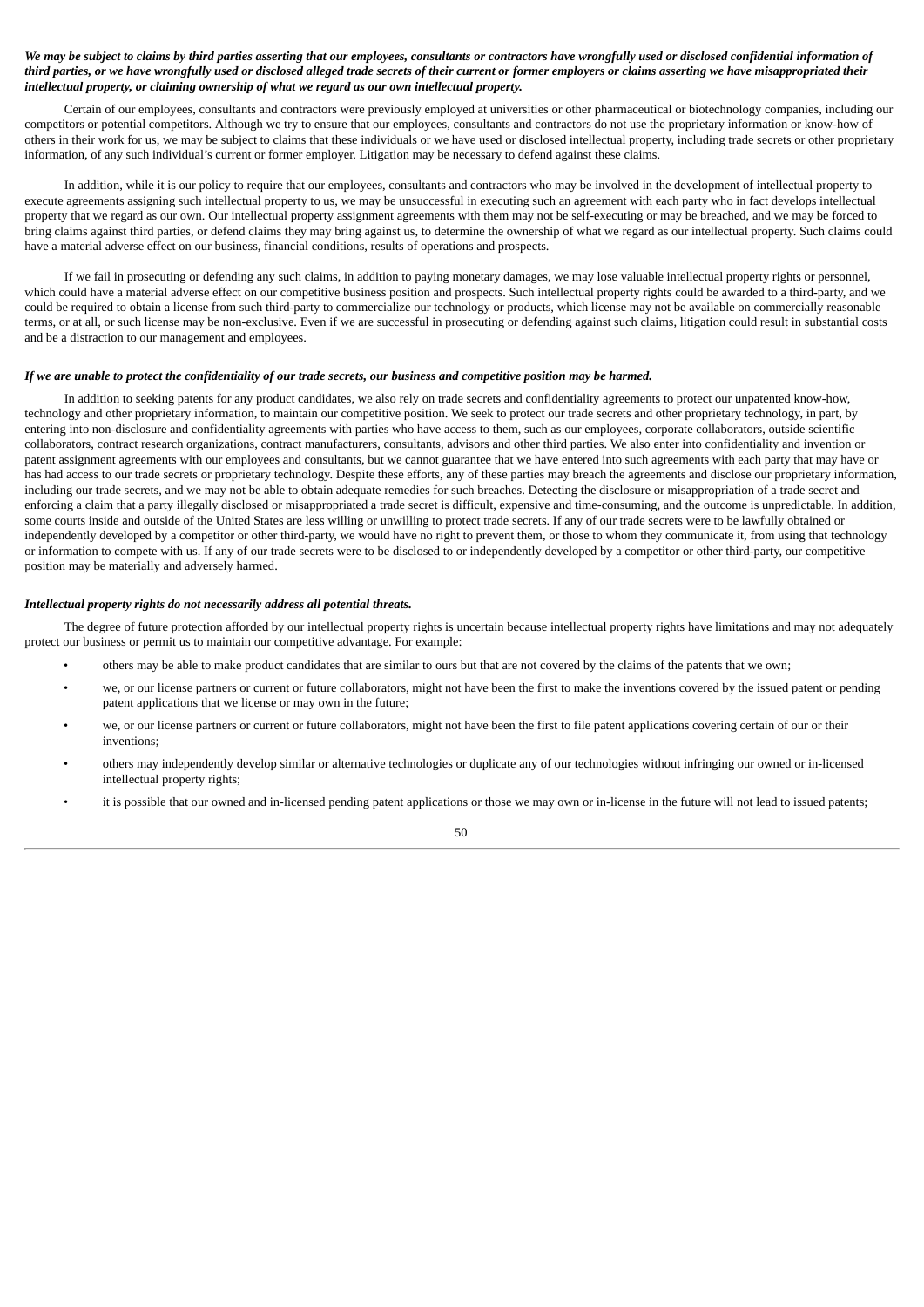- issued patents that we hold rights to may be held invalid or unenforceable, including as a result of legal challenges by our competitors;
- our competitors might conduct research and development activities in countries where we do not have patent rights and then use the information learned from such activities to develop competitive products for sale in our major commercial markets;
- we cannot ensure that any of our patents, or any of our pending patent applications, if issued, or those of our licensor, will include claims having a scope sufficient to protect any product candidates;
- we cannot ensure that any patents issued to us or our current or future licensors will provide a basis for an exclusive market for our commercially viable product candidates or will provide us with any competitive advantages;
- we cannot ensure that our commercial activities or product candidates will not infringe upon the patents of others;
- we cannot ensure that we will be able to successfully commercialize any product candidates on a substantial scale, if approved, before the relevant patents that we own or license expire;
- we may not develop additional proprietary technologies that are patentable;
- the patents of others may harm our business; and
- we may choose not to file a patent in order to maintain certain technology as a trade secrets or know-how, and a third-party may subsequently file a patent application covering such technology.

Should any of these events occur, they could have a material adverse effect on our business, financial condition, results of operations and prospects.

#### **Risks Related to Regulatory Approval of Our Product Candidates and Other Legal Compliance Matters**

## Even if we complete the necessary preclinical studies and clinical trials, the marketing approval process is expensive, time-consuming and uncertain and may prevent us from obtaining approvals for the commercialization of any product candidates. If we are not able to obtain, or if there are delays in obtaining, required regulatory approvals, we will not be able to commercialize any product candidates, and our ability to generate revenue will be materially impaired.

IMR-687 and any future product candidates we may identify and pursue and the activities associated with their development and commercialization, including design, testing, manufacture, packaging, recordkeeping, labeling, storage, approval, advertising, promotion, sale and distribution, export, import and adverse event reporting, are subject to comprehensive regulation by the FDA and other regulatory agencies in the United States and by the EMA and similar regulatory authorities outside of the United States. In addition, regulatory agencies may not approve the labeling claims that are necessary or desirable for the successful commercialization of any such product candidates. For example, the development of IMR-687 for the treatment of SCD in pediatric patients is an important part of our current business strategy, and if we are unable to obtain regulatory approval for the desired age ranges, our business may suffer.

Marketing approval of drugs in the United States requires the submission of a new drug application, or NDA, to the FDA and we are not permitted to market any product candidate in the United States until we obtain approval from the FDA of the NDA for that product. An NDA must be supported by extensive clinical and preclinical data, as well as extensive information regarding pharmacology, toxicology, and chemistry, manufacturing and controls. We have not submitted an application for or received marketing approval for IMR-687 and any other product candidates we may develop in the United States or in any other jurisdiction.

We have only limited experience in filing and supporting the applications necessary to gain marketing approvals and expect to rely on third-party clinical research organizations or other third-party consultants or vendors to assist us in this process. Securing marketing approval requires the submission of extensive preclinical and clinical data and supporting information to regulatory authorities for each therapeutic indication to establish the product candidate's safety and efficacy. Securing marketing approval also requires the submission of information about the product manufacturing processes to, and inspection of manufacturing facilities by, the regulatory authorities. Our product candidates may not be effective, may be only moderately effective or may prove to have undesirable or unintended side effects, toxicities or other characteristics that may preclude our obtaining marketing approval or prevent or limit commercial use. If any of any product candidates receives marketing approval, the accompanying label may limit the approved use of our drug, which could limit sales of the product.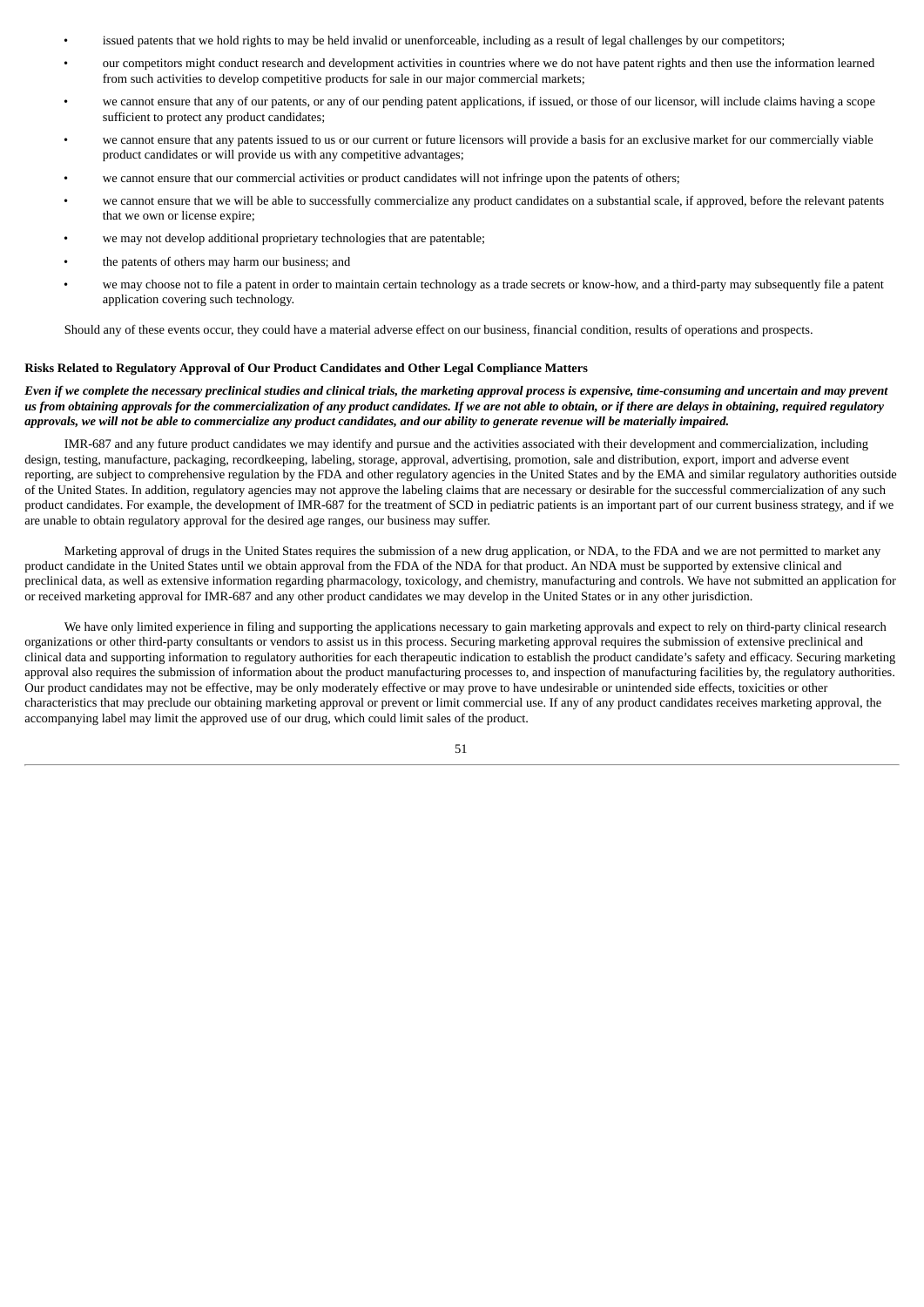The process of obtaining marketing approvals, both in the United States and abroad, is expensive, may take many years, if approval is obtained at all, and can vary substantially based upon a variety of factors, including the type, complexity and novelty of the product candidates involved. Changes in marketing approval policies during the development period, changes in or the enactment of additional statutes or regulations, or changes in regulatory review for each submitted product application may cause delays in the approval or rejection of an application. Regulatory authorities have substantial discretion in the approval process and may refuse to accept any application or may decide that our data is insufficient for approval and require additional preclinical, clinical or other studies. In addition, varying interpretations of the data obtained from preclinical and clinical testing could delay, limit or prevent marketing approval of a product candidate. Any marketing approval we ultimately obtain may be limited or subject to restrictions or post-approval commitments that render the approved product not commercially viable.

If we experience delays in obtaining approval or if we fail to obtain approval of IMR-687 and any other product candidates we may develop, the commercial prospects for any product candidates may be harmed and our ability to generate revenues will be materially impaired.

## We may not be able to obtain or maintain orphan drug designation or exclusivity for any product candidates and, even if we do, that exclusivity may not prevent the *FDA or the EMA from approving other competing products.*

We hold orphan drug designation for IMR-687 for SCD in the United States, and we may seek orphan drug designation for other future product candidates. Regulatory authorities in some jurisdictions, including the United States and the European Union, may designate drugs for relatively small patient populations as orphan drugs. Under the Orphan Drug Act, the FDA may designate a product as an orphan drug if it is a drug intended to treat a rare disease or condition, which is generally defined as a patient population of fewer than 200,000 individuals in the United States.

Generally, if a product with an orphan drug designation subsequently receives the first marketing approval for the indication for which it has such designation, the product is entitled to a period of marketing exclusivity, which precludes the FDA or the EMA from approving another marketing application for the same drug for that time period. The applicable period is seven years in the United States and ten years in the European Union. The exclusivity period in the European Union can be reduced to six years if a drug no longer meets the criteria for orphan drug designation or if the drug is sufficiently profitable so that market exclusivity is no longer justified. Orphan drug exclusivity may be lost if the FDA or EMA determines that the request for designation was materially defective or if the manufacturer is unable to assure sufficient quantity of the drug to meet the needs of patients with the rare disease or condition.

Even if we obtain orphan drug exclusivity for a product, that exclusivity may not effectively protect the product from competition because competing drugs containing a different active ingredient can be approved for the same condition. In addition, even after an orphan drug is approved, the FDA can subsequently approve the same drug for the same condition if the FDA concludes that the later drug is clinically superior in that it is shown to be safer, more effective or makes a major contribution to patient care.

On August 3, 2017, the U.S. Congress passed the FDA Reauthorization Act of 2017, or FDARA. FDARA, among other things, codified the FDA's pre-existing regulatory interpretation to require that a drug sponsor demonstrate the clinical superiority of an orphan drug that is otherwise the same as a previously approved drug for the same rare disease in order to receive orphan drug exclusivity. The new legislation reverses prior precedent holding that the Orphan Drug Act unambiguously requires that the FDA recognize the orphan exclusivity period regardless of a showing of clinical superiority. The FDA may further reevaluate the Orphan Drug Act and its regulations and policies. We do not know if, when or how the FDA may change the orphan drug regulations and policies in the future, and it is uncertain how any changes might affect our business. Depending on what changes the FDA may make to its orphan drug regulations and policies, our business could be adversely impacted.

## Although we have obtained Rare Pediatric Disease Designation, or RPDD, for IMR-687 for the treatment of SCD, we may not be eligible to receive a priority review *voucher in the event that FDA approval does not occur prior to October 1, 2022.*

The Rare Pediatric Disease Priority Review Voucher Program, or PRV Program, is intended to incentivize pharmaceutical sponsors to develop drugs for rare pediatric diseases. A sponsor who obtains approval of an NDA or BLA for a rare pediatric disease may be eligible for a Priority Review Voucher, or PRV, under this program, which may be redeemed by the owner of such PRV to obtain priority review for a marketing application. A PRV is fully transferrable and can be sold to any sponsor, who in turn can redeem the PRV for priority review of a marketing application in six months, compared to the standard timeframe of approximately 10 months. Under the 21st Century Cures Act, a drug that receives RPDD before October 1, 2020, will continue to be eligible for a PRV if the drug is approved before October 1, 2022. We do not expect to obtain approval of an NDA for IMR-687 for SCD by October 1, 2022, and if the PRV Program is not extended by congressional action, we may not receive a PRV.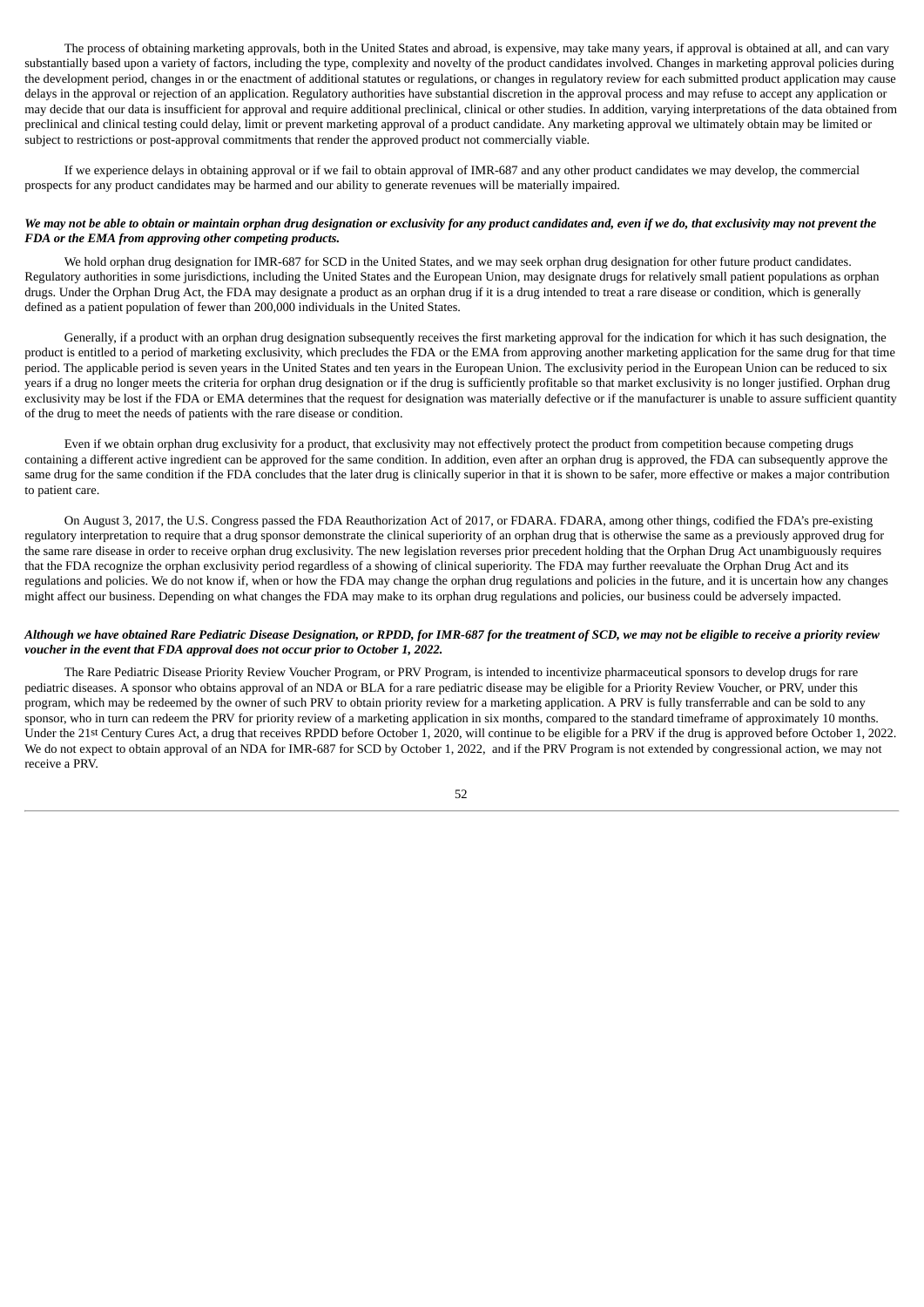## A Fast Track designation by the FDA may not lead to a faster development or regulatory review or approval process.

We have received Fast Track designation for IMR-687 from the FDA, and we may seek Fast Track designation for other product candidates we may develop. If a drug is intended for the treatment of a serious or life-threatening condition and the drug demonstrates the potential to address unmet medical needs for this condition, the drug sponsor may apply for FDA Fast Track designation. The FDA has broad discretion whether or not to grant this designation, so even if we believe a particular product candidate is eligible for this designation, we cannot be certain that the FDA would decide to grant it. Even if we do receive Fast Track designation, we may not experience a faster development process, review or approval compared to conventional FDA procedures. The FDA may withdraw Fast Track designation if it believes that the designation is no longer supported by data from our clinical development program.

## Accelerated approval by the FDA, even if granted for any product candidates, may not lead to a faster development or regulatory review or approval process and it does *not increase the likelihood that any product candidates will receive marketing approval.*

We may seek approval of IMR-687 and any other product candidates we may develop using the FDA's accelerated approval pathway. A product may be eligible for accelerated approval if it treats a serious or life-threatening condition and generally provides a meaningful advantage over available therapies. In addition, it must demonstrate an effect on a biomarker efficacy endpoint that is reasonably likely to predict clinical benefit or on a clinical endpoint that can be measured earlier than irreversible morbidity or mortality, or IMM, that is reasonably likely to predict an effect on IMM or other clinical benefit. The FDA makes the determination regarding whether a biomarker efficacy endpoint is reasonably likely to predict long-term clinical benefit.

Prior to seeking such accelerated approval, we will seek feedback from the FDA and otherwise evaluate our ability to seek and receive such accelerated approval. As a condition of accelerated approval, the FDA may require that a sponsor of a drug or biologic product candidate receiving accelerated approval perform adequate and well-controlled post-marketing clinical trials. These confirmatory trials must be completed with due diligence and we may be required to evaluate different or additional endpoints in these post-marketing confirmatory trials. In addition, the FDA currently requires as a condition for accelerated approval pre-approval of promotional materials, which could adversely impact the timing of the commercial launch of the product.

There can be no assurance that the FDA will agree with our biomarker efficacy endpoints or intermediate clinical endpoints, including red blood cell biomarkers and adhesion/white blood cell markers, or that we will decide to pursue or submit an NDA for accelerated approval or any other form of expedited development, review or approval. Similarly, there can be no assurance that, after feedback from FDA, we will continue to pursue or apply for accelerated approval or any other form of expedited development, review or approval, even if we initially decide to do so. Furthermore, if we decide to submit an application for accelerated approval or under another expedited regulatory designation, there can be no assurance that such submission or application will be accepted or that any expedited review or approval will be granted on a timely basis, or at all.

Moreover, as noted above, for drugs granted accelerated approval, the FDA typically requires post-marketing confirmatory trials to evaluate the anticipated effect on IMM or other clinical benefit. These confirmatory trials must be completed with due diligence. We may be required to evaluate additional or different clinical endpoints in these post-marketing confirmatory trials. These confirmatory trials may require enrollment of more patients than we currently anticipate and will result in additional costs, which may be greater than the estimated costs we currently anticipate. The FDA may withdraw approval of a product candidate approved under the accelerated approval pathway if, for example, the trial required to verify the predicted clinical benefit of our product candidate fails to verify such benefit or does not demonstrate sufficient clinical benefit to justify the risks associated with the drug. The FDA may also withdraw approval if other evidence demonstrates that our product candidate is not shown to be safe or effective under the conditions of use, we fail to conduct any required post approval trial of our product candidate with due diligence or we disseminate false or misleading promotional materials relating to our product candidate. A failure to obtain accelerated approval or any other form of expedited development, review or approval for IMR-687 and any other product candidates we may develop, or withdrawal of a product candidate, would result in a longer time period for commercialization of such product candidate, could increase the cost of development of such product candidate and could harm our competitive position in the marketplace.

Even if we do receive accelerated approval, we may not experience a faster development or regulatory review or approval process and receiving accelerated approval does not provide assurance of ultimate FDA approval.

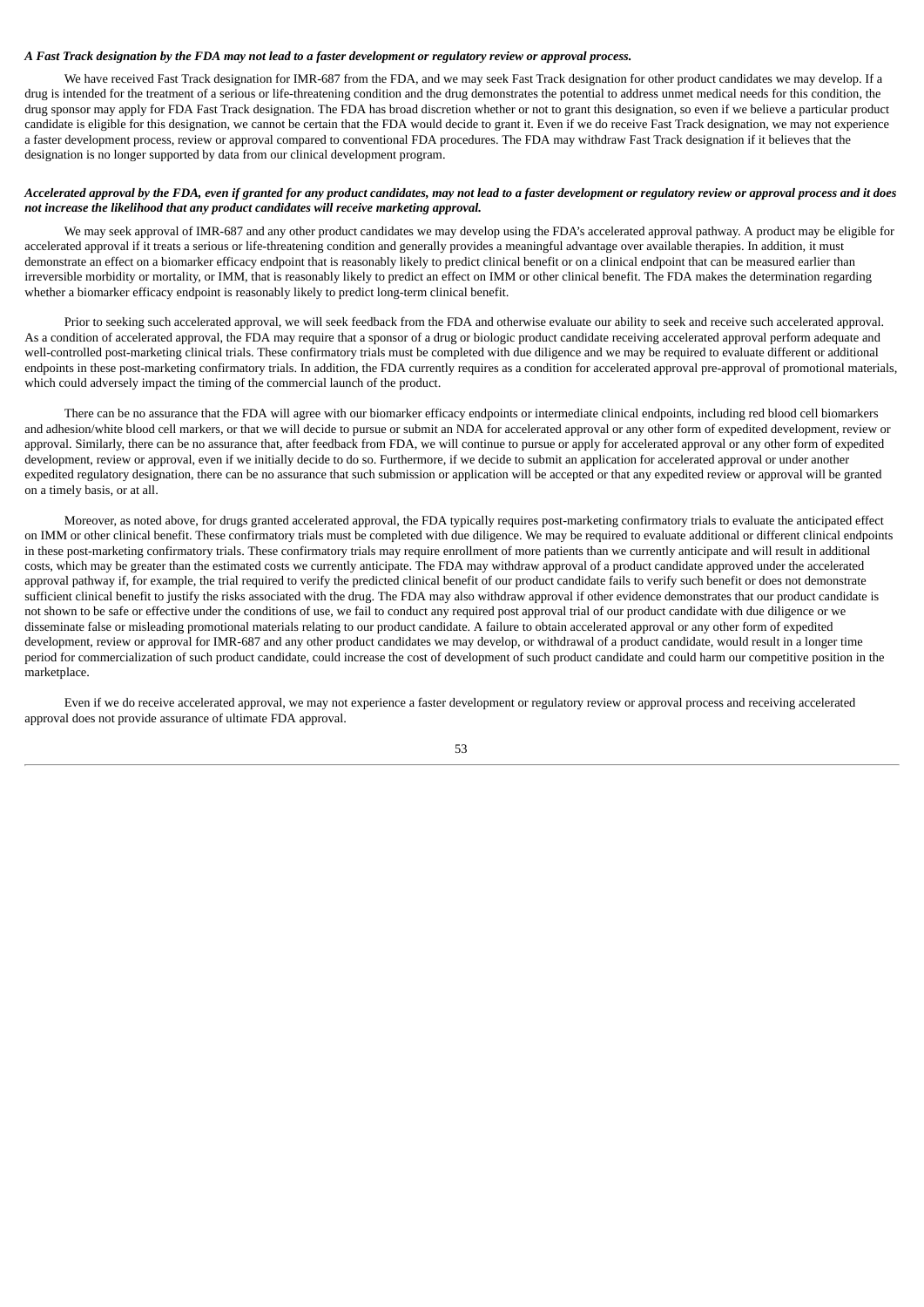#### Failure to obtain marketing approval in foreign jurisdictions would prevent any product candidates from being marketed abroad.

In order to market and sell our products in the European Union and many other foreign jurisdictions, we or our potential third-party collaborators must obtain separate marketing approvals and comply with numerous and varying regulatory requirements. The approval procedure varies among countries and can involve additional testing. The time required to obtain approval may differ substantially from that required to obtain FDA approval. The regulatory approval process outside of the United States generally includes all of the risks associated with obtaining FDA approval. In addition, in many countries outside of the United States, it is required that the product be approved for reimbursement before the product can be approved for sale in that country. We or our potential third-party collaborators may not obtain approvals from regulatory authorities outside of the United States on a timely basis, if at all. Approval by the FDA does not ensure approval by regulatory authorities in other countries or jurisdictions, and approval by one regulatory authority outside of the United States does not ensure approval by regulatory authorities in other countries or jurisdictions or by the FDA. However, a failure or delay in obtaining regulatory approval in one country may have a negative effect on the regulatory process in other countries. We may not be able to file for marketing approvals and may not receive necessary approvals to commercialize our products in any market.

Additionally, we could face heightened risks with respect to seeking marketing approval in the United Kingdom as a result of the recent withdrawal of the United Kingdom from the European Union, commonly referred to as Brexit. Pursuant to the formal withdrawal arrangements agreed between the United Kingdom and the European Union, the United Kingdom will be subject to a transition period until December 31, 2020, or the Transition Period, during which European Union rules will continue to apply. Negotiations between the United Kingdom and the European Union are expected to continue in relation to the customs and trading relationship between the United Kingdom and the European Union following the expiry of the Transition Period. Since a significant proportion of the regulatory framework in the United Kingdom is derived from European Union directives and regulations, Brexit could materially impact the regulatory regime with respect to the approval of any product candidates in the United Kingdom or the European Union. Any delay in obtaining, or an inability to obtain, any marketing approvals, as a result of Brexit or otherwise, would prevent us from commercializing any product candidates in the United Kingdom and/or the European Union and restrict our ability to generate revenue and achieve and sustain profitability. If any of these outcomes occur, we may be forced to restrict or delay efforts to seek regulatory approval in the United Kingdom and/or European Union for any product candidates, which could significantly and materially harm our business.

# In light of the large population of patients with SCD who reside in foreign countries, our ability to generate meaningful revenues in those jurisdictions may be limited due to the strict price controls and reimbursement limitations imposed by governments outside of the United States.

In some countries, including for example in the European Union, the pricing of prescription pharmaceuticals is subject to governmental control. In these countries, pricing negotiations with governmental authorities can take considerable time after the receipt of marketing approval for a drug. To obtain coverage and reimbursement or pricing approval in some countries, we may be required to conduct a clinical trial that compares the cost-effectiveness of our product candidate to other available therapies. If reimbursement of our product candidates is unavailable or limited in scope or amount, or if pricing is set at unsatisfactory levels, our business could be harmed, possibly materially, based on the large population of patients with SCD who reside in foreign countries.

# Any product candidate for which we obtain marketing approval could be subject to post-marketing restrictions or withdrawal from the market and we may be subject to substantial penalties if we fail to comply with reaulatory reauirements or if we experience unanticipated problems with our products, when and if any of them are *approved.*

Any product candidate for which we obtain marketing approval, along with the manufacturing processes, post-approval clinical data, labeling, advertising and promotional activities for such product, will be subject to continual requirements of and review by the FDA and other regulatory authorities. These requirements include submissions of safety and other post-marketing information and reports, registration and listing requirements, cGMP requirements relating to manufacturing, quality control, quality assurance and corresponding maintenance of records and documents, requirements regarding the distribution of samples to physicians and recordkeeping. Even if marketing approval of a product candidate is granted, the approval may be subject to limitations on the indicated uses for which the product may be marketed or to the conditions of approval, including the requirement to implement a REMS. If any product candidate receives marketing approval, the accompanying label may limit the approved use of our drug, which could limit sales of the product.

The FDA may also impose requirements for costly post-marketing studies or clinical trials and surveillance to monitor the safety or efficacy of the product, including the adoption and implementation of REMS. The FDA and other agencies, including the Department of Justice, or the DOJ, closely regulate and monitor the postapproval marketing and promotion of drugs to ensure, among other things, that they are marketed and distributed only for the approved indications and in accordance with the provisions of the approved labeling. The FDA and other agencies impose and enforce stringent restrictions on manufacturers' communications regarding off-label use, and if we promote our products beyond their approved indications, we may be subject to enforcement action or prosecution arising from off-label promotion. Violations of the Federal Food, Drug and Cosmetic Act, or FDCA, and other statutes relating to the promotion and advertising of prescription drugs may lead to investigations and enforcement actions alleging violations of federal and state healthcare fraud and abuse laws, including the False Claims Act, as well as state consumer protection laws.

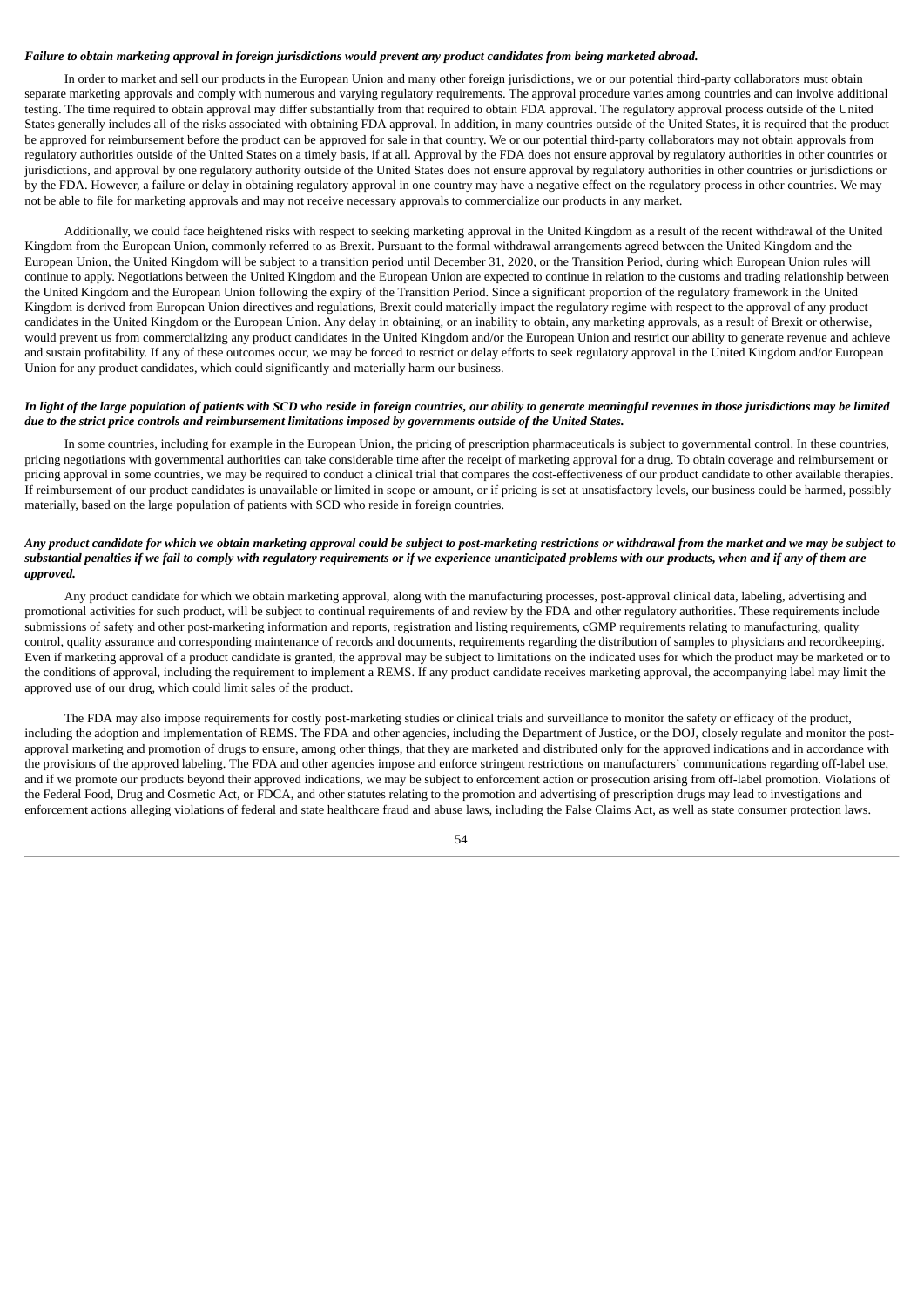In addition, later discovery of previously unknown adverse events or other problems with our products, manufacturers or manufacturing processes, or failure to comply with regulatory requirements, may have various consequences, including:

- suspension of or restrictions on such products, manufacturers or manufacturing processes;
- restrictions and warnings on the labeling or marketing of a product;
- restrictions on product distribution or use;
- requirements to conduct post-marketing studies or clinical trials;
- warning letters or untitled letters;
- withdrawal of the products from the market;
- refusal to approve pending applications or supplements to approved applications that we submit;
- recall of products;
- fines, restitution or disgorgement of profits or revenues;
- suspension of any ongoing clinical trials;
- suspension or withdrawal of marketing approvals;
- damage to relationships with any potential collaborators;
- unfavorable press coverage and damage to our reputation;
- refusal to permit the import or export of our products;
- product seizure or detention;
- injunctions or the imposition of civil or criminal penalties; or
- litigation involving patients using our products.

Non-compliance with European Union requirements regarding safety monitoring or pharmacovigilance, and with requirements related to the development of products for the pediatric population, can also result in significant financial penalties. Similarly, failure to comply with the European Union's requirements regarding the protection of personal information can also lead to significant penalties and sanctions.

In addition, manufacturers of approved products and those manufacturers' facilities are required to comply with extensive FDA requirements, including ensuring that quality control and manufacturing procedures conform to cGMPs applicable to drug manufacturers or quality assurance standards applicable to medical device manufacturers, which include requirements relating to quality control and quality assurance as well as the corresponding maintenance of records and documentation and reporting requirements. We, any contract manufacturers we may engage in the future, our future collaborators and their contract manufacturers will also be subject to other regulatory requirements, including submissions of safety and other post-marketing information and reports, registration and listing requirements, requirements regarding the distribution of samples to clinicians, recordkeeping, and costly post-marketing studies or clinical trials and surveillance to monitor the safety or efficacy of the product such as the requirement to implement a REMS.

#### The efforts of the federal administration to pursue regulatory reform may limit the FDA's ability to engage in oversight and implementation activities in the normal *course, and that could negatively impact our business.*

The federal administration has taken several executive actions, including the issuance of a number of executive orders, that could impose significant burdens on, or otherwise materially delay, the FDA's ability to engage in routine regulatory and oversight activities such as implementing statutes through rulemaking, issuance of guidance, and review and approval of marketing applications. On January 30, 2017, President Trump issued an executive order, applicable to all executive agencies, including the FDA, requiring that for each notice of proposed rulemaking or final regulation to be issued in fiscal year 2017, the agency shall identify at least two existing regulations to be repealed, unless prohibited by law. These requirements are referred to as the "two-for-one" provisions. This executive order includes a budget neutrality provision that requires the total incremental cost of all new regulations in the 2017 fiscal year, including repealed regulations, to be no greater than zero, except in limited circumstances. For fiscal years 2018 and beyond, the executive order requires agencies to identify regulations to offset any incremental cost of a new regulation. In interim guidance issued by the Office of Information and Regulatory Affairs within the Office of Management and on February 2, 2017, the administration indicates that the "twofor-one" provisions may apply not only to agency regulations, but also to significant agency guidance documents. In response to the COVID-19 pandemic, the Trump Administration has indicated that it will take additional actions to provide regulatory relief. It is difficult to predict how these requirements will be implemented, and the extent to which they will impact the FDA's ability to exercise its regulatory authority. If these executive actions impose constraints on FDA's ability to engage in oversight and implementation activities in the normal course, our business may be negatively impacted.

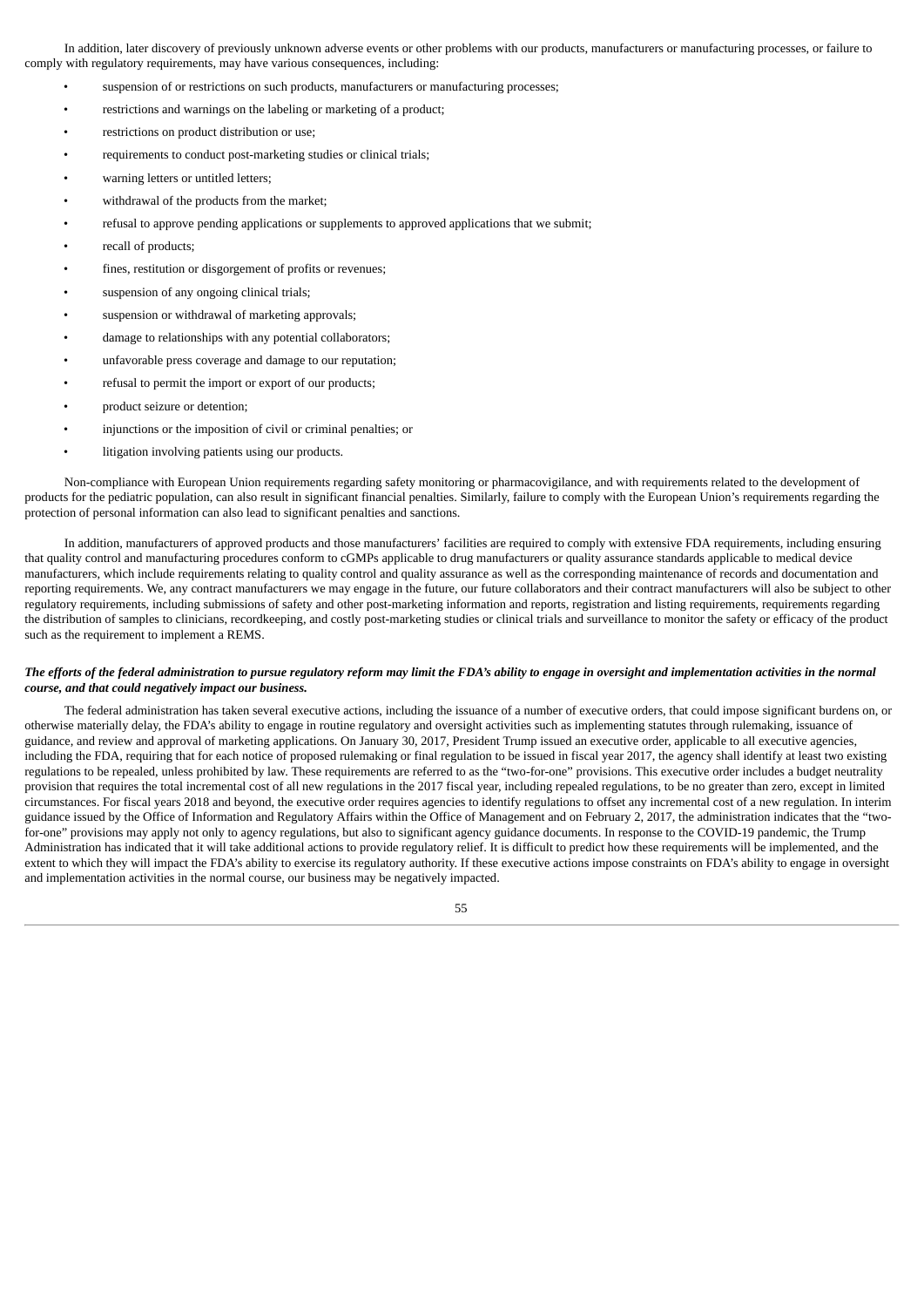# Our current and future operations are subject to applicable anti-kickback, fraud and abuse, false claims, transparency, health information privacy and security, and other healthcare laws and regulations. If we are unable to comply, or do not fully comply, with such laws and regulations, we could face substantial penalties.

If we obtain regulatory approval and commercialize any products, healthcare providers, physicians and third-party payors will play a primary role in the recommendation and prescription of any product candidates for which we obtain marketing approval. Our operations, including arrangements with healthcare providers, physicians and third-party payors may expose us to broadly applicable fraud and abuse and other healthcare laws and regulations that may constrain the business or financial arrangements and relationships through which we market, sell and distribute any products for which we obtain marketing approval. In addition, we may be subject to transparency laws and patient privacy regulations by U.S. federal and state governments and by governments in foreign jurisdictions in which we conduct our business. Restrictions under applicable federal and state healthcare laws and regulations include, but are not limited to, the following:

- the federal Anti-Kickback Statute, which prohibits, among other things, persons from knowingly and willfully soliciting, offering, receiving or providing remuneration, directly or indirectly, in cash or in kind, to induce or reward, or in return for, either the referral of an individual for, or the purchase, order or recommendation or arranging of, any good or service, for which payment may be made under a federal healthcare program such as Medicare and Medicaid;
- Federal civil and criminal false claims laws, such as the federal False Claims Act, which can be enforced through civil whistleblower actions, and civil monetary penalty laws, which prohibit, among other things, knowingly presenting, or causing to be presented, false or fraudulent claims for payment by a federal healthcare program or making a false statement or record material to payment of a false claim or avoiding, decreasing or concealing an obligation to pay money to the federal government;
- the federal Health Insurance Portability and Accountability Act of 1996, or HIPAA, which prohibits, among other things, executing a scheme to defraud any healthcare benefit program, making any materially false, fictitious, or fraudulent statements in connection with the delivery of, or payment for, healthcare benefits, items or services relating to healthcare matters, or obtain, by means of false or fraudulent pretenses, representations, or promises, any of the money or property owned by, or under the custody or control of, any healthcare benefit program, regardless of the payor (e.g., public or private), willfully obstructing a criminal investigation of a healthcare offense, and knowingly and willfully falsifying, concealing or covering up by any trick or device a material fact;
- HIPAA, as amended by the Health Information Technology for Economic and Clinical Health Act of 2009, and their respective implementing regulations, which impose obligations, including mandatory contractual terms, on "covered entities," including certain healthcare providers, health plans, and healthcare clearinghouses, as well as their respective "business associates" that create, receive, maintain or transmit individually identifiable health information for or on behalf of a covered entity, with respect to safeguarding the privacy, security and transmission of individually identifiable health information
- the FDCA, which prohibits, among other things, the adulteration or misbranding of drugs, biologics and medical devices;
- the federal Physician Payments Sunshine Act requires applicable manufacturers of covered drugs, devices, biologics, and medical supplies for which payment is available under Medicare, Medicaid or the Children's Health Insurance Program (with certain exceptions) to report annually to the Centers for Medicare & Medicaid Services, or CMS, payments and other transfers of value to physicians, as defined by such law, and teaching hospitals, as well as ownership and investment interests held by physicians and their immediate family members; and
- analogous state and foreign laws and regulations, such as state anti- kickback and false claims laws and transparency laws, may apply to sales or marketing arrangements and claims involving healthcare items or services reimbursed by non-governmental third-party payors, including private insurers.

Some state laws require pharmaceutical companies to comply with the pharmaceutical industry's voluntary compliance guidelines and the relevant compliance guidance promulgated by the federal government and may require drug manufacturers to report information related to payments and other transfers of value to physicians and other healthcare providers or marketing expenditures. Additionally, some state and local laws require the registration of pharmaceutical sales representatives in the jurisdiction. State and foreign laws also govern the privacy and security of health information in some circumstances, many of which differ from each other in significant ways and often are not preempted by HIPAA, thus complicating compliance efforts.

Efforts to ensure that our business arrangements with third parties will comply with applicable healthcare laws and regulations will involve substantial costs. It is possible that governmental authorities will conclude that our business practices may not comply with current or future statutes, regulations or case law involving applicable fraud and abuse or other healthcare laws and regulations. If our operations, including anticipated activities that would be conducted by our sales team, are found to be in violation of any of these laws or any other governmental regulations that may apply to us, we may be subject to significant civil, criminal and administrative penalties, damages, disgorgement, fines, imprisonment, exclusion of products from government funded healthcare programs, such as

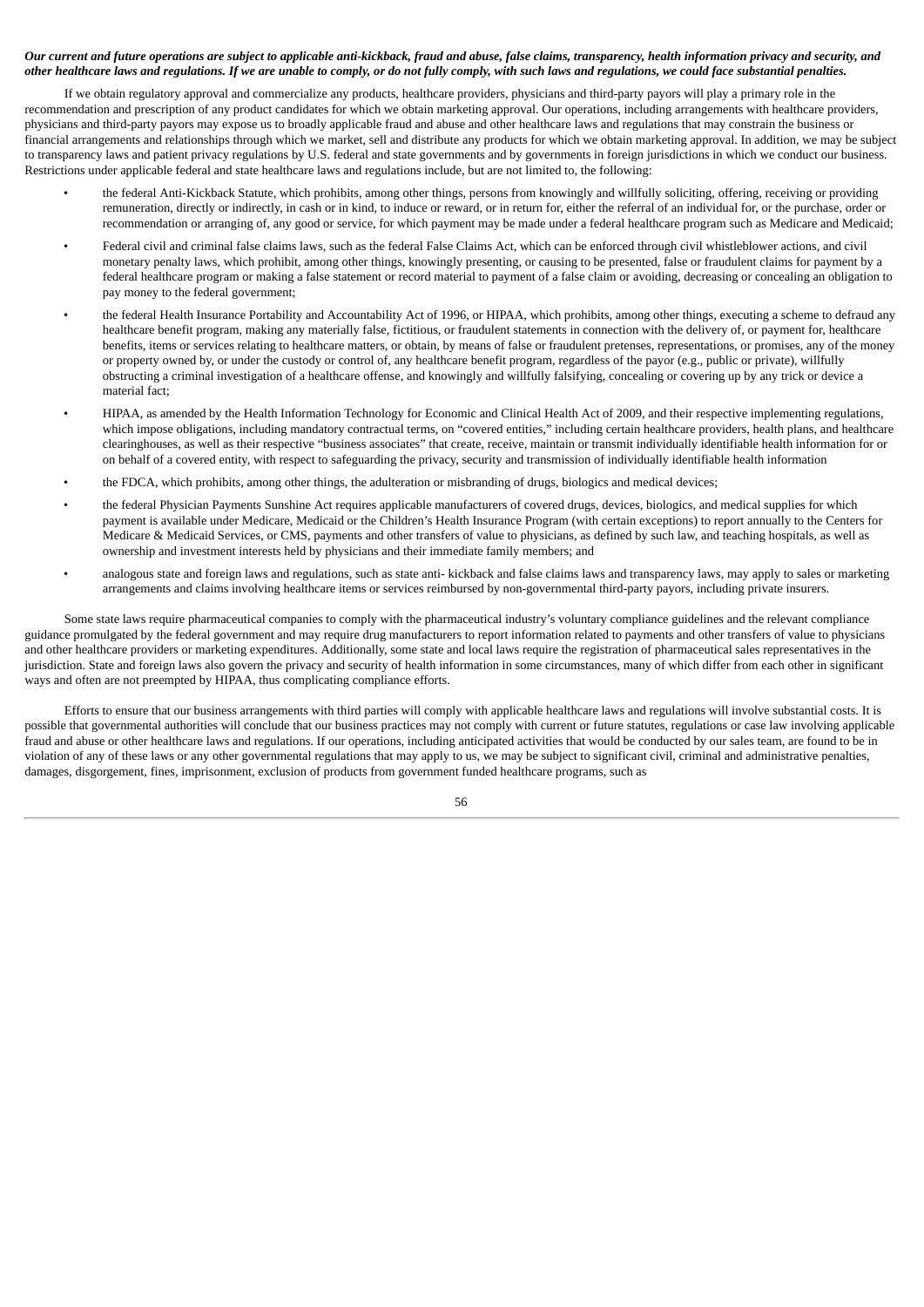Medicare and Medicaid, additional reporting requirements and/or oversight if we become subject to a corporate integrity agreement or similar agreement to resolve allegations of non-compliance with these laws and the curtailment or restructuring of our operations. In addition, we may also experience reputational harm, diminished profits and future earnings. If any of the physicians or other healthcare providers or entities with whom we expect to do business is found to be not in compliance with applicable laws, they may be subject to significant criminal, civil or administrative sanctions, including exclusions from participation in government funded healthcare programs.

## Compliance with global privacy and data security requirements could result in additional costs and liabilities to us or inhibit our ability to collect and process data globally, and the failure to comply with such requirements could subject us to significant fines and penalties, which may have a material adverse effect on our *business, financial condition or results of operations.*

The regulatory framework for the collection, use, safeguarding, sharing, transfer and other processing of information worldwide is rapidly evolving and is likely to remain uncertain for the foreseeable future. Globally, virtually every jurisdiction in which we operate has established its own data security and privacy frameworks with which we must comply. For example, the collection, use, disclosure, transfer, or other processing of personal data regarding individuals in the European Union, including personal health data, is subject to the European Union General Data Protection Regulation, or the GDPR, which took effect across all member states of the European Economic Area, or EEA, in May 2018. The GDPR is wide-ranging in scope and imposes numerous requirements on companies that process personal data, including requirements relating to processing health and other sensitive data, obtaining consent of the individuals to whom the personal data relates, providing information to individuals regarding data processing activities, implementing safeguards to protect the security and confidentiality of personal data, providing notification of data breaches, and taking certain measures when engaging third-party processors. The GDPR increases our obligations with respect to clinical trials conducted in the EEA by expanding the definition of personal data to include coded data and requiring changes to informed consent practices and more detailed notices for clinical trial subjects and investigators. In addition, the GDPR also imposes strict rules on the transfer of personal data to countries outside the European Union, including the United States and, as a result, increases the scrutiny that such rules should apply to transfers of personal data from clinical trial sites located in the EEA to the United States. The GDPR also permits data protection authorities to require destruction of improperly gathered or used personal information and/or impose substantial fines for violations of the GDPR, which can be up to four percent of global revenues or 20 million Euros, whichever is greater, and confers a private right of action on data subjects and consumer associations to lodge complaints with supervisory authorities, seek judicial remedies, and obtain compensation for damages resulting from violations of the GDPR. In addition, the GDPR provides that European Union member states may make their own further laws and regulations limiting the processing of personal data, including genetic, biometric or health data.

Given the breadth and depth of changes in data protection obligations, preparing for and complying with the GDPR's requirements is rigorous and time intensive and requires significant resources and a review of our technologies, systems and practices, as well as those of any third-party collaborators, service providers, contractors or consultants that process or transfer personal data collected in the European Union. The GDPR and other changes in laws or regulations associated with the enhanced protection of certain types of sensitive data, such as healthcare data or other personal information from our clinical trials, could require us to change our business practices and put in place additional compliance mechanisms, may interrupt or delay our development, regulatory and commercialization activities and increase our cost of doing business, and could lead to government enforcement actions, private litigation and significant fines and penalties against us and could have a material adverse effect on our business, financial condition or results of operations.

Similar privacy and data security requirements are either in place or underway in the United States. There are a broad variety of data protection laws that may be applicable to our activities, and a range of enforcement agencies at both the state and federal levels that can review companies for privacy and data security concerns based on general consumer protection laws. The Federal Trade Commission and state Attorneys General all are aggressive in reviewing privacy and data security protections for consumers. New laws also are being considered at both the state and federal levels. For example, the California Consumer Privacy Act, which became effective on January 1, 2020, is creating similar risks and obligations as those created by GDPR, although the Act does exempt certain information collected as part of a clinical trial subject to the Federal Policy for the Protection of Human Subjects (the Common Rule). Many other states are considering similar legislation. A broad range of legislative measures also have been introduced at the federal level. Accordingly, failure to comply with current and any future federal and state laws regarding privacy and security of personal information could expose us to fines and penalties. We also face a threat of consumer class actions related to these laws and the overall protection of personal data. Even if we are not determined to have violated these laws, investigations into these issues typically require the expenditure of significant resources and generate negative publicity, which could harm our reputation and our business.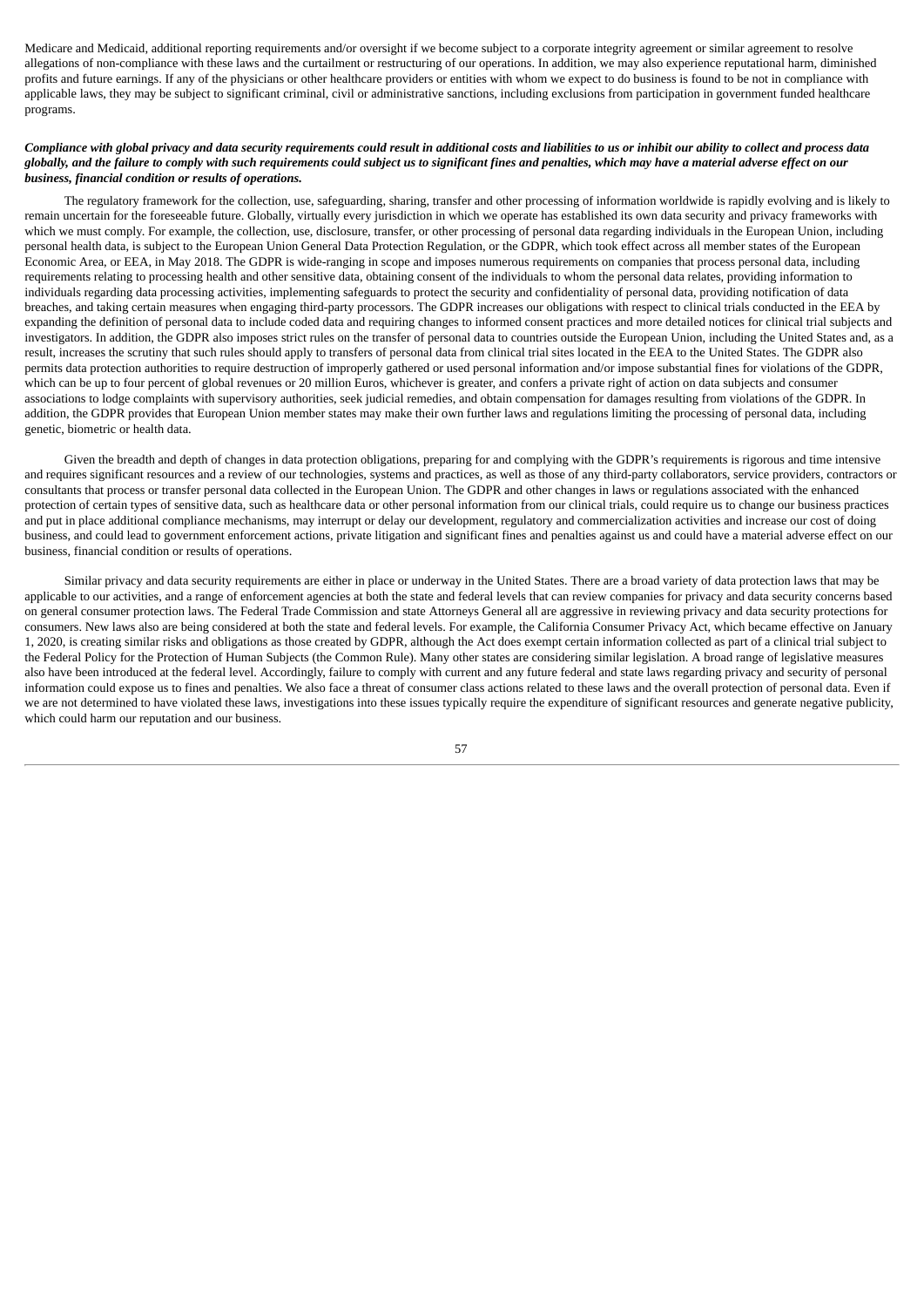## Recently enacted and future legislation may increase the difficulty and cost for us to obtain marketing approval of and commercialize any product candidates and affect the prices we may obtain for any products that are approved in the United States or foreign jurisdictions.

In the United States and some foreign jurisdictions, there have been a number of legislative and regulatory changes and proposed changes regarding the healthcare system that could prevent or delay marketing approval of any product candidates, restrict or regulate post-approval activities and affect our ability to profitably sell any product candidates for which we obtain marketing approval. The pharmaceutical industry has been a particular focus of these efforts and has been significantly affected by legislative initiatives. Current laws, as well as other healthcare reform measures that may be adopted in the future, may result in more rigorous coverage criteria and in additional downward pressure on the price that we receive for any FDA-approved product.

In March 2010, President Obama signed into law the Patient Protection and Affordable Care Act, as amended by the Health Care and Education Reconciliation Act of 2010, or collectively the ACA. Among the provisions of the ACA of potential importance to our business, including, without limitation, our ability to commercialize our product candidates and the prices we may obtain for any product candidates that are approved for sale, are the following:

- an annual, non-deductible fee on any entity that manufactures or imports specified branded prescription drugs and biologic agents, apportioned among these entities according to their market share in certain government healthcare programs, although this fee would not apply to sales of certain products approved exclusively for orphan indications;
- an increase in the statutory minimum rebates a manufacturer must pay under the Medicaid Drug Rebate Program;
- expansion of healthcare fraud and abuse laws, including the civil False Claims Act and the federal Anti-Kickback Statute, new government investigative powers and enhanced penalties for non-compliance;
- a Medicare Part D coverage gap discount program, in which manufacturers must now agree to offer 70% point-of-sale discounts off negotiated prices of applicable brand drugs to eligible beneficiaries during their coverage gap period, as a condition for the manufacturer's outpatient drugs to be covered under Medicare Part D;
- extension of manufacturers' Medicaid rebate liability;
- expansion of eligibility criteria for Medicaid programs;
- expansion of the entities eligible for discounts under the Public Health Service pharmaceutical pricing program; and
- a Patient-Centered Outcomes Research Institute to oversee, identify priorities in, and conduct comparative clinical effectiveness research, along with funding for such research.

There remain judicial and Congressional challenges to certain aspects of the ACA, as well as efforts by the Trump administration to repeal or replace certain aspects of the ACA. For example, with the enactment of the TCJA, Congress repealed the ACA's "individual mandate" to carry health insurance, effective January 1, 2019. Additionally, the 2020 federal spending package permanently eliminated, effective January 1, 2020, the ACA-mandated "Cadillac" tax on high-cost employer-sponsored health coverage and medical device tax and, effective January 1, 2021, also eliminates the health insurer tax. Further, the Bipartisan Budget Act of 2018, among other things, amended the ACA, effective January 1, 2019, to increase from 50% to 70% the point-of-sale discount that is owed by pharmaceutical manufacturers who participate in Medicare Part D and to close the coverage gap in most Medicare drug plans, commonly referred to as the "donut hole". In addition, the Trump administration has also taken executive actions to undermine or delay implementation of the ACA. Since January 2017, President Trump has signed two Executive Orders designed to delay the implementation of certain provisions of the ACA or otherwise circumvent some of the requirements for health insurance mandated by the ACA. One Executive Order directs federal agencies with authorities and responsibilities under the ACA to waive, defer, grant exemptions from, or delay the implementation of any provision of the ACA that would impose a fiscal or regulatory burden on states, individuals, healthcare providers, health insurers, or manufacturers of pharmaceuticals or medical devices. The second Executive Order terminates the cost-sharing subsidies that reimburse insurers under the ACA. Several state Attorneys General filed suit to stop the administration from terminating the subsidies, but their request for a restraining order was denied by a federal judge in California on October 25, 2017 and such case has been appealed to the U.S. Supreme Court, which has not yet issued its ruling.

Further, on December 14, 2018, a U.S. District Court judge in the Northern District of Texas ruled that the individual mandate portion of the ACA is an essential and inseverable feature of the ACA, and therefore because the mandate was repealed as part of the Tax Cuts and Jobs Act, the remaining provisions of the ACA are invalid as well. The Trump administration and CMS have both stated that the ruling will have no immediate effect, and on December 30, 2018 the same judge issued an order staying the judgment pending appeal. The Trump Administration recently represented to the Court of Appeals considering this judgment that it does not oppose the lower court's ruling. On July 10, 2019, the Court of Appeals for the Fifth Circuit heard oral argument in this case. On December 18, 2019, that court affirmed the lower court's ruling that the individual mandate portion of the ACA is unconstitutional and it remanded the case to the district court for reconsideration of the severability question and additional analysis of the provisions of the ACA. On January 21, 2020, the U.S. Supreme Court declined to review this decision on an expedited basis. On March 3, 2020, however, that Court did agree to hear this case. Litigation and legislation over the ACA are likely to continue, with unpredictable and uncertain results.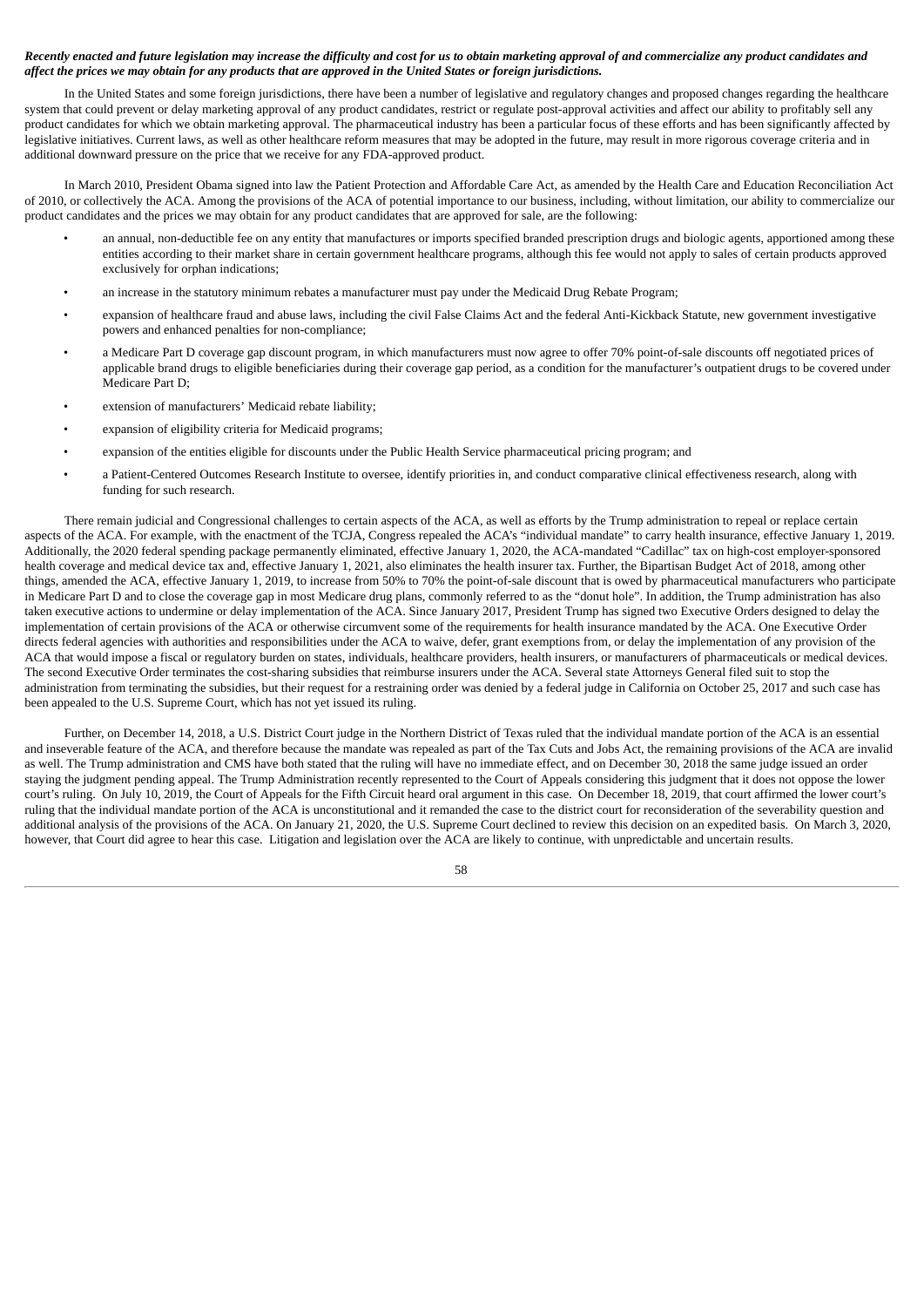In addition, other legislative changes have been proposed and adopted since the ACA was enacted. These changes include the Budget Control Act of 2011, which, among other things, led to aggregate reductions to Medicare payments to providers of up to 2% per fiscal year that started in 2013 and, due to subsequent legislative amendments to the statute, will stay in effect through 2029 unless additional congressional action is taken, and the American Taxpayer Relief Act of 2012, which, among other things, reduced Medicare payments to several types of providers and increased the statute of limitations period for the government to recover overpayments to providers from three to five years.

The costs of prescription pharmaceuticals have also been the subject of considerable discussion in the United States, and members of Congress and the Trump administration have stated that they will address such costs through new legislative, administrative and executive measures. To date, there have been several recent U.S. congressional inquiries and proposed and enacted state and federal legislation designed to, among other things, bring more transparency to drug pricing, review the relationship between pricing and manufacturer patient programs, reduce the costs of drugs under Medicare and reform government program reimbursement methodologies for drug products. At the federal level, the Trump administration's budget proposal for fiscal year 2020 contains further drug price control measures that could be enacted during the budget process or in other future legislation, including, for example, measures to permit Medicare Part D plans to negotiate the price of certain drugs under Medicare Part B, to allow some states to negotiate drug prices under Medicaid, and to eliminate cost sharing for generic drugs for low-income patients. Further, the Trump administration released a "Blueprint" to lower drug prices and reduce out of pocket costs of drugs that contains additional proposals to increase drug manufacturer competition, increase the negotiating power of certain federal healthcare programs, incentivize manufacturers to lower the list price of their products, and reduce the out of pocket costs of drug products paid by consumers. The United States Department of Health and Human Services has solicited feedback on some of these measures while concurrently implementing others under its existing authority. While some measures may require additional authorization to become effective, Congress and the Trump administration have each indicated that they will continue to seek new legislative and/or administrative measures to control drug costs. For example, on December 23, 2019, the Trump Administration published a proposed rulemaking that, if finalized, would allow states or certain other non-federal government entities to submit importation program proposals to FDA for review and approval. Applicants would be required to demonstrate their importation plans pose no additional risk to public health and safety and will result in significant cost savings for consumers. At the same time, FDA issued draft guidance that would allow manufacturers to import their own FDA-approved drugs that are authorized for sale in other countries (multi-market approved products).

At the state level, individual states are increasingly aggressive in passing legislation and implementing regulations designed to control pharmaceutical and biological product pricing, including price or patient reimbursement constraints, discounts, restrictions on certain product access and marketing cost disclosure and transparency measures, and, in some cases, designed to encourage importation from other countries and bulk purchasing. In addition, regional healthcare authorities and individual hospitals are increasingly using bidding procedures to determine what pharmaceutical products and which suppliers will be included in their prescription drug and other healthcare programs. These measures could reduce the ultimate demand for our products, once approved, or put pressure on our product pricing. We expect that additional state and federal healthcare reform measures will be adopted in the future, any of which could limit the amounts that federal and state governments will pay for healthcare products and services, which could result in reduced demand for any product candidates or additional pricing pressures.

Legislative and regulatory proposals have been made to expand post-approval requirements and restrict sales and promotional activities for pharmaceutical products. We cannot be sure whether additional legislative changes will be enacted, or whether the FDA regulations, guidance or interpretations will be changed, or what the impact of such changes on the marketing approvals of any product candidates, if any, may be. Increased scrutiny by the U.S. Congress of the FDA's approval process may significantly delay or prevent marketing approval, as well as subject us to more stringent product labeling and post-marketing testing and other requirements.

We expect that these healthcare reforms, as well as other healthcare reform measures that may be adopted in the future, may result in additional reductions in Medicare and other healthcare funding, more rigorous coverage criteria, new payment methodologies and additional downward pressure on the price that we receive for any approved product and/or the level of reimbursement physicians receive for administering any approved product we might bring to market. Reductions in reimbursement levels may negatively impact the prices we receive or the frequency with which our products are prescribed or administered. Any reduction in reimbursement from Medicare or other government programs may result in a similar reduction in payments from private payors.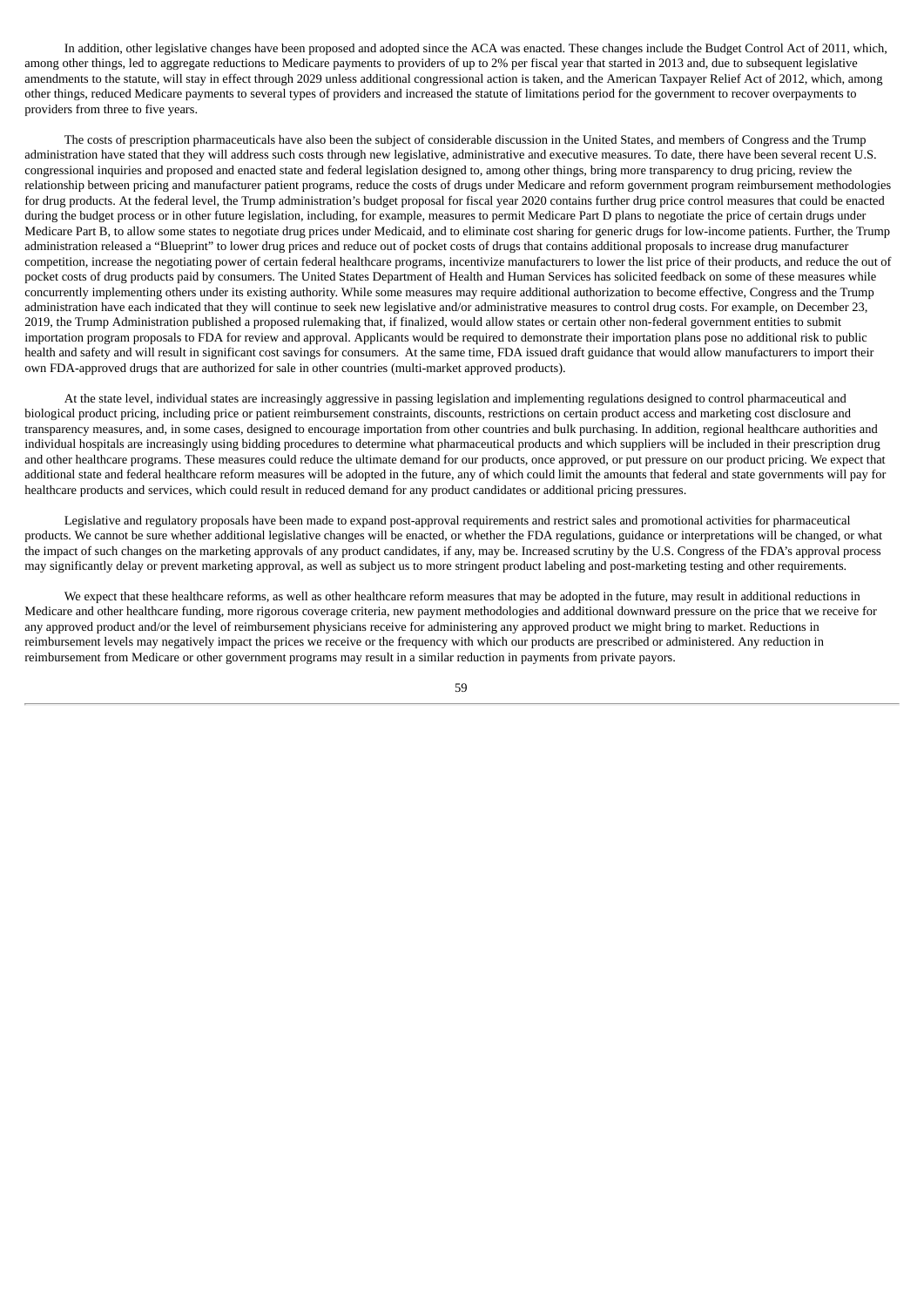## If we or any third-party manufacturers we engage now or in the future fail to comply with environmental, health and safety laws and regulations, we could become *subject to fines or penalties or incur costs or liabilities that could harm our business.*

We and third-party manufacturers we engage now are, and any third-party manufacturers we may engage in the future will be, subject to numerous environmental, health and safety laws and regulations, including those governing laboratory procedures and the handling, use, storage, treatment and disposal of hazardous materials and wastes. Our operations involve the use of hazardous and flammable materials, including chemicals and biological materials. Our operations also produce hazardous waste products. We generally contract with third parties for the disposal of these materials and wastes. We cannot eliminate the risk of contamination or injury from these materials. In the event of contamination or injury resulting from our use of hazardous materials, we could be held liable for any resulting damages, and any liability could exceed our resources. Liability under certain environmental laws governing the release and cleanup of hazardous materials is joint and several and could be imposed without regard to fault. We also could incur significant costs associated with civil or criminal fines and penalties or become subject to injunctions limiting or prohibiting our activities for failure to comply with such laws and regulations.

Although we maintain general liability insurance as well as workers' compensation insurance to cover us for costs and expenses we may incur due to injuries to our employees resulting from the use of hazardous materials, this insurance may not provide adequate coverage against potential liabilities. We do not maintain insurance for environmental liability or toxic tort claims that may be asserted against us in connection with our storage or disposal of biological, hazardous or radioactive materials.

In addition, we may incur substantial costs in order to comply with current or future environmental, health and safety laws and regulations. These current or future laws and regulations may impair our research, development or production efforts. Our failure to comply with these laws and regulations also may result in substantial fines, penalties or other sanctions.

Further, with respect to the operations of our current and any future third-party contract manufacturers, it is possible that if they fail to operate in compliance with applicable environmental, health and safety laws and regulations or properly dispose of wastes associated with our products, we could be held liable for any resulting damages, suffer reputational harm or experience a disruption in the manufacture and supply of any product candidates or products. In addition, our supply chain may be adversely impacted if any of our third-party contract manufacturers become subject to injunctions or other sanctions as a result of their non-compliance with environmental, health and safety laws and regulations.

## We are subject to anti-corruption laws, as well as export control laws, customs laws, sanctions laws and other laws governing our operations. If we fail to comply with these laws, we could be subject to civil or criminal penalties, other remedial measures and legal expenses, be precluded from developing manufacturing and selling certain products outside the United States or be required to develop and implement costly compliance programs, which could adversely affect our business, results of *operations and financial condition.*

Our operations are subject to anti-corruption laws, including the U.K. Bribery Act 2010, or Bribery Act, the U.S. Foreign Corrupt Practices Act, or FCPA, and other anti-corruption laws that apply in countries where we do business and may do business in the future. The Bribery Act, FCPA and these other laws generally prohibit us, our officers, and our employees and intermediaries from bribing, being bribed or making other prohibited payments to government officials or other persons to obtain or retain business or gain some other business advantage. Compliance with the FCPA, in particular, is expensive and difficult, particularly in countries in which corruption is a recognized problem. In addition, the FCPA presents particular challenges in the pharmaceutical industry, because, in many countries, hospitals are operated by the government, and doctors and other hospital employees are considered foreign officials. Certain payments to hospitals in connection with clinical trials and other work have been deemed to be improper payments to government officials and have led to FCPA enforcement actions.

We may in the future operate in jurisdictions that pose a high risk of potential Bribery Act or FCPA violations, and we may participate in collaborations and relationships with third parties whose actions could potentially subject us to liability under the Bribery Act, FCPA or local anti-corruption laws. In addition, we cannot predict the nature, scope or effect of future regulatory requirements to which our international operations might be subject or the manner in which existing laws might be administered or interpreted. If we expand our operations outside of the United States, we will need to dedicate additional resources to comply with numerous laws and regulations in each jurisdiction in which we plan to operate.

We are also subject to other laws and regulations governing our international operations, including regulations administered by the governments of the United Kingdom and the United States, and authorities in the European Union, including applicable export control regulations, economic sanctions on countries and persons, customs requirements and currency exchange regulations, collectively referred to as the Trade Control laws. In addition, various laws, regulations and executive orders also restrict the use and dissemination outside of the United States, or the sharing with certain non-U.S. nationals, of information classified for national security purposes, as well as certain products and technical data relating to those products. If we expand our presence outside of the United States, it will require us to dedicate additional resources to comply with these laws, and these laws may preclude us from developing, manufacturing, or selling certain products and product candidates outside of the United States, which could limit our growth potential and increase our development costs.

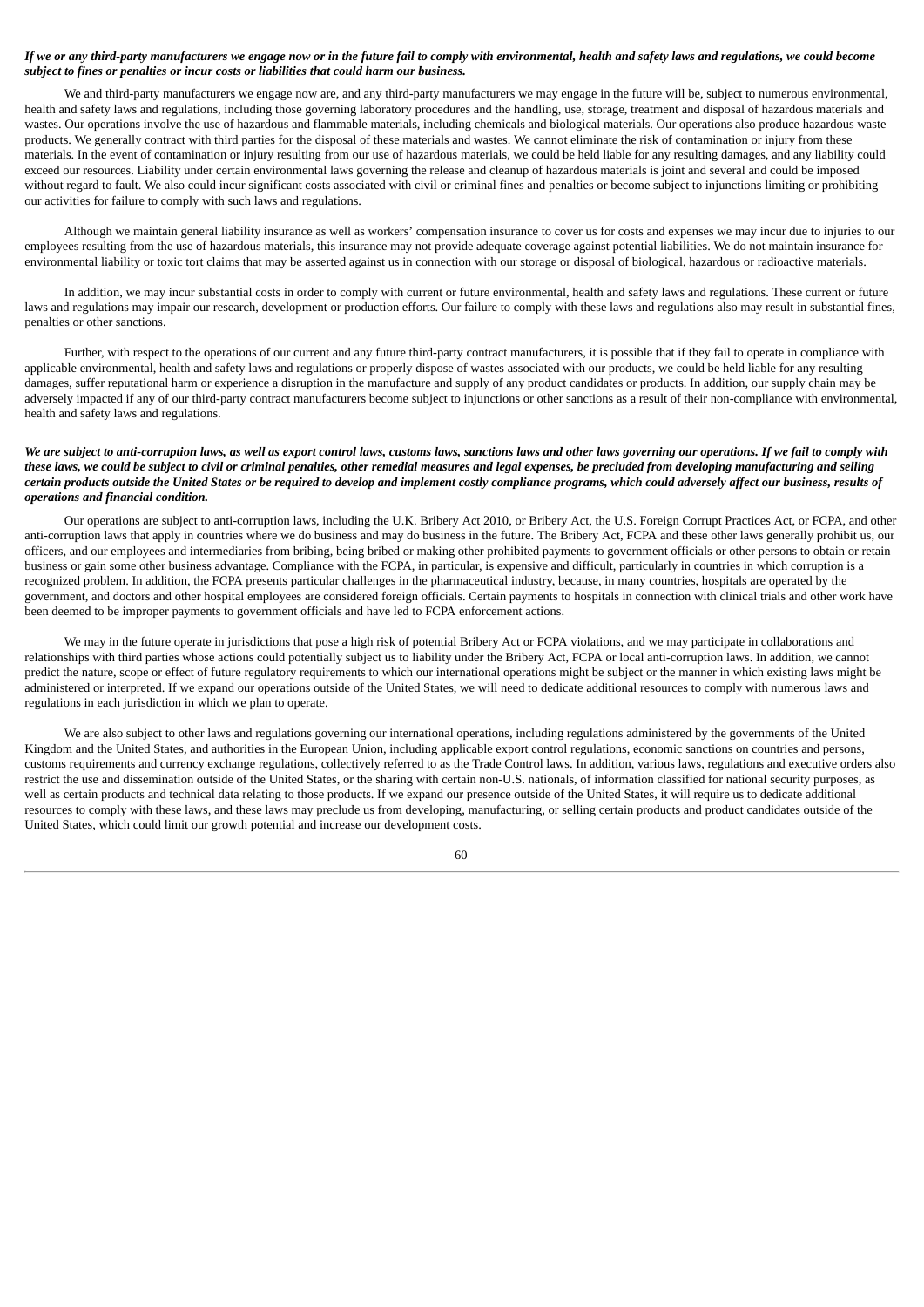There is no assurance that we will be completely effective in ensuring our compliance with all applicable anti-corruption laws, including the Bribery Act, the FCPA or other legal requirements, including Trade Control laws. If we are not in compliance with the Bribery Act, the FCPA and other anti-corruption laws or Trade Control laws, we may be subject to criminal and civil penalties, disgorgement and other sanctions and remedial measures, and legal expenses, which could have an adverse impact on our business, financial condition, results of operations and liquidity. The Securities and Exchange Commission, or SEC, also may suspend or bar issuers from trading securities on U.S. exchanges for violations of the FCPA's accounting provisions. Any investigation of any potential violations of the Bribery Act, the FCPA, other anticorruption laws or Trade Control laws by United Kingdom, U.S. or other authorities could also have an adverse impact on our reputation, our business, results of operations and financial condition.

## Our employees, independent contractors, consultants and vendors may engage in misconduct or other improper activities, including non-compliance with regulatory standards and requirements and insider trading, which could cause significant liability for us and harm our reputation.

We are exposed to the risk of fraud or other misconduct by our employees, independent contractors, consultants and vendors. Misconduct by these partners could include intentional failures to comply with FDA regulations or similar regulations of comparable foreign regulatory authorities, provide accurate information to the FDA or similar foreign regulatory authorities, comply with manufacturing standards, comply with federal and state healthcare fraud and abuse laws and regulations and similar laws and regulations established and enforced by comparable foreign regulatory authorities, report financial information or data accurately or disclose unauthorized activities to us. Employee misconduct could also involve the improper use of information obtained in the course of clinical trials, which could result in regulatory sanctions and serious harm to our reputation. This could include violations of HIPAA, other U.S. federal and state law, and requirements of non-U.S. jurisdictions, including the European Union Data Protection Directive. We are also exposed to risks in connection with any insider trading violations by employees or others affiliated with us. It is not always possible to identify and deter employee misconduct, and the precautions we take to detect and prevent this activity may not be effective in controlling unknown or unmanaged risks or losses or in protecting us from governmental investigations or other actions or lawsuits stemming from a failure to be in compliance with such laws, standards, regulations, guidance or codes of conduct. If any such actions are instituted against us, and we are not successful in defending ourselves or asserting our rights, those actions could have a significant impact on our business and results of operations, including the imposition of significant fines or other sanctions.

## Our internal computer systems, or those of our collaborators or other contractors or consultants, may fail or suffer security breaches, which could result in a material *disruption of our product development programs.*

Our internal computer systems and those of any collaborators, contractors or consultants are vulnerable to damage from computer viruses, unauthorized access, natural disasters, terrorism, war and telecommunication and electrical failures. Such systems are also vulnerable to service interruptions or to security breaches from inadvertent or intentional actions by our employees, third-party vendors and/or business partners, or from cyberattacks by malicious third parties. Cyber incidents are increasing in their frequency, sophistication and intensity, and have become increasingly difficult to detect. Cyber incidents could include the deployment of harmful malware, ransomware, denial-of-service attacks, unauthorized access to or deletion of files, social engineering and other means to affect service reliability and threaten the confidentiality, integrity and availability of information. Cyber incidents also could include phishing attempts or e-mail fraud to cause payments or information to be transmitted to an unintended recipient.

While we have not experienced any material system failure, accident, cyber incidents or security breach to date, if such an event were to occur and cause interruptions in our operations, it could result in a material disruption of our development programs and our business operations, whether due to a loss of our trade secrets or other proprietary information or other similar disruptions. For example, the loss of clinical trial data from completed or future clinical trials could result in delays in our regulatory approval efforts and significantly increase our costs to recover or reproduce the data. To the extent that any disruption or security breach were to result in a loss of, or damage to, our data or applications, or inappropriate disclosure of confidential or proprietary information, we could incur liability, our competitive position and reputation could be harmed and the further development and commercialization of IMR-687 and any other product candidates we may develop could be delayed.

## **Risks Related to Employee Matters and Managing Growth**

#### Our future success depends on our ability to retain key executives and to attract, retain and motivate qualified personnel.

We are highly dependent on the research and development, clinical, financial, operational and other business expertise of our executive officers, as well as the other principal members of our management, scientific and clinical teams. Although we have entered into employment offer letters with our executive officers, each of them may terminate their employment with us at any time. We do not maintain "key person" insurance for any of our executives or other employees. Recruiting and retaining qualified scientific, clinical, manufacturing, accounting, legal and sales and marketing personnel will also be critical to our success.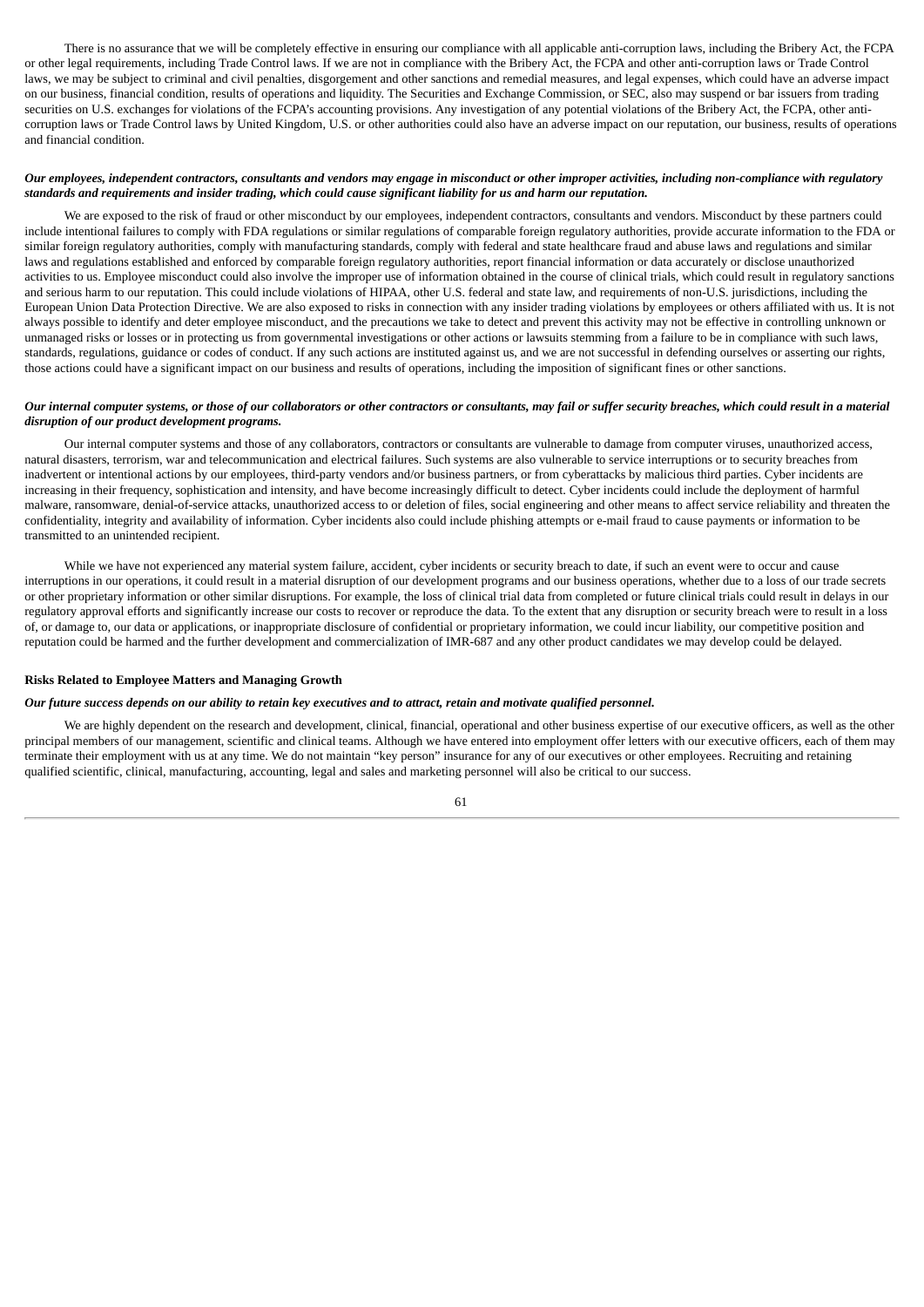The loss of the services of our executive officers or other key employees could impede the achievement of our research, development and commercialization objectives and seriously harm our ability to successfully implement our business strategy. Furthermore, replacing executive officers and key employees may be difficult and may take an extended period of time because of the limited number of individuals in our industry with the breadth of skills and experience required to successfully develop, gain regulatory approval of and commercialize products. Competition to hire from this limited pool is intense, and we may be unable to hire, train, retain or motivate these key personnel on acceptable terms given the competition among numerous pharmaceutical and biotechnology companies for similar personnel. We also experience competition for the hiring of scientific and clinical personnel from universities and research institutions. In addition, we rely on consultants and advisors, including scientific and clinical advisors, to assist us in formulating our research and development and commercialization strategy. Our consultants and advisors may be employed by employers other than us and may have commitments under consulting or advisory contracts with other entities that may limit their availability to us. Our success also depends on implementing and maintaining internal controls and the accuracy and timeliness of our financial reporting. If we are unable to continue to attract and retain high quality personnel, our ability to pursue our growth strategy will be limited.

#### We expect to expand our development and regulatory capabilities and potentially implement sales, marketing and distribution capabilities, and as a result, we may *encounter difficulties in managing our growth, which could disrupt our operations.*

We expect to experience significant growth in the number of our employees and the scope of our operations, particularly in the areas of drug development, clinical, regulatory affairs and, if any product candidate receives marketing approval, sales, marketing and distribution. To manage our anticipated future growth, we must continue to implement and improve our managerial, operational and financial systems, expand our facilities and continue to recruit and train additional qualified personnel. Due to our limited financial resources and the limited experience of our management team in managing a company with such anticipated growth, we may not be able to effectively manage the expansion of our operations or recruit and train additional qualified personnel. The expansion of our operations may lead to significant costs and may divert our management and business development resources. Any inability to manage growth could delay the execution of our business plans or disrupt our operations.

## **Risks Related to Ownership of Our Common Stock**

#### *An active trading market for our common stock may not develop or be sustained.*

Our shares began trading on the Nasdaq Global Select Market on March 12, 2020. Prior to March 12, 2020, there was no public market for our common stock, and we cannot be certain that an active trading market for our shares will continue to develop or be sustained. As a result, it may be difficult for our stockholders to sell their shares without depressing the market price for the shares or at all.

## If securities analysts do not publish or cease publishing research or reports or publish misleading, inaccurate or unfavorable research about our business or if they *publish negative evaluations of our stock, the price and trading volume of our stock could decline.*

The trading market for our common stock relies, in part, on the research and reports that industry or financial analysts publish about us or our business. We do not have control over these analysts. There can be no assurance that existing analysts will continue to cover us or that new analysts will begin to cover us. There is also no assurance that any covering analyst will provide favorable coverage. If one or more of the analysts covering our business downgrade their evaluations of our stock or publish inaccurate or unfavorable research about our business, or provides more favorable relative recommendations about our competitors, the price of our stock could decline. If one or more of these analysts cease to cover our stock, we could lose visibility in the market for our stock, which in turn could cause our stock price and trading volume to decline.

# The price of our common stock may be volatile and fluctuate substantially, which could result in substantial losses for our stockholders.

Our stock price is likely to be volatile. The stock market in general and the market for smaller biopharmaceutical companies in particular have experienced extreme volatility that has often been unrelated to the operating performance of particular companies. As a result of this volatility, our stockholders may not be able to sell their common stock at or above the price paid for their shares. The market price for our common stock may be influenced by many factors, including:

- results of or developments in preclinical studies and clinical trials of IMR-687 and any other product candidates we may develop or those of our competitors or potential collaborators;
- timing of the results of our preclinical studies and clinical trials or those of our competitors;
- our success in commercializing any product candidates, if and when approved;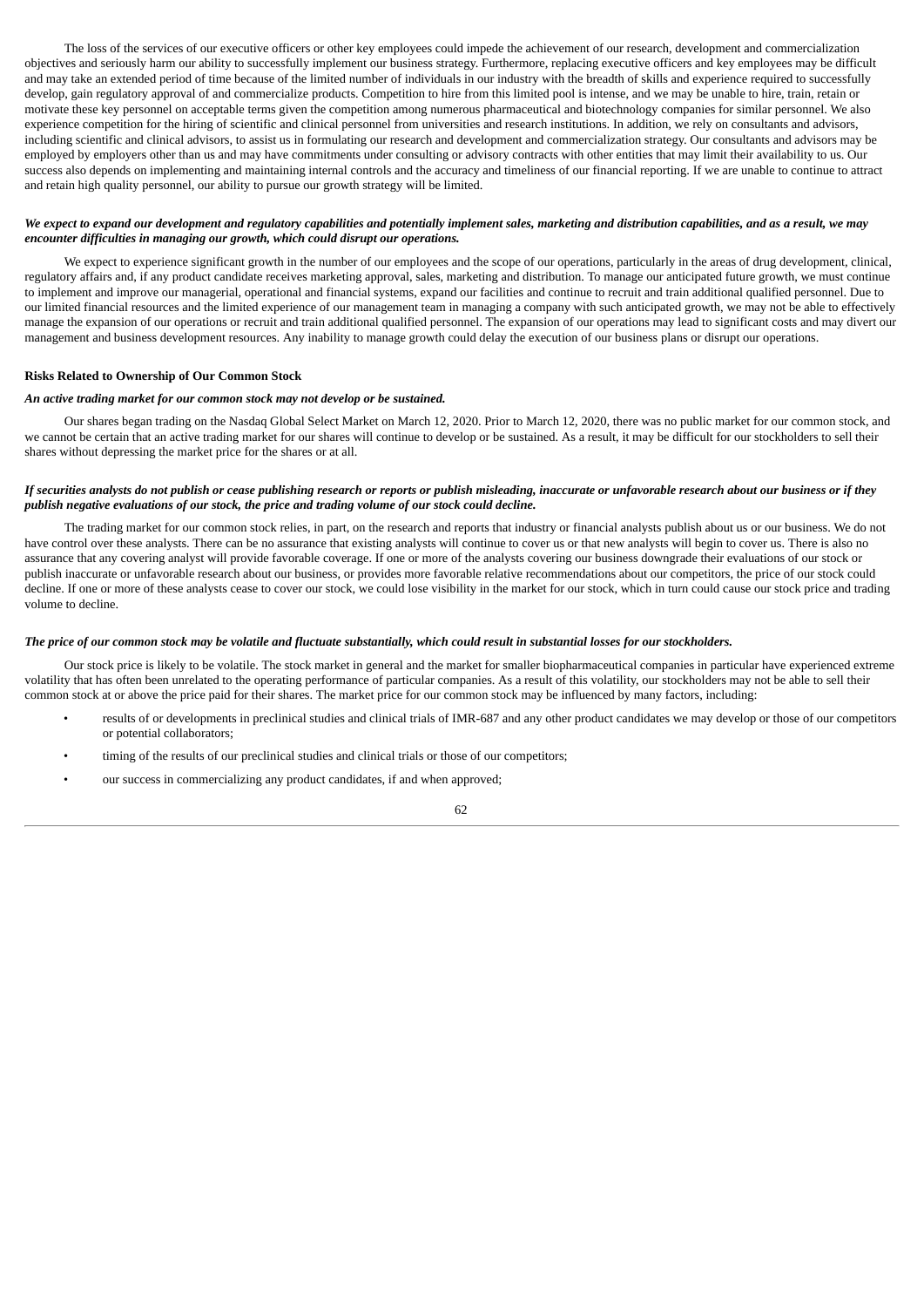- the success of competitive products or technologies;
- regulatory or legal developments in the United States and other countries;
- developments or disputes concerning patent applications, issued patents or other intellectual property or proprietary rights;
- the recruitment or departure of key personnel;
- the level of expenses related to IMR-687 and any other product candidates we may develop;
- the results of our efforts to discover, develop, acquire or in-license products, product candidates, technologies or data referencing rights, the costs of commercializing any such products and the costs of development of any such product candidates or technologies;
- actual or anticipated changes in estimates as to financial results, development timelines or recommendations by securities analysts;
- variations in our financial results or the financial results of companies that are perceived to be similar to us;
- sales of common stock by us, our executive officers, directors or principal stockholders, or others;
- changes in the structure of healthcare payment systems;
- market conditions in the pharmaceutical and biotechnology sectors;
- general economic, industry and market conditions, including, without limitation, the current adverse impact of the COVID-19 pandemic; and
- the other factors described in this "Risk Factors" section.

COVID-19 has been spreading rapidly around the world since December 2019 and has negatively affected the stock market and investor sentiment. The price of our common stock may be disproportionately affected as investors may favor traditional profit-making industries and companies during the times of market uncertainty and instability.

In the past, following periods of volatility in the market price of a company's securities, securities class-action litigation has often been instituted against that company. Any lawsuit to which we are a party, with or without merit, may result in an unfavorable judgment. We also may decide to settle lawsuits on unfavorable terms. Any such negative outcome could result in payments of substantial damages or fines, damage to our reputation or adverse changes to our offerings or business practices. Such litigation may also cause us to incur other substantial costs to defend such claims and divert management's attention and resources.

# Our executive officers, directors and principal stockholders, if they choose to act together, have the ability to control all matters submitted to stockholders for approval.

As of May 1, 2020, our executive officers and directors and our stockholders who owned more than 5% of our outstanding common stock, in the aggregate, beneficially owned shares representing approximately 72.6% of our common stock. As a result, if these stockholders were to choose to act together, they would be able to control all matters submitted to our stockholders for approval, as well as our management and affairs. For example, these persons, if they choose to act together, would control the election of directors and approval of any merger, consolidation or sale of all or substantially all of our assets.

This concentration of ownership control may:

- delay, defer or prevent a change in control;
- entrench our management and board of directors; or
- delay or prevent a merger, consolidation, takeover or other business combination involving us that other stockholders may desire.

This concentration of ownership may also adversely affect the market price of our common stock.

# We have broad discretion in the use of our cash, cash equivalents and investments and may not use them effectively.

Our management has broad discretion in the application of our cash, cash equivalents and investments and could use such funds in ways that do not improve our results of operations or enhance the value of our common stock. The failure by our management to apply these funds effectively could result in financial losses that could cause the price of our common stock to decline and delay the development of IMR-687 and any other product candidates we may develop. Pending their use, we may invest our cash, cash equivalents and investments in a manner that does not produce income or that loses value.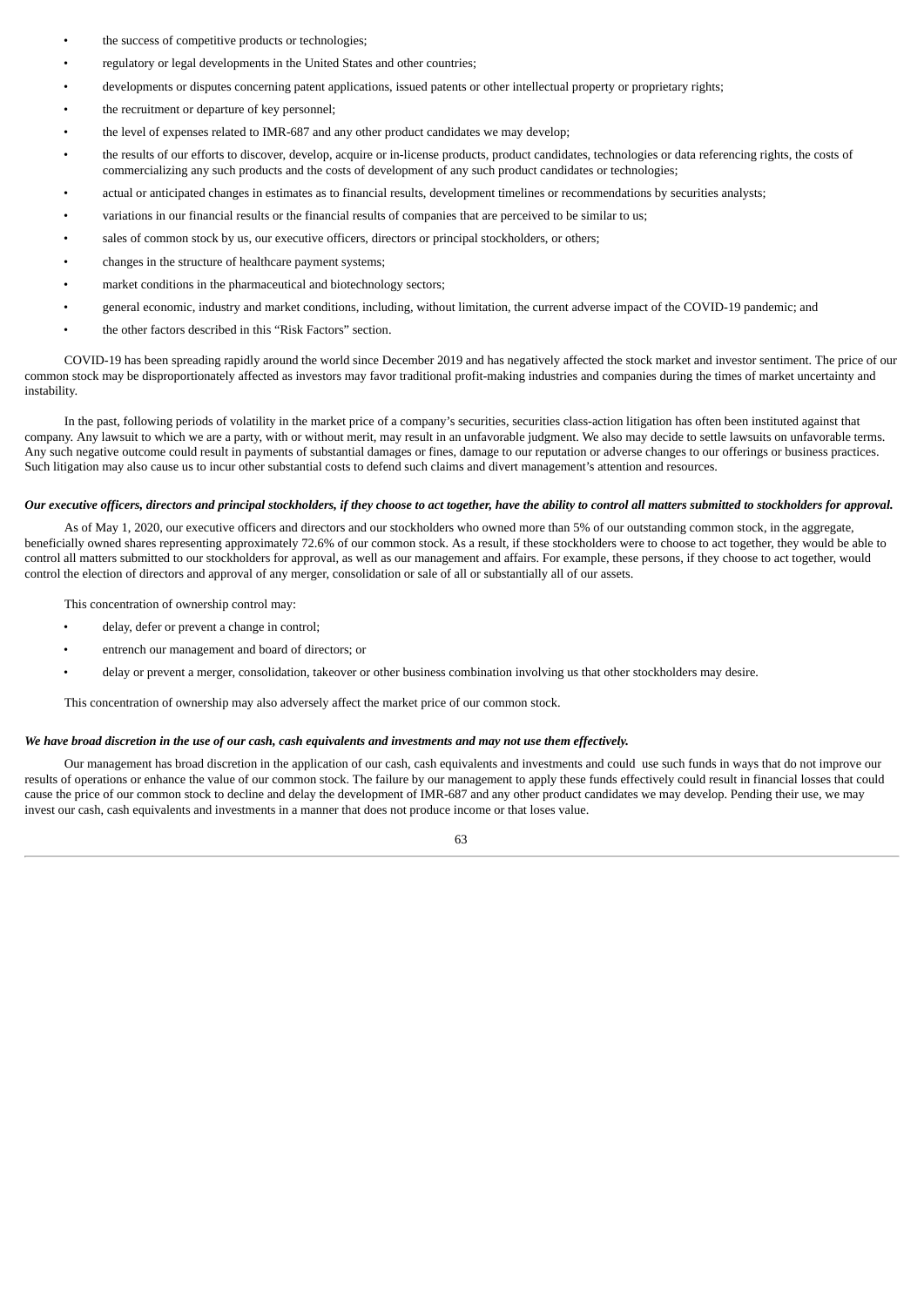## Because we do not anticipate paying any cash dividends on our capital stock in the foreseeable future, capital appreciation, if any, will be the sole source of gain for *our stockholders.*

We have never declared or paid cash dividends on our capital stock. We currently intend to retain all of our future earnings, if any, to finance the growth and development of our business. As a result, capital appreciation, if any, of our common stock will be the sole source of gain for our stockholders for the foreseeable future.

## A significant portion of our total outstanding shares are eligible to be sold into the market in the near future, which could cause the market price of our common stock *to drop significantly, even if our business is doing well.*

Sales of a substantial number of shares of our common stock in the public market, or the perception in the market that the holders of a large number of shares intend to sell shares, could reduce the market price of our common stock, impair our ability to raise capital through the sale of additional equity securities, and make it more difficult for our stockholders to sell their common stock at a time and price that they deem appropriate. As of May 1, 2020, we had 17,280,465 shares of common stock outstanding, which include the 4,700,000 shares of common stock that we sold in our IPO and 705,000 additional shares of common stock sold to the underwriters that became freely tradeable in the public market without restriction immediately following the offering, unless purchased by our affiliates. The remaining 11,875,465 shares of our common stock are currently restricted as a result of securities laws or lock-up agreements, but will become eligible to be sold at various times in the near future. The representatives of the underwriters for our IPO may release some or all of the shares of common stock subject to lock-up agreements at any time and without notice, which would allow for earlier sales of shares in the public market.

Moreover, beginning in September 2020, holders of an aggregate of 11,093,726 shares of our common stock will have rights, subject to specified conditions, to require us to file registration statements covering their shares or to include their shares in registration statements that we may file for ourselves or other stockholders. We have also filed a registration statement on Form S-8 to register all 3,505,468 shares of common stock that we may issue under our equity compensation plans. Shares registered under this registration statement on Form S-8 can be freely sold in the public market upon issuance, subject to volume limitations applicable to affiliates, vesting arrangements and exercise of options, and the lock-up agreements entered into in connection with our IPO.

## We are an "emerging growth company," and the reduced disclosure requirements applicable to emerging growth companies may make our common stock less *attractive to investors.*

We are an "emerging growth company," or EGC, as defined in the Jumpstart Our Business Startups Act of 2012, or the JOBS Act. We may remain an EGC until December 31, 2025, although if the market value of our common stock that is held by non-affiliates exceeds \$700.0 million as of any June 30 before that time or if we have annual gross revenues of \$1.07 billion or more in any fiscal year, we would cease to be an EGC as of December 31 of the applicable year. We also would cease to be an EGC if we issue more than \$1.0 billion of non-convertible debt over a three-year period. For so long as we remain an EGC, we are permitted and intend to rely on exemptions from certain disclosure requirements that are applicable to other public companies that are not EGCs. These exemptions include:

- not being required to comply with the auditor attestation requirements in the assessment of our internal control over financial reporting;
- not being required to comply with any requirement that may be adopted by the Public Company Accounting Oversight Board regarding mandatory audit firm rotation or a supplement to the auditor's report providing additional information about the audit and the financial statements;
- reduced disclosure obligations regarding executive compensation; and
- exemptions from the requirements of holding a nonbinding advisory vote on executive compensation and stockholder approval of any golden parachute payments not previously approved.

We may choose to take advantage of some or all of the available exemptions. We cannot predict whether investors will find our common stock less attractive if we rely on these exemptions. If some investors find our common stock less attractive as a result, there may be a less active trading market for our common stock and our stock price may be more volatile.

In addition, the JOBS Act permits an EGC to take advantage of an extended transition period to comply with new or revised accounting standards applicable to public companies until those standards would otherwise apply to private companies. We have elected to take advantage of such extended transition period, which means that when a standard is issued or revised and it has different application dates for public or private companies, we will adopt the new or revised standard at the time private companies adopt the new or revised standard and will do so until such time that we either (1) irrevocably elect to "opt out" of such extended transition period or (2) no longer qualify as an EGC.

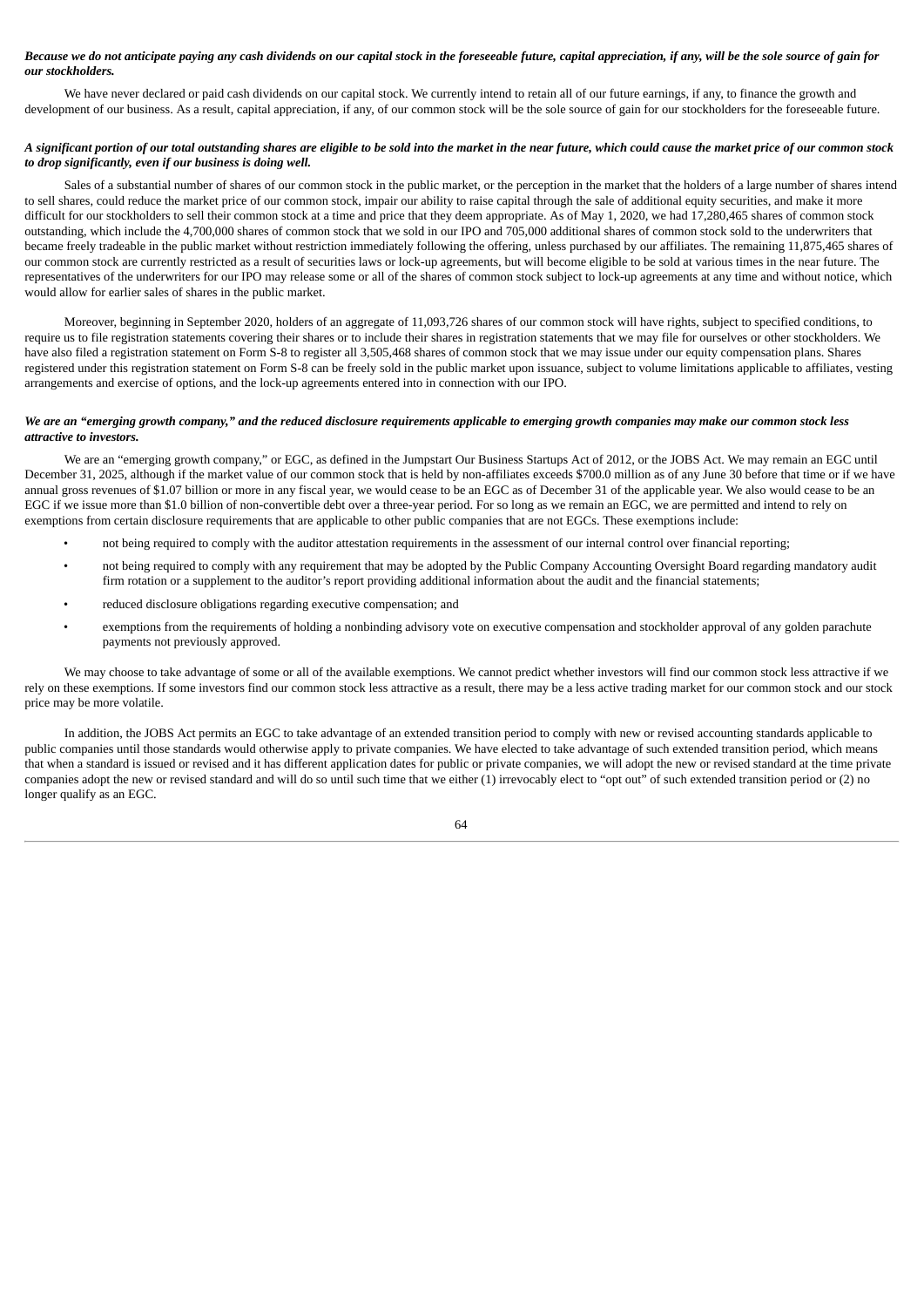## We have incurred and will continue to incur increased costs as a result of operating as a public company, and our management has devoted and will continued to be *required to devote substantial time to new compliance initiatives and corporate governance practices.*

As a public company, and particularly after we are no longer an EGC, we will continue to incur significant legal, accounting and other expenses that we did not incur as a private company. The Sarbanes-Oxley Act of 2002, the Dodd-Frank Wall Street Reform and Consumer Protection Act, the listing requirements of the Nasdaq Global Select Market and other applicable securities rules and regulations impose various requirements on public companies, including establishment and maintenance of effective disclosure and financial controls and corporate governance practices. Our management and other personnel devote and will need to continue to devote a substantial amount of time to these compliance initiatives. Moreover, these rules and regulations will increase our legal and financial compliance costs, particularly as we hire additional financial and accounting employees to meet public company internal control and financial reporting requirements, and will make some activities more timeconsuming and costly. For example, we expect that these rules and regulations may make it more difficult and more expensive for us to obtain director and officer liability insurance, which in turn could make it more difficult for us to attract and retain qualified members of our board of directors.

We are evaluating these rules and regulations, and cannot predict or estimate the amount of additional costs we may incur or the timing of such costs. These rules and regulations are often subject to varying interpretations, in many cases due to their lack of specificity, and, as a result, their application in practice may evolve over time as new guidance is provided by regulatory and governing bodies. This could result in continuing uncertainty regarding compliance matters and higher costs necessitated by ongoing revisions to disclosure and governance practices.

Pursuant to Section 404 of the Sarbanes-Oxley Act of 2002, or Section 404, we will be required to furnish a report by our management on our internal control over financial reporting beginning with our filing of an Annual Report on Form 10-K with the SEC for the year ended December 31, 2021. However, while we remain an EGC, we will not be required to include an attestation report on internal control over financial reporting issued by our independent registered public accounting firm. To achieve compliance with Section 404 within the prescribed period, we are engaged in a process to document and evaluate our internal control over financial reporting, which is both costly and challenging. In this regard, we dedicate and will need to continue to dedicate internal resources, including through hiring additional financial and accounting personnel, potentially engage outside consultants and adopt a detailed work plan to assess and document the adequacy of internal control over financial reporting, continue steps to improve control processes as appropriate, validate through testing that controls are functioning as documented and implement a continuous reporting and improvement process for internal control over financial reporting. Despite our efforts, there is a risk that we will not be able to conclude, within the prescribed timeframe or at all, that our internal control over financial reporting is effective as required by Section 404. If we identify one or more material weaknesses in our internal control over financial reporting, it could result in an adverse reaction in the financial markets due to a loss of confidence in the reliability of our financial statements.

## If we fail to maintain an effective system of internal control over financial reporting, we may not be able to accurately report our financial results or prevent fraud. As a result, stockholders could lose confidence in our financial and other public reporting, which would harm our business and the trading price of our common stock.

Effective internal controls over financial reporting are necessary for us to provide reliable financial reports and, together with adequate disclosure controls and procedures, are designed to prevent fraud. Any failure to implement required new or improved controls, or difficulties encountered in their implementation could cause us to fail to meet our reporting obligations. In addition, any testing by us conducted in connection with Section 404 of the Sarbanes-Oxley Act of 2002, or any subsequent testing by our independent registered public accounting firm, may reveal deficiencies in our internal controls over financial reporting that are deemed to be material weaknesses or that may require prospective or retroactive changes to our financial statements or identify other areas for further attention or improvement. Inferior internal controls could also cause investors to lose confidence in our reported financial information, which could have a negative effect on the trading price of our stock.

We are required to disclose changes made in our internal controls and procedures on a quarterly basis and our management is required to assess the effectiveness of these controls annually. However, for as long as we are an "emerging growth company" under the JOBS Act, our independent registered public accounting firm will not be required to attest to the effectiveness of our internal controls over financial reporting pursuant to Section 404. We could be an "emerging growth company" for up to five years. An independent assessment of the effectiveness of our internal controls over financial reporting could detect problems that our management's assessment might not. Undetected material weaknesses in our internal controls over financial reporting could lead to financial statement restatements and require us to incur the expense of remediation.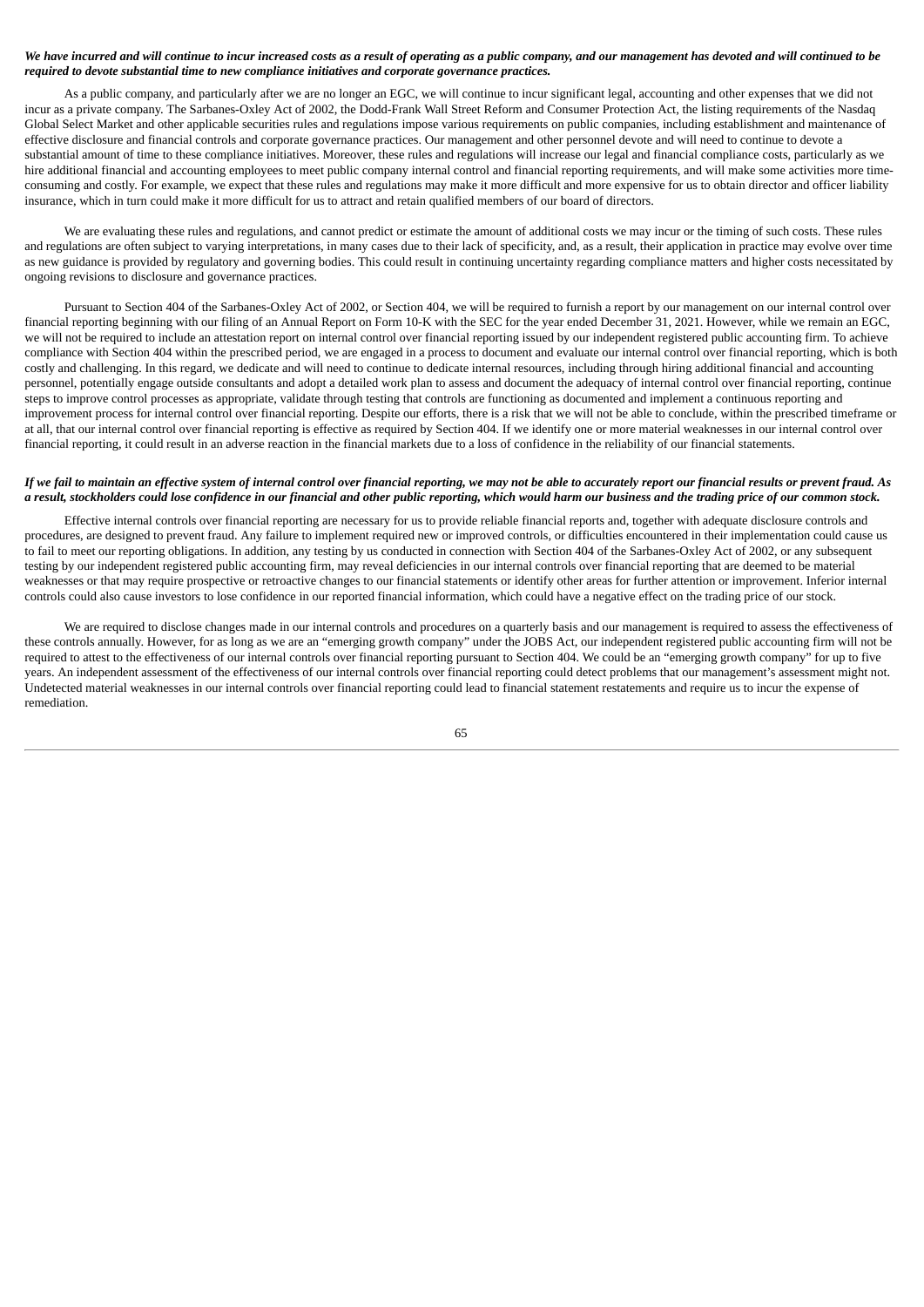## *Our disclosure controls and procedures may not prevent or detect all errors or acts of fraud.*

As a public company, we are subject to certain reporting requirements of the Exchange Act. Our disclosure controls and procedures are designed to reasonably assure that information required to be disclosed by us in reports we file or submit under the Exchange Act is accumulated and communicated to management, recorded, processed, summarized and reported within the time periods specified in the rules and forms of the SEC. We believe that any disclosure controls and procedures or internal controls and procedures, no matter how well conceived and operated, can provide only reasonable, not absolute, assurance that the objectives of the control system are met. These inherent limitations include the realities that judgments in decision-making can be faulty, and that breakdowns can occur because of simple error or mistake. Additionally, controls can be circumvented by the individual acts of some persons, by collusion of two or more people or by an unauthorized override of the controls. Accordingly, because of the inherent limitations in our control system, misstatements or insufficient disclosures due to error or fraud may occur and not be detected.

#### Changes in tax laws or in their implementation or interpretation may adversely affect our business and financial condition.

Recent changes in tax law may adversely affect our business or financial condition. On December 22, 2017, the U.S. government enacted the TCJA, which significantly reformed the Internal Revenue Code of 1986, as amended, or the Code. The TCJA, among other things, contained significant changes to corporate taxation, including a reduction of the corporate tax rate from a top marginal rate of 35% to a flat rate of 21%, the limitation of the tax deduction for net interest expense to 30% of adjusted taxable income (except for certain small businesses), the limitation of the deduction for NOLs arising in taxable years beginning after December 31, 2017 to 80% of current year taxable income and elimination of NOL carrybacks for losses arising in taxable years ending after December 31, 2017 (though any such NOLs may be carried forward indefinitely), the imposition of a one-time taxation of offshore earnings at reduced rates regardless of whether they are repatriated, the elimination of U.S. tax on foreign earnings (subject to certain important exceptions), the allowance of immediate deductions for certain new investments instead of deductions for depreciation expense over time, and the modification or repeal of many business deductions and credits.

As part of Congress' response to the COVID-19 pandemic, the Families First Coronavirus Response Act, or FFCR Act, was enacted on March 18, 2020, and the CARES Act was enacted on March 27, 2020. Both contain numerous tax provisions. In particular, the CARES Act retroactively and temporarily (for taxable years beginning before January 1, 2021) suspends application of the 80%-of-income limitation on the use of NOLs, which was enacted as part of the TCJA. It also provides that NOLs arising in any taxable year beginning after December 31, 2017, and before January 1, 2021 are generally eligible to be carried back up to five years. The CARES Act also temporarily (for taxable years beginning in 2019 or 2020) relaxes the limitation of the tax deductibility for net interest expense by increasing the limitation from 30 to 50% of adjusted taxable income.

Regulatory guidance under the TCJA, the FFCR Act and the CARES Act is and continues to be forthcoming, and such guidance could ultimately increase or lessen the impact of these laws on our business and financial condition. It is also likely that Congress will enact additional legislation in connection with the COVID-19 pandemic, some of which could have an impact on our company. In addition, it is uncertain if and to what extent various states will conform to the TCJA, the FFCR Act or the CARES Act.

## Provisions in our corporate charter documents and under Delaware law could make an acauisition of our company, which may be beneficial to our stockholders, more difficult and may prevent attempts by our stockholders to replace or remove our current directors and members of management.

Provisions in our certificate of incorporation and our bylaws may discourage, delay or prevent a merger, acquisition or other change in control of our company that stockholders may consider favorable, including transactions in which our stockholders might otherwise receive a premium for their shares. These provisions could also limit the price that investors might be willing to pay in the future for shares of our common stock, thereby depressing the market price of our common stock. In addition, because our board of directors is responsible for appointing the members of our management team, these provisions may frustrate or prevent any attempts by our stockholders to replace or remove our current management by making it more difficult for stockholders to replace members of our board of directors. Among other things, these provisions:

- establish a classified board of directors such that only one of three classes of directors is elected each year;
- allow the authorized number of our directors to be changed only by resolution of our board of directors;
- limit the manner in which stockholders can remove directors from our board of directors:
- establish advance notice requirements for stockholder proposals that can be acted on at stockholder meetings and nominations to our board of directors;
- require that stockholder actions must be effected at a duly called stockholder meeting and prohibit actions by our stockholders by written consent;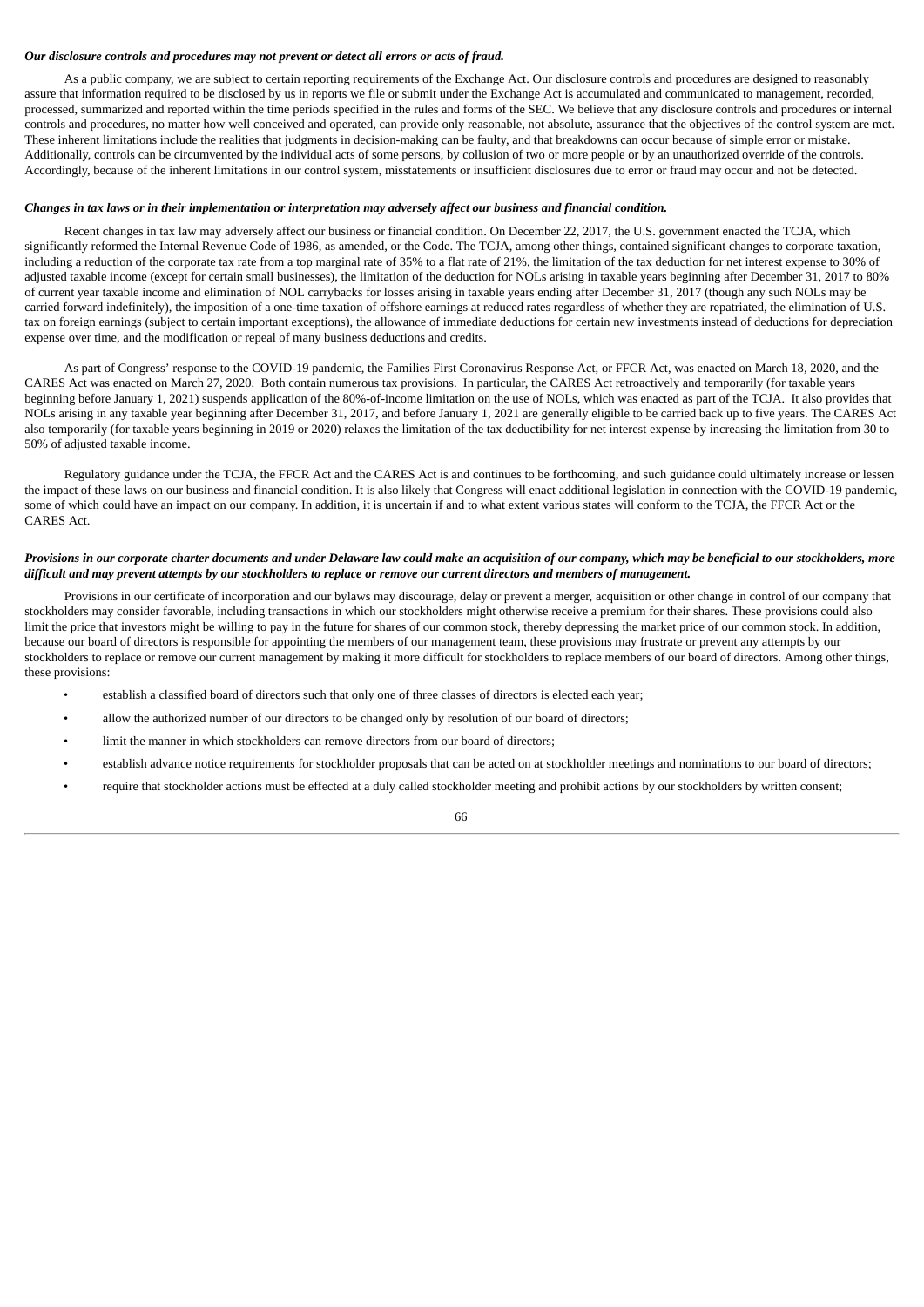- limit who may call stockholder meetings;
- authorize our board of directors to issue preferred stock without stockholder approval, which could be used to institute a "poison pill" that would work to dilute the stock ownership of a potential hostile acquirer, effectively preventing acquisitions that have not been approved by our board of directors; and
- require the approval of the holders of at least 75% of the votes that all our stockholders would be entitled to cast to amend or repeal specified provisions of our certificate of incorporation or bylaws.

Moreover, because we are incorporated in Delaware, we are governed by the provisions of Section 203 of the Delaware General Corporation Law, or the DGCL, which prohibits a person who owns in excess of 15% of our outstanding voting stock from merging or combining with us for a period of three years after the date of the transaction in which the person acquired in excess of 15% of our outstanding voting stock, unless the merger or combination is approved in a prescribed manner.

#### Our certificate of incorporation designates the state courts in the State of Delaware as the sole and exclusive forum for certain types of actions and proceedings that may be initiated by our stockholders, which could discourage lawsuits against the company and our directors, officers and employees.

Our certificate of incorporation provides that, unless we consent in writing to the selection of an alternative forum, the Court of Chancery of the State of Delaware (or, if the Court of Chancery of the State of Delaware does not have jurisdiction, the federal district court for the District of Delaware) will be the sole and exclusive forum for the following types of proceedings: (1) any derivative action or proceeding brought on our behalf, (2) any action asserting a claim of breach of a fiduciary duty owed by any of our directors, officers, employees or stockholders to our company or our stockholders, (3) any action asserting a claim arising pursuant to any provision of the DGCL or as to which the DGCL confers jurisdiction on the Court of Chancery of the State of Delaware or (4) any action asserting a claim arising pursuant to any provision of our certificate of incorporation or bylaws (in each case, as they may be amended from time to time) or governed by the internal affairs doctrine. These choice of forum provisions will not apply to suits brought to enforce a duty or liability created by the Securities Act, the Exchange Act or any other claim for which federal courts have exclusive jurisdiction.

These exclusive forum provisions may limit the ability of our stockholders to bring a claim in a judicial forum that such stockholders find favorable for disputes with us or our directors, officers or employees, which may discourage such lawsuits against us and our directors, officers and employees. Alternatively, if a court were to find the choice of forum provisions contained in our certificate of incorporation to be inapplicable or unenforceable in an action, we may incur additional costs associated with resolving such action in other jurisdictions, which could materially adversely affect our business, financial condition and operating results.

## **Item 2. Unregistered Sales of Equity Securities and Use of Proceeds.**

## *Recent Sales of Unregistered Equity Securities*

On March 16, 2020, in connection with the closing of our initial public offering of our common stock, or IPO, all of our outstanding shares of preferred stock were converted into an aggregate of 11,172,955 shares of common stock. The conversion of preferred stock into common stock occurred in accordance with the terms of our certificate of incorporation and did not constitute a sale for purposes of the Securities Act.

# *Use of Proceeds from Initial Public Offering*

On March 16, 2020, we completed our IPO, pursuant to which we issued and sold all 4,700,000 shares of our registered common stock at the public offering price of \$16.00 per share. On April 13, 2020, the underwriters exercised their option in full to purchase 705,000 additional shares of our registered common stock at the public offering price of \$16.00 per share. The aggregate gross proceeds of our IPO, inclusive of the underwriters' option to purchase additional shares, were \$86.5 million. The offering commenced on March 11, 2020 and did not terminate until the sale of all of the shares offered.

The offer and sale of all of the shares of our common stock in our IPO were registered under the Securities Act pursuant to a registration statement on Form S-1 (File No. 333-236465), which was declared effective by the Securities and Exchange Commission, or SEC, on March 11, 2020. Morgan Stanley & Co. LLC, Citigroup Global Markets Inc. and SVB Leerink LLC. acted as joint book-running managers for our IPO.

We received aggregate net proceeds from the IPO, inclusive of the underwriters' option to purchase additional shares, of approximately \$76.5 million, after deducting \$6.1 million of underwriting discounts and commissions and \$3.9 million of other offering expenses payable by us. None of the underwriting discounts and commissions or offering expenses were paid directly or indirectly to any directors or officers of ours or their associates or to persons owning 10% or more of any class of equity securities or to any affiliates of ours. We had not used any of the net proceeds from the IPO as of March 31, 2020, as we have continued to fund operations from proceeds received through our preferred stock financings. We have invested the unused net proceeds from the offering in money market accounts. There has been no material change in our planned use of the net proceeds from our IPO as described in our final prospectus filed pursuant to Rule 424(b)(4) under the Securities Act with the SEC on March 12, 2020.

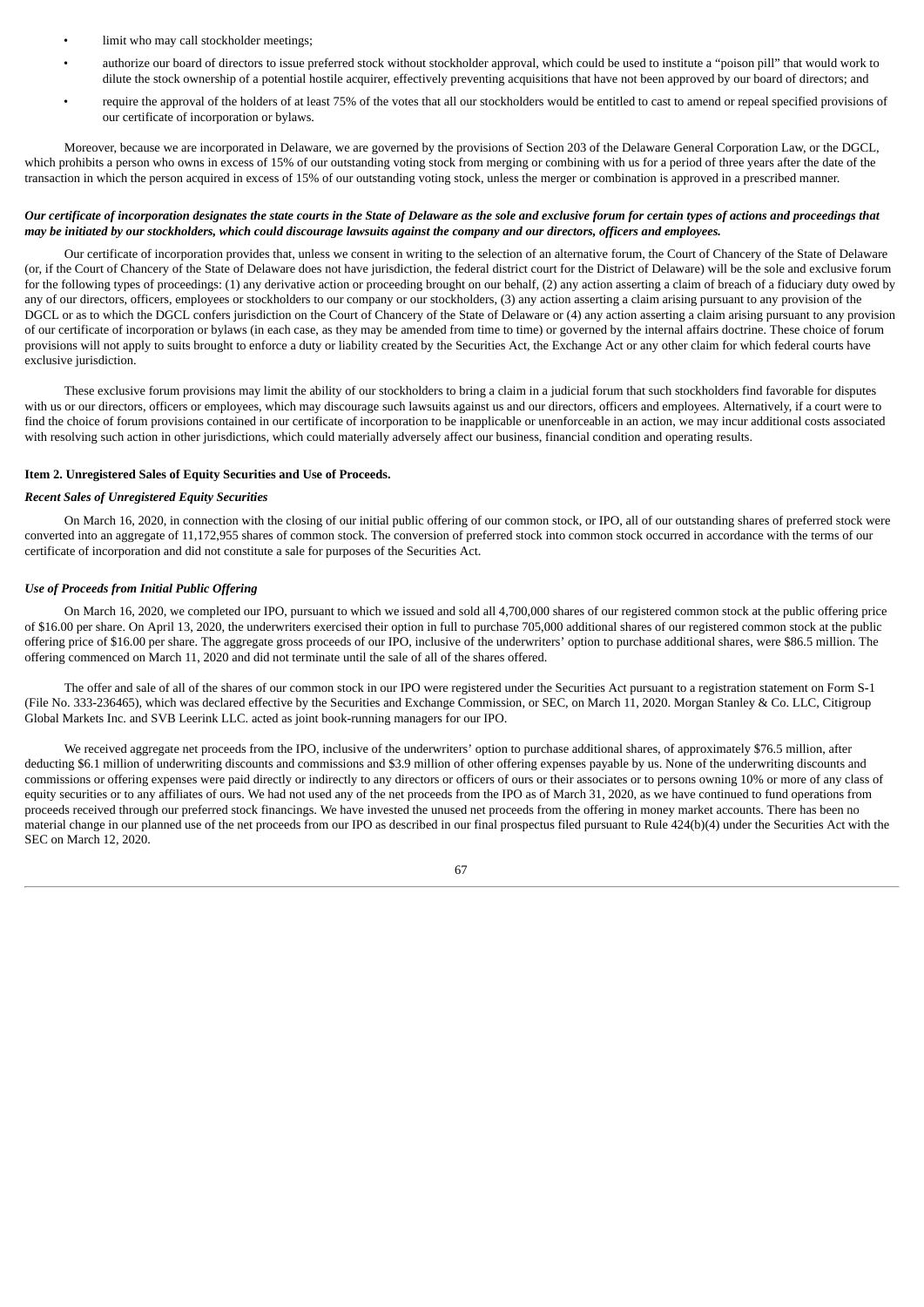**Item 6. Exhibits.**

| <b>Exhibit</b><br>Number  | Description                                                                                                                                                                                                                                                                                                  |
|---------------------------|--------------------------------------------------------------------------------------------------------------------------------------------------------------------------------------------------------------------------------------------------------------------------------------------------------------|
| 3.1                       | Restated Certificate of Incorporation of the Registrant (incorporated by reference to Exhibit 3.1 to the Registrant's Current Report on Form 8-K, filed with<br>the Securities and Exchange Commission on March 16, 2020).                                                                                   |
| 3.2                       | Amended and Restated Bylaws of the Registrant (incorporated by reference to Exhibit 3.2 to the Registrant's Current Report on Form 8-K, filed with the<br>Securities and Exchange Commission on March 16, 2020).                                                                                             |
| 10.1                      | 2020 Equity Incentive Plan (incorporated by reference to Exhibit 10.4 to Amendment No. 1 to the Registrant's Registration Statement on Form S-1, filed<br>with the Securities and Exchange Commission on March 3, 2020).                                                                                     |
| 10.2                      | 2020 Employee Stock Purchase Plan (incorporated by reference to Exhibit 10.6 to Amendment No. 1 to the Registrant's Registration Statement on Form S-1,<br>filed with the Securities and Exchange Commission on March 3, 2020).                                                                              |
| 10.3                      | Form of Stock Option Agreement under 2020 Equity Incentive Plan (incorporated by reference to Exhibit 10.5 to the Registrant's Registration Statement on<br>Form S-1, filed with the Securities and Exchange Commission on February 14, 2020).                                                               |
| 10.4                      | Form of Restricted Stock Unit Agreement under 2020 Equity Incentive Plan (incorporated by reference to Exhibit 10.14 to the Registrant's Registration<br>Statement on Form S-1, filed with the Securities and Exchange Commission on February 14, 2020).                                                     |
| 10.5                      | Form of Indemnification Agreement to be entered into between the Registrant and each of its directors and executive officers (incorporated by reference to<br>Exhibit 10.12 to the Registrant's Registration Statement on Form S-1, filed with the Securities and Exchange Commission on February 14, 2020). |
| $31.1*$                   | Certification of Principal Executive Officer Pursuant to Rules 13a-14(a) and 15d-14(a) under the Securities Exchange Act of 1934, as Adopted Pursuant to<br>Section 302 of the Sarbanes-Oxley Act of 2002.                                                                                                   |
| $31.2*$                   | Certification of Principal Financial Officer Pursuant to Rules 13a-14(a) and 15d-14(a) under the Securities Exchange Act of 1934, as Adopted Pursuant to<br>Section 302 of the Sarbanes-Oxley Act of 2002.                                                                                                   |
| $32.1*$                   | Certification of Principal Executive Officer Pursuant to 18 U.S.C. Section 1350, as Adopted Pursuant to Section 906 of the Sarbanes-Oxley Act of 2002.                                                                                                                                                       |
| $32.2*$                   | Certification of Principal Financial Officer Pursuant to 18 U.S.C. Section 1350, as Adopted Pursuant to Section 906 of the Sarbanes-Oxley Act of 2002.                                                                                                                                                       |
| 101.INS                   | <b>XBRL Instance Document</b>                                                                                                                                                                                                                                                                                |
| 101.SCH                   | XBRL Taxonomy Extension Schema Document                                                                                                                                                                                                                                                                      |
| 101.CAL                   | XBRL Taxonomy Extension Calculation Linkbase Document                                                                                                                                                                                                                                                        |
| 101.DEF                   | XBRL Taxonomy Extension Definition Linkbase Document                                                                                                                                                                                                                                                         |
| 101.LAB                   | XBRL Taxonomy Extension Label Linkbase Document                                                                                                                                                                                                                                                              |
| 101.PRE                   | XBRL Taxonomy Extension Presentation Linkbase Document                                                                                                                                                                                                                                                       |
| $\ast$<br>Filed herewith. |                                                                                                                                                                                                                                                                                                              |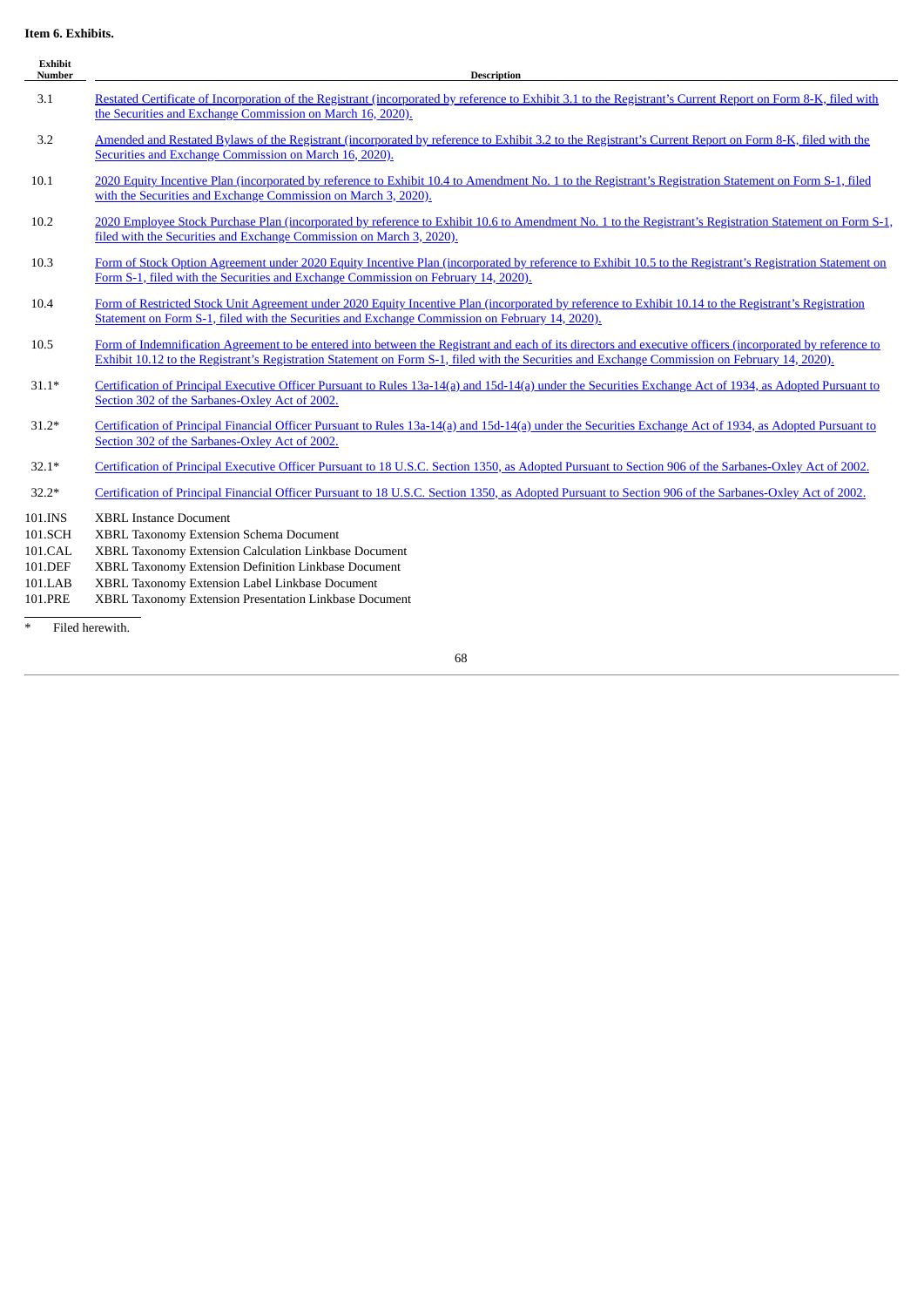# **SIGNATURES**

Pursuant to the requirements of the Securities Exchange Act of 1934, the registrant has duly caused this report to be signed on its behalf by the undersigned thereunto duly authorized.

IMARA Inc.

Date: May 7, 2020 /s/ Rahul D. Ballal **Rahul D. Ballal, Ph.D. President and Chief Executive Officer, Director (Principal Executive Officer)**

Date: May 7, 2020 <br>By: /s/ Michael P. Gray

**Michael P. Gray Chief Financial Officer and Chief Operating Officer (Principal Financial and Accounting Officer)**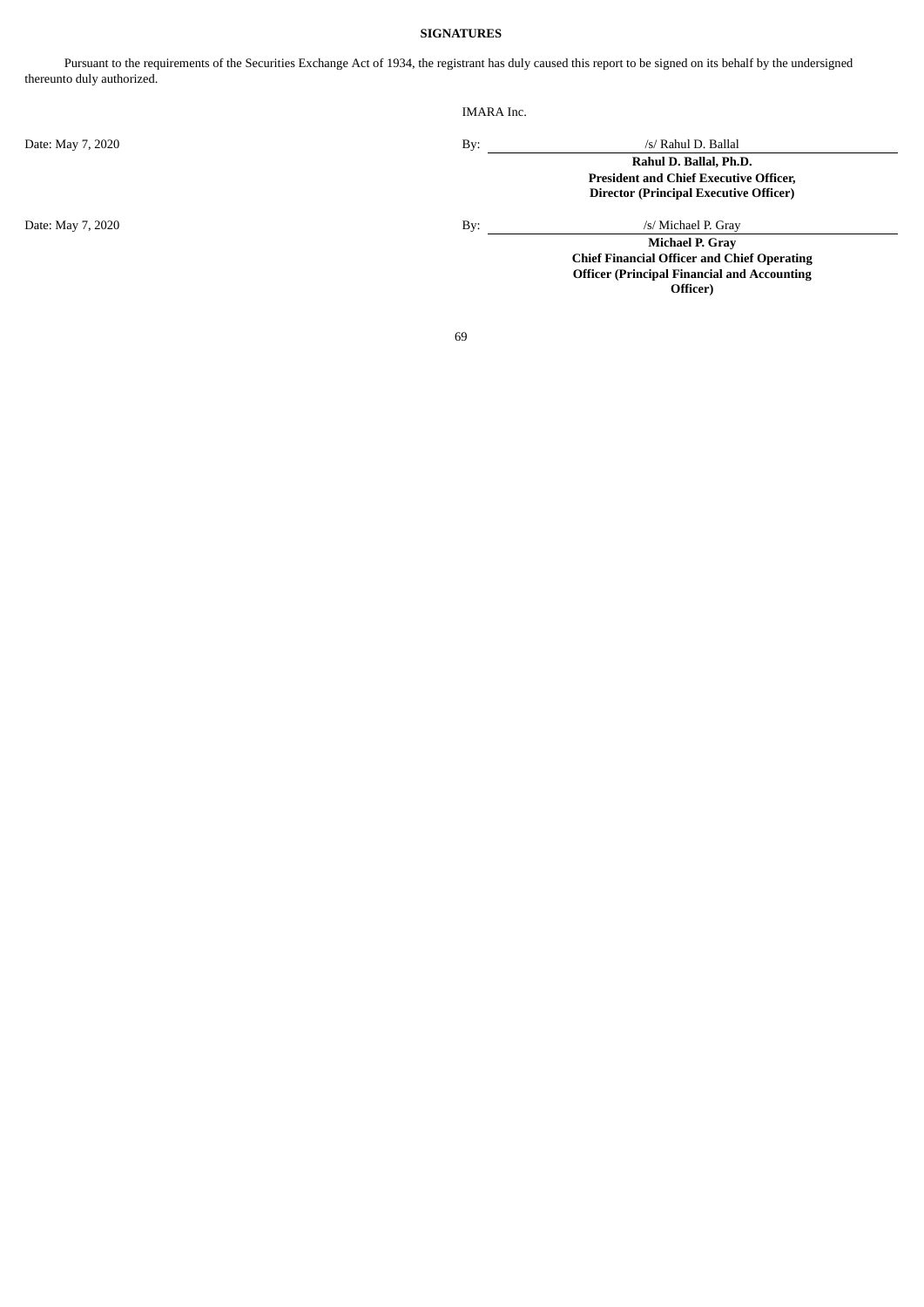## **CERTIFICATION PURSUANT TO RULES 13a-14(a) AND 15d-14(a) UNDER THE SECURITIES EXCHANGE ACT OF 1934, AS ADOPTED PURSUANT TO SECTION 302 OF THE SARBANES-OXLEY ACT OF 2002**

I, Rahul D. Ballal, certify that:

- 1. I have reviewed this Quarterly Report on Form 10-Q of IMARA Inc.;
- 2. Based on my knowledge, this report does not contain any untrue statement of a material fact or omit to state a material fact necessary to make the statements made, in light of the circumstances under which such statements were made, not misleading with respect to the period covered by this report;
- 3. Based on my knowledge, the financial statements, and other financial information included in this report, fairly present in all material respects the financial condition, results of operations and cash flows of the registrant as of, and for, the periods presented in this report;
- 4. The registrant's other certifying officer(s) and I are responsible for establishing and maintaining disclosure controls and procedures (as defined in Exchange Act Rules 13a-15(e) and 15d-15(e)) and internal control over financial reporting (as defined in Exchange Act Rules 13a-15(f) and 15d-15(f)) for the registrant and have:
	- (a) Designed such disclosure controls and procedures, or caused such disclosure controls and procedures to be designed under our supervision, to ensure that material information relating to the registrant, including its consolidated subsidiaries, is made known to us by others within those entities, particularly during the period in which this report is being prepared;
	- (b) Designed such internal control over financial reporting, or caused such internal control over financial reporting to be designed under our supervision, to provide reasonable assurance regarding the reliability of financial reporting and the preparation of financial statements for external purposes in accordance with generally accepted accounting principles;
	- (c) Evaluated the effectiveness of the registrant's disclosure controls and procedures and presented in this report our conclusions about the effectiveness of the disclosure controls and procedures, as of the end of the period covered by this report based on such evaluation; and
	- (d) Disclosed in this report any change in the registrant's internal control over financial reporting that occurred during the registrant's most recent fiscal quarter (the registrant's fourth fiscal quarter in the case of an annual report) that has materially affected, or is reasonably likely to materially affect, the registrant's internal control over financial reporting; and
- 5. The registrant's other certifying officer(s) and I have disclosed, based on our most recent evaluation of internal control over financial reporting, to the registrant's auditors and the audit committee of the registrant's board of directors (or persons performing the equivalent functions):
	- (a) All significant deficiencies and material weaknesses in the design or operation of internal control over financial reporting which are reasonably likely to adversely affect the registrant's ability to record, process, summarize and report financial information; and
	- (b) Any fraud, whether or not material, that involves management or other employees who have a significant role in the registrant's internal control over financial reporting.

Date: May 7, 2020 /s/ Rahul D. Ballal

**Rahul D. Ballal, Ph.D. President and Chief Executive Officer (Principal Executive Officer)**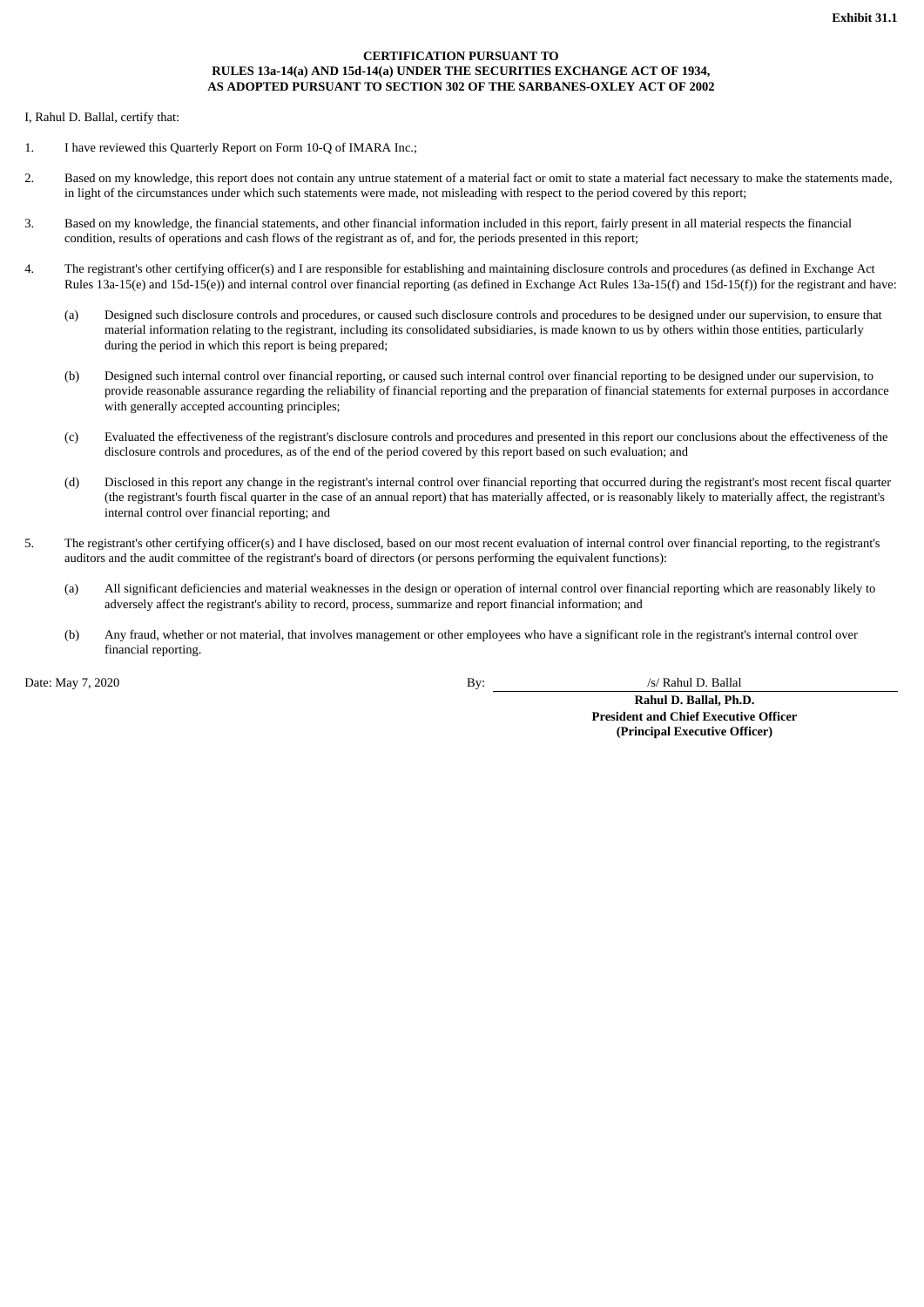## **CERTIFICATION PURSUANT TO RULES 13a-14(a) AND 15d-14(a) UNDER THE SECURITIES EXCHANGE ACT OF 1934, AS ADOPTED PURSUANT TO SECTION 302 OF THE SARBANES-OXLEY ACT OF 2002**

I, Michael P. Gray, certify that:

- 1. I have reviewed this Quarterly Report on Form 10-Q of IMARA Inc.;
- 2. Based on my knowledge, this report does not contain any untrue statement of a material fact or omit to state a material fact necessary to make the statements made, in light of the circumstances under which such statements were made, not misleading with respect to the period covered by this report;
- 3. Based on my knowledge, the financial statements, and other financial information included in this report, fairly present in all material respects the financial condition, results of operations and cash flows of the registrant as of, and for, the periods presented in this report;
- 4. The registrant's other certifying officer(s) and I are responsible for establishing and maintaining disclosure controls and procedures (as defined in Exchange Act Rules 13a-15(e) and 15d-15(e)) and internal control over financial reporting (as defined in Exchange Act Rules 13a-15(f) and 15d-15(f)) for the registrant and have:
	- (a) Designed such disclosure controls and procedures, or caused such disclosure controls and procedures to be designed under our supervision, to ensure that material information relating to the registrant, including its consolidated subsidiaries, is made known to us by others within those entities, particularly during the period in which this report is being prepared;
	- (b) Designed such internal control over financial reporting, or caused such internal control over financial reporting to be designed under our supervision, to provide reasonable assurance regarding the reliability of financial reporting and the preparation of financial statements for external purposes in accordance with generally accepted accounting principles;
	- (c) Evaluated the effectiveness of the registrant's disclosure controls and procedures and presented in this report our conclusions about the effectiveness of the disclosure controls and procedures, as of the end of the period covered by this report based on such evaluation; and
	- (d) Disclosed in this report any change in the registrant's internal control over financial reporting that occurred during the registrant's most recent fiscal quarter (the registrant's fourth fiscal quarter in the case of an annual report) that has materially affected, or is reasonably likely to materially affect, the registrant's internal control over financial reporting; and
- 5. The registrant's other certifying officer(s) and I have disclosed, based on our most recent evaluation of internal control over financial reporting, to the registrant's auditors and the audit committee of the registrant's board of directors (or persons performing the equivalent functions):
	- (a) All significant deficiencies and material weaknesses in the design or operation of internal control over financial reporting which are reasonably likely to adversely affect the registrant's ability to record, process, summarize and report financial information; and
	- (b) Any fraud, whether or not material, that involves management or other employees who have a significant role in the registrant's internal control over financial reporting.

Date: May 7, 2020 /s/ Michael P. Gray

**Michael P. Gray Chief Financial Officer and Chief Operating Officer (Principal Financial Officer)**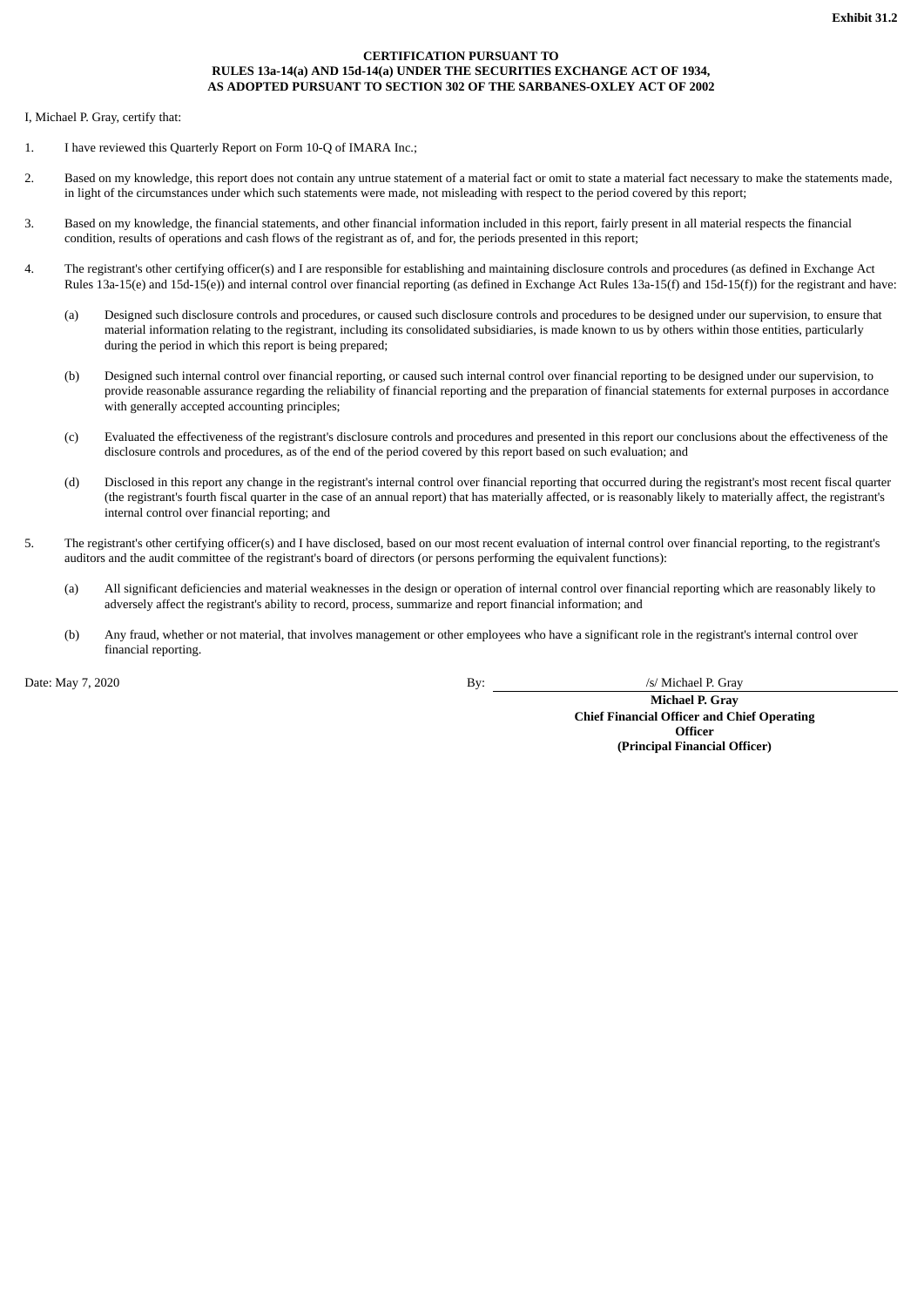## **CERTIFICATION PURSUANT TO 18 U.S.C. SECTION 1350, AS ADOPTED PURSUANT TO SECTION 906 OF THE SARBANES-OXLEY ACT OF 2002**

In connection with the Quarterly Report on Form 10-Q of IMARA Inc. (the "Company") for the period ending March 31, 2020, as filed with the Securities and Exchange Commission on the date hereof (the "Report"), the undersigned, Rahul D. Ballal, President and Chief Executive Officer of the Company, hereby certifies, pursuant to 18 U.S.C. § 1350, as adopted pursuant to § 906 of the Sarbanes-Oxley Act of 2002, that to his knowledge:

- (1) The Report fully complies with the requirements of section 13(a) or 15(d) of the Securities Exchange Act of 1934; and
- (2) The information contained in the Report fairly presents, in all material respects, the financial condition and result of operations of the Company.

Date: May 7, 2020 /s/ Rahul D. Ballal

**Rahul D. Ballal, Ph.D. President and Chief Executive Officer (Principal Executive Officer)**